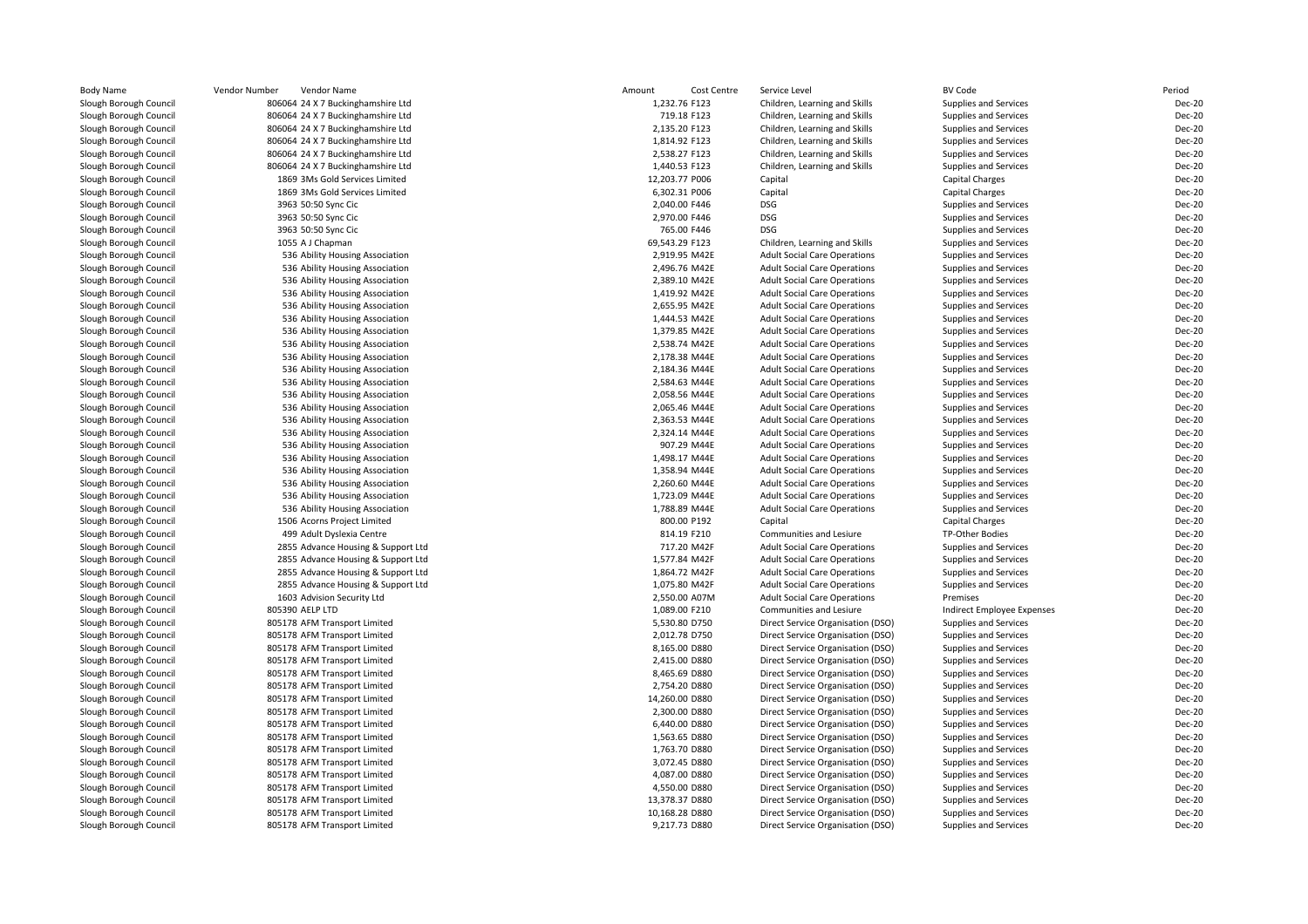| Slough Borough Council | 805178 AFM Transport Limited                 | 867.08 D880     | Direct Service Organisation (DSO)   | <b>Supplies and Services</b> | Dec-20        |
|------------------------|----------------------------------------------|-----------------|-------------------------------------|------------------------------|---------------|
| Slough Borough Council | 805178 AFM Transport Limited                 | 2,415.00 D880   | Direct Service Organisation (DSO)   | <b>Supplies and Services</b> | <b>Dec-20</b> |
| Slough Borough Council | 805088 Agilysis Ltd                          | 623.00 P192     | Capital                             | <b>Capital Charges</b>       | Dec-20        |
| Slough Borough Council | 2486 Agriculture And Estate Services Limited | 748.00 C019     | Communities and Lesiure             | Premises                     | Dec-20        |
| Slough Borough Council | 2486 Agriculture And Estate Services Limited | 1,560.00 P220   | Capital                             | Capital Charges              | Dec-20        |
| Slough Borough Council | 2486 Agriculture And Estate Services Limited | 1,370.00 P220   | Capital                             | Capital Charges              | Dec-20        |
| Slough Borough Council | 2486 Agriculture And Estate Services Limited | 3,604.00 P220   | Capital                             | Capital Charges              | Dec-20        |
|                        |                                              |                 |                                     |                              |               |
| Slough Borough Council | 807542 AHP Architects & Surveyors Ltd        | 13,980.00 P193  | Capital                             | Capital Charges              | Dec-20        |
| Slough Borough Council | 2301 Aik Saath                               | 31,250.00 C402  | Communities and Lesiure             | <b>Supplies and Services</b> | <b>Dec-20</b> |
| Slough Borough Council | 1976 Alex Murray                             | 917.05 C322     | Communities and Lesiure             | Supplies and Services        | Dec-20        |
| Slough Borough Council | 805334 Ali Kubba                             | 1,899.00 C322   | Communities and Lesiure             | <b>Supplies and Services</b> | <b>Dec-20</b> |
| Slough Borough Council | 2956 Alpha Parking Limited                   | 1,980.00 P192   | Capital                             | Capital Charges              | Dec-20        |
| Slough Borough Council | 2956 Alpha Parking Limited                   | 1,980.00 P192   | Capital                             | Capital Charges              | Dec-20        |
| Slough Borough Council | 2197 Altwood Housing Ltd                     | 2,250.00 H205   | <b>Strategic Housing Services</b>   | Supplies and Services        | Dec-20        |
| Slough Borough Council | 2197 Altwood Housing Ltd                     | 1,375.00 H205   | <b>Strategic Housing Services</b>   | Supplies and Services        | Dec-20        |
| Slough Borough Council | 2197 Altwood Housing Ltd                     | 1,200.00 H205   | <b>Strategic Housing Services</b>   | Supplies and Services        | <b>Dec-20</b> |
| Slough Borough Council | 2197 Altwood Housing Ltd                     | 900.00 H205     | <b>Strategic Housing Services</b>   | <b>Supplies and Services</b> | Dec-20        |
| Slough Borough Council | 2197 Altwood Housing Ltd                     | 900.00 H205     | <b>Strategic Housing Services</b>   | Supplies and Services        | <b>Dec-20</b> |
| Slough Borough Council | 2197 Altwood Housing Ltd                     | 720.00 H205     | <b>Strategic Housing Services</b>   | Supplies and Services        | Dec-20        |
| Slough Borough Council | 2197 Altwood Housing Ltd                     | 550.00 H205     | <b>Strategic Housing Services</b>   | Supplies and Services        | Dec-20        |
| Slough Borough Council | 2197 Altwood Housing Ltd                     | 2,250.00 H205   | <b>Strategic Housing Services</b>   | Supplies and Services        | Dec-20        |
| Slough Borough Council | 86 Altwood Properties Ltd                    | 46,499.75 H205  | <b>Strategic Housing Services</b>   | Premises                     | Dec-20        |
| Slough Borough Council | 803110 Amber Langis Limited                  | 664.80 D500     | Major Infrastructure Projects       | Supplies and Services        | Dec-20        |
| Slough Borough Council | 807579 Andrea Goddard                        | 1,050.00 B409   | People                              | Supplies and Services        | Dec-20        |
| Slough Borough Council | 3137 Applegarth Care Home Ltd                | 3,200.00 M25C   | <b>Adult Social Care Operations</b> | <b>Supplies and Services</b> | <b>Dec-20</b> |
| Slough Borough Council | 3137 Applegarth Care Home Ltd                | 3,400.00 M25C   | <b>Adult Social Care Operations</b> | Supplies and Services        | <b>Dec-20</b> |
| Slough Borough Council | 3137 Applegarth Care Home Ltd                | 3,200.00 M25C   | <b>Adult Social Care Operations</b> | Supplies and Services        | <b>Dec-20</b> |
| Slough Borough Council | 3137 Applegarth Care Home Ltd                | 3,400.00 M25C   | <b>Adult Social Care Operations</b> | Supplies and Services        | <b>Dec-20</b> |
| Slough Borough Council | 3137 Applegarth Care Home Ltd                | 3,500.00 M27C   | <b>Adult Social Care Operations</b> | Supplies and Services        | <b>Dec-20</b> |
| Slough Borough Council | 3137 Applegarth Care Home Ltd                | 3,500.00 M27C   | <b>Adult Social Care Operations</b> | Supplies and Services        | Dec-20        |
| Slough Borough Council | 3350 Arbour Vale School                      | 432,511.24 E509 | <b>DSG</b>                          | Supplies and Services        | Dec-20        |
| Slough Borough Council | 806299 ARC Group London Limited              | 40,144.75 P577  | Capital                             | Capital Charges              | Dec-20        |
| Slough Borough Council | 2073 Arc Preschool                           | 615.00 F909     | <b>DSG</b>                          | Supplies and Services        | Dec-20        |
| Slough Borough Council | 818 Arco Ltd                                 | 733.25 C003     | Communities and Lesiure             | Supplies and Services        | <b>Dec-20</b> |
| Slough Borough Council | 831 Argos Business Solutions Ltd             | 3,381.00 D305   | <b>Customer and Communications</b>  | Supplies and Services        | Dec-20        |
| Slough Borough Council | 831 Argos Business Solutions Ltd             | 1,960.00 D305   | <b>Customer and Communications</b>  | Supplies and Services        | <b>Dec-20</b> |
| Slough Borough Council | 831 Argos Business Solutions Ltd             | 1,764.00 D305   | <b>Customer and Communications</b>  | Supplies and Services        | Dec-20        |
| Slough Borough Council | 831 Argos Business Solutions Ltd             | 4,557.00 D305   | <b>Customer and Communications</b>  | Supplies and Services        | <b>Dec-20</b> |
| Slough Borough Council | 785 Artifax Software Ltd                     | 2,397.00 B064   | <b>Building Management</b>          | Supplies and Services        | <b>Dec-20</b> |
| Slough Borough Council | 785 Artifax Software Ltd                     | 4,410.00 B064   | <b>Building Management</b>          | Supplies and Services        | Dec-20        |
| Slough Borough Council | 420 Ashburn Estate Agents                    | 77,790.00 H205  | <b>Strategic Housing Services</b>   | Premises                     | <b>Dec-20</b> |
| Slough Borough Council | 803552 Askews and Holts Library Services Ltd | 5,207.78 C104   | Communities and Lesiure             | <b>Supplies and Services</b> | <b>Dec-20</b> |
| Slough Borough Council | 803552 Askews and Holts Library Services Ltd | 692.34 C104     | Communities and Lesiure             | Supplies and Services        | <b>Dec-20</b> |
| Slough Borough Council | 803552 Askews and Holts Library Services Ltd | 5,952.79 C104   | Communities and Lesiure             | <b>Supplies and Services</b> | <b>Dec-20</b> |
| Slough Borough Council | 803552 Askews and Holts Library Services Ltd | 641.38 C104     | Communities and Lesiure             | Supplies and Services        | <b>Dec-20</b> |
| Slough Borough Council | 3666 Assisted Living South West              | 4,816.04 M26E   | <b>Adult Social Care Operations</b> | <b>Supplies and Services</b> | <b>Dec-20</b> |
| Slough Borough Council | 570 Atkins Limited                           | 16,980.41 P053  |                                     | Capital Charges              | <b>Dec-20</b> |
|                        | 570 Atkins Limited                           |                 | Capital                             |                              | Dec-20        |
| Slough Borough Council |                                              | 16,992.11 P053  | Capital                             | <b>Capital Charges</b>       |               |
| Slough Borough Council | 570 Atkins Limited                           | 12,577.48 P053  | Capital                             | Capital Charges              | Dec-20        |
| Slough Borough Council | 570 Atkins Limited                           | 17,872.00 P209  | Capital                             | <b>Capital Charges</b>       | Dec-20        |
| Slough Borough Council | 570 Atkins Limited                           | 3,150.00 P214   | Capital                             | Capital Charges              | Dec-20        |
| Slough Borough Council | 570 Atkins Limited                           | 1,500.00 P214   | Capital                             | <b>Capital Charges</b>       | Dec-20        |
| Slough Borough Council | 570 Atkins Limited                           | 15,000.00 D015  | Planning and Transport              | Supplies and Services        | <b>Dec-20</b> |
| Slough Borough Council | 803123 Barcham Trees PLC                     | 9,688.00 C001   | Communities and Lesiure             | Premises                     | Dec-20        |
| Slough Borough Council | 803123 Barcham Trees PLC                     | 1,205.00 C001   | Communities and Lesiure             | Premises                     | <b>Dec-20</b> |
| Slough Borough Council | 803123 Barcham Trees PLC                     | 2,000.00 C001   | Communities and Lesiure             | Premises                     | Dec-20        |
| Slough Borough Council | 1973 Bates Office Services Limited           | 659.85 D750     | Direct Service Organisation (DSO)   | Supplies and Services        | <b>Dec-20</b> |
| Slough Borough Council | 1973 Bates Office Services Limited           | 1,910.30 P577   | Capital                             | <b>Capital Charges</b>       | <b>Dec-20</b> |
| Slough Borough Council | 1973 Bates Office Services Limited           | 1,137.00 P204   | Capital                             | Capital Charges              | Dec-20        |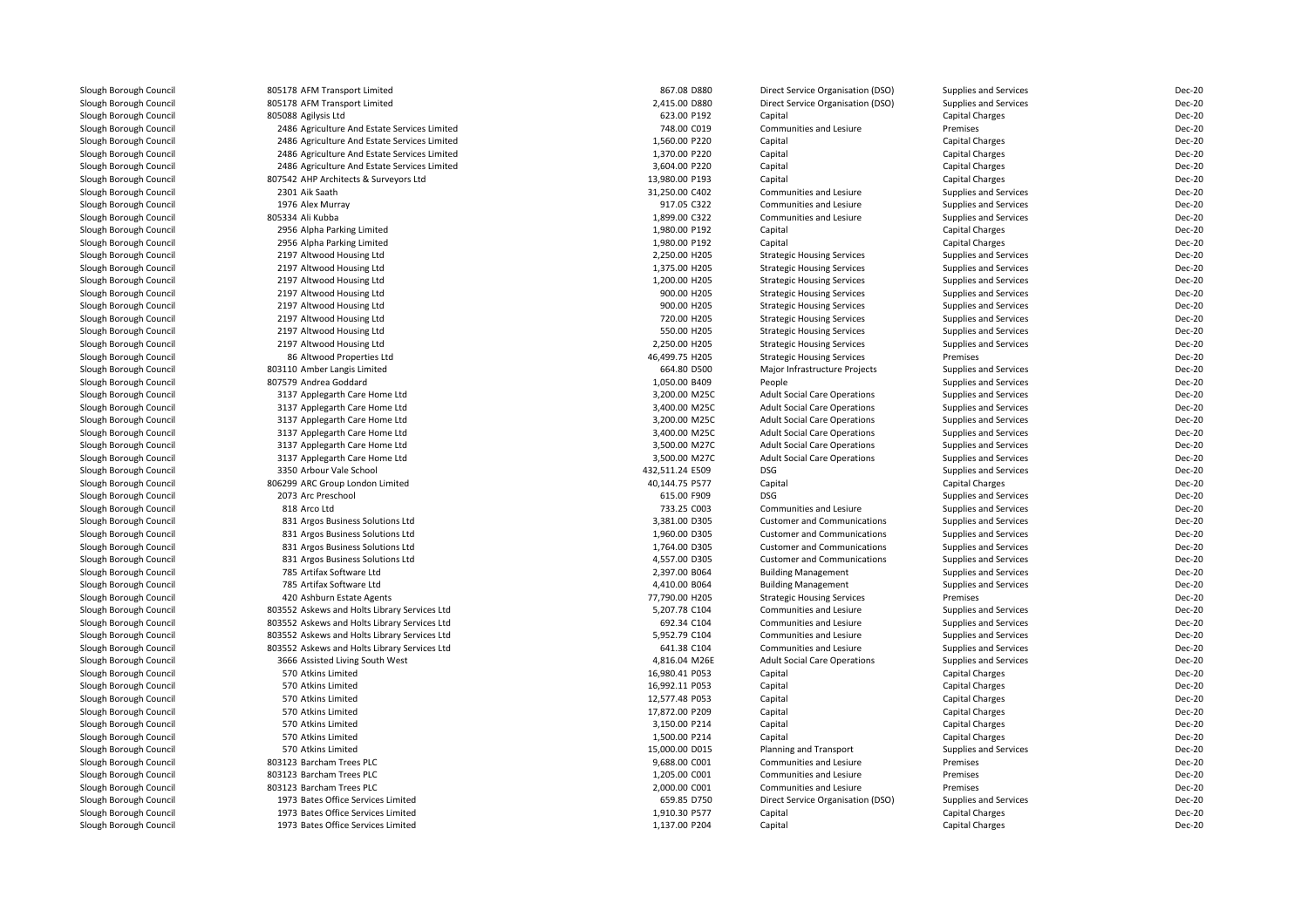| Slough Borough Council | 3370 Baylis Court School                                                 | 2,541.67 E709  | <b>DSG</b>                          | Supplies and Services        | Dec-20        |
|------------------------|--------------------------------------------------------------------------|----------------|-------------------------------------|------------------------------|---------------|
| Slough Borough Council | 1681 Bcg                                                                 | 586.00 D610    | Direct Service Organisation (DSO)   | <b>Supplies and Services</b> | Dec-20        |
| Slough Borough Council | 805539 Beech Haven Ltd                                                   | 3,171.43 M27C  | <b>Adult Social Care Operations</b> | Supplies and Services        | Dec-20        |
| Slough Borough Council | 609 Beechwood Secondary School                                           | 10,625.00 E519 | <b>DSG</b>                          | Supplies and Services        | Dec-20        |
| Slough Borough Council | 610 Bentons Office Supplies                                              | 1,689.00 A07M  | <b>Adult Social Care Operations</b> | Supplies and Services        | Dec-20        |
| Slough Borough Council | 612 Berkshire Healthcare Nhs Foundation Trust                            | 2,057.25 A07M  | <b>Adult Social Care Operations</b> | Agency Staff                 | Dec-20        |
| Slough Borough Council | 612 Berkshire Healthcare Nhs Foundation Trust                            | 2,366.25 A07M  | <b>Adult Social Care Operations</b> | <b>Agency Staff</b>          | Dec-20        |
| Slough Borough Council | 612 Berkshire Healthcare Nhs Foundation Trust                            | 4,535.08 A07M  | <b>Adult Social Care Operations</b> | <b>Agency Staff</b>          | Dec-20        |
| Slough Borough Council | 612 Berkshire Healthcare Nhs Foundation Trust                            | 4,091.33 A07M  | <b>Adult Social Care Operations</b> | <b>Agency Staff</b>          | Dec-20        |
| Slough Borough Council | 612 Berkshire Healthcare Nhs Foundation Trust                            | 2,500.00 A07M  | <b>Adult Social Care Operations</b> | <b>Agency Staff</b>          | Dec-20        |
| Slough Borough Council | 612 Berkshire Healthcare Nhs Foundation Trust                            | 4,277.33 A07M  | <b>Adult Social Care Operations</b> | <b>Agency Staff</b>          | Dec-20        |
| Slough Borough Council | 612 Berkshire Healthcare Nhs Foundation Trust                            | 8,500.00 A07M  | <b>Adult Social Care Operations</b> | <b>Agency Staff</b>          | Dec-20        |
| Slough Borough Council | 612 Berkshire Healthcare Nhs Foundation Trust                            | 6,582.00 A07R  | <b>Adult Social Care Operations</b> | Supplies and Services        | Dec-20        |
| Slough Borough Council | 612 Berkshire Healthcare Nhs Foundation Trust                            | 21,000.00 F417 | <b>DSG</b>                          | Supplies and Services        | Dec-20        |
| Slough Borough Council | 612 Berkshire Healthcare Nhs Foundation Trust                            | 4,750.00 F520  | Children, Learning and Skills       | Supplies and Services        | Dec-20        |
| Slough Borough Council | 612 Berkshire Healthcare Nhs Foundation Trust                            | 4,750.00 F520  | Children, Learning and Skills       | Supplies and Services        | Dec-20        |
| Slough Borough Council | 612 Berkshire Healthcare Nhs Foundation Trust                            | 3,333.33 F520  | Children, Learning and Skills       | Supplies and Services        | Dec-20        |
| Slough Borough Council | 612 Berkshire Healthcare Nhs Foundation Trust                            | 3,333.33 F520  | Children, Learning and Skills       | Supplies and Services        | Dec-20        |
| Slough Borough Council | 2308 Bespoke Supportive Tenancies Ltd                                    | 1,544.40 A04L  | <b>Adult Social Care Operations</b> | Supplies and Services        | Dec-20        |
| Slough Borough Council | 2308 Bespoke Supportive Tenancies Ltd                                    | 1,389.96 A04L  | <b>Adult Social Care Operations</b> | <b>Supplies and Services</b> | Dec-20        |
| Slough Borough Council | 2308 Bespoke Supportive Tenancies Ltd                                    | 1,441.44 A04L  | <b>Adult Social Care Operations</b> | Supplies and Services        | Dec-20        |
| Slough Borough Council | 2308 Bespoke Supportive Tenancies Ltd                                    | 1,441.44 A04L  | <b>Adult Social Care Operations</b> | Supplies and Services        | Dec-20        |
| Slough Borough Council | 2308 Bespoke Supportive Tenancies Ltd                                    | 1,441.44 A04L  | <b>Adult Social Care Operations</b> | Supplies and Services        | Dec-20        |
| Slough Borough Council | 1736 Bevan Brittan Llp                                                   | 4,879.80 B016  | Finance                             | Supplies and Services        | Dec-20        |
| Slough Borough Council | 1736 Bevan Brittan Llp                                                   | 1,677.00 B016  | Finance                             | Supplies and Services        | Dec-20        |
| Slough Borough Council | 1736 Bevan Brittan Llp                                                   | 7,130.00 B016  | Finance                             | Supplies and Services        | Dec-20        |
| Slough Borough Council | 1736 Bevan Brittan Llp                                                   | 1,152.60 B016  | Finance                             | Supplies and Services        | Dec-20        |
| Slough Borough Council | 1736 Bevan Brittan Llp                                                   | 1,731.00 B016  | Finance                             | Supplies and Services        | Dec-20        |
| Slough Borough Council | 1736 Bevan Brittan Llp                                                   | 5,617.50 B016  | Finance                             | Supplies and Services        | Dec-20        |
| Slough Borough Council | 1736 Bevan Brittan Llp                                                   | 1,406.00 P159  | Capital                             | <b>Capital Charges</b>       | Dec-20        |
| Slough Borough Council | 3611 Birch Assist Ltd T/A Bluebird Care (South Bucks & Slough)           | 3,066.00 M44C  | <b>Adult Social Care Operations</b> | Supplies and Services        | Dec-20        |
| Slough Borough Council | 3611 Birch Assist Ltd T/A Bluebird Care (South Bucks & Slough)           | 2,268.00 M44D  | <b>Adult Social Care Operations</b> | Supplies and Services        | Dec-20        |
| Slough Borough Council | 804965 Blair Tookey                                                      | 1,597.50 C322  | Communities and Lesiure             | Supplies and Services        | <b>Dec-20</b> |
| Slough Borough Council | 1947 Bmeimaging Limited                                                  | 8.862.89 D218  | Planning and Transport              | Supplies and Services        | Dec-20        |
| Slough Borough Council | 807297 BNP Paribas Real Estate Advisory & Property Management UK Limited | 4,634.07 B079  | <b>Regeneration Development</b>     | <b>External Receipts</b>     | Dec-20        |
|                        | 807297 BNP Paribas Real Estate Advisory & Property Management UK Limited | 5,786.48 B079  | <b>Regeneration Development</b>     | <b>External Receipts</b>     | Dec-20        |
| Slough Borough Council |                                                                          |                |                                     |                              |               |
| Slough Borough Council | 807297 BNP Paribas Real Estate Advisory & Property Management UK Limited | 1,419.14 B079  | <b>Regeneration Development</b>     | <b>External Receipts</b>     | Dec-20        |
| Slough Borough Council | 807297 BNP Paribas Real Estate Advisory & Property Management UK Limited | 970.36 B079    | <b>Regeneration Development</b>     | <b>External Receipts</b>     | Dec-20        |
| Slough Borough Council | 807297 BNP Paribas Real Estate Advisory & Property Management UK Limited | 535.10 B079    | <b>Regeneration Development</b>     | <b>External Receipts</b>     | Dec-20        |
| Slough Borough Council | 807297 BNP Paribas Real Estate Advisory & Property Management UK Limited | 760.32 B079    | <b>Regeneration Development</b>     | <b>External Receipts</b>     | Dec-20        |
| Slough Borough Council | 807297 BNP Paribas Real Estate Advisory & Property Management UK Limited | 668.16 B079    | <b>Regeneration Development</b>     | <b>External Receipts</b>     | Dec-20        |
| Slough Borough Council | 807297 BNP Paribas Real Estate Advisory & Property Management UK Limited | 725.51 B079    | <b>Regeneration Development</b>     | <b>External Receipts</b>     | Dec-20        |
| Slough Borough Council | 803601 Bolinda UK Ltd                                                    | 1,251.96 C104  | Communities and Lesiure             | Supplies and Services        | Dec-20        |
| Slough Borough Council | 803601 Bolinda UK Ltd                                                    | 520.01 C104    | Communities and Lesiure             | <b>Supplies and Services</b> | Dec-20        |
| Slough Borough Council | 803561 Books Asia                                                        | 506.35 C104    | Communities and Lesiure             | Supplies and Services        | Dec-20        |
| Slough Borough Council | 807511 Bosence Community Farm Ltd                                        | 1,650.00 A04C  | Adult Social Care Commissioning     | Supplies and Services        | Dec-20        |
| Slough Borough Council | 806917 Boulters Lock                                                     | 4,871.43 M27F  | <b>Adult Social Care Operations</b> | Supplies and Services        | Dec-20        |
| Slough Borough Council | 805160 Bouygues E&S FM UK Limited                                        | 46,305.04 K522 | <b>Building Management</b>          | Premises                     | Dec-20        |
| Slough Borough Council | 805160 Bouygues E&S FM UK Limited                                        | 56,698.66 K523 | <b>Building Management</b>          | Premises                     | Dec-20        |
| Slough Borough Council | 805160 Bouygues E&S FM UK Limited                                        | 3.206.92 K525  | <b>Building Management</b>          | Premises                     | Dec-20        |
| Slough Borough Council | 805160 Bouygues E&S FM UK Limited                                        | 6,877.77 K522  | <b>Building Management</b>          | Supplies and Services        | Dec-20        |
| Slough Borough Council | 805160 Bouygues E&S FM UK Limited                                        | 5,366.49 B060  | <b>Building Management</b>          | Transport                    | Dec-20        |
| Slough Borough Council | 2856 Brain Injury Rehabilitation Trust                                   | 5,457.15 M26E  | <b>Adult Social Care Operations</b> | Supplies and Services        | Dec-20        |
| Slough Borough Council | 2856 Brain Injury Rehabilitation Trust                                   | 7.299.17 M27C  | <b>Adult Social Care Operations</b> | Supplies and Services        | Dec-20        |
| Slough Borough Council | 807490 Bramble Hub Limited                                               | 3,250.00 P084  | Capital                             | <b>Capital Charges</b>       | Dec-20        |
| Slough Borough Council | 807490 Bramble Hub Limited                                               | 2,750.00 P084  | Capital                             | Capital Charges              | Dec-20        |
| Slough Borough Council | 805179 Braywood Tree Surgery Ltd                                         | 4,383.04 D760  | Direct Service Organisation (DSO)   | Supplies and Services        | Dec-20        |
| Slough Borough Council | 805179 Braywood Tree Surgery Ltd                                         | 670.37 D880    | Direct Service Organisation (DSO)   | Supplies and Services        | Dec-20        |
| Slough Borough Council | 805179 Braywood Tree Surgery Ltd                                         | 8,000.00 P220  | Capital                             | Capital Charges              | Dec-20        |
|                        |                                                                          |                |                                     |                              |               |

**Dec-20** 

**Dec-20** 

Dec-20

**Dec-20** 

Dec-20

Dec-20

 $Dec-20$ 

 $Dec-20$ 

Dec-20

Dec-20

Dec-20

**Dec-20** 

Dec-20

Dec-20

Dec-20

Dec-20

Dec-20

Dec-20

Dec-20

 $Dec-20$ 

Dec-20

Dec-20

**Dec-20** 

Dec-20

Dec-20

Dec-20

Dec-20

Dec-20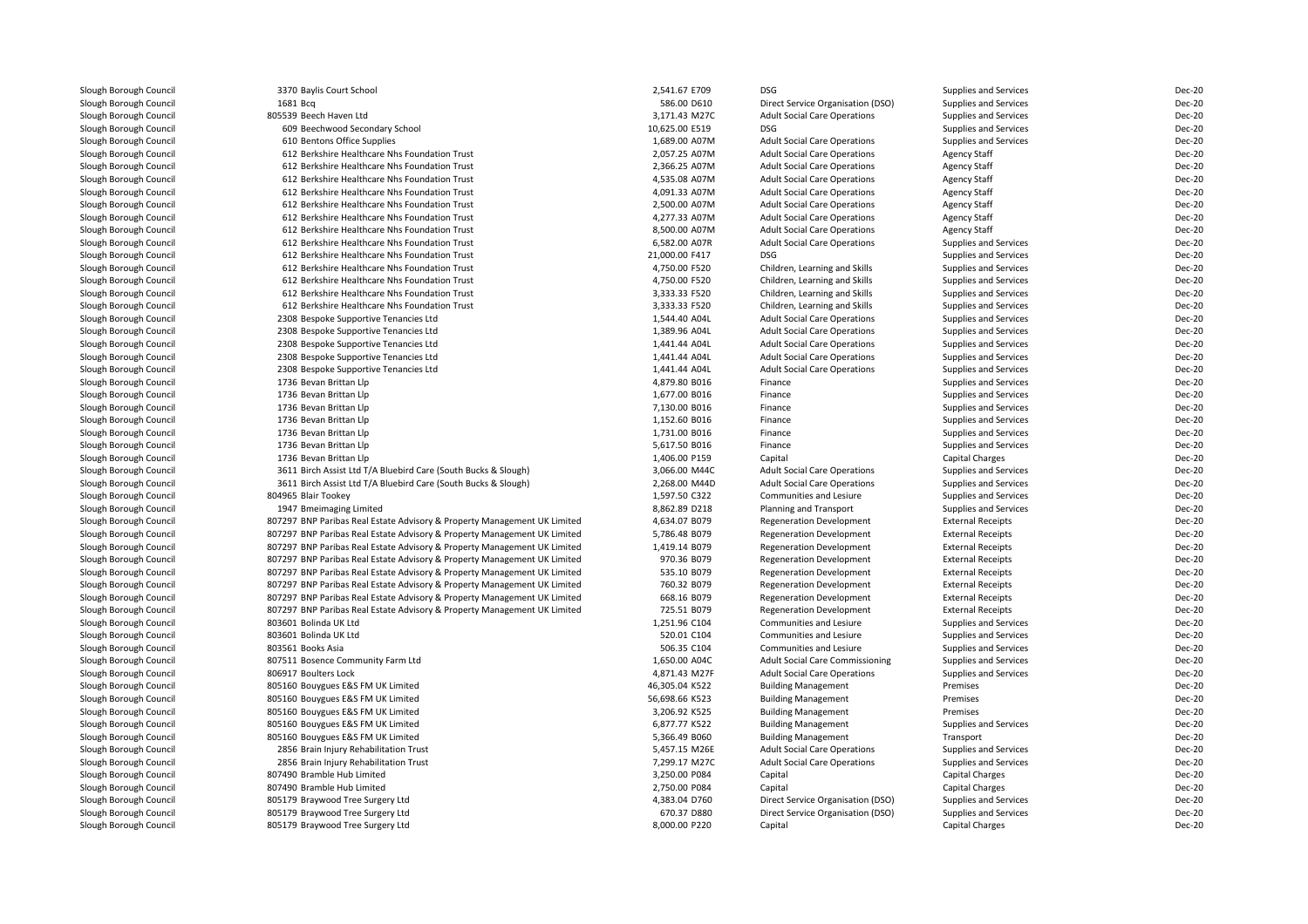| Slough Borough Council | 805179 Braywood Tree Surgery Ltd                                         | 2,058.00 P220                  | Capital                             | Capital Charges              | <b>Dec-20</b>                  |
|------------------------|--------------------------------------------------------------------------|--------------------------------|-------------------------------------|------------------------------|--------------------------------|
| Slough Borough Council | 805179 Braywood Tree Surgery Ltd                                         | 716.16 P220                    | Capital                             | <b>Capital Charges</b>       | <b>Dec-20</b>                  |
| Slough Borough Council | 805179 Braywood Tree Surgery Ltd                                         | 3,400.00 P220                  | Capital                             | <b>Capital Charges</b>       | <b>Dec-20</b>                  |
| Slough Borough Council | 805179 Braywood Tree Surgery Ltd                                         | 3,780.00 P220                  | Capital                             | Capital Charges              | <b>Dec-20</b>                  |
| Slough Borough Council | 805179 Braywood Tree Surgery Ltd                                         | 6,188.00 P220                  | Capital                             | Capital Charges              | <b>Dec-20</b>                  |
| Slough Borough Council | 805179 Braywood Tree Surgery Ltd                                         | 2,380.00 P220                  | Capital                             | Capital Charges              | <b>Dec-20</b>                  |
| Slough Borough Council | 816 Brighton & Hove City Council                                         | 700.00 F640                    | Children, Learning and Skills       | <b>External Receipts</b>     | <b>Dec-20</b>                  |
| Slough Borough Council | 615 British Red Cross                                                    | -647.00 D900                   | Direct Service Organisation (DSO)   | Indirect Employee Expenses   | <b>Dec-20</b>                  |
| Slough Borough Council | 615 British Red Cross                                                    | -647.00 D900                   | Direct Service Organisation (DSO)   | Indirect Employee Expenses   | <b>Dec-20</b>                  |
| Slough Borough Council | 615 British Red Cross                                                    | 630.00 B409                    | People                              | Supplies and Services        | <b>Dec-20</b>                  |
| Slough Borough Council | 617 British Telecommunications                                           | 1,628.27 J015                  | Housing Revenue Account             | Supplies and Services        | <b>Dec-20</b>                  |
| Slough Borough Council | 617 British Telecommunications                                           | 1,826.35 K089                  | <b>Regulatory Services</b>          | <b>Supplies and Services</b> | <b>Dec-20</b>                  |
| Slough Borough Council | 617 British Telecommunications                                           | 1,739.62 D500                  | Major Infrastructure Projects       | Premises                     | <b>Dec-20</b>                  |
| Slough Borough Council | 805881 Browns Community Services CIC                                     | 6,250.00 H235                  | <b>Regulatory Services</b>          | Supplies and Services        | <b>Dec-20</b>                  |
| Slough Borough Council | 806464 Broxap Limited,                                                   | 2,369.50 C001                  | Communities and Lesiure             | Premises                     | <b>Dec-20</b>                  |
| Slough Borough Council | 806260 BRUSHWOOD JUNIOR SCHOOL                                           | 13,839.00 F552                 | <b>DSG</b>                          |                              | <b>Dec-20</b>                  |
|                        |                                                                          |                                |                                     | Supplies and Services        |                                |
| Slough Borough Council | 374 Bt Global Services                                                   | 503.14 B023                    | Finance                             | Supplies and Services        | <b>Dec-20</b>                  |
| Slough Borough Council | 807273 Buckinghamshire Council                                           | 1,616.00 P192                  | Capital                             | Capital Charges              | <b>Dec-20</b>                  |
| Slough Borough Council | 807273 Buckinghamshire Council                                           | 1,625.00 D512                  | Major Infrastructure Projects       | <b>Supplies and Services</b> | <b>Dec-20</b>                  |
| Slough Borough Council | 806892 Bucks & Berks SLT Consultancy                                     | 777.27 F417                    | <b>DSG</b>                          | Supplies and Services        | <b>Dec-20</b>                  |
| Slough Borough Council | 803553 BUPA CARE HOME (CFH CARE)                                         | 3,019.94 M25D                  | <b>Adult Social Care Operations</b> | Supplies and Services        | <b>Dec-20</b>                  |
| Slough Borough Council | 807597 Bytesize Training Itd                                             | 700.00 B277                    | Digital and Strategic IT            | Supplies and Services        | <b>Dec-20</b>                  |
| Slough Borough Council | 807597 Bytesize Training Itd                                             | 700.00 B277                    | Digital and Strategic IT            | <b>Supplies and Services</b> | <b>Dec-20</b>                  |
| Slough Borough Council | 629 C.H.O.I.C.E Limited                                                  | 8,150.38 M26E                  | <b>Adult Social Care Operations</b> | <b>Supplies and Services</b> | <b>Dec-20</b>                  |
| Slough Borough Council | 629 C.H.O.I.C.E Limited                                                  | 11.447.41 M26E                 | <b>Adult Social Care Operations</b> | Supplies and Services        | <b>Dec-20</b>                  |
| Slough Borough Council | 629 C.H.O.I.C.E Limited                                                  | 10,756.82 M26E                 | <b>Adult Social Care Operations</b> | <b>Supplies and Services</b> | <b>Dec-20</b>                  |
| Slough Borough Council | 629 C.H.O.I.C.E Limited                                                  | 10.997.65 M26E                 | <b>Adult Social Care Operations</b> | <b>Supplies and Services</b> | <b>Dec-20</b>                  |
| Slough Borough Council | 629 C.H.O.I.C.E Limited                                                  | 9,300.00 M26E                  | <b>Adult Social Care Operations</b> | Supplies and Services        | <b>Dec-20</b>                  |
| Slough Borough Council | 629 C.H.O.I.C.E Limited                                                  | 9,798.30 M26E                  | <b>Adult Social Care Operations</b> | Supplies and Services        | <b>Dec-20</b>                  |
| Slough Borough Council | 629 C.H.O.I.C.E Limited                                                  | 10,433.01 M26E                 | <b>Adult Social Care Operations</b> | <b>Supplies and Services</b> | <b>Dec-20</b>                  |
| Slough Borough Council | 629 C.H.O.I.C.E Limited                                                  | 10,756.82 M26E                 | <b>Adult Social Care Operations</b> | <b>Supplies and Services</b> | <b>Dec-20</b>                  |
| Slough Borough Council | 629 C.H.O.I.C.E Limited                                                  | 1,071.43 M42E                  | <b>Adult Social Care Operations</b> | Supplies and Services        | <b>Dec-20</b>                  |
| Slough Borough Council | 629 C.H.O.I.C.E Limited                                                  | 8,738.50 M42E                  | <b>Adult Social Care Operations</b> | Supplies and Services        | <b>Dec-20</b>                  |
| Slough Borough Council | 629 C.H.O.I.C.E Limited                                                  | 4,288.54 M44D                  | <b>Adult Social Care Operations</b> | <b>Supplies and Services</b> | <b>Dec-20</b>                  |
| Slough Borough Council | 629 C.H.O.I.C.E Limited                                                  | 2,498.61 M44F                  | <b>Adult Social Care Operations</b> | Supplies and Services        | <b>Dec-20</b>                  |
| Slough Borough Council | 805625 Cadent Gas Ltd                                                    | 878.77 P194                    | Capital                             | Capital Charges              | <b>Dec-20</b>                  |
| Slough Borough Council | 807129 Calcot Services for Children Ltd (Eton Dorney Therapeutic School) | 24,083.33 F462                 | DSG                                 | Supplies and Services        | <b>Dec-20</b>                  |
| Slough Borough Council | 805997 Campbell Tickell Limited                                          | 1,700.00 H217                  | <b>Strategic Housing Services</b>   | Supplies and Services        | <b>Dec-20</b>                  |
| Slough Borough Council | 623 Canon (Uk) Ltd                                                       | 11,995.06 K059                 | <b>Customer and Communications</b>  | <b>Supplies and Services</b> | <b>Dec-20</b>                  |
| Slough Borough Council | 623 Canon (Uk) Ltd                                                       | 2,603.25 K059                  | <b>Customer and Communications</b>  | Supplies and Services        | <b>Dec-20</b>                  |
| Slough Borough Council | 623 Canon (Uk) Ltd                                                       | 647.60 K059                    | <b>Customer and Communications</b>  | <b>Supplies and Services</b> | <b>Dec-20</b>                  |
| Slough Borough Council | 737 Capita Business Services Ltd                                         | 550.00 F500                    | Children, Learning and Skills       | <b>Supplies and Services</b> | <b>Dec-20</b>                  |
| Slough Borough Council | 737 Capita Business Services Ltd                                         | 1,534.31 F500                  | Children, Learning and Skills       | Supplies and Services        | <b>Dec-20</b>                  |
| Slough Borough Council | 737 Capita Business Services Ltd                                         | 29,389.33 J200                 | Housing Revenue Account             | <b>Supplies and Services</b> | <b>Dec-20</b>                  |
| Slough Borough Council | 806971 Capital Staffing Services Ltd                                     | 3,439.20 F446                  | <b>DSG</b>                          | Supplies and Services        | <b>Dec-20</b>                  |
| Slough Borough Council | 806971 Capital Staffing Services Ltd                                     | 3,439.20 F446                  | <b>DSG</b>                          | Supplies and Services        | <b>Dec-20</b>                  |
| Slough Borough Council | 804861 Care Management Group Ltd                                         | 13,236.94 M26E                 | <b>Adult Social Care Operations</b> | Supplies and Services        | <b>Dec-20</b>                  |
| Slough Borough Council | 804861 Care Management Group Ltd                                         | 1,810.29 M42F                  | <b>Adult Social Care Operations</b> | Supplies and Services        | <b>Dec-20</b>                  |
| Slough Borough Council |                                                                          |                                |                                     |                              |                                |
|                        | 1690 Care Shop Bunzl Healthcare                                          | 1,054.71 A07R<br>2,000.00 A07R | <b>Adult Social Care Operations</b> | Supplies and Services        | <b>Dec-20</b><br><b>Dec-20</b> |
| Slough Borough Council | 1690 Care Shop Bunzl Healthcare                                          |                                | <b>Adult Social Care Operations</b> | Supplies and Services        |                                |
| Slough Borough Council | 805621 Care Staff Services                                               | 891.80 A07R                    | <b>Adult Social Care Operations</b> | Supplies and Services        | <b>Dec-20</b>                  |
| Slough Borough Council | 805621 Care Staff Services                                               | 937.30 A07R                    | <b>Adult Social Care Operations</b> | <b>Supplies and Services</b> | <b>Dec-20</b>                  |
| Slough Borough Council | 805621 Care Staff Services                                               | 1,146.60 A07R                  | <b>Adult Social Care Operations</b> | Supplies and Services        | <b>Dec-20</b>                  |
| Slough Borough Council | 805621 Care Staff Services                                               | 629.17 A07R                    | <b>Adult Social Care Operations</b> | Supplies and Services        | <b>Dec-20</b>                  |
| Slough Borough Council | 805621 Care Staff Services                                               | 873.60 M44C                    | <b>Adult Social Care Operations</b> | Supplies and Services        | <b>Dec-20</b>                  |
| Slough Borough Council | 805621 Care Staff Services                                               | 637.00 M44C                    | <b>Adult Social Care Operations</b> | <b>Supplies and Services</b> | <b>Dec-20</b>                  |
| Slough Borough Council | 805621 Care Staff Services                                               | 2.802.80 M44C                  | <b>Adult Social Care Operations</b> | <b>Supplies and Services</b> | <b>Dec-20</b>                  |
| Slough Borough Council | 805621 Care Staff Services                                               | 1,146.60 M44C                  | <b>Adult Social Care Operations</b> | Supplies and Services        | <b>Dec-20</b>                  |
| Slough Borough Council | 805621 Care Staff Services                                               | 2,111.20 M44C                  | <b>Adult Social Care Operations</b> | Supplies and Services        | <b>Dec-20</b>                  |
|                        |                                                                          |                                |                                     |                              |                                |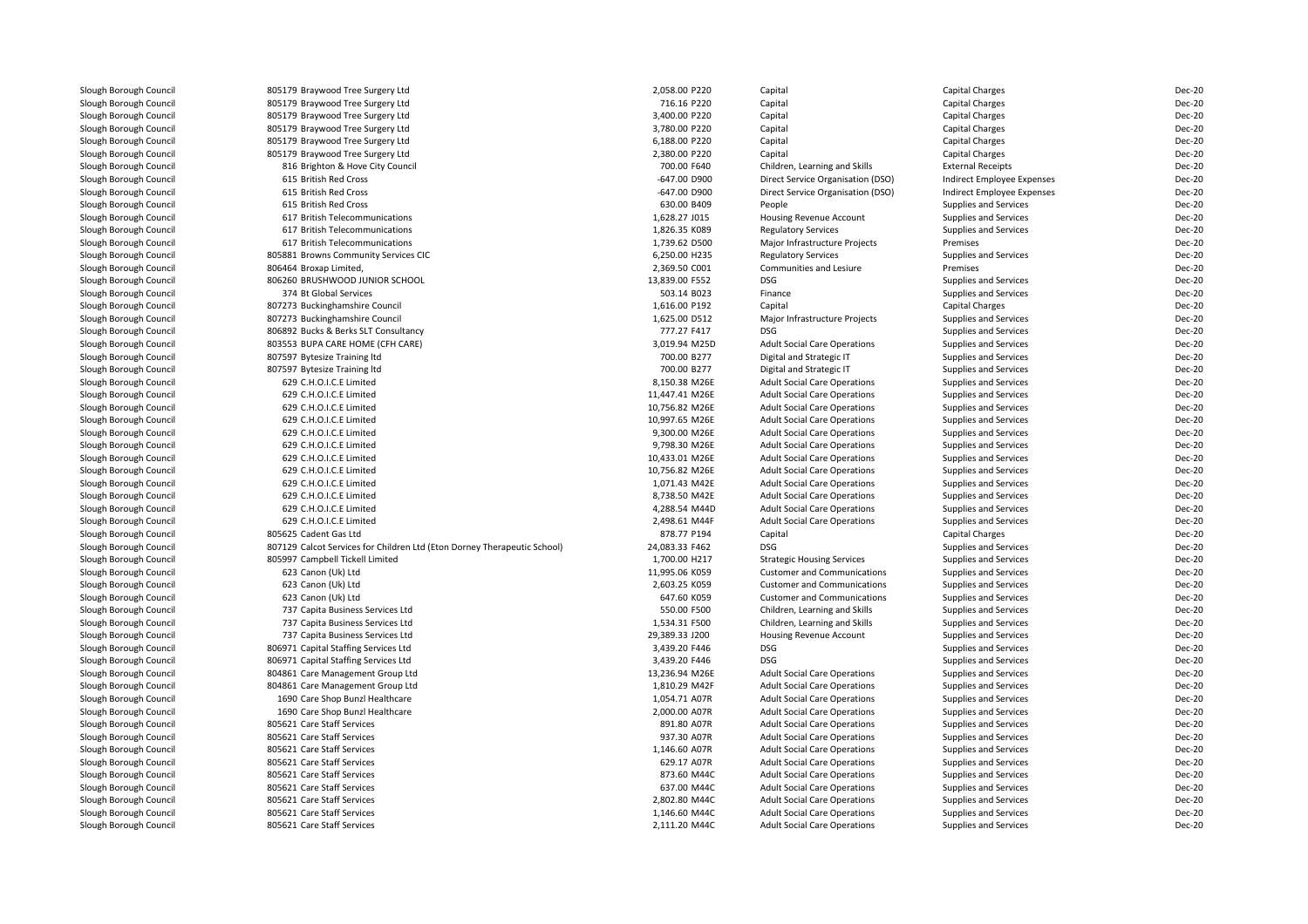| Slough Borough Council | 805621 Care Staff Services | 731.09 M44C   | <b>Adult Social Care Operations</b> | Supplies and Services        | Dec-20 |
|------------------------|----------------------------|---------------|-------------------------------------|------------------------------|--------|
| Slough Borough Council | 805621 Care Staff Services | 637.00 M44C   | <b>Adult Social Care Operations</b> | Supplies and Services        | Dec-20 |
| Slough Borough Council | 805621 Care Staff Services | 4,404.40 M44C | <b>Adult Social Care Operations</b> | Supplies and Services        | Dec-20 |
| Slough Borough Council | 805621 Care Staff Services | 1,783.60 M44C | <b>Adult Social Care Operations</b> | Supplies and Services        | Dec-20 |
| Slough Borough Council | 805621 Care Staff Services | 964.60 M44C   | <b>Adult Social Care Operations</b> | Supplies and Services        | Dec-20 |
| Slough Borough Council | 805621 Care Staff Services | 614.25 M44C   | <b>Adult Social Care Operations</b> | Supplies and Services        | Dec-20 |
| Slough Borough Council | 805621 Care Staff Services | 1,274.00 M44C | <b>Adult Social Care Operations</b> | Supplies and Services        | Dec-20 |
| Slough Borough Council | 805621 Care Staff Services | 573.30 M44C   | <b>Adult Social Care Operations</b> | Supplies and Services        | Dec-20 |
| Slough Borough Council | 805621 Care Staff Services | 782.60 M44C   | <b>Adult Social Care Operations</b> | Supplies and Services        | Dec-20 |
| Slough Borough Council | 805621 Care Staff Services | 1,146.60 M44C | <b>Adult Social Care Operations</b> | Supplies and Services        | Dec-20 |
| Slough Borough Council | 805621 Care Staff Services | 891.80 M44C   | <b>Adult Social Care Operations</b> | Supplies and Services        | Dec-20 |
| Slough Borough Council | 805621 Care Staff Services | 1,274.00 M44C | <b>Adult Social Care Operations</b> | Supplies and Services        | Dec-20 |
| Slough Borough Council | 805621 Care Staff Services | 1,274.00 M44C | <b>Adult Social Care Operations</b> | Supplies and Services        | Dec-20 |
| Slough Borough Council | 805621 Care Staff Services | 746.20 M44C   | <b>Adult Social Care Operations</b> | Supplies and Services        | Dec-20 |
| Slough Borough Council | 805621 Care Staff Services | 1,783.60 M44C | <b>Adult Social Care Operations</b> | Supplies and Services        | Dec-20 |
| Slough Borough Council | 805621 Care Staff Services | 2,620.80 M44C | <b>Adult Social Care Operations</b> | Supplies and Services        | Dec-20 |
| Slough Borough Council | 805621 Care Staff Services | 1,055.60 M44C | <b>Adult Social Care Operations</b> | Supplies and Services        | Dec-20 |
| Slough Borough Council | 805621 Care Staff Services | 1,437.80 M44C | <b>Adult Social Care Operations</b> | Supplies and Services        | Dec-20 |
| Slough Borough Council | 805621 Care Staff Services | 1,437.80 M44C | <b>Adult Social Care Operations</b> | Supplies and Services        | Dec-20 |
| Slough Borough Council | 805621 Care Staff Services | 509.60 M44C   | <b>Adult Social Care Operations</b> | Supplies and Services        | Dec-20 |
| Slough Borough Council | 805621 Care Staff Services | 658.29 M44C   | <b>Adult Social Care Operations</b> | Supplies and Services        | Dec-20 |
| Slough Borough Council | 805621 Care Staff Services | 4,804.80 M44C | <b>Adult Social Care Operations</b> | Supplies and Services        | Dec-20 |
| Slough Borough Council | 805621 Care Staff Services | 891.80 M44C   | <b>Adult Social Care Operations</b> | Supplies and Services        | Dec-20 |
| Slough Borough Council | 805621 Care Staff Services | 2,184.00 M44C | <b>Adult Social Care Operations</b> | Supplies and Services        | Dec-20 |
| Slough Borough Council | 805621 Care Staff Services | 891.80 M44C   | <b>Adult Social Care Operations</b> | Supplies and Services        | Dec-20 |
| Slough Borough Council | 805621 Care Staff Services | 891.80 M44C   | <b>Adult Social Care Operations</b> | Supplies and Services        | Dec-20 |
| Slough Borough Council | 805621 Care Staff Services | 1,783.60 M44C | <b>Adult Social Care Operations</b> | Supplies and Services        | Dec-20 |
| Slough Borough Council | 805621 Care Staff Services | 1,092.00 M44C | <b>Adult Social Care Operations</b> | Supplies and Services        | Dec-20 |
| Slough Borough Council | 805621 Care Staff Services | 517.24 M44C   | <b>Adult Social Care Operations</b> | Supplies and Services        | Dec-20 |
| Slough Borough Council | 805621 Care Staff Services | 2,802.80 M44C | <b>Adult Social Care Operations</b> | Supplies and Services        | Dec-20 |
| Slough Borough Council | 805621 Care Staff Services | 637.00 M44C   | <b>Adult Social Care Operations</b> | Supplies and Services        | Dec-20 |
| Slough Borough Council | 805621 Care Staff Services | 891.80 M44C   | <b>Adult Social Care Operations</b> | Supplies and Services        | Dec-20 |
| Slough Borough Council | 805621 Care Staff Services | 891.80 M44C   | <b>Adult Social Care Operations</b> | Supplies and Services        | Dec-20 |
| Slough Borough Council | 805621 Care Staff Services | 1,437.80 M44C | <b>Adult Social Care Operations</b> | Supplies and Services        | Dec-20 |
| Slough Borough Council | 805621 Care Staff Services | 2,620.80 M44C | <b>Adult Social Care Operations</b> | Supplies and Services        | Dec-20 |
| Slough Borough Council | 805621 Care Staff Services | 2,111.20 M44C | <b>Adult Social Care Operations</b> | Supplies and Services        | Dec-20 |
| Slough Borough Council | 805621 Care Staff Services | 627.90 M44C   | <b>Adult Social Care Operations</b> | Supplies and Services        | Dec-20 |
| Slough Borough Council | 805621 Care Staff Services | 819.00 M44C   | <b>Adult Social Care Operations</b> | Supplies and Services        | Dec-20 |
| Slough Borough Council | 805621 Care Staff Services | 1,638.00 M44C | <b>Adult Social Care Operations</b> | Supplies and Services        | Dec-20 |
| Slough Borough Council | 805621 Care Staff Services | 746.20 M44C   | <b>Adult Social Care Operations</b> | Supplies and Services        | Dec-20 |
| Slough Borough Council | 805621 Care Staff Services | 1,001.00 M44C | <b>Adult Social Care Operations</b> | Supplies and Services        | Dec-20 |
| Slough Borough Council | 805621 Care Staff Services | 828.10 M44C   | <b>Adult Social Care Operations</b> | Supplies and Services        | Dec-20 |
| Slough Borough Council | 805621 Care Staff Services | 891.80 M44C   | <b>Adult Social Care Operations</b> | Supplies and Services        | Dec-20 |
| Slough Borough Council | 805621 Care Staff Services | 2,293.20 M44C | <b>Adult Social Care Operations</b> | Supplies and Services        | Dec-20 |
| Slough Borough Council | 805621 Care Staff Services | 891.80 M44C   | <b>Adult Social Care Operations</b> | Supplies and Services        | Dec-20 |
| Slough Borough Council | 805621 Care Staff Services | 2,438.80 M44C | <b>Adult Social Care Operations</b> | Supplies and Services        | Dec-20 |
| Slough Borough Council | 805621 Care Staff Services | 1,783.60 M44C | <b>Adult Social Care Operations</b> | Supplies and Services        | Dec-20 |
| Slough Borough Council | 805621 Care Staff Services | 1,437.80 M44C | <b>Adult Social Care Operations</b> | Supplies and Services        | Dec-20 |
| Slough Borough Council | 805621 Care Staff Services | 1,274.00 M44C | <b>Adult Social Care Operations</b> | <b>Supplies and Services</b> | Dec-20 |
| Slough Borough Council | 805621 Care Staff Services | 3,230.50 M44C | <b>Adult Social Care Operations</b> | Supplies and Services        | Dec-20 |
| Slough Borough Council | 805621 Care Staff Services | 1.274.00 M44C | <b>Adult Social Care Operations</b> | <b>Supplies and Services</b> | Dec-20 |
| Slough Borough Council | 805621 Care Staff Services | 1,321.28 M44C | <b>Adult Social Care Operations</b> | Supplies and Services        | Dec-20 |
| Slough Borough Council | 805621 Care Staff Services | 3,324.59 M44C | <b>Adult Social Care Operations</b> | Supplies and Services        | Dec-20 |
| Slough Borough Council | 805621 Care Staff Services | 900.90 M44C   | <b>Adult Social Care Operations</b> | Supplies and Services        | Dec-20 |
| Slough Borough Council | 805621 Care Staff Services | 1,200.29 M44C | <b>Adult Social Care Operations</b> | <b>Supplies and Services</b> | Dec-20 |
| Slough Borough Council | 805621 Care Staff Services | 1,295.00 M44C | <b>Adult Social Care Operations</b> | Supplies and Services        | Dec-20 |
| Slough Borough Council | 805621 Care Staff Services | 637.00 M44D   | <b>Adult Social Care Operations</b> | Supplies and Services        | Dec-20 |
| Slough Borough Council | 805621 Care Staff Services | 1,401.40 M44D | <b>Adult Social Care Operations</b> | Supplies and Services        | Dec-20 |
| Slough Borough Council | 805621 Care Staff Services | 509.60 M44D   | <b>Adult Social Care Operations</b> | Supplies and Services        | Dec-20 |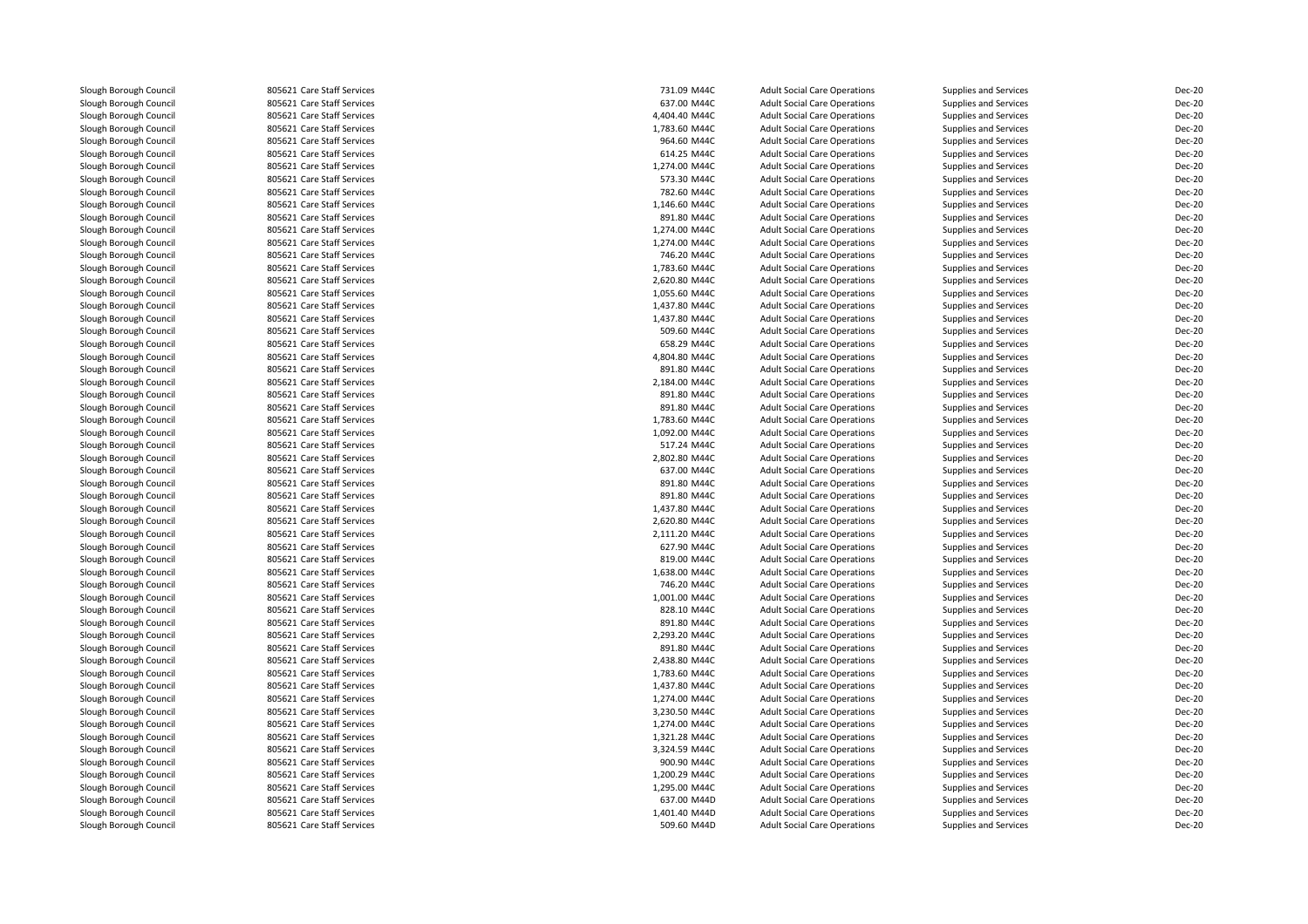| Slough Borough Council | 805621 Care Staff Services             | 728.00 M44D     | <b>Adult Social Care Operations</b> | Supplies and Services        | Dec-20 |
|------------------------|----------------------------------------|-----------------|-------------------------------------|------------------------------|--------|
| Slough Borough Council | 805621 Care Staff Services             | 982.80 M44D     | <b>Adult Social Care Operations</b> | Supplies and Services        | Dec-20 |
| Slough Borough Council | 805621 Care Staff Services             | 1,019.20 M44D   | <b>Adult Social Care Operations</b> | Supplies and Services        | Dec-20 |
| Slough Borough Council | 805621 Care Staff Services             | 2,373.28 M44D   | <b>Adult Social Care Operations</b> | <b>Supplies and Services</b> | Dec-20 |
| Slough Borough Council | 805621 Care Staff Services             | 509.60 M44D     | <b>Adult Social Care Operations</b> | Supplies and Services        | Dec-20 |
| Slough Borough Council | 805621 Care Staff Services             | 728.00 M44D     | <b>Adult Social Care Operations</b> | Supplies and Services        | Dec-20 |
| Slough Borough Council | 805621 Care Staff Services             | 1,120.76 M44D   | <b>Adult Social Care Operations</b> | Supplies and Services        | Dec-20 |
| Slough Borough Council | 805621 Care Staff Services             | 982.80 M44D     | <b>Adult Social Care Operations</b> | Supplies and Services        | Dec-20 |
| Slough Borough Council | 805621 Care Staff Services             | 928.20 M44D     | <b>Adult Social Care Operations</b> | Supplies and Services        | Dec-20 |
| Slough Borough Council | 805621 Care Staff Services             | 982.80 M44F     | <b>Adult Social Care Operations</b> | Supplies and Services        | Dec-20 |
| Slough Borough Council | 805621 Care Staff Services             | 1,747.20 M44F   | <b>Adult Social Care Operations</b> | Supplies and Services        | Dec-20 |
| Slough Borough Council | 805621 Care Staff Services             | 655.20 M44F     | <b>Adult Social Care Operations</b> | Supplies and Services        | Dec-20 |
| Slough Borough Council | 805621 Care Staff Services             | 1,747.20 M44F   | <b>Adult Social Care Operations</b> | Supplies and Services        | Dec-20 |
| Slough Borough Council | 805621 Care Staff Services             | 655.20 M44F     | <b>Adult Social Care Operations</b> | Supplies and Services        | Dec-20 |
| Slough Borough Council | 805621 Care Staff Services             | 764.40 M44F     | <b>Adult Social Care Operations</b> | Supplies and Services        | Dec-20 |
| Slough Borough Council | 805621 Care Staff Services             | 837.20 M44F     | <b>Adult Social Care Operations</b> | Supplies and Services        | Dec-20 |
| Slough Borough Council | 805621 Care Staff Services             | 1.201.20 M48C   | <b>Adult Social Care Operations</b> | <b>Supplies and Services</b> | Dec-20 |
| Slough Borough Council | 1162 Care Uk Community Partnership Ltd | 7,456.00 A03E   | <b>Adult Social Care Operations</b> | Supplies and Services        | Dec-20 |
| Slough Borough Council | 1162 Care Uk Community Partnership Ltd | 2,827.20 M15D   | <b>Adult Social Care Operations</b> | <b>Supplies and Services</b> | Dec-20 |
| Slough Borough Council | 1162 Care Uk Community Partnership Ltd | 3,571.44 M15D   | <b>Adult Social Care Operations</b> | Supplies and Services        | Dec-20 |
| Slough Borough Council | 1162 Care Uk Community Partnership Ltd | 3,571.44 M15D   | <b>Adult Social Care Operations</b> | Supplies and Services        | Dec-20 |
| Slough Borough Council | 1162 Care Uk Community Partnership Ltd | 3,571.44 M15D   | <b>Adult Social Care Operations</b> | Supplies and Services        | Dec-20 |
| Slough Borough Council | 1162 Care Uk Community Partnership Ltd | 3,728.00 M17C   | <b>Adult Social Care Operations</b> | Supplies and Services        | Dec-20 |
| Slough Borough Council | 1162 Care Uk Community Partnership Ltd | 3,728.00 M17C   | <b>Adult Social Care Operations</b> | Supplies and Services        | Dec-20 |
| Slough Borough Council | 1162 Care Uk Community Partnership Ltd | 16,720.64 M17C  | <b>Adult Social Care Operations</b> | Supplies and Services        | Dec-20 |
| Slough Borough Council | 1162 Care Uk Community Partnership Ltd | 3,728.00 M17C   | <b>Adult Social Care Operations</b> | Supplies and Services        | Dec-20 |
| Slough Borough Council | 1162 Care Uk Community Partnership Ltd | 3,728.00 M17C   | <b>Adult Social Care Operations</b> | Supplies and Services        | Dec-20 |
| Slough Borough Council | 1162 Care Uk Community Partnership Ltd | 3,728.00 M17C   | <b>Adult Social Care Operations</b> | Supplies and Services        | Dec-20 |
| Slough Borough Council | 1162 Care Uk Community Partnership Ltd | 3,728.00 M17C   | <b>Adult Social Care Operations</b> | Supplies and Services        | Dec-20 |
| Slough Borough Council | 1162 Care Uk Community Partnership Ltd | 3,728.00 M17C   | <b>Adult Social Care Operations</b> | Supplies and Services        | Dec-20 |
| Slough Borough Council | 1162 Care Uk Community Partnership Ltd | 3,571.44 M18C   | <b>Adult Social Care Operations</b> | Supplies and Services        | Dec-20 |
| Slough Borough Council | 1162 Care Uk Community Partnership Ltd | 3,571.44 M18C   | <b>Adult Social Care Operations</b> | Supplies and Services        | Dec-20 |
| Slough Borough Council | 1162 Care Uk Community Partnership Ltd | 3,571.44 M18C   | <b>Adult Social Care Operations</b> | Supplies and Services        | Dec-20 |
| Slough Borough Council | 1162 Care Uk Community Partnership Ltd | 3,571.44 M18C   | <b>Adult Social Care Operations</b> | Supplies and Services        | Dec-20 |
| Slough Borough Council | 1162 Care Uk Community Partnership Ltd | 3,571.44 M18C   | <b>Adult Social Care Operations</b> | Supplies and Services        | Dec-20 |
| Slough Borough Council | 1162 Care Uk Community Partnership Ltd | 3,571.44 M18C   | <b>Adult Social Care Operations</b> | Supplies and Services        | Dec-20 |
| Slough Borough Council | 1162 Care Uk Community Partnership Ltd | 3,571.44 M18C   | <b>Adult Social Care Operations</b> | Supplies and Services        | Dec-20 |
| Slough Borough Council | 1162 Care Uk Community Partnership Ltd | 3,571.44 M18C   | <b>Adult Social Care Operations</b> | Supplies and Services        | Dec-20 |
| Slough Borough Council | 1162 Care Uk Community Partnership Ltd | 3,728.00 M18C   | <b>Adult Social Care Operations</b> | Supplies and Services        | Dec-20 |
| Slough Borough Council | 1162 Care Uk Community Partnership Ltd | 3,728.00 M18C   | <b>Adult Social Care Operations</b> | Supplies and Services        | Dec-20 |
| Slough Borough Council | 1162 Care Uk Community Partnership Ltd | 3,571.44 M18C   | <b>Adult Social Care Operations</b> | Supplies and Services        | Dec-20 |
| Slough Borough Council | 1162 Care Uk Community Partnership Ltd | 3,571.44 M18C   | <b>Adult Social Care Operations</b> | Supplies and Services        | Dec-20 |
| Slough Borough Council | 1162 Care Uk Community Partnership Ltd | 3,571.44 M18C   | <b>Adult Social Care Operations</b> | Supplies and Services        | Dec-20 |
| Slough Borough Council | 1162 Care Uk Community Partnership Ltd | -25,000.08 M18C | <b>Adult Social Care Operations</b> | Supplies and Services        | Dec-20 |
| Slough Borough Council | 1162 Care Uk Community Partnership Ltd | 3,571.44 M18C   | <b>Adult Social Care Operations</b> | Supplies and Services        | Dec-20 |
| Slough Borough Council | 1162 Care Uk Community Partnership Ltd | 3,571.44 M18C   | <b>Adult Social Care Operations</b> | Supplies and Services        | Dec-20 |
| Slough Borough Council | 1162 Care Uk Community Partnership Ltd | 3,571.44 M18C   | <b>Adult Social Care Operations</b> | Supplies and Services        | Dec-20 |
| Slough Borough Council | 1162 Care Uk Community Partnership Ltd | 3,571.44 M18C   | <b>Adult Social Care Operations</b> | Supplies and Services        | Dec-20 |
| Slough Borough Council | 1162 Care Uk Community Partnership Ltd | 42,857.28 M18C  | <b>Adult Social Care Operations</b> | Supplies and Services        | Dec-20 |
| Slough Borough Council | 1162 Care Uk Community Partnership Ltd | -5,540.24 M18C  | <b>Adult Social Care Operations</b> | <b>Supplies and Services</b> | Dec-20 |
| Slough Borough Council | 1162 Care Uk Community Partnership Ltd | 3,571.44 M18C   | <b>Adult Social Care Operations</b> | Supplies and Services        | Dec-20 |
| Slough Borough Council | 1162 Care Uk Community Partnership Ltd | 3,571.44 M18C   | <b>Adult Social Care Operations</b> | Supplies and Services        | Dec-20 |
| Slough Borough Council | 1162 Care Uk Community Partnership Ltd | 3,571.44 M18C   | <b>Adult Social Care Operations</b> | Supplies and Services        | Dec-20 |
| Slough Borough Council | 1162 Care Uk Community Partnership Ltd | 3,571.44 M18C   | <b>Adult Social Care Operations</b> | Supplies and Services        | Dec-20 |
| Slough Borough Council | 1162 Care Uk Community Partnership Ltd | 3,728.00 M18C   | <b>Adult Social Care Operations</b> | Supplies and Services        | Dec-20 |
| Slough Borough Council | 1162 Care Uk Community Partnership Ltd | 3,272.36 M25C   | <b>Adult Social Care Operations</b> | Supplies and Services        | Dec-20 |
| Slough Borough Council | 1162 Care Uk Community Partnership Ltd | 3,272.36 M25C   | <b>Adult Social Care Operations</b> | Supplies and Services        | Dec-20 |
| Slough Borough Council | 1162 Care Uk Community Partnership Ltd | 3,272.36 M25C   | <b>Adult Social Care Operations</b> | <b>Supplies and Services</b> | Dec-20 |
| Slough Borough Council | 1162 Care Uk Community Partnership Ltd | 3,272.36 M25C   | <b>Adult Social Care Operations</b> | Supplies and Services        | Dec-20 |
|                        |                                        |                 |                                     |                              |        |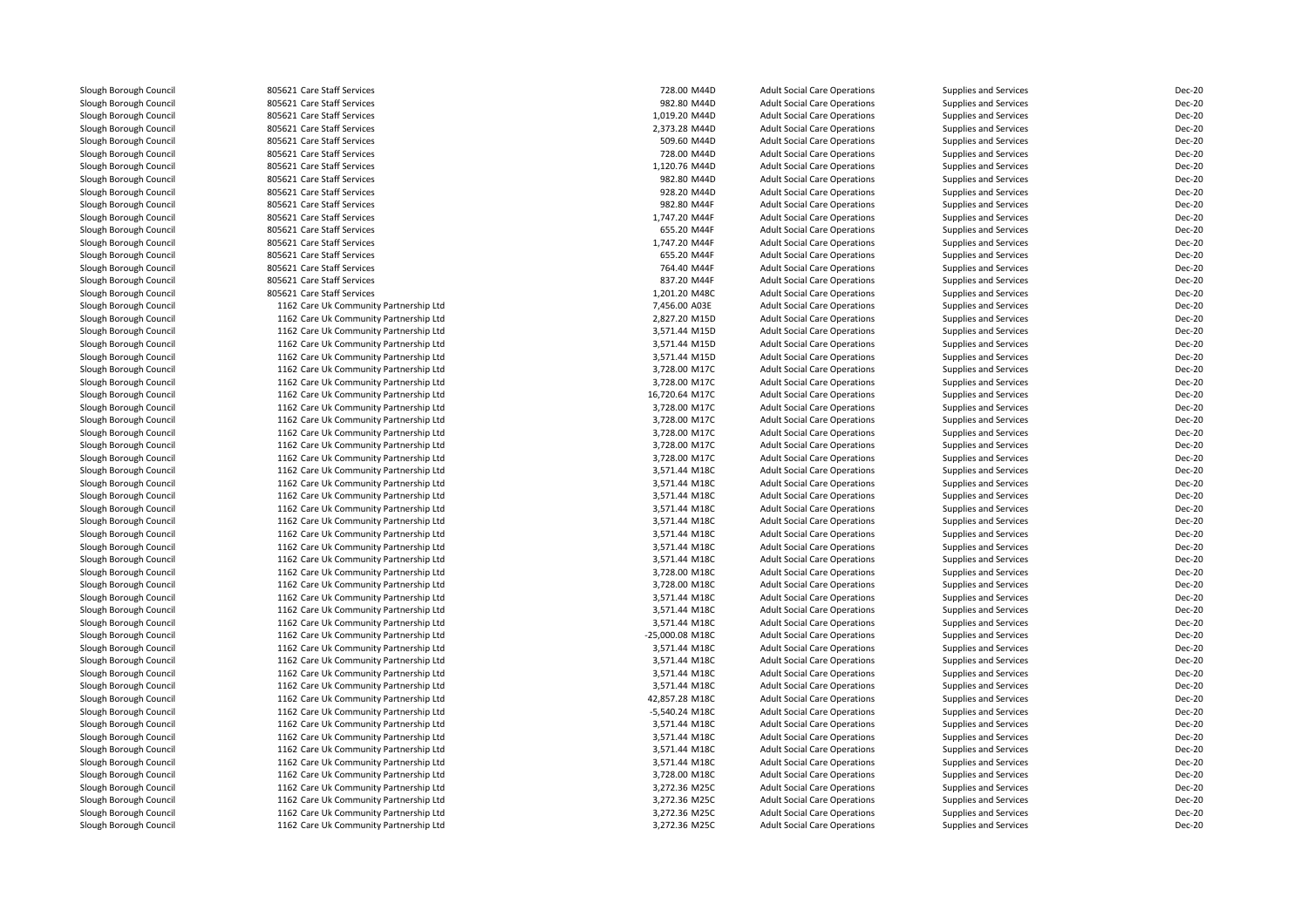| Slough Borough Council | 1162 Care Uk Community Partnership Ltd                     | 49,085.40 M25C   | <b>Adult Social Care Operations</b> | Supplies and Services        | <b>Dec-20</b> |
|------------------------|------------------------------------------------------------|------------------|-------------------------------------|------------------------------|---------------|
| Slough Borough Council | 1162 Care Uk Community Partnership Ltd                     | -7,542.56 M25C   | <b>Adult Social Care Operations</b> | <b>Supplies and Services</b> | <b>Dec-20</b> |
| Slough Borough Council | 1162 Care Uk Community Partnership Ltd                     | 3,272.36 M25C    | <b>Adult Social Care Operations</b> | Supplies and Services        | <b>Dec-20</b> |
| Slough Borough Council | 1162 Care Uk Community Partnership Ltd                     | 3,272.36 M26E    | <b>Adult Social Care Operations</b> | Supplies and Services        | <b>Dec-20</b> |
| Slough Borough Council | 1162 Care Uk Community Partnership Ltd                     | 3,571.44 M26E    | <b>Adult Social Care Operations</b> | Supplies and Services        | <b>Dec-20</b> |
| Slough Borough Council | 1162 Care Uk Community Partnership Ltd                     | 3,323.20 M27C    | <b>Adult Social Care Operations</b> | <b>Supplies and Services</b> | <b>Dec-20</b> |
| Slough Borough Council | 1162 Care Uk Community Partnership Ltd                     | 2,987.68 M27C    | <b>Adult Social Care Operations</b> | <b>Supplies and Services</b> | <b>Dec-20</b> |
| Slough Borough Council | 1162 Care Uk Community Partnership Ltd                     | 3,272.36 M27C    | <b>Adult Social Care Operations</b> | <b>Supplies and Services</b> | <b>Dec-20</b> |
| Slough Borough Council | 1162 Care Uk Community Partnership Ltd                     | 2,987.68 M27C    | <b>Adult Social Care Operations</b> | <b>Supplies and Services</b> | <b>Dec-20</b> |
| Slough Borough Council | 1162 Care Uk Community Partnership Ltd                     | 3,272.36 M27C    | <b>Adult Social Care Operations</b> | <b>Supplies and Services</b> | <b>Dec-20</b> |
| Slough Borough Council | 1162 Care Uk Community Partnership Ltd                     | 2,987.68 M27C    | <b>Adult Social Care Operations</b> | <b>Supplies and Services</b> | <b>Dec-20</b> |
| Slough Borough Council | 1162 Care Uk Community Partnership Ltd                     | 3,272.36 M27C    | <b>Adult Social Care Operations</b> | Supplies and Services        | <b>Dec-20</b> |
| Slough Borough Council | 1162 Care Uk Community Partnership Ltd                     | $-1,705.56$ M27C | <b>Adult Social Care Operations</b> | Supplies and Services        | <b>Dec-20</b> |
| Slough Borough Council | 1162 Care Uk Community Partnership Ltd                     | 3,272.36 M27C    | <b>Adult Social Care Operations</b> | Supplies and Services        | <b>Dec-20</b> |
| Slough Borough Council | 1162 Care Uk Community Partnership Ltd                     | 3,272.36 M27C    | <b>Adult Social Care Operations</b> | <b>Supplies and Services</b> | <b>Dec-20</b> |
| Slough Borough Council | 1162 Care Uk Community Partnership Ltd                     | 29,876.80 M27C   | <b>Adult Social Care Operations</b> | Supplies and Services        | <b>Dec-20</b> |
| Slough Borough Council | 1162 Care Uk Community Partnership Ltd                     | 2,987.68 M27C    | <b>Adult Social Care Operations</b> | Supplies and Services        | <b>Dec-20</b> |
| Slough Borough Council | 1162 Care Uk Community Partnership Ltd                     | 3,272.36 M27C    | <b>Adult Social Care Operations</b> | Supplies and Services        | <b>Dec-20</b> |
| Slough Borough Council | 1162 Care Uk Community Partnership Ltd                     | 2,987.68 M27C    | <b>Adult Social Care Operations</b> | <b>Supplies and Services</b> | <b>Dec-20</b> |
| Slough Borough Council | 1162 Care Uk Community Partnership Ltd                     | 3,272.36 M27C    | <b>Adult Social Care Operations</b> | Supplies and Services        | <b>Dec-20</b> |
| Slough Borough Council | 1162 Care Uk Community Partnership Ltd                     | 3,272.36 M27C    | <b>Adult Social Care Operations</b> | <b>Supplies and Services</b> | <b>Dec-20</b> |
| Slough Borough Council | 1162 Care Uk Community Partnership Ltd                     | 3,272.36 M27C    | <b>Adult Social Care Operations</b> | Supplies and Services        | <b>Dec-20</b> |
| Slough Borough Council | 1162 Care Uk Community Partnership Ltd                     | 3,272.36 M27C    | <b>Adult Social Care Operations</b> | Supplies and Services        | <b>Dec-20</b> |
| Slough Borough Council | 1162 Care Uk Community Partnership Ltd                     | 2,987.68 M27C    | <b>Adult Social Care Operations</b> | Supplies and Services        | <b>Dec-20</b> |
| Slough Borough Council | 1162 Care Uk Community Partnership Ltd                     | 2,987.68 M27C    | <b>Adult Social Care Operations</b> | Supplies and Services        | <b>Dec-20</b> |
| Slough Borough Council | 1162 Care Uk Community Partnership Ltd                     | 3,571.44 M28C    | <b>Adult Social Care Operations</b> | Supplies and Services        | <b>Dec-20</b> |
| Slough Borough Council | 1162 Care Uk Community Partnership Ltd                     | 3,571.44 M28C    | <b>Adult Social Care Operations</b> | <b>Supplies and Services</b> | <b>Dec-20</b> |
| Slough Borough Council | 806808 Careline The Agency for Care Staff                  | 3,626.44 M44E    | <b>Adult Social Care Operations</b> | Supplies and Services        | <b>Dec-20</b> |
| Slough Borough Council | 34 Castle Gate Legal And Commercial Ltd                    | 4,166.67 F868    | Children, Learning and Skills       | <b>Supplies and Services</b> | <b>Dec-20</b> |
| Slough Borough Council | 34 Castle Gate Legal And Commercial Ltd                    | 4,166.67 F868    | Children, Learning and Skills       | <b>Supplies and Services</b> | <b>Dec-20</b> |
| Slough Borough Council | 804413 Castle Water                                        | 506.90 B185      | <b>Building Management</b>          | Premises                     | <b>Dec-20</b> |
| Slough Borough Council | 804413 Castle Water                                        | 523.96 B185      | <b>Building Management</b>          | Premises                     | <b>Dec-20</b> |
| Slough Borough Council | 804413 Castle Water                                        | 1,204.14 C019    | Communities and Lesiure             | Premises                     | <b>Dec-20</b> |
| Slough Borough Council | 418 Castleview School                                      | 39,797.12 E239   | <b>DSG</b>                          | Supplies and Services        | <b>Dec-20</b> |
| Slough Borough Council | 807661 Cawston Specialist Roofing Ltd                      | 1,467.50 B079    | <b>Regeneration Development</b>     | Capital Charges              | <b>Dec-20</b> |
| Slough Borough Council | 807661 Cawston Specialist Roofing Ltd                      | 3,500.00 B079    | <b>Regeneration Development</b>     | <b>Capital Charges</b>       | <b>Dec-20</b> |
| Slough Borough Council | 807661 Cawston Specialist Roofing Ltd                      | 790.00 B079      | <b>Regeneration Development</b>     | Capital Charges              | <b>Dec-20</b> |
| Slough Borough Council | 805619 Centennial Property Limited T/A The Housing Network | 18,750.00 H205   | <b>Strategic Housing Services</b>   | Premises                     | <b>Dec-20</b> |
| Slough Borough Council | 3609 Centurion Healthcare Ltd                              | 6,031.67 M26E    | <b>Adult Social Care Operations</b> | Supplies and Services        | <b>Dec-20</b> |
| Slough Borough Council | 2225 Centurylink Technology Uk Limited                     | 4,109.90 B282    | Digital and Strategic IT            | Supplies and Services        | <b>Dec-20</b> |
| Slough Borough Council | 2225 Centurylink Technology Uk Limited                     | 4,109.90 B282    | Digital and Strategic IT            | Supplies and Services        | <b>Dec-20</b> |
| Slough Borough Council | 805174 Certas Energy                                       | 13,629.91 D910   | Direct Service Organisation (DSO)   | Supplies and Services        | <b>Dec-20</b> |
| Slough Borough Council | 806920 Cetus Solutions Limited                             | 1,080.00 P084    | Capital                             | Capital Charges              | Dec-20        |
|                        | 2892 Chalfont Lodge                                        |                  |                                     |                              | <b>Dec-20</b> |
| Slough Borough Council |                                                            | 5,978.57 M15D    | <b>Adult Social Care Operations</b> | Supplies and Services        | <b>Dec-20</b> |
| Slough Borough Council | 2892 Chalfont Lodge                                        | 3,321.43 M15D    | <b>Adult Social Care Operations</b> | <b>Supplies and Services</b> |               |
| Slough Borough Council | 2892 Chalfont Lodge                                        | 8,857.14 M15F    | <b>Adult Social Care Operations</b> | Supplies and Services        | <b>Dec-20</b> |
| Slough Borough Council | 2608 Chandos Lodge Nursing Home                            | 3,600.00 M18C    | <b>Adult Social Care Operations</b> | <b>Supplies and Services</b> | <b>Dec-20</b> |
| Slough Borough Council | 2608 Chandos Lodge Nursing Home                            | 3,000.00 M18C    | <b>Adult Social Care Operations</b> | <b>Supplies and Services</b> | <b>Dec-20</b> |
| Slough Borough Council | 807017 Chelmsford Safety Supplies Ltd                      | 555.00 D610      | Direct Service Organisation (DSO)   | Supplies and Services        | <b>Dec-20</b> |
| Slough Borough Council | 807017 Chelmsford Safety Supplies Ltd                      | 633.70 D750      | Direct Service Organisation (DSO)   | Supplies and Services        | <b>Dec-20</b> |
| Slough Borough Council | 807017 Chelmsford Safety Supplies Ltd                      | 1,106.16 D880    | Direct Service Organisation (DSO)   | Supplies and Services        | <b>Dec-20</b> |
| Slough Borough Council | 807017 Chelmsford Safety Supplies Ltd                      | 763.40 D880      | Direct Service Organisation (DSO)   | Supplies and Services        | <b>Dec-20</b> |
| Slough Borough Council | 807017 Chelmsford Safety Supplies Ltd                      | 1,135.32 D880    | Direct Service Organisation (DSO)   | Supplies and Services        | <b>Dec-20</b> |
| Slough Borough Council | 807017 Chelmsford Safety Supplies Ltd                      | 500.00 D610      | Direct Service Organisation (DSO)   | Supplies and Services        | <b>Dec-20</b> |
| Slough Borough Council | 807017 Chelmsford Safety Supplies Ltd                      | 596.78 D750      | Direct Service Organisation (DSO)   | Supplies and Services        | <b>Dec-20</b> |
| Slough Borough Council | 807017 Chelmsford Safety Supplies Ltd                      | 1,605.73 D610    | Direct Service Organisation (DSO)   | Supplies and Services        | <b>Dec-20</b> |
| Slough Borough Council | 2871 Cherry Trees Residential Care                         | 1,660.71 M42F    | <b>Adult Social Care Operations</b> | Supplies and Services        | <b>Dec-20</b> |
| Slough Borough Council | 2871 Cherry Trees Residential Care                         | 3,321.43 M42F    | <b>Adult Social Care Operations</b> | Supplies and Services        | <b>Dec-20</b> |
| Slough Borough Council | 3752 Chrome Tree Ltd                                       | 822.13 M44C      | <b>Adult Social Care Operations</b> | <b>Supplies and Services</b> | <b>Dec-20</b> |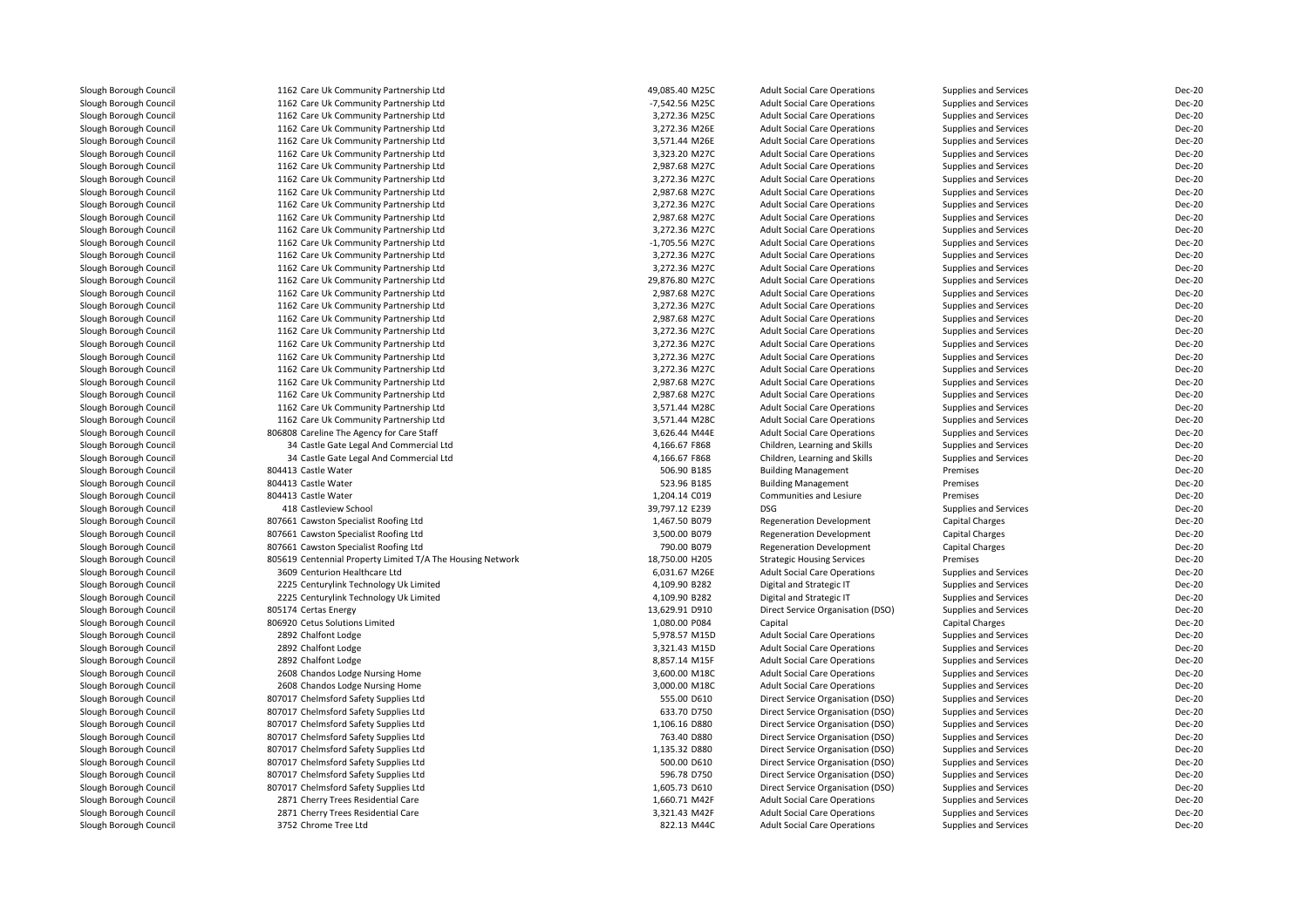Slough Borough Council 3752 Chrome Tree Ltd<br>Slough Borough Council 3752 Chrome Tree Ltd Slough Borough Council <sup>3752</sup> Chrome Tree LtdSlough Borough Council <sup>3752</sup> Chrome Tree LtdSlough Borough Council 3752 Chrome Tree Ltd<br>
3752 Chrome Tree Ltd<br>
3752 Chrome Tree Ltd Slough Borough Council 3752 Chrome Tree Ltd<br>
3752 Chrome Tree Ltd<br>
3752 Chrome Tree Ltd Slough Borough Council <sup>3752</sup> Chrome Tree LtdSlough Borough Council <sup>3752</sup> Chrome Tree LtdSlough Borough Council 3752 Chrome Tree Ltd<br>
Slough Borough Council 3752 Chrome Tree Ltd Slough Borough Council 1988 1999 1999 1999 3752 Chrome Tree Ltd<br>Slough Borough Council 1999 1999 1999 1999 3752 Chrome Tree Ltd Slough Borough Council <sup>3752</sup> Chrome Tree LtdSlough Borough Council 3752 Chrome Tree Ltd<br>
3752 Chrome Tree Ltd<br>
3752 Chrome Tree Ltd Slough Borough Council <sup>3752</sup> Chrome Tree LtdSlough Borough Council 3752 Chrome Tree Ltd<br>
3752 Chrome Tree Ltd<br>
3752 Chrome Tree Ltd Slough Borough Council 3752 Chrome Tree Ltd<br>
3752 Chrome Tree Ltd<br>
3752 Chrome Tree Ltd Slough Borough Council 3752 Chrome Tree Ltd<br>
Slough Borough Council 3752 Chrome Tree Ltd Slough Borough Council 3752 Chrome Tree Ltd<br>
3152 Chrome Tree Ltd<br>
3752 Chrome Tree Ltd Slough Borough Council 3752 Chrome Tree Ltd<br>
Slough Borough Council 3752 Chrome Tree Ltd Slough Borough Council <sup>3752</sup> Chrome Tree LtdSlough Borough Council 3752 Chrome Tree Ltd<br>
3752 Chrome Tree Ltd<br>
3752 Chrome Tree Ltd Slough Borough Council 3752 Chrome Tree Ltd<br>
3752 Chrome Tree Ltd<br>
3752 Chrome Tree Ltd Slough Borough Council <sup>3752</sup> Chrome Tree LtdSlough Borough Council <sup>3752</sup> Chrome Tree LtdSlough Borough Council 3752 Chrome Tree Ltd<br>
3752 Chrome Tree Ltd<br>
3752 Chrome Tree Ltd Slough Borough Council <sup>3752</sup> Chrome Tree LtdSlough Borough Council 1988 1999 1999 1999 3752 Chrome Tree Ltd<br>Slough Borough Council 1999 1999 1999 1999 3752 Chrome Tree Ltd Slough Borough Council<br>Slough Borough Council Slough Borough Council 3752 Chrome Tree Ltd<br>
3752 Chrome Tree Ltd<br>
3752 Chrome Tree Ltd Slough Borough Council 3752 Chrome Tree Ltd<br>
3752 Chrome Tree Ltd<br>
3752 Chrome Tree Ltd Slough Borough Council 3752 Chrome Tree Ltd<br>
3752 Chrome Tree Ltd<br>
3752 Chrome Tree Ltd Slough Borough Council 3752 Chrome Tree Ltd<br>
3752 Chrome Tree Ltd<br>
3752 Chrome Tree Ltd Slough Borough Council 3752 Chrome Tree Ltd<br>
3752 Chrome Tree Ltd<br>
3752 Chrome Tree Ltd Slough Borough Council <sup>3752</sup> Chrome Tree LtdSlough Borough Council 1988 1999 1999 1999 3752 Chrome Tree Ltd<br>Slough Borough Council 1999 1999 1999 1999 3752 Chrome Tree Ltd Slough Borough Council 1988 1999 1999 1999 3752 Chrome Tree Ltd<br>Slough Borough Council 1999 1999 1999 1999 3752 Chrome Tree Ltd Slough Borough Council <sup>3752</sup> Chrome Tree LtdSlough Borough Council 3752 Chrome Tree Ltd<br>
3752 Chrome Tree Ltd<br>
3752 Chrome Tree Ltd Slough Borough Council <sup>3752</sup> Chrome Tree LtdSlough Borough Council 3752 Chrome Tree Ltd<br>
3752 Chrome Tree Ltd<br>
3752 Chrome Tree Ltd Slough Borough Council <sup>3752</sup> Chrome Tree LtdSlough Borough Council 3752 Chrome Tree Ltd<br>
3752 Chrome Tree Ltd<br>
3752 Chrome Tree Ltd Slough Borough Council 3752 Chrome Tree Ltd<br>
Slough Borough Council 3752 Chrome Tree Ltd Slough Borough Council 1988 1999 1999 1999 3752 Chrome Tree Ltd<br>Slough Borough Council 1999 1999 1999 1999 3752 Chrome Tree Ltd Slough Borough Council <sup>3752</sup> Chrome Tree LtdSlough Borough Council<br>Slough Borough Council Slough Borough Council **806550 City Homecare Ltd**<br>806550 City Homecare Ltd Slough Borough Council <sup>806550</sup> City Homecare LtdSlough Borough Council **806550 City Homecare Ltd**<br>Slough Borough Council **806550 City Homecare Ltd** Slough Borough Council **806550** City Homecare Ltd<br>Slough Borough Council **806550** City Homecare Ltd Slough Borough Council **806550 City Homecare Ltd**<br>Slough Borough Council **806550 City Homecare Ltd** Slough Borough Council **806550 City Homecare Ltd**<br>Slough Borough Council **806550 City Homecare Ltd** Slough Borough Council<br>Slough Borough Council Slough Borough Council **806550 City Homecare Ltd**<br>806550 City Homecare Ltd Slough Borough Council **806550 City Homecare Ltd**<br>806550 City Homecare Ltd

Slough Borough Council <sup>3752</sup> Chrome Tree Ltd3752 Chrome Tree Ltd<br>3752 Chrome Tree Ltd Slough Borough Council <sup>807491</sup> Cippenham School 5,250.00 E249 DSGSlough Borough Council **807491 Cippenham School 6, 1998** 6, 1998 Borough Council 6, 1998 Borough Council 6, 1998 B<br>Slough Borough Council **1998 BOSS** Stock of Borough City Homecare Ltd 806550 City Homecare Ltd<br>806550 City Homecare Ltd 806550 City Homecare Ltd

| d   | 835.72 M44C   | <b>Adult Social Care Operations</b>               | Supplies and Services        | Dec-20                  |
|-----|---------------|---------------------------------------------------|------------------------------|-------------------------|
| d   | 557.92 M44C   | <b>Adult Social Care Operations</b>               | Supplies and Services        | Dec-20                  |
|     | 2,242.28 M44C | <b>Adult Social Care Operations</b>               | Supplies and Services        | <b>Dec-20</b>           |
| d   | 843.68 M44C   | <b>Adult Social Care Operations</b>               | Supplies and Services        | Dec-20                  |
| d   | 698.48 M44C   | <b>Adult Social Care Operations</b>               | Supplies and Services        | Dec-20                  |
| d   | 1,965.50 M44C | <b>Adult Social Care Operations</b>               | Supplies and Services        | Dec-20                  |
|     | 2,216.43 M44C | <b>Adult Social Care Operations</b>               | Supplies and Services        | <b>Dec-20</b>           |
| d   | 1,253.09 M44C | <b>Adult Social Care Operations</b>               | Supplies and Services        | <b>Dec-20</b>           |
| d   | 1,870.36 M44C | <b>Adult Social Care Operations</b>               | Supplies and Services        | Dec-20                  |
|     | 1,004.13 M44C | <b>Adult Social Care Operations</b>               | Supplies and Services        | Dec-20                  |
| d   | 1,251.10 M44C | <b>Adult Social Care Operations</b>               | Supplies and Services        | Dec-20                  |
| d   | 1,246.13 M44C | <b>Adult Social Care Operations</b>               | Supplies and Services        | Dec-20                  |
| d   | 1,451.66 M44C | <b>Adult Social Care Operations</b>               | Supplies and Services        | <b>Dec-20</b>           |
| d   | 972.64 M44C   | <b>Adult Social Care Operations</b>               | Supplies and Services        | Dec-20                  |
| d   |               |                                                   |                              |                         |
|     | 1,935.33 M44C | <b>Adult Social Care Operations</b>               | Supplies and Services        | Dec-20                  |
| d   | 1,545.48 M44C | <b>Adult Social Care Operations</b>               | Supplies and Services        | Dec-20                  |
| d   | 690.86 M44C   | <b>Adult Social Care Operations</b>               | Supplies and Services        | Dec-20                  |
| d   | 2,780.31 M44C | <b>Adult Social Care Operations</b>               | Supplies and Services        | Dec-20                  |
| d   | 3,348.50 M44C | <b>Adult Social Care Operations</b>               | Supplies and Services        | Dec-20                  |
| d   | 2,791.95 M44C | <b>Adult Social Care Operations</b>               | Supplies and Services        | Dec-20                  |
| d   | 840.69 M44C   | <b>Adult Social Care Operations</b>               | Supplies and Services        | Dec-20                  |
| d   | 1,675.43 M44C | <b>Adult Social Care Operations</b>               | Supplies and Services        | Dec-20                  |
| d   | 1,055.18 M44C | <b>Adult Social Care Operations</b>               | Supplies and Services        | Dec-20                  |
| d   | 1,950.57 M44C | <b>Adult Social Care Operations</b>               | Supplies and Services        | Dec-20                  |
|     | 559.58 M44C   | <b>Adult Social Care Operations</b>               | Supplies and Services        | Dec-20                  |
|     | 1,254.08 M44C | <b>Adult Social Care Operations</b>               | Supplies and Services        | Dec-20                  |
| d   | 1,115.17 M44C | <b>Adult Social Care Operations</b>               | Supplies and Services        | Dec-20                  |
| d   | 3,245.43 M44C | <b>Adult Social Care Operations</b>               | Supplies and Services        | <b>Dec-20</b>           |
| d   | 843.34 M44C   | <b>Adult Social Care Operations</b>               | Supplies and Services        | <b>Dec-20</b>           |
| d   | 1,966.49 M44C | <b>Adult Social Care Operations</b>               | Supplies and Services        | <b>Dec-20</b>           |
| d   | 1,117.82 M44C | <b>Adult Social Care Operations</b>               | Supplies and Services        | <b>Dec-20</b>           |
| d   | 2,458.12 M44C | <b>Adult Social Care Operations</b>               | Supplies and Services        | Dec-20                  |
| d   | 1,123.80 M44C | <b>Adult Social Care Operations</b>               | Supplies and Services        | Dec-20                  |
| d   | 846.00 M44C   | <b>Adult Social Care Operations</b>               | Supplies and Services        | Dec-20                  |
| d   | 699.81 M44C   | <b>Adult Social Care Operations</b>               | Supplies and Services        | Dec-20                  |
| d   | 1,044.24 M44D | <b>Adult Social Care Operations</b>               | Supplies and Services        | Dec-20                  |
| d   | 556.92 M44D   | <b>Adult Social Care Operations</b>               | Supplies and Services        | Dec-20                  |
| d   | 1,258.06 M44D | <b>Adult Social Care Operations</b>               | Supplies and Services        | Dec-20                  |
| d   | 1,263.03 M44D | <b>Adult Social Care Operations</b>               | Supplies and Services        | Dec-20                  |
| d   | 1,979.06 M44F | <b>Adult Social Care Operations</b>               | Supplies and Services        | Dec-20                  |
|     | 656.70 M44F   | <b>Adult Social Care Operations</b>               | Supplies and Services        | Dec-20                  |
| d   | 548.31 M44F   | <b>Adult Social Care Operations</b>               | Supplies and Services        | Dec-20                  |
| d   | 1,386.70 M48C | <b>Adult Social Care Operations</b>               | Supplies and Services        | Dec-20                  |
| d   | 1,524.22 M48C | <b>Adult Social Care Operations</b>               | Supplies and Services        | Dec-20                  |
| d   | 3,621.68 M48C | <b>Adult Social Care Operations</b>               |                              | Dec-20                  |
| d   |               |                                                   | Supplies and Services        |                         |
| ool | 2,518.78 M48C | <b>Adult Social Care Operations</b><br><b>DSG</b> | Supplies and Services        | <b>Dec-20</b><br>Dec-20 |
|     | 5,250.00 E249 |                                                   | Supplies and Services        |                         |
| ool | 6,732.88 E729 | <b>DSG</b>                                        | Supplies and Services        | <b>Dec-20</b>           |
| Ltd | 2,116.80 A07R | <b>Adult Social Care Operations</b>               | <b>Supplies and Services</b> | <b>Dec-20</b>           |
| Ltd | 2,251.20 M44C | <b>Adult Social Care Operations</b>               | Supplies and Services        | Dec-20                  |
| Ltd | 2,116.80 M44C | <b>Adult Social Care Operations</b>               | Supplies and Services        | Dec-20                  |
| Ltd | 588.00 M44C   | <b>Adult Social Care Operations</b>               | Supplies and Services        | Dec-20                  |
| Ltd | 1,646.40 M44C | <b>Adult Social Care Operations</b>               | Supplies and Services        | Dec-20                  |
| Ltd | 823.20 M44C   | <b>Adult Social Care Operations</b>               | Supplies and Services        | Dec-20                  |
| Ltd | 705.60 M44C   | <b>Adult Social Care Operations</b>               | Supplies and Services        | Dec-20                  |
| Ltd | 1,764.00 M44C | <b>Adult Social Care Operations</b>               | Supplies and Services        | Dec-20                  |
| Ltd | 2,352.00 M44C | <b>Adult Social Care Operations</b>               | Supplies and Services        | Dec-20                  |
| Ltd | 1,881.60 M44C | <b>Adult Social Care Operations</b>               | Supplies and Services        | <b>Dec-20</b>           |
| Ltd | 856.80 M44C   | <b>Adult Social Care Operations</b>               | <b>Supplies and Services</b> | Dec-20                  |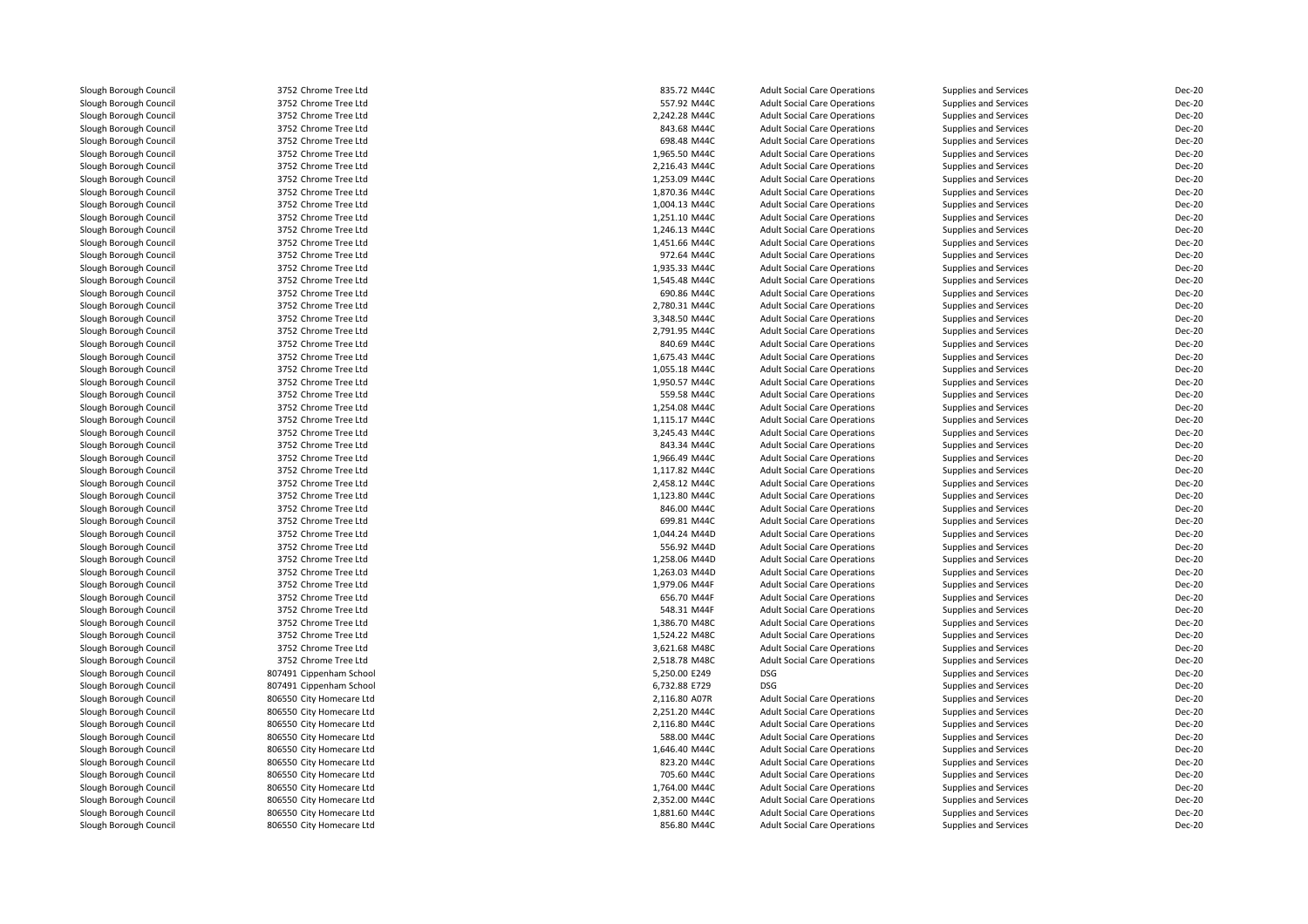| Slough Borough Council | 806550 City Homecare Ltd            | 1,520.40 M44C   | <b>Adult Social Care Operations</b> | Supplies and Services      | Dec-20 |
|------------------------|-------------------------------------|-----------------|-------------------------------------|----------------------------|--------|
| Slough Borough Council | 806550 City Homecare Ltd            | 504.00 M44C     | <b>Adult Social Care Operations</b> | Supplies and Services      | Dec-20 |
| Slough Borough Council | 806550 City Homecare Ltd            | 588.00 M44C     | <b>Adult Social Care Operations</b> | Supplies and Services      | Dec-20 |
| Slough Borough Council | 806550 City Homecare Ltd            | 823.20 M44C     | <b>Adult Social Care Operations</b> | Supplies and Services      | Dec-20 |
| Slough Borough Council | 806550 City Homecare Ltd            | 588.00 M44C     | <b>Adult Social Care Operations</b> | Supplies and Services      | Dec-20 |
| Slough Borough Council | 806550 City Homecare Ltd            | 1,176.00 M44C   | <b>Adult Social Care Operations</b> | Supplies and Services      | Dec-20 |
| Slough Borough Council | 806550 City Homecare Ltd            | 1,176.00 M44C   | <b>Adult Social Care Operations</b> | Supplies and Services      | Dec-20 |
| Slough Borough Council | 806550 City Homecare Ltd            | 588.00 M44D     | <b>Adult Social Care Operations</b> | Supplies and Services      | Dec-20 |
| Slough Borough Council | 806550 City Homecare Ltd            | 1,881.60 M44D   | <b>Adult Social Care Operations</b> | Supplies and Services      | Dec-20 |
| Slough Borough Council | 806550 City Homecare Ltd            | 789.60 M44D     | <b>Adult Social Care Operations</b> | Supplies and Services      | Dec-20 |
| Slough Borough Council | 806550 City Homecare Ltd            | 823.20 M44D     | <b>Adult Social Care Operations</b> | Supplies and Services      | Dec-20 |
| Slough Borough Council | 806550 City Homecare Ltd            | 1,881.60 M44D   | <b>Adult Social Care Operations</b> | Supplies and Services      | Dec-20 |
| Slough Borough Council | 806550 City Homecare Ltd            | 1,108.80 M44F   | <b>Adult Social Care Operations</b> | Supplies and Services      | Dec-20 |
| Slough Borough Council | 806550 City Homecare Ltd            | 1,008.00 M44F   | <b>Adult Social Care Operations</b> | Supplies and Services      | Dec-20 |
| Slough Borough Council | 806550 City Homecare Ltd            | 806.40 M44F     | <b>Adult Social Care Operations</b> | Supplies and Services      | Dec-20 |
| Slough Borough Council | 806550 City Homecare Ltd            | 588.00 M48C     | <b>Adult Social Care Operations</b> | Supplies and Services      | Dec-20 |
| Slough Borough Council | 806550 City Homecare Ltd            | 705.60 M48C     | <b>Adult Social Care Operations</b> | Supplies and Services      | Dec-20 |
| Slough Borough Council | 1083 Civica Uk Limited              | 9,129.45 B282   | Digital and Strategic IT            | Supplies and Services      | Dec-20 |
| Slough Borough Council | 1083 Civica Uk Limited              | 18,000.00 C008  | Communities and Lesiure             | Supplies and Services      | Dec-20 |
| Slough Borough Council | 1083 Civica Uk Limited              | 4,100.00 C104   | Communities and Lesiure             | Supplies and Services      | Dec-20 |
| Slough Borough Council | 1083 Civica Uk Limited              | 750.00 C104     | Communities and Lesiure             | Supplies and Services      | Dec-20 |
| Slough Borough Council | 1083 Civica Uk Limited              | 1,950.00 C104   | Communities and Lesiure             | Supplies and Services      | Dec-20 |
| Slough Borough Council | 455 Cj Associates                   | 700.00 F146     | Children, Learning and Skills       | Indirect Employee Expenses | Dec-20 |
| Slough Borough Council | 455 Cj Associates                   | 700.00 F146     | Children, Learning and Skills       | Indirect Employee Expenses | Dec-20 |
| Slough Borough Council | 1151 Claycots Primary School        | 3,740.38 K089   | <b>Regulatory Services</b>          | Premises                   | Dec-20 |
| Slough Borough Council | 1151 Claycots Primary School        | 6,946.41 K089   | <b>Regulatory Services</b>          | Premises                   | Dec-20 |
| Slough Borough Council | 1151 Claycots Primary School        | 708,508.31 E209 | <b>DSG</b>                          | Supplies and Services      | Dec-20 |
| Slough Borough Council | 3685 Coghlan Lodges Limited         | 2,316.72 M42F   | <b>Adult Social Care Operations</b> | Supplies and Services      | Dec-20 |
| Slough Borough Council | 3685 Coghlan Lodges Limited         | 2.258.00 M42F   | <b>Adult Social Care Operations</b> | Supplies and Services      | Dec-20 |
| Slough Borough Council | 3685 Coghlan Lodges Limited         | 2,116.04 M44D   | <b>Adult Social Care Operations</b> | Supplies and Services      | Dec-20 |
| Slough Borough Council | 805823 Collaborative Care Solutions | 2.857.14 M42E   | <b>Adult Social Care Operations</b> | Supplies and Services      | Dec-20 |
| Slough Borough Council | 805823 Collaborative Care Solutions | 8,857.14 M42E   | <b>Adult Social Care Operations</b> | Supplies and Services      | Dec-20 |
| Slough Borough Council | 805823 Collaborative Care Solutions | 9,477.14 M42E   | <b>Adult Social Care Operations</b> | Supplies and Services      | Dec-20 |
| Slough Borough Council | 805823 Collaborative Care Solutions | 8,857.14 M42E   | <b>Adult Social Care Operations</b> | Supplies and Services      | Dec-20 |
| Slough Borough Council | 805823 Collaborative Care Solutions | 2,971.57 M42F   | <b>Adult Social Care Operations</b> | Supplies and Services      | Dec-20 |
| Slough Borough Council | 805823 Collaborative Care Solutions | 3,321.43 M42F   | <b>Adult Social Care Operations</b> | Supplies and Services      | Dec-20 |
| Slough Borough Council | 805823 Collaborative Care Solutions | 2,657.42 M42F   | <b>Adult Social Care Operations</b> | Supplies and Services      | Dec-20 |
| Slough Borough Council | 805823 Collaborative Care Solutions | 3,365.71 M42F   | <b>Adult Social Care Operations</b> | Supplies and Services      | Dec-20 |
| Slough Borough Council | 805823 Collaborative Care Solutions | 3,257.14 M44F   | <b>Adult Social Care Operations</b> | Supplies and Services      | Dec-20 |
| Slough Borough Council | 286 Colnbrook C Of E Primary School | 16,861.66 E219  | <b>DSG</b>                          | Supplies and Services      | Dec-20 |
| Slough Borough Council | 2535 Comfort Care Services          | 1,743.75 M26E   | <b>Adult Social Care Operations</b> | Supplies and Services      | Dec-20 |
| Slough Borough Council | 2535 Comfort Care Services          | 1,687.50 M26E   | <b>Adult Social Care Operations</b> | Supplies and Services      | Dec-20 |
| Slough Borough Council | 2535 Comfort Care Services          | 2,635.00 M27F   | <b>Adult Social Care Operations</b> | Supplies and Services      | Dec-20 |
| Slough Borough Council | 2535 Comfort Care Services          | 2,550.00 M27F   | <b>Adult Social Care Operations</b> | Supplies and Services      | Dec-20 |
| Slough Borough Council | 2535 Comfort Care Services          | 1,317.50 M27F   | <b>Adult Social Care Operations</b> | Supplies and Services      | Dec-20 |
| Slough Borough Council | 2535 Comfort Care Services          | 3.474.21 M27F   | <b>Adult Social Care Operations</b> | Supplies and Services      | Dec-20 |
| Slough Borough Council | 2535 Comfort Care Services          | 2,587.09 M42E   | <b>Adult Social Care Operations</b> | Supplies and Services      | Dec-20 |
| Slough Borough Council | 2535 Comfort Care Services          | 2.325.00 M42E   | <b>Adult Social Care Operations</b> | Supplies and Services      | Dec-20 |
| Slough Borough Council | 2535 Comfort Care Services          | 3,192.03 M42E   | <b>Adult Social Care Operations</b> | Supplies and Services      | Dec-20 |
| Slough Borough Council | 2535 Comfort Care Services          | 2,247.50 M42E   | <b>Adult Social Care Operations</b> | Supplies and Services      | Dec-20 |
| Slough Borough Council | 2535 Comfort Care Services          | 713.89 M42E     | <b>Adult Social Care Operations</b> | Supplies and Services      | Dec-20 |
| Slough Borough Council | 2535 Comfort Care Services          | 775.00 M42E     | <b>Adult Social Care Operations</b> | Supplies and Services      | Dec-20 |
| Slough Borough Council | 2535 Comfort Care Services          | 775.00 M42E     | <b>Adult Social Care Operations</b> | Supplies and Services      | Dec-20 |
| Slough Borough Council | 2535 Comfort Care Services          | 2,250.00 M42E   | <b>Adult Social Care Operations</b> | Supplies and Services      | Dec-20 |
| Slough Borough Council | 2535 Comfort Care Services          | 1,028.23 M42E   | <b>Adult Social Care Operations</b> | Supplies and Services      | Dec-20 |
| Slough Borough Council | 2535 Comfort Care Services          | 995.06 M42E     | <b>Adult Social Care Operations</b> | Supplies and Services      | Dec-20 |
| Slough Borough Council | 2535 Comfort Care Services          | 1,028.23 M42E   | <b>Adult Social Care Operations</b> | Supplies and Services      | Dec-20 |
| Slough Borough Council | 2535 Comfort Care Services          | 995.06 M42E     | <b>Adult Social Care Operations</b> | Supplies and Services      | Dec-20 |
| Slough Borough Council | 2535 Comfort Care Services          | 1,028.23 M42E   | <b>Adult Social Care Operations</b> | Supplies and Services      | Dec-20 |
|                        |                                     |                 |                                     |                            |        |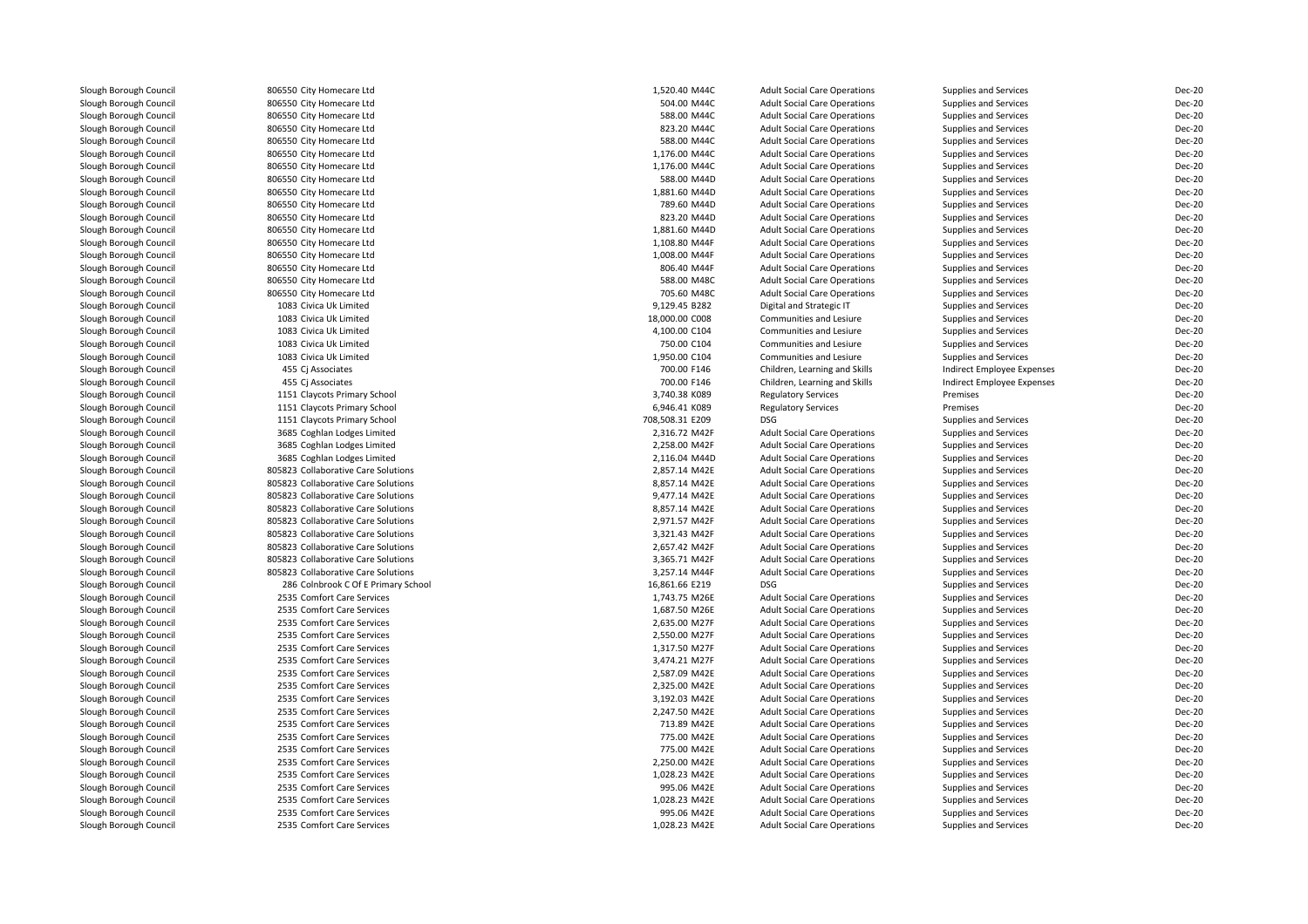| Slough Borough Council | 2535 Comfort Care Services | 1,028.23 M42E | <b>Adult Social Care Operations</b> | Supplies and Services        | <b>Dec-20</b> |
|------------------------|----------------------------|---------------|-------------------------------------|------------------------------|---------------|
| Slough Borough Council | 2535 Comfort Care Services | 928.72 M42E   | <b>Adult Social Care Operations</b> | <b>Supplies and Services</b> | <b>Dec-20</b> |
| Slough Borough Council | 2535 Comfort Care Services | 1,028.23 M42E | <b>Adult Social Care Operations</b> | Supplies and Services        | <b>Dec-20</b> |
| Slough Borough Council | 2535 Comfort Care Services | 995.06 M42E   | <b>Adult Social Care Operations</b> | <b>Supplies and Services</b> | Dec-20        |
| Slough Borough Council | 2535 Comfort Care Services | 1,028.23 M42E | <b>Adult Social Care Operations</b> | Supplies and Services        | <b>Dec-20</b> |
| Slough Borough Council | 2535 Comfort Care Services | 2,587.09 M42E | <b>Adult Social Care Operations</b> | <b>Supplies and Services</b> | Dec-20        |
| Slough Borough Council | 2535 Comfort Care Services | 2,503.63 M42E | <b>Adult Social Care Operations</b> | Supplies and Services        | Dec-20        |
| Slough Borough Council | 2535 Comfort Care Services | 2,587.09 M42E | <b>Adult Social Care Operations</b> | Supplies and Services        | Dec-20        |
| Slough Borough Council | 2535 Comfort Care Services | 2,175.00 M42E | <b>Adult Social Care Operations</b> | Supplies and Services        | <b>Dec-20</b> |
| Slough Borough Council | 2535 Comfort Care Services | 1,300.80 M42F | <b>Adult Social Care Operations</b> | Supplies and Services        | Dec-20        |
| Slough Borough Council | 2535 Comfort Care Services | 839.21 M42F   | <b>Adult Social Care Operations</b> | Supplies and Services        | Dec-20        |
| Slough Borough Council | 2535 Comfort Care Services | 2,635.00 M42F | <b>Adult Social Care Operations</b> | Supplies and Services        | Dec-20        |
| Slough Borough Council | 2535 Comfort Care Services | 839.21 M42F   | <b>Adult Social Care Operations</b> | Supplies and Services        | <b>Dec-20</b> |
| Slough Borough Council | 2535 Comfort Care Services | 2,601.56 M42F | <b>Adult Social Care Operations</b> | Supplies and Services        | Dec-20        |
| Slough Borough Council | 2535 Comfort Care Services | 2,369.29 M42F | <b>Adult Social Care Operations</b> | Supplies and Services        | Dec-20        |
| Slough Borough Council | 2535 Comfort Care Services | 1,317.50 M42F | <b>Adult Social Care Operations</b> | Supplies and Services        | Dec-20        |
| Slough Borough Council | 2535 Comfort Care Services | 3,474.21 M42F | <b>Adult Social Care Operations</b> | Supplies and Services        | Dec-20        |
| Slough Borough Council | 2535 Comfort Care Services | 1,275.00 M42F | <b>Adult Social Care Operations</b> | Supplies and Services        | <b>Dec-20</b> |
| Slough Borough Council | 2535 Comfort Care Services | 3,362.14 M42F | <b>Adult Social Care Operations</b> | Supplies and Services        | Dec-20        |
| Slough Borough Council | 2535 Comfort Care Services | 2,635.00 M42F | <b>Adult Social Care Operations</b> | <b>Supplies and Services</b> | Dec-20        |
| Slough Borough Council | 2535 Comfort Care Services | 2,635.00 M42F | <b>Adult Social Care Operations</b> | Supplies and Services        | <b>Dec-20</b> |
| Slough Borough Council | 2535 Comfort Care Services | 2,635.00 M42F | <b>Adult Social Care Operations</b> | Supplies and Services        | Dec-20        |
| Slough Borough Council | 2535 Comfort Care Services | 3,893.82 M42F | <b>Adult Social Care Operations</b> | Supplies and Services        | Dec-20        |
| Slough Borough Council | 2535 Comfort Care Services | 1,749.29 M42F | <b>Adult Social Care Operations</b> | Supplies and Services        | Dec-20        |
| Slough Borough Council | 2535 Comfort Care Services | 2,635.00 M42F | <b>Adult Social Care Operations</b> | Supplies and Services        | Dec-20        |
| Slough Borough Council | 2535 Comfort Care Services | 839.21 M42F   | <b>Adult Social Care Operations</b> | Supplies and Services        | Dec-20        |
| Slough Borough Council | 2535 Comfort Care Services | 2,635.00 M42F | <b>Adult Social Care Operations</b> | <b>Supplies and Services</b> | <b>Dec-20</b> |
| Slough Borough Council | 2535 Comfort Care Services | 839.21 M42F   | <b>Adult Social Care Operations</b> | Supplies and Services        | Dec-20        |
| Slough Borough Council | 2535 Comfort Care Services | 1,007.06 M42F | <b>Adult Social Care Operations</b> | Supplies and Services        | <b>Dec-20</b> |
| Slough Borough Council | 2535 Comfort Care Services | 1,477.99 M42F | <b>Adult Social Care Operations</b> | Supplies and Services        | Dec-20        |
| Slough Borough Council | 2535 Comfort Care Services | 1,300.80 M42F | <b>Adult Social Care Operations</b> | Supplies and Services        | Dec-20        |
| Slough Borough Council | 2535 Comfort Care Services | 1,317.50 M42F | <b>Adult Social Care Operations</b> | Supplies and Services        | Dec-20        |
| Slough Borough Council | 2535 Comfort Care Services | 1,468.60 M42F | <b>Adult Social Care Operations</b> | <b>Supplies and Services</b> | Dec-20        |
| Slough Borough Council | 2535 Comfort Care Services | 2,778.71 M42F | <b>Adult Social Care Operations</b> | Supplies and Services        | Dec-20        |
| Slough Borough Council | 2535 Comfort Care Services | 839.21 M42F   | <b>Adult Social Care Operations</b> | Supplies and Services        | Dec-20        |
| Slough Borough Council | 2535 Comfort Care Services | 1,300.80 M42F | <b>Adult Social Care Operations</b> | Supplies and Services        | Dec-20        |
| Slough Borough Council | 2535 Comfort Care Services | 1,421.43 M42F | <b>Adult Social Care Operations</b> | <b>Supplies and Services</b> | Dec-20        |
| Slough Borough Council | 2535 Comfort Care Services | 2,008.84 M42F | <b>Adult Social Care Operations</b> | Supplies and Services        | <b>Dec-20</b> |
| Slough Borough Council | 2535 Comfort Care Services | 2,689.07 M42F | <b>Adult Social Care Operations</b> | <b>Supplies and Services</b> | Dec-20        |
| Slough Borough Council | 2535 Comfort Care Services | 812.14 M42F   | <b>Adult Social Care Operations</b> | Supplies and Services        | <b>Dec-20</b> |
| Slough Borough Council | 2535 Comfort Care Services | 1,258.84 M42F | <b>Adult Social Care Operations</b> | Supplies and Services        | Dec-20        |
| Slough Borough Council | 2535 Comfort Care Services | 812.44 M42F   | <b>Adult Social Care Operations</b> | Supplies and Services        | Dec-20        |
| Slough Borough Council | 2535 Comfort Care Services | 2,550.00 M42F | <b>Adult Social Care Operations</b> | Supplies and Services        | <b>Dec-20</b> |
| Slough Borough Council | 2535 Comfort Care Services | 812.14 M42F   | <b>Adult Social Care Operations</b> | Supplies and Services        | Dec-20        |
| Slough Borough Council | 2535 Comfort Care Services | 2,550.00 M42F | <b>Adult Social Care Operations</b> | Supplies and Services        | Dec-20        |
| Slough Borough Council | 2535 Comfort Care Services | 1,275.00 M42F | <b>Adult Social Care Operations</b> | Supplies and Services        | <b>Dec-20</b> |
| Slough Borough Council | 2535 Comfort Care Services | 2,689.07 M42F | <b>Adult Social Care Operations</b> | Supplies and Services        | Dec-20        |
| Slough Borough Council | 2535 Comfort Care Services | 1,762.35 M44C | <b>Adult Social Care Operations</b> | <b>Supplies and Services</b> | <b>Dec-20</b> |
| Slough Borough Council | 2535 Comfort Care Services | 1,705.50 M44C | <b>Adult Social Care Operations</b> | <b>Supplies and Services</b> | Dec-20        |
| Slough Borough Council | 2535 Comfort Care Services | 1,920.89 M44E | <b>Adult Social Care Operations</b> | <b>Supplies and Services</b> | Dec-20        |
| Slough Borough Council | 2535 Comfort Care Services | 4,461.56 M44E | <b>Adult Social Care Operations</b> | <b>Supplies and Services</b> | <b>Dec-20</b> |
| Slough Borough Council | 2535 Comfort Care Services | 564.20 M44E   | <b>Adult Social Care Operations</b> | Supplies and Services        | Dec-20        |
| Slough Borough Council | 2535 Comfort Care Services | 1,300.80 M44F | <b>Adult Social Care Operations</b> | Supplies and Services        | <b>Dec-20</b> |
| Slough Borough Council | 2535 Comfort Care Services | 1,317.50 M44F | <b>Adult Social Care Operations</b> | Supplies and Services        | <b>Dec-20</b> |
| Slough Borough Council | 2535 Comfort Care Services | 2,262.43 M44F | <b>Adult Social Care Operations</b> | Supplies and Services        | <b>Dec-20</b> |
| Slough Borough Council | 2535 Comfort Care Services | 1,275.00 M44F | <b>Adult Social Care Operations</b> | Supplies and Services        | Dec-20        |
| Slough Borough Council | 2535 Comfort Care Services | 1,275.00 M44F | <b>Adult Social Care Operations</b> | Supplies and Services        | <b>Dec-20</b> |
| Slough Borough Council | 2535 Comfort Care Services | 1,275.00 M44F | <b>Adult Social Care Operations</b> | Supplies and Services        | <b>Dec-20</b> |
| Slough Borough Council | 2535 Comfort Care Services | 2,635.00 M44F | <b>Adult Social Care Operations</b> | <b>Supplies and Services</b> | <b>Dec-20</b> |
|                        |                            |               |                                     |                              |               |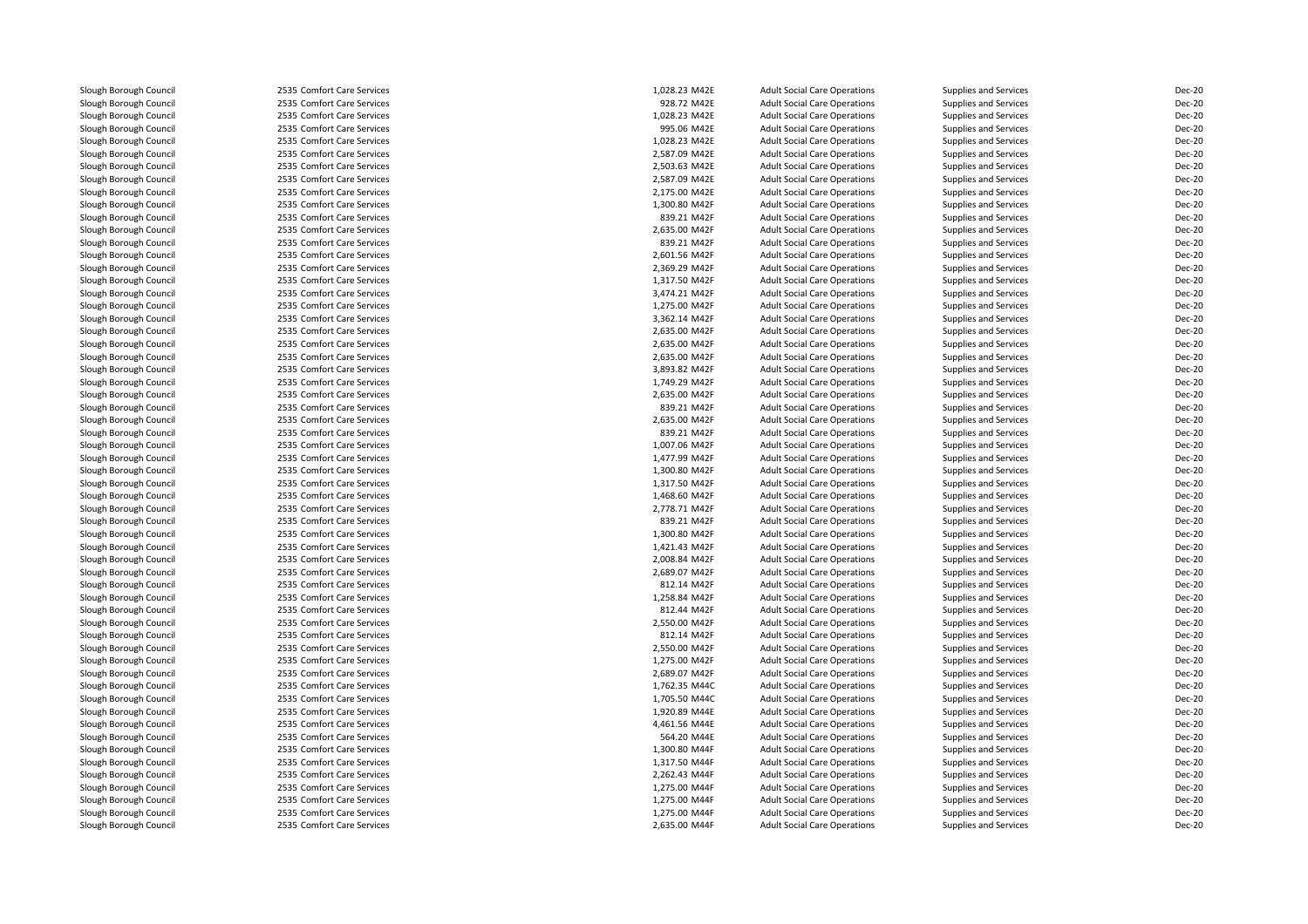| Slough Borough Council | 2535 Comfort Care Services                                   | 1,317.50 M44F  | <b>Adult Social Care Operations</b>    | Supplies and Services  | Dec-20        |
|------------------------|--------------------------------------------------------------|----------------|----------------------------------------|------------------------|---------------|
| Slough Borough Council | 2535 Comfort Care Services                                   | 503.53 M44F    | <b>Adult Social Care Operations</b>    | Supplies and Services  | Dec-20        |
| Slough Borough Council | 2535 Comfort Care Services                                   | 1,317.50 M44F  | <b>Adult Social Care Operations</b>    | Supplies and Services  | Dec-20        |
| Slough Borough Council | 2535 Comfort Care Services                                   | 3,474.21 M44F  | <b>Adult Social Care Operations</b>    | Supplies and Services  | Dec-20        |
| Slough Borough Council | 2535 Comfort Care Services                                   | 2,635.00 M44F  | <b>Adult Social Care Operations</b>    | Supplies and Services  | Dec-20        |
| Slough Borough Council | 2535 Comfort Care Services                                   | 1,317.50 M44F  | <b>Adult Social Care Operations</b>    | Supplies and Services  | Dec-20        |
| Slough Borough Council | 2535 Comfort Care Services                                   | 1,258.84 M44F  | <b>Adult Social Care Operations</b>    | Supplies and Services  | Dec-20        |
| Slough Borough Council | 2535 Comfort Care Services                                   | -597.07 M44F   | <b>Adult Social Care Operations</b>    | Supplies and Services  | Dec-20        |
| Slough Borough Council | 2535 Comfort Care Services                                   | 2,635.00 M81D  | <b>Adult Social Care Operations</b>    | Supplies and Services  | Dec-20        |
| Slough Borough Council | 2535 Comfort Care Services                                   | 2,550.00 M81D  | <b>Adult Social Care Operations</b>    | Supplies and Services  | Dec-20        |
| Slough Borough Council | 1437 Computerised & Digital Security Systems Ltd             | 1,875.00 K089  | <b>Regulatory Services</b>             | Supplies and Services  | Dec-20        |
| Slough Borough Council | 1772 Computershare Voucher Services                          | 3,941.71 B348  | People                                 | Supplies and Services  | Dec-20        |
| Slough Borough Council | 807468 Connect Managed Services (UK) Ltd, trading as Conn3ct | 3,640.57 A106  | <b>Customer and Communications</b>     | Supplies and Services  | Dec-20        |
| Slough Borough Council | 3290 Corporate Collections London Borough Of Hillingdon      | 1,632.40 M26E  | <b>Adult Social Care Operations</b>    | Supplies and Services  | Dec-20        |
| Slough Borough Council | 3290 Corporate Collections London Borough Of Hillingdon      | 1,632.40 M26E  | <b>Adult Social Care Operations</b>    | Supplies and Services  | Dec-20        |
| Slough Borough Council | 3290 Corporate Collections London Borough Of Hillingdon      | 1,632.40 M26E  | <b>Adult Social Care Operations</b>    | Supplies and Services  | Dec-20        |
| Slough Borough Council | 3290 Corporate Collections London Borough Of Hillingdon      | 1,632.40 M26E  | <b>Adult Social Care Operations</b>    | Supplies and Services  | Dec-20        |
| Slough Borough Council | 3290 Corporate Collections London Borough Of Hillingdon      | 1,632.40 M26E  | <b>Adult Social Care Operations</b>    | Supplies and Services  | Dec-20        |
| Slough Borough Council | 805278 Countrystyle Recycling Ltd                            | 5,576.55 D342  | <b>Environmental Services</b>          | Supplies and Services  | Dec-20        |
| Slough Borough Council | 805278 Countrystyle Recycling Ltd                            | 3,762.35 D342  | <b>Environmental Services</b>          | Supplies and Services  | Dec-20        |
| Slough Borough Council | 805278 Countrystyle Recycling Ltd                            | 4,483.05 D342  | <b>Environmental Services</b>          | Supplies and Services  | Dec-20        |
| Slough Borough Council | 805278 Countrystyle Recycling Ltd                            | -725.00 D342   | <b>Environmental Services</b>          | Supplies and Services  | <b>Dec-20</b> |
| Slough Borough Council | 167 Courtney Coaches Ltd                                     | 8,826.30 D512  | Major Infrastructure Projects          | Supplies and Services  | Dec-20        |
| Slough Borough Council | 167 Courtney Coaches Ltd                                     | 7,565.40 D512  | Major Infrastructure Projects          | Supplies and Services  | Dec-20        |
| Slough Borough Council | 167 Courtney Coaches Ltd                                     | -8,826.30 D512 | Major Infrastructure Projects          | Supplies and Services  | Dec-20        |
| Slough Borough Council | 167 Courtney Coaches Ltd                                     | 6,911.55 D512  | Major Infrastructure Projects          | Supplies and Services  | Dec-20        |
| Slough Borough Council | 167 Courtney Coaches Ltd                                     | 18,487.00 D512 | Major Infrastructure Projects          | Supplies and Services  | Dec-20        |
| Slough Borough Council | 167 Courtney Coaches Ltd                                     | 18,487.00 D512 | Major Infrastructure Projects          | Supplies and Services  | Dec-20        |
| Slough Borough Council | 3670 Craegmoor Birches Grove Priory                          | 3,712.88 M27F  | <b>Adult Social Care Operations</b>    | Supplies and Services  | Dec-20        |
| Slough Borough Council | 3670 Craegmoor Birches Grove Priory                          | 3,712.43 M27F  | <b>Adult Social Care Operations</b>    | Supplies and Services  | Dec-20        |
| Slough Borough Council | 3670 Craegmoor Birches Grove Priory                          | 1,888.44 M27F  | <b>Adult Social Care Operations</b>    | Supplies and Services  | Dec-20        |
| Slough Borough Council | 1638 Creative Support Ltd                                    | 8,417.92 A02F  | <b>Adult Social Care Commissioning</b> | Supplies and Services  | Dec-20        |
| Slough Borough Council | 1638 Creative Support Ltd                                    | 6,993.00 A02F  | <b>Adult Social Care Commissioning</b> | Supplies and Services  | Dec-20        |
| Slough Borough Council | 1638 Creative Support Ltd                                    | 4,428.90 A02F  | <b>Adult Social Care Commissioning</b> | Supplies and Services  | Dec-20        |
| Slough Borough Council | 1638 Creative Support Ltd                                    | 2,021.04 A02F  | <b>Adult Social Care Commissioning</b> | Supplies and Services  | Dec-20        |
| Slough Borough Council |                                                              | 8,417.92 A02F  | <b>Adult Social Care Commissioning</b> |                        | Dec-20        |
|                        | 1638 Creative Support Ltd                                    | 599.40 M42E    |                                        | Supplies and Services  |               |
| Slough Borough Council | 1638 Creative Support Ltd                                    |                | <b>Adult Social Care Operations</b>    | Supplies and Services  | Dec-20        |
| Slough Borough Council | 1638 Creative Support Ltd                                    | 599.40 M42E    | <b>Adult Social Care Operations</b>    | Supplies and Services  | Dec-20        |
| Slough Borough Council | 1638 Creative Support Ltd                                    | 1,198.80 M42E  | <b>Adult Social Care Operations</b>    | Supplies and Services  | Dec-20        |
| Slough Borough Council | 1638 Creative Support Ltd                                    | 1,065.60 M42E  | <b>Adult Social Care Operations</b>    | Supplies and Services  | Dec-20        |
| Slough Borough Council | 1638 Creative Support Ltd                                    | 1,365.30 M42E  | <b>Adult Social Care Operations</b>    | Supplies and Services  | Dec-20        |
| Slough Borough Council | 1638 Creative Support Ltd                                    | 899.10 M44C    | <b>Adult Social Care Operations</b>    | Supplies and Services  | Dec-20        |
| Slough Borough Council | 1638 Creative Support Ltd                                    | 1,215.45 M44E  | <b>Adult Social Care Operations</b>    | Supplies and Services  | Dec-20        |
| Slough Borough Council | 1638 Creative Support Ltd                                    | 699.30 M44E    | <b>Adult Social Care Operations</b>    | Supplies and Services  | Dec-20        |
| Slough Borough Council | 1638 Creative Support Ltd                                    | 965.70 M44E    | <b>Adult Social Care Operations</b>    | Supplies and Services  | Dec-20        |
| Slough Borough Council | 1638 Creative Support Ltd                                    | 932.40 M44E    | <b>Adult Social Care Operations</b>    | Supplies and Services  | Dec-20        |
| Slough Borough Council | 1638 Creative Support Ltd                                    | 999.00 M44E    | <b>Adult Social Care Operations</b>    | Supplies and Services  | Dec-20        |
| Slough Borough Council | 806983 Critigom                                              | 636.84 H020    | <b>Customer and Communications</b>     | Supplies and Services  | Dec-20        |
| Slough Borough Council | 806983 Critigom                                              | 516.47 H020    | <b>Customer and Communications</b>     | Supplies and Services  | Dec-20        |
| Slough Borough Council | 807624 Cromwell Tools Limited                                | 938.81 C019    | Communities and Lesiure                | Premises               | Dec-20        |
| Slough Borough Council | 803771 D&D of Berkshire Ltd t/a The Christmas Decorators     | 15,400.00 C043 | <b>Customer and Communications</b>     | Supplies and Services  | Dec-20        |
| Slough Borough Council | 806197 David Austin Rose Nursery Ltd                         | 6,990.56 C001  | Communities and Lesiure                | Premises               | Dec-20        |
| Slough Borough Council | 807440 David Peplow                                          | 600.00 A04A    | <b>Adult Social Care Operations</b>    | Supplies and Services  | Dec-20        |
| Slough Borough Council | 1840 Davitt Jones Bould Limited                              | 2,234.10 B082  | <b>Regeneration Development</b>        | Supplies and Services  | Dec-20        |
| Slough Borough Council | 1840 Davitt Jones Bould Limited                              | 731.40 P156    | Capital                                | <b>Capital Charges</b> | Dec-20        |
| Slough Borough Council | 804903 Dennis Eagle Limited                                  | 17,013.78 D610 | Direct Service Organisation (DSO)      | Supplies and Services  | Dec-20        |
| Slough Borough Council | 804903 Dennis Eagle Limited                                  | 1,604.26 D630  | Direct Service Organisation (DSO)      | Supplies and Services  | Dec-20        |
| Slough Borough Council | 804903 Dennis Eagle Limited                                  | 618.48 D610    | Direct Service Organisation (DSO)      | Supplies and Services  | Dec-20        |
| Slough Borough Council | 804903 Dennis Eagle Limited                                  | 1,933.32 D610  | Direct Service Organisation (DSO)      | Supplies and Services  | Dec-20        |
|                        |                                                              |                |                                        |                        |               |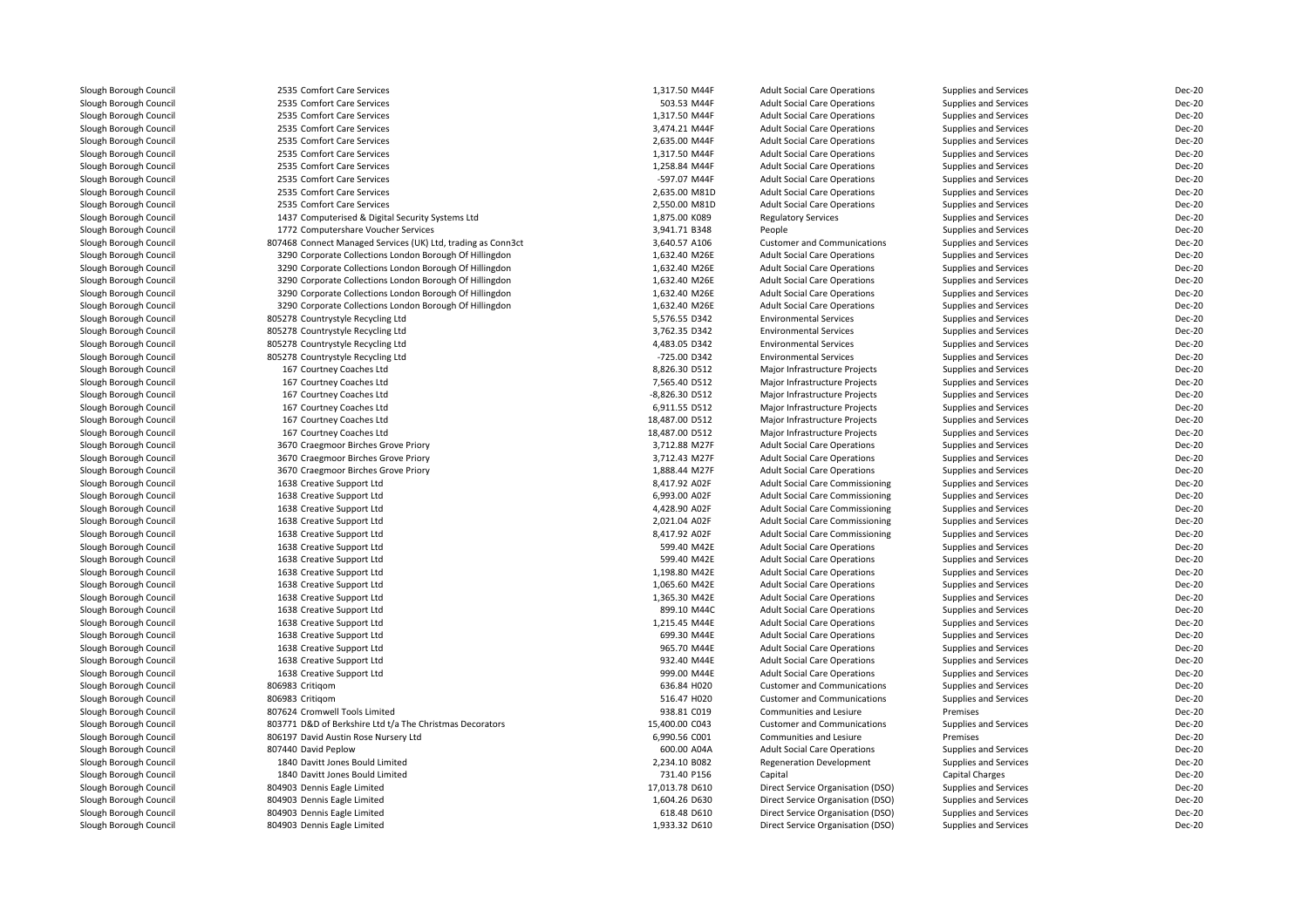| Slough Borough Council                           | 804903 Dennis Eagle Limited                                               | 721.80 D610                    | Direct Service Organisation (DSO)   | Supplies and Services             | <b>Dec-20</b> |
|--------------------------------------------------|---------------------------------------------------------------------------|--------------------------------|-------------------------------------|-----------------------------------|---------------|
| Slough Borough Council                           | 3554 Dimensions (Uk) Ltd                                                  | 5,602.72 M42E                  | <b>Adult Social Care Operations</b> | <b>Supplies and Services</b>      | <b>Dec-20</b> |
| Slough Borough Council                           | 3554 Dimensions (Uk) Ltd                                                  | 7,182.09 M42E                  | <b>Adult Social Care Operations</b> | <b>Supplies and Services</b>      | <b>Dec-20</b> |
| Slough Borough Council                           | 3554 Dimensions (Uk) Ltd                                                  | 6,861.51 M42E                  | <b>Adult Social Care Operations</b> | <b>Supplies and Services</b>      | <b>Dec-20</b> |
| Slough Borough Council                           | 3554 Dimensions (Uk) Ltd                                                  | 6,680.31 M42E                  | <b>Adult Social Care Operations</b> | Supplies and Services             | <b>Dec-20</b> |
| Slough Borough Council                           | 3554 Dimensions (Uk) Ltd                                                  | 5,358.82 M42E                  | <b>Adult Social Care Operations</b> | <b>Supplies and Services</b>      | <b>Dec-20</b> |
| Slough Borough Council                           | 3554 Dimensions (Uk) Ltd                                                  | 7,128.82 M42E                  | <b>Adult Social Care Operations</b> | <b>Supplies and Services</b>      | <b>Dec-20</b> |
| Slough Borough Council                           | 3554 Dimensions (Uk) Ltd                                                  | 6.850.08 M42E                  | <b>Adult Social Care Operations</b> | <b>Supplies and Services</b>      | <b>Dec-20</b> |
| Slough Borough Council                           | 3554 Dimensions (Uk) Ltd                                                  | 5,938.59 M42E                  | <b>Adult Social Care Operations</b> | Supplies and Services             | <b>Dec-20</b> |
| Slough Borough Council                           | 3554 Dimensions (Uk) Ltd                                                  | 5,635.68 M42E                  | <b>Adult Social Care Operations</b> | <b>Supplies and Services</b>      | <b>Dec-20</b> |
| Slough Borough Council                           | 805483 Direct Tyre Managenent Ltd                                         | 2,369.68 D610                  | Direct Service Organisation (DSO)   | Transport                         | <b>Dec-20</b> |
| Slough Borough Council                           | 805483 Direct Tyre Managenent Ltd                                         | 812.42 D620                    | Direct Service Organisation (DSO)   | Transport                         | <b>Dec-20</b> |
| Slough Borough Council                           | 805483 Direct Tyre Managenent Ltd                                         | 1,154.29 D630                  | Direct Service Organisation (DSO)   | Transport                         | <b>Dec-20</b> |
| Slough Borough Council                           | 803306 Ditton Park Academy                                                | 16,250.00 E269                 | <b>DSG</b>                          | Supplies and Services             | <b>Dec-20</b> |
| Slough Borough Council                           | 804284 DK PRODUKTIONS LTD                                                 | 1,000.00 C010                  | Communities and Lesiure             | Supplies and Services             | <b>Dec-20</b> |
| Slough Borough Council                           | 1457 Dr Norman Gordon                                                     | 1,575.60 D320                  | <b>Regulatory Services</b>          | Premises                          | <b>Dec-20</b> |
| Slough Borough Council                           | 12 Dr Sanjana Nyatsanza                                                   | 700.00 B277                    | Digital and Strategic IT            | Supplies and Services             | <b>Dec-20</b> |
| Slough Borough Council                           | 803301 Eden Girls School                                                  | 3,500.00 E279                  | DSG                                 | Supplies and Services             | <b>Dec-20</b> |
| Slough Borough Council                           | 805638 Eden Springs UK Ltd                                                | 1,148.40 B064                  | <b>Building Management</b>          | Supplies and Services             | <b>Dec-20</b> |
| Slough Borough Council                           | 805638 Eden Springs UK Ltd                                                | 1,680.00 B068                  | <b>Building Management</b>          | Supplies and Services             | <b>Dec-20</b> |
| Slough Borough Council                           | 1299 Edf Energy                                                           | 74,278.21 K526                 | <b>Building Management</b>          | Premises                          | <b>Dec-20</b> |
| Slough Borough Council                           | 1299 Edf Energy                                                           | 38,264.43 D413                 | Major Infrastructure Projects       | Supplies and Services             | <b>Dec-20</b> |
| Slough Borough Council                           | 2159 Edge Training And Consultancy Ltd                                    | 750.00 A01A                    | <b>Adult Social Care Operations</b> | Indirect Employee Expenses        | <b>Dec-20</b> |
| Slough Borough Council                           | 807543 EHSL                                                               | 6,784.56 A04M                  | <b>Adult Social Care Operations</b> | Supplies and Services             | <b>Dec-20</b> |
| Slough Borough Council                           | 807543 EHSL                                                               | 5,088.43 A04M                  | <b>Adult Social Care Operations</b> | <b>Supplies and Services</b>      | <b>Dec-20</b> |
| Slough Borough Council                           | 807001 Elegant Care Services Ltd                                          | 3,432.14 M44F                  | <b>Adult Social Care Operations</b> | <b>Supplies and Services</b>      | <b>Dec-20</b> |
| Slough Borough Council                           | 807001 Elegant Care Services Ltd                                          | 1,982.14 M44F                  | <b>Adult Social Care Operations</b> | <b>Supplies and Services</b>      | <b>Dec-20</b> |
| Slough Borough Council                           | 806355 Elysium Healthcare                                                 | 10,688.40 M26E                 | <b>Adult Social Care Operations</b> | Supplies and Services             | <b>Dec-20</b> |
| Slough Borough Council                           | 806355 Elysium Healthcare                                                 | 9,267.60 M26E                  | <b>Adult Social Care Operations</b> | <b>Supplies and Services</b>      | <b>Dec-20</b> |
| Slough Borough Council                           | 805423 Enriched Care                                                      | 3,642.86 M44D                  | <b>Adult Social Care Operations</b> | <b>Supplies and Services</b>      | <b>Dec-20</b> |
| Slough Borough Council                           | 805423 Enriched Care                                                      | 1,909.34 M44D                  | <b>Adult Social Care Operations</b> | Supplies and Services             | <b>Dec-20</b> |
| Slough Borough Council                           | 805423 Enriched Care                                                      | 3,741.20 M44D                  | <b>Adult Social Care Operations</b> | Supplies and Services             | <b>Dec-20</b> |
| Slough Borough Council                           | 805423 Enriched Care                                                      | 2,787.00 M44F                  | <b>Adult Social Care Operations</b> | <b>Supplies and Services</b>      | <b>Dec-20</b> |
| Slough Borough Council                           | 805423 Enriched Care                                                      | 2,879.90 M44F                  | <b>Adult Social Care Operations</b> | <b>Supplies and Services</b>      | <b>Dec-20</b> |
| Slough Borough Council                           | 805423 Enriched Care                                                      | 1,758.01 M80F                  | <b>Adult Social Care Operations</b> | Supplies and Services             | <b>Dec-20</b> |
| Slough Borough Council                           | 807310 Enterprise Rent-A-Car UK Limited trading as Enterprise Flex-E-Rent | 796.77 D750                    | Direct Service Organisation (DSO)   | Supplies and Services             | <b>Dec-20</b> |
| Slough Borough Council                           | 807310 Enterprise Rent-A-Car UK Limited trading as Enterprise Flex-E-Rent | 2,754.00 D750                  | Direct Service Organisation (DSO)   | Supplies and Services             | <b>Dec-20</b> |
| Slough Borough Council                           | 807310 Enterprise Rent-A-Car UK Limited trading as Enterprise Flex-E-Rent | 644.58 D750                    | Direct Service Organisation (DSO)   | Transport                         | <b>Dec-20</b> |
| Slough Borough Council                           | 807310 Enterprise Rent-A-Car UK Limited trading as Enterprise Flex-E-Rent | 644.58 D750                    | Direct Service Organisation (DSO)   | Transport                         | <b>Dec-20</b> |
| Slough Borough Council                           | 807310 Enterprise Rent-A-Car UK Limited trading as Enterprise Flex-E-Rent | 637.50 D750                    | Direct Service Organisation (DSO)   | Transport                         | <b>Dec-20</b> |
| Slough Borough Council                           |                                                                           | 1.285.35 D308                  | Major Infrastructure Projects       | Supplies and Services             | <b>Dec-20</b> |
| Slough Borough Council                           | 639 Environment Agency<br>807039 Epaton Ltd                               | 22,341.25 B282                 | Digital and Strategic IT            | Supplies and Services             | <b>Dec-20</b> |
| Slough Borough Council                           | 806228 EQUAL EDUCATION LIMITED                                            | 3,315.00 F446                  | <b>DSG</b>                          | Supplies and Services             | <b>Dec-20</b> |
| Slough Borough Council                           | 806228 EQUAL EDUCATION LIMITED                                            | 2,145.00 F446                  | <b>DSG</b>                          | Supplies and Services             | <b>Dec-20</b> |
|                                                  |                                                                           |                                | <b>DSG</b>                          |                                   | <b>Dec-20</b> |
| Slough Borough Council                           | 806228 EQUAL EDUCATION LIMITED<br>806228 EQUAL EDUCATION LIMITED          | 2,340.00 F446<br>1,560.00 F446 | <b>DSG</b>                          | Supplies and Services             | <b>Dec-20</b> |
| Slough Borough Council                           |                                                                           |                                |                                     | Supplies and Services<br>Premises | <b>Dec-20</b> |
| Slough Borough Council<br>Slough Borough Council | 803645 Esotec<br>803645 Esotec                                            | 504.20 J607<br>13,540.00 P871  | Housing Revenue Account             |                                   | <b>Dec-20</b> |
|                                                  |                                                                           |                                | Capital                             | Capital Charges                   |               |
| Slough Borough Council                           | 805569 Ethical Commercial Services Ltd                                    | 11,200.00 B017                 | Finance                             | Supplies and Services             | <b>Dec-20</b> |
| Slough Borough Council                           | 2677 Eton House Residential Home                                          | 3,534.00 M25C                  | <b>Adult Social Care Operations</b> | Supplies and Services             | <b>Dec-20</b> |
| Slough Borough Council                           | 2677 Eton House Residential Home                                          | 2,657.14 M27C                  | <b>Adult Social Care Operations</b> | Supplies and Services             | <b>Dec-20</b> |
| Slough Borough Council                           | 2677 Eton House Residential Home                                          | 2,657.14 M27C                  | <b>Adult Social Care Operations</b> | Supplies and Services             | <b>Dec-20</b> |
| Slough Borough Council                           | 806501 Excellent Healthcare Services Ltd                                  | 968.38 M44C                    | <b>Adult Social Care Operations</b> | <b>Supplies and Services</b>      | <b>Dec-20</b> |
| Slough Borough Council                           | 1825 Externiture Limited                                                  | 859.68 D512                    | Major Infrastructure Projects       | Premises                          | <b>Dec-20</b> |
| Slough Borough Council                           | 1825 Externiture Limited                                                  | 859.68 D512                    | Major Infrastructure Projects       | Premises                          | <b>Dec-20</b> |
| Slough Borough Council                           | 805225 Falcon Surfacing Ltd                                               | 1,698.56 D880                  | Direct Service Organisation (DSO)   | Supplies and Services             | <b>Dec-20</b> |
| Slough Borough Council                           | 805225 Falcon Surfacing Ltd                                               | 6,523.45 D880                  | Direct Service Organisation (DSO)   | Supplies and Services             | <b>Dec-20</b> |
| Slough Borough Council                           | 805225 Falcon Surfacing Ltd                                               | 798.24 D880                    | Direct Service Organisation (DSO)   | <b>Supplies and Services</b>      | <b>Dec-20</b> |
| Slough Borough Council                           | 805225 Falcon Surfacing Ltd                                               | 2,115.34 D880                  | Direct Service Organisation (DSO)   | Supplies and Services             | <b>Dec-20</b> |
|                                                  |                                                                           |                                |                                     |                                   |               |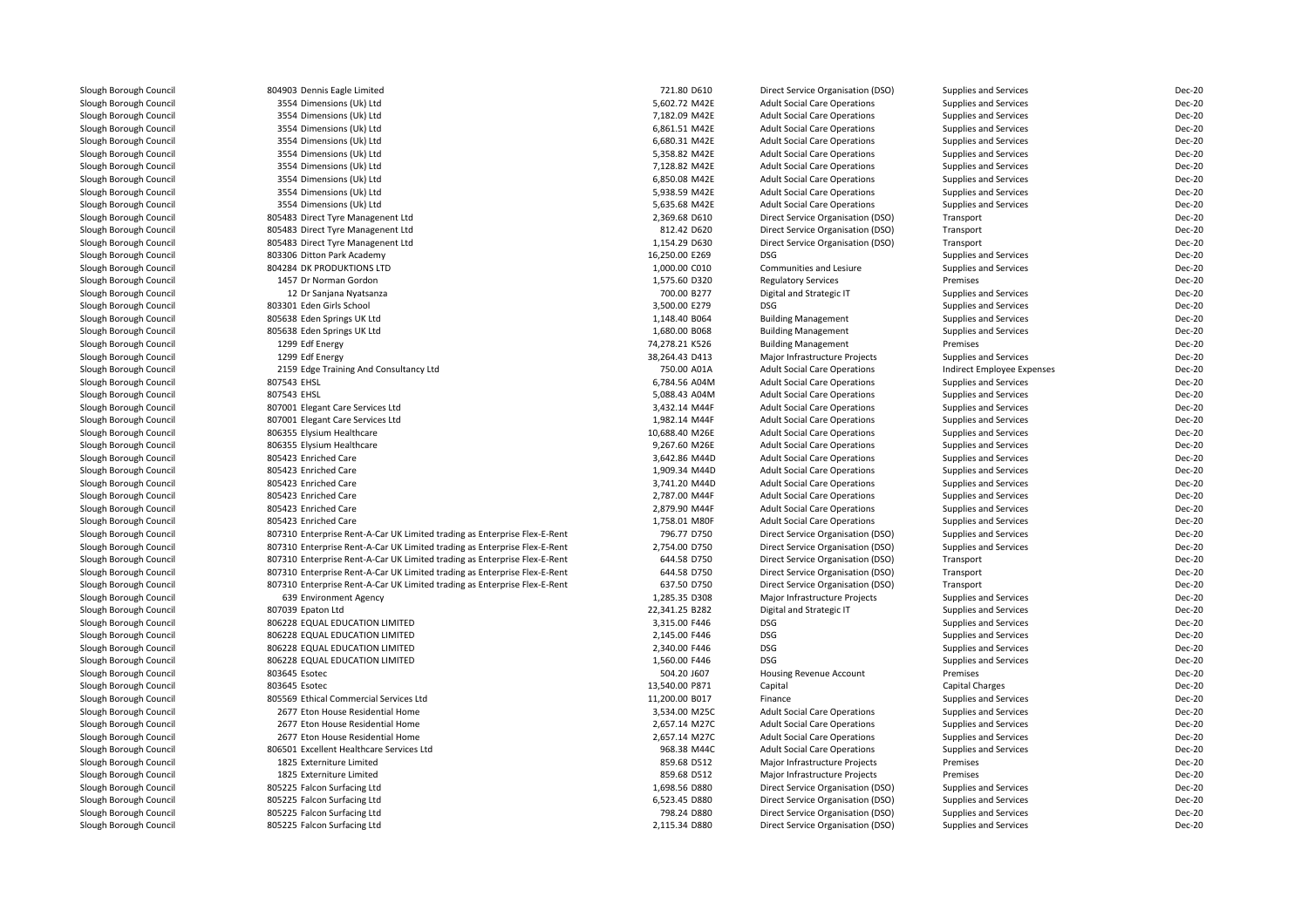| Slough Borough Council | 805225 Falcon Surfacing Ltd          | 13,533.40 D880    | Direct Service Organisation (DSO)   | Supplies and Services        | <b>Dec-20</b> |
|------------------------|--------------------------------------|-------------------|-------------------------------------|------------------------------|---------------|
| Slough Borough Council | 805225 Falcon Surfacing Ltd          | 12,929.72 D880    | Direct Service Organisation (DSO)   | <b>Supplies and Services</b> | <b>Dec-20</b> |
| Slough Borough Council | 805225 Falcon Surfacing Ltd          | 2,691.85 D880     | Direct Service Organisation (DSO)   | <b>Supplies and Services</b> | <b>Dec-20</b> |
| Slough Borough Council | 805225 Falcon Surfacing Ltd          | 15,555.00 D880    | Direct Service Organisation (DSO)   | Supplies and Services        | <b>Dec-20</b> |
| Slough Borough Council | 805225 Falcon Surfacing Ltd          | 1,602.66 D880     | Direct Service Organisation (DSO)   | <b>Supplies and Services</b> | <b>Dec-20</b> |
| Slough Borough Council | 805225 Falcon Surfacing Ltd          | 2,472.66 D880     | Direct Service Organisation (DSO)   | <b>Supplies and Services</b> | <b>Dec-20</b> |
| Slough Borough Council | 805225 Falcon Surfacing Ltd          | 687.13 D880       | Direct Service Organisation (DSO)   | <b>Supplies and Services</b> | Dec-20        |
| Slough Borough Council | 805225 Falcon Surfacing Ltd          | 2,538.06 D880     | Direct Service Organisation (DSO)   | <b>Supplies and Services</b> | <b>Dec-20</b> |
| Slough Borough Council | 805225 Falcon Surfacing Ltd          | 3,500.50 D880     | Direct Service Organisation (DSO)   | <b>Supplies and Services</b> | <b>Dec-20</b> |
| Slough Borough Council | 805225 Falcon Surfacing Ltd          | 1,540.36 D880     | Direct Service Organisation (DSO)   | <b>Supplies and Services</b> | <b>Dec-20</b> |
| Slough Borough Council | 805225 Falcon Surfacing Ltd          | 4,122.28 D880     | Direct Service Organisation (DSO)   | <b>Supplies and Services</b> | <b>Dec-20</b> |
| Slough Borough Council | 805225 Falcon Surfacing Ltd          | 4,269.82 D880     | Direct Service Organisation (DSO)   | Supplies and Services        | <b>Dec-20</b> |
| Slough Borough Council | 805225 Falcon Surfacing Ltd          | 35,001.86 D880    | Direct Service Organisation (DSO)   | Supplies and Services        | <b>Dec-20</b> |
| Slough Borough Council | 805225 Falcon Surfacing Ltd          | 5,490.00 D880     | Direct Service Organisation (DSO)   | Supplies and Services        | <b>Dec-20</b> |
| Slough Borough Council | 805225 Falcon Surfacing Ltd          | 1,105.22 D880     | Direct Service Organisation (DSO)   | <b>Supplies and Services</b> | <b>Dec-20</b> |
| Slough Borough Council | 805225 Falcon Surfacing Ltd          | 9,862.88 D880     | Direct Service Organisation (DSO)   | <b>Supplies and Services</b> | <b>Dec-20</b> |
| Slough Borough Council | 805225 Falcon Surfacing Ltd          | 743.40 D880       | Direct Service Organisation (DSO)   | <b>Supplies and Services</b> | Dec-20        |
| Slough Borough Council | 805225 Falcon Surfacing Ltd          | 13,025.24 D880    | Direct Service Organisation (DSO)   | Supplies and Services        | <b>Dec-20</b> |
| Slough Borough Council | 805225 Falcon Surfacing Ltd          | 2,686.66 D880     | Direct Service Organisation (DSO)   | <b>Supplies and Services</b> | <b>Dec-20</b> |
| Slough Borough Council | 805225 Falcon Surfacing Ltd          | 5,490.00 D880     | Direct Service Organisation (DSO)   | <b>Supplies and Services</b> | <b>Dec-20</b> |
| Slough Borough Council | 805225 Falcon Surfacing Ltd          | 1,673.04 D880     | Direct Service Organisation (DSO)   | <b>Supplies and Services</b> | <b>Dec-20</b> |
| Slough Borough Council | 805225 Falcon Surfacing Ltd          | 560.38 D880       | Direct Service Organisation (DSO)   | Supplies and Services        | Dec-20        |
| Slough Borough Council | 805225 Falcon Surfacing Ltd          | 1,347.42 D880     | Direct Service Organisation (DSO)   | <b>Supplies and Services</b> | <b>Dec-20</b> |
| Slough Borough Council | 4031 Family Support Practise Limited | 1,665.00 B277     | Digital and Strategic IT            | Supplies and Services        | <b>Dec-20</b> |
| Slough Borough Council | 4031 Family Support Practise Limited | 1,665.00 B277     | Digital and Strategic IT            | <b>Supplies and Services</b> | <b>Dec-20</b> |
| Slough Borough Council | 4031 Family Support Practise Limited | 1,665.00 B277     | Digital and Strategic IT            | Supplies and Services        | <b>Dec-20</b> |
| Slough Borough Council | 2678 Farnham Common Nurseries Ltd    | 1,502.50 D750     | Direct Service Organisation (DSO)   | <b>Supplies and Services</b> | <b>Dec-20</b> |
| Slough Borough Council | 2678 Farnham Common Nurseries Ltd    | 11,909.50 P220    | Capital                             | Capital Charges              | Dec-20        |
| Slough Borough Council | 117 Fine Mesh Metals Ltd.            | $-10,000.00$ J020 | <b>HRA Housing Development</b>      | Supplies and Services        | Dec-20        |
| Slough Borough Council | 117 Fine Mesh Metals Ltd.            | 10,000.00 J020    | <b>HRA Housing Development</b>      | Supplies and Services        | <b>Dec-20</b> |
| Slough Borough Council | 1626 Five Star Radio Cars Limited    | 1,235.00 F123     | Children, Learning and Skills       | Supplies and Services        | Dec-20        |
| Slough Borough Council | 1626 Five Star Radio Cars Limited    | 1,462.50 F123     | Children, Learning and Skills       | Supplies and Services        | Dec-20        |
| Slough Borough Council | 1626 Five Star Radio Cars Limited    | 900.00 F123       | Children, Learning and Skills       | Supplies and Services        | Dec-20        |
| Slough Borough Council | 1626 Five Star Radio Cars Limited    | 1,275.00 F123     | Children, Learning and Skills       | Supplies and Services        | Dec-20        |
| Slough Borough Council | 1626 Five Star Radio Cars Limited    | 1,080.00 F123     | Children, Learning and Skills       | Supplies and Services        | Dec-20        |
| Slough Borough Council | 1626 Five Star Radio Cars Limited    | 1,995.00 F123     | Children, Learning and Skills       | Supplies and Services        | Dec-20        |
| Slough Borough Council | 2519 Fleet Tutors                    | 3,544.00 F446     | <b>DSG</b>                          | Supplies and Services        | Dec-20        |
| Slough Borough Council | 2519 Fleet Tutors                    | 3,640.00 F446     | <b>DSG</b>                          | Supplies and Services        | Dec-20        |
| Slough Borough Council | 807610 Foresolutions Ltd             | 1,365.00 H253     | Neighbourhood Services              | Supplies and Services        | Dec-20        |
| Slough Borough Council | 3826 Forever Homecare Ltd            | 1,172.50 A07R     | <b>Adult Social Care Operations</b> | <b>Supplies and Services</b> | <b>Dec-20</b> |
| Slough Borough Council | 3826 Forever Homecare Ltd            | 1,172.50 A07R     | <b>Adult Social Care Operations</b> | <b>Supplies and Services</b> | <b>Dec-20</b> |
| Slough Borough Council | 3826 Forever Homecare Ltd            | 3,048.50 M44C     | <b>Adult Social Care Operations</b> | <b>Supplies and Services</b> | Dec-20        |
| Slough Borough Council | 3826 Forever Homecare Ltd            | 536.00 M44C       | <b>Adult Social Care Operations</b> | Supplies and Services        | <b>Dec-20</b> |
| Slough Borough Council | 3826 Forever Homecare Ltd            | 2,177.50 M44C     | <b>Adult Social Care Operations</b> | <b>Supplies and Services</b> | Dec-20        |
| Slough Borough Council | 3826 Forever Homecare Ltd            | 837.50 M44C       | <b>Adult Social Care Operations</b> | Supplies and Services        | <b>Dec-20</b> |
| Slough Borough Council | 3826 Forever Homecare Ltd            | 988.25 M44C       | <b>Adult Social Care Operations</b> | <b>Supplies and Services</b> | Dec-20        |
| Slough Borough Council | 3826 Forever Homecare Ltd            | 770.50 M44C       | <b>Adult Social Care Operations</b> | Supplies and Services        | <b>Dec-20</b> |
| Slough Borough Council | 3826 Forever Homecare Ltd            | 787.25 M44C       | <b>Adult Social Care Operations</b> | <b>Supplies and Services</b> | Dec-20        |
| Slough Borough Council | 3826 Forever Homecare Ltd            | 2,110.50 M44C     | <b>Adult Social Care Operations</b> | <b>Supplies and Services</b> | <b>Dec-20</b> |
| Slough Borough Council | 3826 Forever Homecare Ltd            | 1,876.00 M44C     | <b>Adult Social Care Operations</b> | Supplies and Services        | Dec-20        |
| Slough Borough Council | 3826 Forever Homecare Ltd            | 1,055.25 M44C     | <b>Adult Social Care Operations</b> | <b>Supplies and Services</b> | Dec-20        |
| Slough Borough Council | 3826 Forever Homecare Ltd            | 971.50 M44C       | <b>Adult Social Care Operations</b> | Supplies and Services        | Dec-20        |
| Slough Borough Council | 3826 Forever Homecare Ltd            | 502.50 M44C       | <b>Adult Social Care Operations</b> | Supplies and Services        | Dec-20        |
| Slough Borough Council | 3826 Forever Homecare Ltd            | 2,077.00 M44C     | <b>Adult Social Care Operations</b> | <b>Supplies and Services</b> | Dec-20        |
| Slough Borough Council | 3826 Forever Homecare Ltd            | 552.75 M44C       |                                     |                              | <b>Dec-20</b> |
|                        | 3826 Forever Homecare Ltd            | 938.00 M44D       | <b>Adult Social Care Operations</b> | Supplies and Services        | Dec-20        |
| Slough Borough Council |                                      |                   | <b>Adult Social Care Operations</b> | Supplies and Services        |               |
| Slough Borough Council | 3826 Forever Homecare Ltd            | 1,289.75 M44D     | <b>Adult Social Care Operations</b> | <b>Supplies and Services</b> | Dec-20        |
| Slough Borough Council | 3826 Forever Homecare Ltd            | 3,400.00 M44D     | <b>Adult Social Care Operations</b> | <b>Supplies and Services</b> | <b>Dec-20</b> |
| Slough Borough Council | 3826 Forever Homecare Ltd            | 5,579.00 M44D     | <b>Adult Social Care Operations</b> | <b>Supplies and Services</b> | Dec-20        |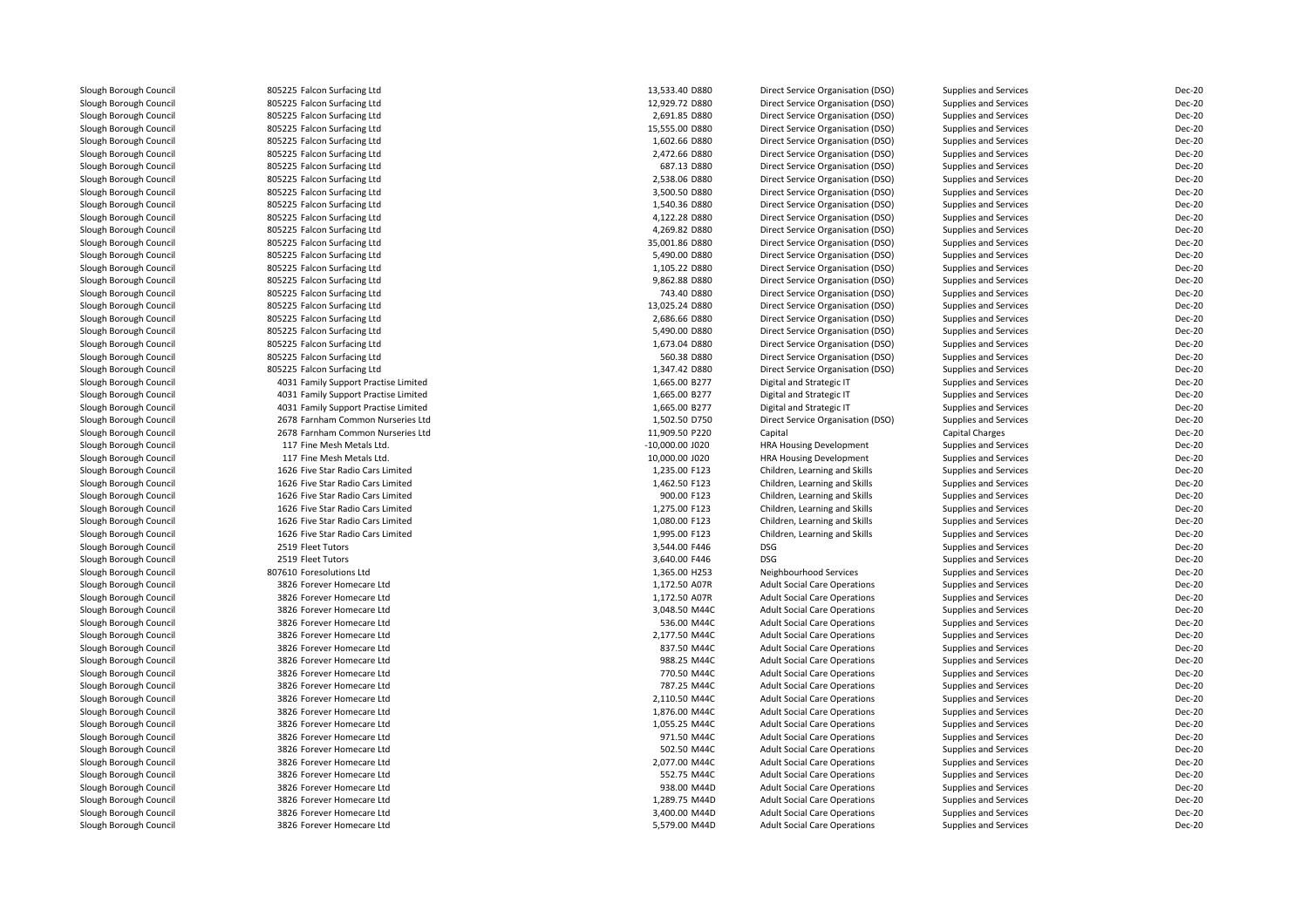| Slough Borough Council | 3826 Forever Homecare Ltd                  | 3,680.00 M44E   | <b>Adult Social Care Operations</b>    | <b>Supplies and Services</b> | Dec-20        |
|------------------------|--------------------------------------------|-----------------|----------------------------------------|------------------------------|---------------|
| Slough Borough Council | 3826 Forever Homecare Ltd                  | 5,579.00 M44E   | <b>Adult Social Care Operations</b>    | <b>Supplies and Services</b> | <b>Dec-20</b> |
| Slough Borough Council | 3826 Forever Homecare Ltd                  | 5,261.51 M44E   | <b>Adult Social Care Operations</b>    | <b>Supplies and Services</b> | Dec-20        |
| Slough Borough Council | 3826 Forever Homecare Ltd                  | 737.00 M44F     | <b>Adult Social Care Operations</b>    | Supplies and Services        | Dec-20        |
| Slough Borough Council | 3826 Forever Homecare Ltd                  | 2,814.00 M48C   | <b>Adult Social Care Operations</b>    | <b>Supplies and Services</b> | Dec-20        |
| Slough Borough Council | 3826 Forever Homecare Ltd                  | 2,345.00 M48C   | <b>Adult Social Care Operations</b>    | <b>Supplies and Services</b> | Dec-20        |
| Slough Borough Council | 3826 Forever Homecare Ltd                  | 2,110.50 M48C   | <b>Adult Social Care Operations</b>    | <b>Supplies and Services</b> | Dec-20        |
| Slough Borough Council | 806249 Formact Ltd                         | 11,870.50 P006  | Capital                                | Capital Charges              | Dec-20        |
| Slough Borough Council | 807250 Forthmeadow Limited                 | 2,328.00 M25C   | <b>Adult Social Care Operations</b>    | <b>Supplies and Services</b> | <b>Dec-20</b> |
| Slough Borough Council | 807250 Forthmeadow Limited                 | 2,328.00 M25C   | <b>Adult Social Care Operations</b>    | Supplies and Services        | <b>Dec-20</b> |
| Slough Borough Council | 647 Foxborough Primary School              | 4,850.00 E229   | <b>DSG</b>                             | Supplies and Services        | Dec-20        |
| Slough Borough Council | 806480 Frontier NX Limited                 | 582.30 A04C     | <b>Adult Social Care Commissioning</b> | Supplies and Services        | Dec-20        |
| Slough Borough Council | 806480 Frontier NX Limited                 | 2,434.50 A04C   | <b>Adult Social Care Commissioning</b> | Supplies and Services        | <b>Dec-20</b> |
| Slough Borough Council | 807125 Futures For Shared Lives            | 3,436.35 A02L   | <b>Adult Social Care Operations</b>    | <b>Supplies and Services</b> | <b>Dec-20</b> |
| Slough Borough Council | 1555 Gallagher Bassett                     | 5,221.07 B018   | Finance                                | Supplies and Services        | Dec-20        |
| Slough Borough Council | 804911 GAP Group Limited                   | 945.42 D880     | Direct Service Organisation (DSO)      | <b>Supplies and Services</b> | <b>Dec-20</b> |
| Slough Borough Council | 804911 GAP Group Limited                   | 1,111.20 D880   | Direct Service Organisation (DSO)      | Supplies and Services        | <b>Dec-20</b> |
| Slough Borough Council | 804911 GAP Group Limited                   | 882.00 D880     | Direct Service Organisation (DSO)      | <b>Supplies and Services</b> | <b>Dec-20</b> |
| Slough Borough Council | 806026 GARIMA AGRAWAL                      | 3,150.00 F446   | <b>DSG</b>                             | Supplies and Services        | Dec-20        |
| Slough Borough Council | 806026 GARIMA AGRAWAL                      | 2,100.00 F446   | <b>DSG</b>                             | Supplies and Services        | <b>Dec-20</b> |
| Slough Borough Council | 1758 Gas Advisory Services Limited         | 840.00 J606     | Housing Revenue Account                | Supplies and Services        | <b>Dec-20</b> |
| Slough Borough Council | 1758 Gas Advisory Services Limited         | 840.00 J606     | <b>Housing Revenue Account</b>         | Supplies and Services        | Dec-20        |
| Slough Borough Council | 1758 Gas Advisory Services Limited         | 840.00 J606     | Housing Revenue Account                | Supplies and Services        | <b>Dec-20</b> |
| Slough Borough Council | 1758 Gas Advisory Services Limited         | 840.00 J606     | Housing Revenue Account                | Supplies and Services        | Dec-20        |
| Slough Borough Council | 1758 Gas Advisory Services Limited         | 2.082.50 J606   | <b>Housing Revenue Account</b>         | Supplies and Services        | Dec-20        |
| Slough Borough Council | 807662 GASMARK TRAINING AND ASSESSMENT LTD | 3,000.00 J020   | <b>HRA Housing Development</b>         | Indirect Employee Expenses   | <b>Dec-20</b> |
| Slough Borough Council | 806619 Gate One                            | 100,253.00 B203 | <b>Chief Executive</b>                 | <b>Supplies and Services</b> | Dec-20        |
| Slough Borough Council | 1729 Geomatics Limited T/A Land-Surv       | 1,800.00 P053   | Capital                                | Capital Charges              | Dec-20        |
| Slough Borough Council | 1729 Geomatics Limited T/A Land-Surv       | 2.300.00 P209   | Capital                                | Capital Charges              | Dec-20        |
| Slough Borough Council | 1729 Geomatics Limited T/A Land-Surv       | 3,800.00 P211   | Capital                                | Capital Charges              | Dec-20        |
| Slough Borough Council | 807052 Georgia Thompson                    | 1,187.20 C322   | Communities and Lesiure                | <b>Supplies and Services</b> | <b>Dec-20</b> |
| Slough Borough Council | 1355 Gl Assessment                         | 2,487.33 F640   | Children, Learning and Skills          | <b>Supplies and Services</b> | <b>Dec-20</b> |
| Slough Borough Council | 652 Godolphin Infant School                | 11,875.00 E289  | <b>DSG</b>                             | Supplies and Services        | Dec-20        |
| Slough Borough Council | 2830 Golden Rose Comm Care Ltd             | 532.00 A07R     | <b>Adult Social Care Operations</b>    | Supplies and Services        | Dec-20        |
| Slough Borough Council | 2830 Golden Rose Comm Care Ltd             | 2,831.00 M44C   | <b>Adult Social Care Operations</b>    | <b>Supplies and Services</b> | Dec-20        |
| Slough Borough Council | 2830 Golden Rose Comm Care Ltd             | 2,394.00 M44C   | <b>Adult Social Care Operations</b>    | Supplies and Services        | Dec-20        |
| Slough Borough Council | 2830 Golden Rose Comm Care Ltd             | 665.00 M44C     | <b>Adult Social Care Operations</b>    | Supplies and Services        | Dec-20        |
| Slough Borough Council | 2830 Golden Rose Comm Care Ltd             | 684.00 M44C     | <b>Adult Social Care Operations</b>    | Supplies and Services        | <b>Dec-20</b> |
| Slough Borough Council | 2830 Golden Rose Comm Care Ltd             | 1,197.00 M44C   | <b>Adult Social Care Operations</b>    | <b>Supplies and Services</b> | <b>Dec-20</b> |
| Slough Borough Council | 2830 Golden Rose Comm Care Ltd             | 988.00 M44C     | <b>Adult Social Care Operations</b>    | Supplies and Services        | <b>Dec-20</b> |
| Slough Borough Council | 2830 Golden Rose Comm Care Ltd             | 1,710.00 M44C   | <b>Adult Social Care Operations</b>    | Supplies and Services        | <b>Dec-20</b> |
| Slough Borough Council | 2830 Golden Rose Comm Care Ltd             | 2,503.25 M44C   | <b>Adult Social Care Operations</b>    | <b>Supplies and Services</b> | Dec-20        |
| Slough Borough Council | 2830 Golden Rose Comm Care Ltd             | 2,394.00 M44C   | <b>Adult Social Care Operations</b>    | Supplies and Services        | Dec-20        |
| Slough Borough Council | 2830 Golden Rose Comm Care Ltd             | 2,451.00 M44C   | <b>Adult Social Care Operations</b>    | <b>Supplies and Services</b> | <b>Dec-20</b> |
| Slough Borough Council | 2830 Golden Rose Comm Care Ltd             | 2,394.00 M44C   | <b>Adult Social Care Operations</b>    | <b>Supplies and Services</b> | <b>Dec-20</b> |
| Slough Borough Council | 2830 Golden Rose Comm Care Ltd             | 1.064.00 M44C   | <b>Adult Social Care Operations</b>    | <b>Supplies and Services</b> | Dec-20        |
| Slough Borough Council | 2830 Golden Rose Comm Care Ltd             | 2,394.00 M44C   | <b>Adult Social Care Operations</b>    | Supplies and Services        | <b>Dec-20</b> |
| Slough Borough Council | 2830 Golden Rose Comm Care Ltd             | 2.394.00 M44C   | <b>Adult Social Care Operations</b>    | Supplies and Services        | Dec-20        |
| Slough Borough Council | 2830 Golden Rose Comm Care Ltd             | 2,394.00 M44C   | <b>Adult Social Care Operations</b>    | Supplies and Services        | Dec-20        |
| Slough Borough Council | 2830 Golden Rose Comm Care Ltd             | 2,394.00 M44C   | <b>Adult Social Care Operations</b>    | Supplies and Services        | Dec-20        |
| Slough Borough Council | 2830 Golden Rose Comm Care Ltd             | 2,736.00 M44D   | <b>Adult Social Care Operations</b>    | <b>Supplies and Services</b> | Dec-20        |
| Slough Borough Council | 2830 Golden Rose Comm Care Ltd             | 1,596.00 M44D   | <b>Adult Social Care Operations</b>    | Supplies and Services        | Dec-20        |
|                        | 2830 Golden Rose Comm Care Ltd             | 2,793.00 M44D   | <b>Adult Social Care Operations</b>    |                              | Dec-20        |
| Slough Borough Council |                                            |                 |                                        | Supplies and Services        | Dec-20        |
| Slough Borough Council | 2830 Golden Rose Comm Care Ltd             | 2,166.00 M44D   | <b>Adult Social Care Operations</b>    | Supplies and Services        |               |
| Slough Borough Council | 2830 Golden Rose Comm Care Ltd             | 1,577.00 M44D   | <b>Adult Social Care Operations</b>    | Supplies and Services        | Dec-20        |
| Slough Borough Council | 2830 Golden Rose Comm Care Ltd             | 1,051.24 M44F   | <b>Adult Social Care Operations</b>    | Supplies and Services        | Dec-20        |
| Slough Borough Council | 2830 Golden Rose Comm Care Ltd             | 2,128.00 M44F   | <b>Adult Social Care Operations</b>    | Supplies and Services        | <b>Dec-20</b> |
| Slough Borough Council | 2830 Golden Rose Comm Care Ltd             | 2,394.00 M48C   | <b>Adult Social Care Operations</b>    | <b>Supplies and Services</b> | <b>Dec-20</b> |
| Slough Borough Council | 2830 Golden Rose Comm Care Ltd             | 8,650.00 A06C   | Adult Social Care Commissioning        | Supplies and Services        | Dec-20        |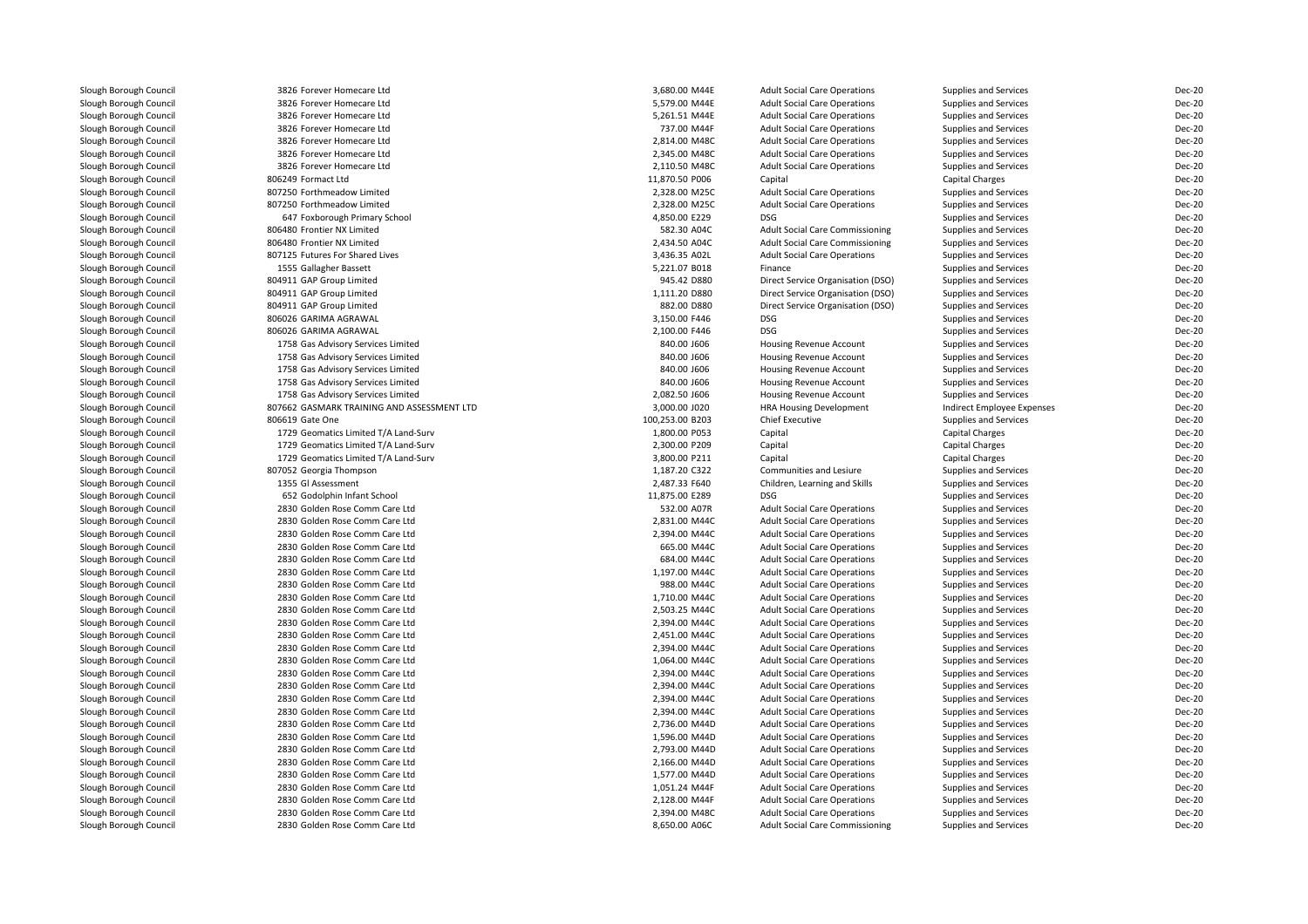| Slough Borough Council | 805693 Gowrings Mobility Group LTD                         | 855.00 M50A      | Major Infrastructure Projects                                                 | Transport              | <b>Dec-20</b> |
|------------------------|------------------------------------------------------------|------------------|-------------------------------------------------------------------------------|------------------------|---------------|
| Slough Borough Council | 805191 Graphiti Art Ltd                                    | 3,811.00 D880    | Direct Service Organisation (DSO)                                             | Supplies and Services  | <b>Dec-20</b> |
| Slough Borough Council | 805191 Graphiti Art Ltd                                    | 5,310.00 P220    | Capital                                                                       | Capital Charges        | Dec-20        |
| Slough Borough Council | 807255 Green Corridor                                      | 8,797.00 F558    | <b>DSG</b>                                                                    | Supplies and Services  | Dec-20        |
| Slough Borough Council | 807255 Green Corridor                                      | 17,296.58 F558   | <b>DSG</b>                                                                    | Supplies and Services  | <b>Dec-20</b> |
| Slough Borough Council | 805069 Grove Academy                                       | 4,333.33 E299    | <b>DSG</b>                                                                    | Supplies and Services  | Dec-20        |
| Slough Borough Council | 804447 Grundon Waste Management Limited                    | 419,546.48 D342  | <b>Environmental Services</b>                                                 | Supplies and Services  | <b>Dec-20</b> |
| Slough Borough Council | 804447 Grundon Waste Management Limited                    | 1,272.00 D342    | <b>Environmental Services</b>                                                 | Supplies and Services  | Dec-20        |
| Slough Borough Council | 1946 Guru Nanak Sikh Academy Ltd                           | 5,000.00 F552    | <b>DSG</b>                                                                    | Supplies and Services  | <b>Dec-20</b> |
| Slough Borough Council | 3228 H Plus Care Ltd                                       | 4,180.57 M15F    | <b>Adult Social Care Operations</b>                                           | Supplies and Services  | <b>Dec-20</b> |
| Slough Borough Council | 3228 H Plus Care Ltd                                       | 4,180.57 M17C    | <b>Adult Social Care Operations</b>                                           | Supplies and Services  | Dec-20        |
| Slough Borough Council | 3228 H Plus Care Ltd                                       | 4,180.57 M17C    | <b>Adult Social Care Operations</b>                                           | Supplies and Services  | Dec-20        |
| Slough Borough Council | 3228 H Plus Care Ltd                                       | 4,180.57 M18C    | <b>Adult Social Care Operations</b>                                           | Supplies and Services  | <b>Dec-20</b> |
| Slough Borough Council | 3228 H Plus Care Ltd                                       | 13,108.57 M26E   | <b>Adult Social Care Operations</b>                                           | Supplies and Services  | Dec-20        |
| Slough Borough Council | 806681 Hako Machines Ltd                                   | 597.42 D620      | Direct Service Organisation (DSO)                                             | Supplies and Services  | <b>Dec-20</b> |
| Slough Borough Council | 744 Hampshire County Council                               | 71,335.18 D015   | Planning and Transport                                                        | Supplies and Services  | <b>Dec-20</b> |
| Slough Borough Council | 744 Hampshire County Council                               | 143,277.72 D015  | Planning and Transport                                                        | Supplies and Services  | <b>Dec-20</b> |
| Slough Borough Council | 1643 Harold James (London) Ltd                             | 555.00 P194      | Capital                                                                       | <b>Capital Charges</b> | <b>Dec-20</b> |
| Slough Borough Council | 805540 harrison.evans LTD                                  | 10,000.00 J020   | HRA Housing Development                                                       | Supplies and Services  | Dec-20        |
| Slough Borough Council | 1465 HAS Technology Limited                                | 1,897.84 M44C    | <b>Adult Social Care Operations</b>                                           | Supplies and Services  | Dec-20        |
|                        |                                                            | 1,932.01 M44C    |                                                                               |                        | Dec-20        |
| Slough Borough Council | 1465 HAS Technology Limited<br>1465 HAS Technology Limited | 567.15 A02F      | <b>Adult Social Care Operations</b><br><b>Adult Social Care Commissioning</b> | Supplies and Services  | Dec-20        |
| Slough Borough Council |                                                            |                  |                                                                               | Supplies and Services  |               |
| Slough Borough Council | 1465 HAS Technology Limited                                | 800.35 A07R      | <b>Adult Social Care Operations</b>                                           | Supplies and Services  | Dec-20        |
| Slough Borough Council | 804986 Havencare Ltd                                       | 1,279.50 M26E    | <b>Adult Social Care Operations</b>                                           | Supplies and Services  | <b>Dec-20</b> |
| Slough Borough Council | 804986 Havencare Ltd                                       | 1,279.50 M26E    | <b>Adult Social Care Operations</b>                                           | Supplies and Services  | <b>Dec-20</b> |
| Slough Borough Council | 804986 Havencare Ltd                                       | 1,279.50 M26E    | <b>Adult Social Care Operations</b>                                           | Supplies and Services  | <b>Dec-20</b> |
| Slough Borough Council | 804986 Havencare Ltd                                       | 1,279.50 M26E    | <b>Adult Social Care Operations</b>                                           | Supplies and Services  | <b>Dec-20</b> |
| Slough Borough Council | 1381 Haybrook College                                      | 1,200.00 F166    | <b>DSG</b>                                                                    | Supplies and Services  | Dec-20        |
| Slough Borough Council | 1381 Haybrook College                                      | 103,164.34 E809  | <b>DSG</b>                                                                    | Supplies and Services  | <b>Dec-20</b> |
| Slough Borough Council | 3784 Haybrook College Pru                                  | 54,200.00 E809   | <b>DSG</b>                                                                    | Supplies and Services  | Dec-20        |
| Slough Borough Council | 803753 Healthcare Homes                                    | 2,825.43 M15D    | <b>Adult Social Care Operations</b>                                           | Supplies and Services  | <b>Dec-20</b> |
| Slough Borough Council | 803753 Healthcare Homes                                    | $-1,178.58$ M18C | <b>Adult Social Care Operations</b>                                           | Supplies and Services  | <b>Dec-20</b> |
| Slough Borough Council | 803753 Healthcare Homes                                    | 3,100.00 M27C    | <b>Adult Social Care Operations</b>                                           | Supplies and Services  | <b>Dec-20</b> |
| Slough Borough Council | 1686 Herald Chase                                          | 2,426.55 C008    | Communities and Lesiure                                                       | Supplies and Services  | <b>Dec-20</b> |
| Slough Borough Council | 803447 Herewards House Residential Home                    | 2,878.57 M27C    | <b>Adult Social Care Operations</b>                                           | Supplies and Services  | <b>Dec-20</b> |
| Slough Borough Council | 3387 Herschel Grammar School                               | 1,250.00 E309    | <b>DSG</b>                                                                    | Supplies and Services  | <b>Dec-20</b> |
| Slough Borough Council | 806731 High Hurlands Homes                                 | 6,996.35 M26E    | <b>Adult Social Care Operations</b>                                           | Supplies and Services  | <b>Dec-20</b> |
| Slough Borough Council | 3250 Hodge Hill Grange H C One Ltd                         | 2,380.00 M15D    | <b>Adult Social Care Operations</b>                                           | Supplies and Services  | <b>Dec-20</b> |
| Slough Borough Council | 850 Holy Family Catholic Primary School                    | 166,091.67 E259  | <b>DSG</b>                                                                    | Supplies and Services  | Dec-20        |
| Slough Borough Council | 2113 Housing Partners                                      | 11,246.00 H216   | <b>Strategic Housing Services</b>                                             | Supplies and Services  | <b>Dec-20</b> |
| Slough Borough Council | 2680 Iam Consulting Services                               | 3,140.00 D320    | <b>Regulatory Services</b>                                                    | Supplies and Services  | Dec-20        |
| Slough Borough Council | 2983 Idox Software Ltd                                     | 4,950.00 B064    | <b>Building Management</b>                                                    | Supplies and Services  | Dec-20        |
| Slough Borough Council | 2983 Idox Software Ltd                                     | 4,904.36 B282    | Digital and Strategic IT                                                      | Supplies and Services  | <b>Dec-20</b> |
| Slough Borough Council | 2917 Imperial Coaches Ltd                                  | 5,070.00 F123    | Children, Learning and Skills                                                 | Supplies and Services  | <b>Dec-20</b> |
| Slough Borough Council | 351 Imperial Polythene Products Ltd                        | 2,558.75 D620    | Direct Service Organisation (DSO)                                             | Supplies and Services  | <b>Dec-20</b> |
| Slough Borough Council | 351 Imperial Polythene Products Ltd                        | 1,023.50 D750    | Direct Service Organisation (DSO)                                             | Supplies and Services  | <b>Dec-20</b> |
| Slough Borough Council | 3570 Independent Supported Living And Disabilities Ltd     | 2,608.00 M44F    | <b>Adult Social Care Operations</b>                                           | Supplies and Services  | <b>Dec-20</b> |
| Slough Borough Council | 3570 Independent Supported Living And Disabilities Ltd     | 2,608.00 M44F    | <b>Adult Social Care Operations</b>                                           | Supplies and Services  | <b>Dec-20</b> |
| Slough Borough Council | 3570 Independent Supported Living And Disabilities Ltd     | 2,608.00 M44F    | <b>Adult Social Care Operations</b>                                           | Supplies and Services  | <b>Dec-20</b> |
| Slough Borough Council | 3570 Independent Supported Living And Disabilities Ltd     | 2,608.00 M44F    | <b>Adult Social Care Operations</b>                                           | Supplies and Services  | <b>Dec-20</b> |
| Slough Borough Council | 3570 Independent Supported Living And Disabilities Ltd     | 2,605.00 M44F    | <b>Adult Social Care Operations</b>                                           | Supplies and Services  | <b>Dec-20</b> |
| Slough Borough Council | 3570 Independent Supported Living And Disabilities Ltd     | 2,608.00 M44F    | <b>Adult Social Care Operations</b>                                           | Supplies and Services  | <b>Dec-20</b> |
| Slough Borough Council | 3570 Independent Supported Living And Disabilities Ltd     | 2,608.00 M44F    | <b>Adult Social Care Operations</b>                                           | Supplies and Services  | <b>Dec-20</b> |
| Slough Borough Council | 807496 Info Technology Supply Ltd                          | 4,312.00 C104    | Communities and Lesiure                                                       | Supplies and Services  | <b>Dec-20</b> |
| Slough Borough Council | 803651 Insight Direct (UK) Ltd                             | 4,173.60 B282    | Digital and Strategic IT                                                      | Supplies and Services  | <b>Dec-20</b> |
| Slough Borough Council | 803651 Insight Direct (UK) Ltd                             | 9,186.52 B282    | Digital and Strategic IT                                                      | Supplies and Services  | <b>Dec-20</b> |
| Slough Borough Council | 803651 Insight Direct (UK) Ltd                             | 685.02 B342      | Digital and Strategic IT                                                      | Supplies and Services  | <b>Dec-20</b> |
| Slough Borough Council | 803651 Insight Direct (UK) Ltd                             | 978.60 P084      | Capital                                                                       | <b>Capital Charges</b> | <b>Dec-20</b> |
| Slough Borough Council | 803651 Insight Direct (UK) Ltd                             | 223,346.00 P084  | Capital                                                                       | Capital Charges        | <b>Dec-20</b> |
|                        |                                                            |                  |                                                                               |                        |               |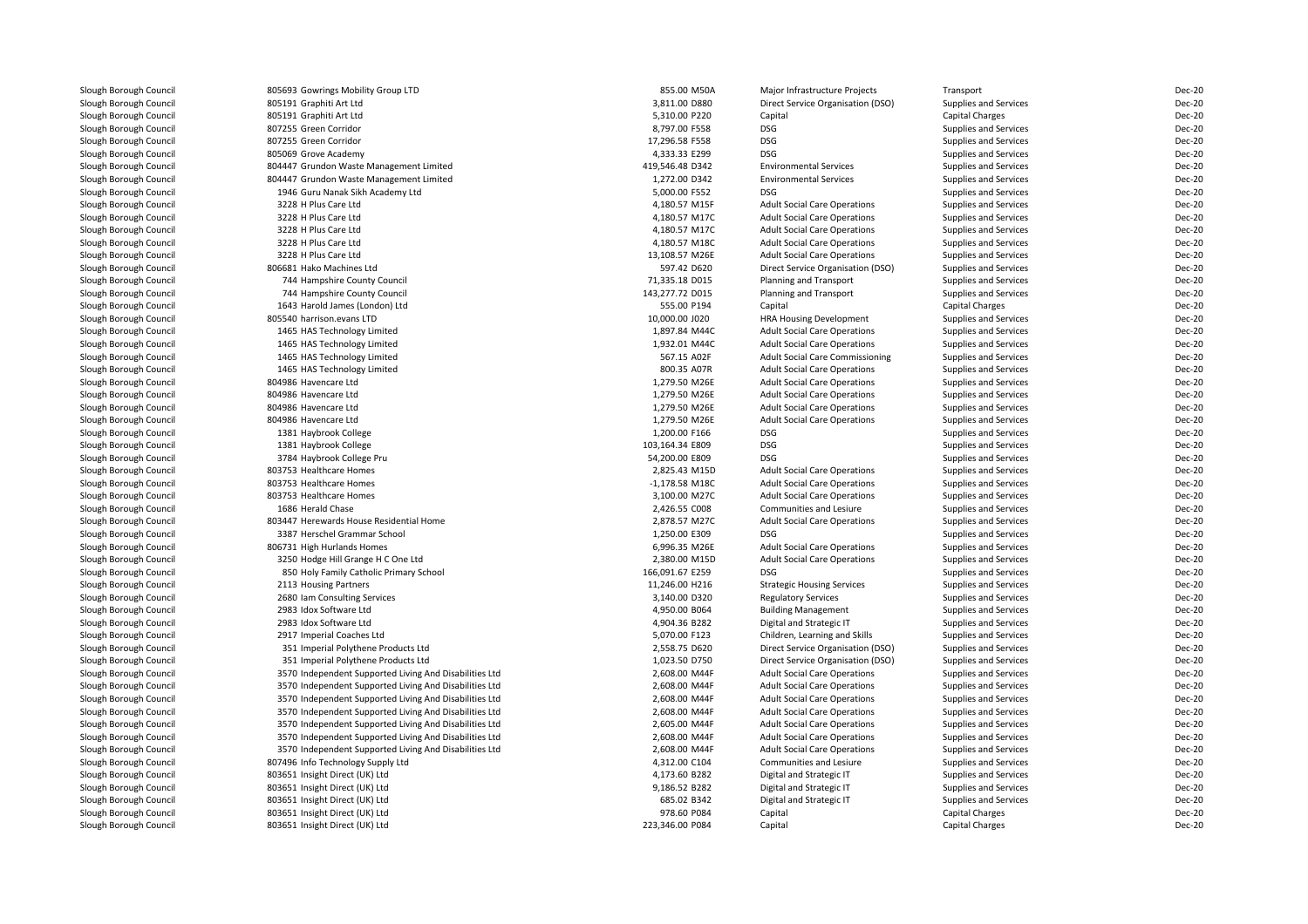| Slough Borough Council | 803651 Insight Direct (UK) Ltd                           | 2,992.50 P084   | Capital                                                        | Capital Charges              | <b>Dec-20</b> |
|------------------------|----------------------------------------------------------|-----------------|----------------------------------------------------------------|------------------------------|---------------|
| Slough Borough Council | 803651 Insight Direct (UK) Ltd                           | 572.36 K059     | <b>Customer and Communications</b>                             | <b>Supplies and Services</b> | <b>Dec-20</b> |
| Slough Borough Council | 805325 Instarmac Group plc                               | 2,346.00 D880   | Direct Service Organisation (DSO)                              | Supplies and Services        | <b>Dec-20</b> |
| Slough Borough Council | 3172 Intelligent Transport Services                      | 4,230.00 D508   | Major Infrastructure Projects                                  | Supplies and Services        | <b>Dec-20</b> |
| Slough Borough Council | 3172 Intelligent Transport Services                      | 6,207.00 D508   | Major Infrastructure Projects                                  | Supplies and Services        | <b>Dec-20</b> |
| Slough Borough Council | 3172 Intelligent Transport Services                      | 6,207.00 D508   | Major Infrastructure Projects                                  | Supplies and Services        | <b>Dec-20</b> |
| Slough Borough Council | 3172 Intelligent Transport Services                      | 6,207.00 D508   | Major Infrastructure Projects                                  | Supplies and Services        | <b>Dec-20</b> |
| Slough Borough Council | 3172 Intelligent Transport Services                      | 6,207.00 D508   | Major Infrastructure Projects                                  | Supplies and Services        | <b>Dec-20</b> |
| Slough Borough Council | 3172 Intelligent Transport Services                      | 6,357.00 D508   | Major Infrastructure Projects                                  | Supplies and Services        | <b>Dec-20</b> |
| Slough Borough Council | 807054 Internal Systems Ltd                              | 16,837.34 P095  | Capital                                                        | Capital Charges              | <b>Dec-20</b> |
| Slough Borough Council | 3500 Iqra Slough Islamic Primary School                  | 69,551.83 E489  | <b>DSG</b>                                                     | Supplies and Services        | <b>Dec-20</b> |
| Slough Borough Council | 807346 Jacaranda                                         | 4,222.00 M44F   | <b>Adult Social Care Operations</b>                            | <b>Supplies and Services</b> | <b>Dec-20</b> |
| Slough Borough Council | 804671 Jacobs U.K Limited                                | 6,107.54 P160   | Capital                                                        | Capital Charges              | <b>Dec-20</b> |
| Slough Borough Council | 804671 Jacobs U.K Limited                                | 7,278.00 P192   | Capital                                                        | Capital Charges              | <b>Dec-20</b> |
| Slough Borough Council | 733 James Elliman School                                 | 20,846.67 E319  | <b>DSG</b>                                                     | Supplies and Services        | <b>Dec-20</b> |
| Slough Borough Council | 805666 James Rosental                                    | 865.00 C322     | Communities and Lesiure                                        | <b>Supplies and Services</b> | <b>Dec-20</b> |
| Slough Borough Council | 805666 James Rosental                                    | 1,372.00 C322   | Communities and Lesiure                                        | <b>Supplies and Services</b> | <b>Dec-20</b> |
| Slough Borough Council | 1170 Jc Applications Development Ltd                     | 9,333.00 B018   | Finance                                                        | Supplies and Services        | Dec-20        |
| Slough Borough Council | 805226 JD Surfacing & Civil Engineering Limited          | 1,855.00 D880   | Direct Service Organisation (DSO)                              | Supplies and Services        | <b>Dec-20</b> |
| Slough Borough Council | 805226 JD Surfacing & Civil Engineering Limited          | 1,855.00 D880   | Direct Service Organisation (DSO)                              | Supplies and Services        | <b>Dec-20</b> |
| Slough Borough Council | 805226 JD Surfacing & Civil Engineering Limited          | 2,285.00 D880   | Direct Service Organisation (DSO)                              | Supplies and Services        | <b>Dec-20</b> |
| Slough Borough Council | 805226 JD Surfacing & Civil Engineering Limited          | 2,513.75 D880   | Direct Service Organisation (DSO)                              | Supplies and Services        | <b>Dec-20</b> |
| Slough Borough Council | 805226 JD Surfacing & Civil Engineering Limited          | 9,488.55 D880   | Direct Service Organisation (DSO)                              | Supplies and Services        | <b>Dec-20</b> |
| Slough Borough Council | 805226 JD Surfacing & Civil Engineering Limited          | 3,680.00 D880   | Direct Service Organisation (DSO)                              | Supplies and Services        | <b>Dec-20</b> |
| Slough Borough Council | 805226 JD Surfacing & Civil Engineering Limited          | 12,002.80 D880  | Direct Service Organisation (DSO)                              | Supplies and Services        | <b>Dec-20</b> |
| Slough Borough Council | 805226 JD Surfacing & Civil Engineering Limited          | 12,314.90 D880  | Direct Service Organisation (DSO)                              | Supplies and Services        | <b>Dec-20</b> |
| Slough Borough Council | 804698 Jenny Hooper SEN Consulting Ltd                   | 5,280.00 F500   | Children, Learning and Skills                                  | <b>Supplies and Services</b> | <b>Dec-20</b> |
| Slough Borough Council | 1592 Jmw Systems Limited                                 | 5,986.00 P192   | Capital                                                        | Capital Charges              | <b>Dec-20</b> |
| Slough Borough Council | 1592 Jmw Systems Limited                                 | 12,000.00 D508  | Major Infrastructure Projects                                  | Supplies and Services        | <b>Dec-20</b> |
| Slough Borough Council | 807453 John F Hunt Regeneration Ltd                      | 65,548.35 P405  | Capital                                                        | <b>Capital Charges</b>       | <b>Dec-20</b> |
| Slough Borough Council | 807453 John F Hunt Regeneration Ltd                      | 30,564.44 P405  | Capital                                                        | Capital Charges              | <b>Dec-20</b> |
| Slough Borough Council | 807453 John F Hunt Regeneration Ltd                      | 151,210.52 P405 | Capital                                                        | <b>Capital Charges</b>       | <b>Dec-20</b> |
| Slough Borough Council | 956 John Murphy & Company Ltd                            | 11,661.00 H206  | <b>Strategic Housing Services</b>                              | Premises                     | <b>Dec-20</b> |
|                        |                                                          | 2,247.90 B079   | <b>Regeneration Development</b>                                |                              | <b>Dec-20</b> |
| Slough Borough Council | 956 John Murphy & Company Ltd                            | 700.00 A02A     |                                                                | Capital Charges              | <b>Dec-20</b> |
| Slough Borough Council | 805332 Joseph Njenga                                     | 1,191.25 C322   | <b>Adult Social Care Operations</b><br>Communities and Lesiure | Supplies and Services        | <b>Dec-20</b> |
| Slough Borough Council | 2200 Joshua Pilmore                                      |                 |                                                                | Supplies and Services        |               |
| Slough Borough Council | 803706 JP Mc Dougall & co Ltd T/A Dulux Decorator Centre | 590.63 J605     | <b>Housing Revenue Account</b>                                 | Supplies and Services        | <b>Dec-20</b> |
| Slough Borough Council | 2620 Kcare Nursing Agency Ltd                            | 2,243.36 M44C   | <b>Adult Social Care Operations</b>                            | Supplies and Services        | <b>Dec-20</b> |
| Slough Borough Council | 2620 Kcare Nursing Agency Ltd                            | 1,013.92 M44C   | <b>Adult Social Care Operations</b>                            | Supplies and Services        | <b>Dec-20</b> |
| Slough Borough Council | 2620 Kcare Nursing Agency Ltd                            | 2,006.72 M44C   | <b>Adult Social Care Operations</b>                            | Supplies and Services        | <b>Dec-20</b> |
| Slough Borough Council | 2620 Kcare Nursing Agency Ltd                            | 676.80 M44C     | <b>Adult Social Care Operations</b>                            | Supplies and Services        | <b>Dec-20</b> |
| Slough Borough Council | 2620 Kcare Nursing Agency Ltd                            | 1,815.36 M44C   | <b>Adult Social Care Operations</b>                            | <b>Supplies and Services</b> | <b>Dec-20</b> |
| Slough Borough Council | 2620 Kcare Nursing Agency Ltd                            | 967.36 M44C     | <b>Adult Social Care Operations</b>                            | <b>Supplies and Services</b> | <b>Dec-20</b> |
| Slough Borough Council | 2620 Kcare Nursing Agency Ltd                            | 1,268.64 M44D   | <b>Adult Social Care Operations</b>                            | Supplies and Services        | <b>Dec-20</b> |
| Slough Borough Council | 2620 Kcare Nursing Agency Ltd                            | 801.12 M44D     | <b>Adult Social Care Operations</b>                            | Supplies and Services        | <b>Dec-20</b> |
| Slough Borough Council | 2620 Kcare Nursing Agency Ltd                            | 7,200.00 M44D   | <b>Adult Social Care Operations</b>                            | Supplies and Services        | <b>Dec-20</b> |
| Slough Borough Council | 2620 Kcare Nursing Agency Ltd                            | 4,244.80 M48C   | <b>Adult Social Care Operations</b>                            | Supplies and Services        | <b>Dec-20</b> |
| Slough Borough Council | 2620 Kcare Nursing Agency Ltd                            | 706.40 M48C     | <b>Adult Social Care Operations</b>                            | <b>Supplies and Services</b> | Dec-20        |
| Slough Borough Council | 804887 KCare Nursing Agency Ltd Supported House Living   | 2,493.50 M44F   | <b>Adult Social Care Operations</b>                            | Supplies and Services        | <b>Dec-20</b> |
| Slough Borough Council | 803658 Kendall Kingscott                                 | 2,400.54 P577   | Capital                                                        | Capital Charges              | <b>Dec-20</b> |
| Slough Borough Council | 1376 Khalsa Primary School                               | 603.24 D305     | <b>Customer and Communications</b>                             | Premises                     | <b>Dec-20</b> |
| Slough Borough Council | 803916 Kharis Solutions                                  | 2,079.00 M44C   | <b>Adult Social Care Operations</b>                            | Supplies and Services        | <b>Dec-20</b> |
| Slough Borough Council | 803916 Kharis Solutions                                  | 775.50 M44C     | <b>Adult Social Care Operations</b>                            | Supplies and Services        | <b>Dec-20</b> |
| Slough Borough Council | 803916 Kharis Solutions                                  | 1,848.00 M44C   | <b>Adult Social Care Operations</b>                            | Supplies and Services        | <b>Dec-20</b> |
| Slough Borough Council | 803916 Kharis Solutions                                  | 2,211.00 M44C   | <b>Adult Social Care Operations</b>                            | Supplies and Services        | <b>Dec-20</b> |
| Slough Borough Council | 803916 Kharis Solutions                                  | 1,848.00 M44C   | <b>Adult Social Care Operations</b>                            | Supplies and Services        | <b>Dec-20</b> |
| Slough Borough Council | 803916 Kharis Solutions                                  | 2,079.00 M44C   | <b>Adult Social Care Operations</b>                            | Supplies and Services        | <b>Dec-20</b> |
| Slough Borough Council | 803916 Kharis Solutions                                  | 2,079.00 M44C   | <b>Adult Social Care Operations</b>                            | Supplies and Services        | <b>Dec-20</b> |
| Slough Borough Council | 803916 Kharis Solutions                                  | 2,079.00 M44C   | <b>Adult Social Care Operations</b>                            | <b>Supplies and Services</b> | <b>Dec-20</b> |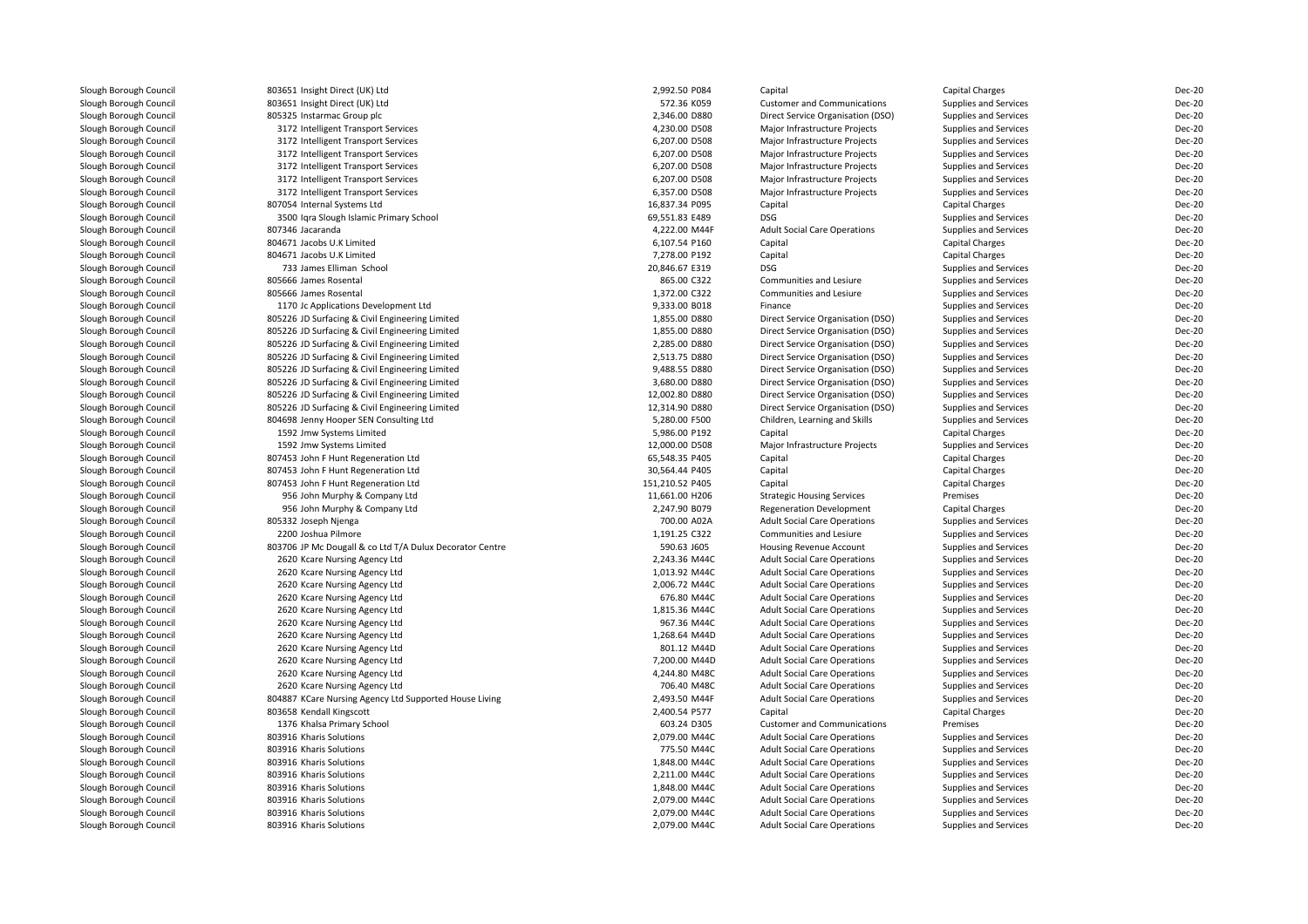| Slough Borough Council                           | 803916 Kharis Solutions                     | 2,079.00 M44D    | <b>Adult Social Care Operations</b>          | Supplies and Services                      | Dec-20 |
|--------------------------------------------------|---------------------------------------------|------------------|----------------------------------------------|--------------------------------------------|--------|
| Slough Borough Council                           | 803916 Kharis Solutions                     | 891.00 M45C      | <b>Adult Social Care Operations</b>          | Supplies and Services                      | Dec-20 |
| Slough Borough Council                           | 803916 Kharis Solutions                     | 2,079.00 M48C    | <b>Adult Social Care Operations</b>          | Supplies and Services                      | Dec-20 |
| Slough Borough Council                           | 803916 Kharis Solutions                     | 1,848.00 M48C    | <b>Adult Social Care Operations</b>          | Supplies and Services                      | Dec-20 |
| Slough Borough Council                           | 664 Langley Grammar School                  | 833.33 E329      | <b>DSG</b>                                   | Supplies and Services                      | Dec-20 |
| Slough Borough Council                           | 805463 Langley Hall Arts Limited            | 1,530.00 F253    | Children, Learning and Skills                | <b>Agency Staff</b>                        | Dec-20 |
| Slough Borough Council                           | 1699 Langley Hall Primary Academy           | 3,125.00 E739    | <b>DSG</b>                                   | Supplies and Services                      | Dec-20 |
| Slough Borough Council                           | 3001 Langley Haven Care Homes Ltd           | 3,542.86 M25C    | <b>Adult Social Care Operations</b>          | Supplies and Services                      | Dec-20 |
| Slough Borough Council                           | 3001 Langley Haven Care Homes Ltd           | 3,534.00 M25C    | <b>Adult Social Care Operations</b>          | Supplies and Services                      | Dec-20 |
| Slough Borough Council                           | 3001 Langley Haven Care Homes Ltd           | 3,720.00 M26E    | <b>Adult Social Care Operations</b>          | <b>Supplies and Services</b>               | Dec-20 |
| Slough Borough Council                           | 3001 Langley Haven Care Homes Ltd           | 3,720.00 M26E    | <b>Adult Social Care Operations</b>          | Supplies and Services                      | Dec-20 |
| Slough Borough Council                           | 3001 Langley Haven Care Homes Ltd           | 3,534.00 M27C    | <b>Adult Social Care Operations</b>          | Supplies and Services                      | Dec-20 |
| Slough Borough Council                           | 3001 Langley Haven Care Homes Ltd           | 3,534.00 M27C    | <b>Adult Social Care Operations</b>          | Supplies and Services                      | Dec-20 |
| Slough Borough Council                           | 3001 Langley Haven Care Homes Ltd           | 3,534.00 M27C    | <b>Adult Social Care Operations</b>          | Supplies and Services                      | Dec-20 |
| Slough Borough Council                           | 3001 Langley Haven Care Homes Ltd           | 3,534.00 M27C    | <b>Adult Social Care Operations</b>          | Supplies and Services                      | Dec-20 |
| Slough Borough Council                           | 3001 Langley Haven Care Homes Ltd           | 3,420.00 M27C    | <b>Adult Social Care Operations</b>          | Supplies and Services                      | Dec-20 |
| Slough Borough Council                           | 3001 Langley Haven Care Homes Ltd           | 2,736.00 M27C    | <b>Adult Social Care Operations</b>          | Supplies and Services                      | Dec-20 |
| Slough Borough Council                           | 3001 Langley Haven Care Homes Ltd           | 1,700.00 M27F    | <b>Adult Social Care Operations</b>          | Supplies and Services                      | Dec-20 |
| Slough Borough Council                           | 3001 Langley Haven Care Homes Ltd           | 3,534.00 M27F    | <b>Adult Social Care Operations</b>          | Supplies and Services                      | Dec-20 |
| Slough Borough Council                           | 3001 Langley Haven Care Homes Ltd           | 1,860.00 M27F    | <b>Adult Social Care Operations</b>          | Supplies and Services                      | Dec-20 |
| Slough Borough Council                           | 3001 Langley Haven Care Homes Ltd           | 3,985.71 M27F    | <b>Adult Social Care Operations</b>          | Supplies and Services                      | Dec-20 |
| Slough Borough Council                           | 3001 Langley Haven Care Homes Ltd           | 1,700.00 M27F    | <b>Adult Social Care Operations</b>          | Supplies and Services                      | Dec-20 |
| Slough Borough Council                           | 3001 Langley Haven Care Homes Ltd           | 570.00 M28C      | <b>Adult Social Care Operations</b>          | Supplies and Services                      | Dec-20 |
| Slough Borough Council                           | 3001 Langley Haven Care Homes Ltd           | $-1,026.00$ M29C | <b>Adult Social Care Operations</b>          | Supplies and Services                      | Dec-20 |
| Slough Borough Council                           | 3001 Langley Haven Care Homes Ltd           | 1.824.00 M29C    | <b>Adult Social Care Operations</b>          | Supplies and Services                      | Dec-20 |
| Slough Borough Council                           | 3001 Langley Haven Care Homes Ltd           | 3,534.00 M29C    | <b>Adult Social Care Operations</b>          | Supplies and Services                      | Dec-20 |
| Slough Borough Council                           | 807556 Learn To Dance                       | 750.00 C322      | Communities and Lesiure                      | Supplies and Services                      | Dec-20 |
| Slough Borough Council                           | 3482 Leonard Cheshire Disability            | 5,295.56 M25D    | <b>Adult Social Care Operations</b>          | Supplies and Services                      | Dec-20 |
| Slough Borough Council                           | 3482 Leonard Cheshire Disability            | 6.056.07 M26E    | <b>Adult Social Care Operations</b>          | Supplies and Services                      | Dec-20 |
| Slough Borough Council                           | 3482 Leonard Cheshire Disability            | 5,860.71 M26E    | <b>Adult Social Care Operations</b>          | Supplies and Services                      | Dec-20 |
| Slough Borough Council                           | 3482 Leonard Cheshire Disability            | 5,860.71 M26E    | <b>Adult Social Care Operations</b>          | Supplies and Services                      | Dec-20 |
| Slough Borough Council                           | 3482 Leonard Cheshire Disability            | 5,860.71 M26E    | <b>Adult Social Care Operations</b>          | Supplies and Services                      | Dec-20 |
| Slough Borough Council                           | 301 Liberata Uk Limited                     | 5,892.24 B048    | <b>Customer and Communications</b>           | Supplies and Services                      | Dec-20 |
| Slough Borough Council                           | 301 Liberata Uk Limited                     | 21,632.64 H054   | <b>Customer and Communications</b>           | Supplies and Services                      | Dec-20 |
| Slough Borough Council                           | 804692 Little Diamonds Pre School           | 840.00 F909      | <b>DSG</b>                                   | Supplies and Services                      | Dec-20 |
| Slough Borough Council                           | 3791 Littledown Pru                         | 17,100.00 E807   | <b>DSG</b>                                   | Supplies and Services                      | Dec-20 |
| Slough Borough Council                           | 667 Littledown School                       | 71,347.63 E807   | <b>DSG</b>                                   | Supplies and Services                      | Dec-20 |
| Slough Borough Council                           | 807612 Logistics UK                         | 1,100.00 M50A    | Major Infrastructure Projects                | Supplies and Services                      | Dec-20 |
| Slough Borough Council                           | 804585 Longlea Ltd                          | 3,985.71 M18C    | <b>Adult Social Care Operations</b>          | Supplies and Services                      | Dec-20 |
| Slough Borough Council                           | 806297 Love to ride                         | 5,000.00 D508    | Major Infrastructure Projects                | Supplies and Services                      | Dec-20 |
| Slough Borough Council                           | 1195 Lynch Hill (Foundation Primary) School | 30,988.33 E749   | <b>DSG</b>                                   | Supplies and Services                      | Dec-20 |
| Slough Borough Council                           | 1771 Lynch Hill Academy                     | 8,055.37 E359    | <b>DSG</b>                                   | Supplies and Services                      | Dec-20 |
| Slough Borough Council                           | 807217 Macadamia Support Limited            | 3,591.96 M42E    | <b>Adult Social Care Operations</b>          | Supplies and Services                      | Dec-20 |
| Slough Borough Council                           | 807217 Macadamia Support Limited            | 6,713.00 M42E    | <b>Adult Social Care Operations</b>          | Supplies and Services                      | Dec-20 |
| Slough Borough Council                           | 807217 Macadamia Support Limited            | 3,589.12 M42E    | <b>Adult Social Care Operations</b>          | Supplies and Services                      | Dec-20 |
| Slough Borough Council                           | 807217 Macadamia Support Limited            | 5.523.00 M44D    | <b>Adult Social Care Operations</b>          | <b>Supplies and Services</b>               | Dec-20 |
| Slough Borough Council                           | 1874 Maccabee Pets Hotel                    | 969.00 H253      | Neighbourhood Services                       | Supplies and Services                      | Dec-20 |
| Slough Borough Council                           | 1874 Maccabee Pets Hotel                    | 1.258.00 H253    | Neighbourhood Services                       | Supplies and Services                      | Dec-20 |
| Slough Borough Council                           | 529 Marish Primary School                   | 67,560.00 E759   | <b>DSG</b>                                   | Supplies and Services                      | Dec-20 |
|                                                  | 2752 Martin Conway                          | 618.38 H205      |                                              | Supplies and Services                      | Dec-20 |
| Slough Borough Council                           | 1886 Matrix Scm                             | 298,012.13 B023  | <b>Strategic Housing Services</b><br>Finance |                                            | Dec-20 |
| Slough Borough Council<br>Slough Borough Council | 1886 Matrix Scm                             | 359,422.46 B023  | Finance                                      | <b>Agency Staff</b><br><b>Agency Staff</b> | Dec-20 |
|                                                  | 1886 Matrix Scm                             | 243,744.69 B023  | Finance                                      |                                            | Dec-20 |
| Slough Borough Council                           | 804310 Matta Products                       | 1,078.00 C001    |                                              | <b>Agency Staff</b>                        | Dec-20 |
| Slough Borough Council                           |                                             |                  | Communities and Lesiure                      | Premises                                   |        |
| Slough Borough Council                           | 804390 MBH Social Care Ltd                  | 1,500.00 A02A    | <b>Adult Social Care Operations</b>          | Supplies and Services                      | Dec-20 |
| Slough Borough Council                           | 804390 MBH Social Care Ltd                  | 1,500.00 A02A    | <b>Adult Social Care Operations</b>          | Supplies and Services                      | Dec-20 |
| Slough Borough Council                           | 804390 MBH Social Care Ltd                  | 1,250.00 A02A    | <b>Adult Social Care Operations</b>          | Supplies and Services                      | Dec-20 |
| Slough Borough Council                           | 806926 Meadow High School                   | 1,666.67 F551    | <b>DSG</b>                                   | Supplies and Services                      | Dec-20 |
| Slough Borough Council                           | 807550 Media Gang Limited                   | 1,295.00 A01P    | Public Health                                | Supplies and Services                      | Dec-20 |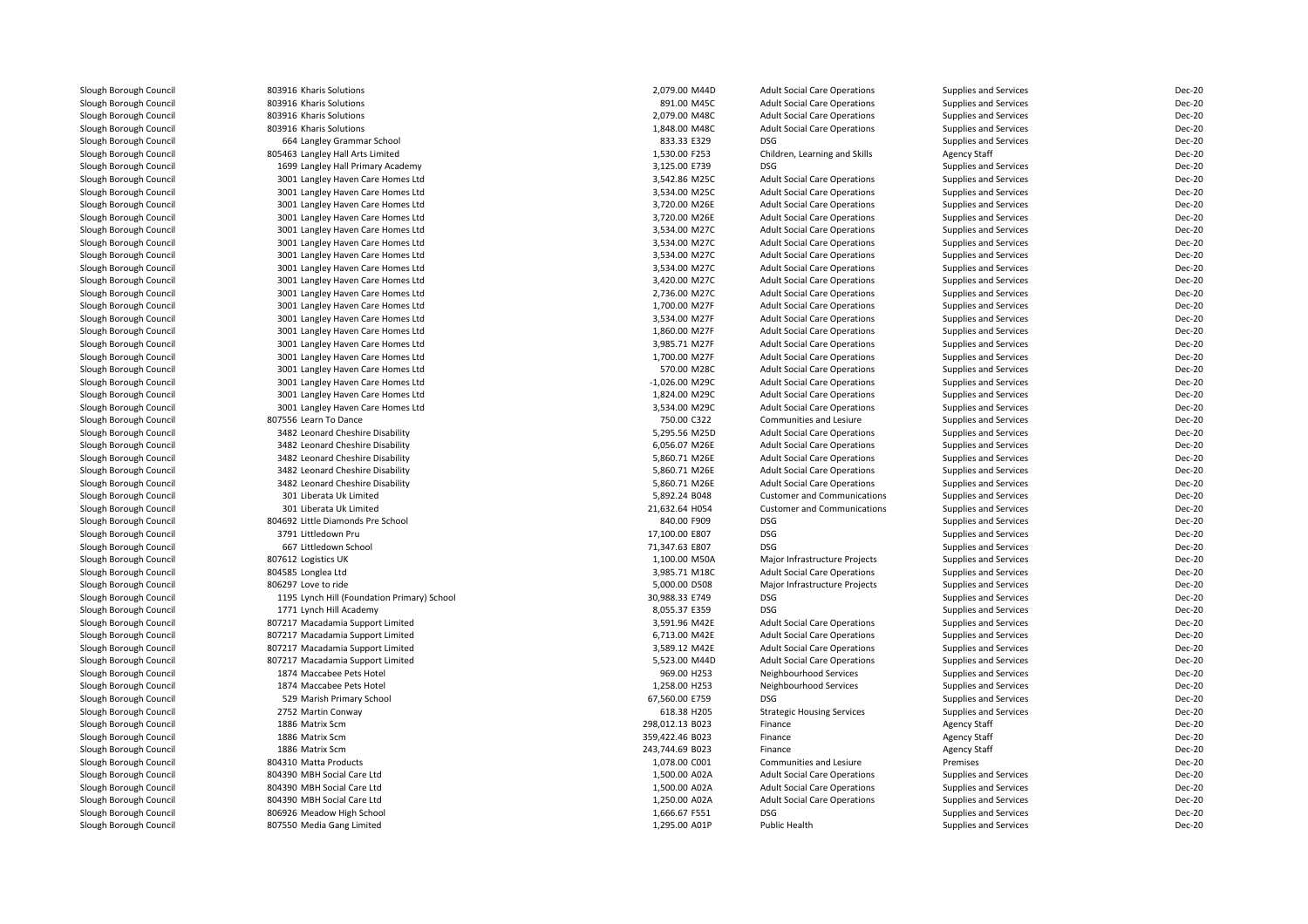| Slough Borough Council | 807009 Medigold Health Consultancy Ltd                       | 1,255.00 B349  | People                              | Supplies and Services        | <b>Dec-20</b> |
|------------------------|--------------------------------------------------------------|----------------|-------------------------------------|------------------------------|---------------|
| Slough Borough Council | 807009 Medigold Health Consultancy Ltd                       | 690.00 B349    | People                              | Supplies and Services        | <b>Dec-20</b> |
| Slough Borough Council | 807009 Medigold Health Consultancy Ltd                       | 6,998.25 B349  | People                              | Supplies and Services        | <b>Dec-20</b> |
| Slough Borough Council | 807009 Medigold Health Consultancy Ltd                       | 880.00 B349    | People                              | Supplies and Services        | <b>Dec-20</b> |
| Slough Borough Council | 807009 Medigold Health Consultancy Ltd                       | 500.00 B349    | People                              | Supplies and Services        | <b>Dec-20</b> |
| Slough Borough Council | 807009 Medigold Health Consultancy Ltd                       | 2,260.00 B349  | People                              | Supplies and Services        | <b>Dec-20</b> |
| Slough Borough Council | 807009 Medigold Health Consultancy Ltd                       | 1,770.00 B349  | People                              | Supplies and Services        | <b>Dec-20</b> |
| Slough Borough Council | 807009 Medigold Health Consultancy Ltd                       | 1,205.00 B349  | People                              | Supplies and Services        | <b>Dec-20</b> |
| Slough Borough Council | 807009 Medigold Health Consultancy Ltd                       | 6,998.25 B349  | People                              | Supplies and Services        | <b>Dec-20</b> |
| Slough Borough Council | 806349 MEL Research Ltd                                      | 12,313.00 J028 | Housing Revenue Account             | Supplies and Services        | <b>Dec-20</b> |
| Slough Borough Council | 805218 Merit Thornton Planning and Community Consultants Ltd | 5,720.00 D012  | Major Infrastructure Projects       | Supplies and Services        | <b>Dec-20</b> |
| Slough Borough Council | 806737 Mishcon de Reya LLP                                   | 20,127.57 P405 | Capital                             | Capital Charges              | <b>Dec-20</b> |
| Slough Borough Council | 806244 MISS SIMERAN RANDHAWA                                 | 500.00 F417    | <b>DSG</b>                          | Supplies and Services        | <b>Dec-20</b> |
| Slough Borough Council | 805121 MMCG (2) Limited                                      | 3,375.00 M15D  | <b>Adult Social Care Operations</b> | Supplies and Services        | <b>Dec-20</b> |
| Slough Borough Council | 805121 MMCG (2) Limited                                      | 3,375.00 M17C  | <b>Adult Social Care Operations</b> | Supplies and Services        | <b>Dec-20</b> |
| Slough Borough Council | 805121 MMCG (2) Limited                                      | 3,375.00 M17C  | <b>Adult Social Care Operations</b> | Supplies and Services        | <b>Dec-20</b> |
| Slough Borough Council | 805121 MMCG (2) Limited                                      | 4,162.50 M17C  | <b>Adult Social Care Operations</b> | <b>Supplies and Services</b> | <b>Dec-20</b> |
| Slough Borough Council | 805121 MMCG (2) Limited                                      | 3,825.00 M17C  | <b>Adult Social Care Operations</b> | Supplies and Services        | <b>Dec-20</b> |
| Slough Borough Council | 805121 MMCG (2) Limited                                      | 3,375.00 M18C  | <b>Adult Social Care Operations</b> | <b>Supplies and Services</b> | <b>Dec-20</b> |
| Slough Borough Council | 805121 MMCG (2) Limited                                      | 3,375.00 M18C  | <b>Adult Social Care Operations</b> | Supplies and Services        | <b>Dec-20</b> |
| Slough Borough Council | 805121 MMCG (2) Limited                                      | 3,375.00 M18C  | <b>Adult Social Care Operations</b> | Supplies and Services        | <b>Dec-20</b> |
| Slough Borough Council | 805121 MMCG (2) Limited                                      | 2,250.00 M18C  | <b>Adult Social Care Operations</b> | <b>Supplies and Services</b> | <b>Dec-20</b> |
| Slough Borough Council | 805121 MMCG (2) Limited                                      | 3,375.00 M18C  | <b>Adult Social Care Operations</b> | <b>Supplies and Services</b> | <b>Dec-20</b> |
| Slough Borough Council | 805121 MMCG (2) Limited                                      | 3,375.00 M18C  | <b>Adult Social Care Operations</b> | Supplies and Services        | <b>Dec-20</b> |
| Slough Borough Council | 805121 MMCG (2) Limited                                      | 3,375.00 M18C  | <b>Adult Social Care Operations</b> | <b>Supplies and Services</b> | <b>Dec-20</b> |
| Slough Borough Council | 805121 MMCG (2) Limited                                      | 4,162.50 M18C  | <b>Adult Social Care Operations</b> | Supplies and Services        | <b>Dec-20</b> |
| Slough Borough Council | 805121 MMCG (2) Limited                                      | 3,375.00 M25C  | <b>Adult Social Care Operations</b> | Supplies and Services        | <b>Dec-20</b> |
| Slough Borough Council | 805121 MMCG (2) Limited                                      | 3,375.00 M25C  | <b>Adult Social Care Operations</b> | Supplies and Services        | <b>Dec-20</b> |
| Slough Borough Council | 805121 MMCG (2) Limited                                      | 3,375.00 M25C  | <b>Adult Social Care Operations</b> | <b>Supplies and Services</b> | <b>Dec-20</b> |
| Slough Borough Council | 805121 MMCG (2) Limited                                      | 3,375.00 M25C  | <b>Adult Social Care Operations</b> | Supplies and Services        | <b>Dec-20</b> |
| Slough Borough Council | 805121 MMCG (2) Limited                                      | 675.00 M27C    | <b>Adult Social Care Operations</b> | <b>Supplies and Services</b> | <b>Dec-20</b> |
| Slough Borough Council | 805121 MMCG (2) Limited                                      | 3,487.50 M27C  | <b>Adult Social Care Operations</b> | Supplies and Services        | <b>Dec-20</b> |
| Slough Borough Council | 805121 MMCG (2) Limited                                      | 2,587.50 M27C  | <b>Adult Social Care Operations</b> | Supplies and Services        | <b>Dec-20</b> |
| Slough Borough Council | 805121 MMCG (2) Limited                                      | 3,375.00 M27C  | <b>Adult Social Care Operations</b> | <b>Supplies and Services</b> | <b>Dec-20</b> |
| Slough Borough Council | 805121 MMCG (2) Limited                                      | 3,375.00 M27C  | <b>Adult Social Care Operations</b> | Supplies and Services        | <b>Dec-20</b> |
| Slough Borough Council | 805121 MMCG (2) Limited                                      | 3,375.00 M27C  | <b>Adult Social Care Operations</b> | <b>Supplies and Services</b> | <b>Dec-20</b> |
| Slough Borough Council | 805121 MMCG (2) Limited                                      | 3.375.00 M27C  | <b>Adult Social Care Operations</b> | <b>Supplies and Services</b> | <b>Dec-20</b> |
| Slough Borough Council | 805121 MMCG (2) Limited                                      | 3,375.00 M27C  | <b>Adult Social Care Operations</b> | Supplies and Services        | <b>Dec-20</b> |
| Slough Borough Council | 805121 MMCG (2) Limited                                      | 1,687.50 M27C  | <b>Adult Social Care Operations</b> | Supplies and Services        | <b>Dec-20</b> |
| Slough Borough Council | 805121 MMCG (2) Limited                                      | 3,375.00 M28C  | <b>Adult Social Care Operations</b> | Supplies and Services        | <b>Dec-20</b> |
| Slough Borough Council | 805121 MMCG (2) Limited                                      | 2,812.50 M28C  | <b>Adult Social Care Operations</b> | Supplies and Services        | <b>Dec-20</b> |
| Slough Borough Council | 805121 MMCG (2) Limited                                      | 900.00 M28C    | <b>Adult Social Care Operations</b> | <b>Supplies and Services</b> | <b>Dec-20</b> |
| Slough Borough Council | 805121 MMCG (2) Limited                                      | 3,375.00 M28C  | <b>Adult Social Care Operations</b> | <b>Supplies and Services</b> | <b>Dec-20</b> |
| Slough Borough Council | 805121 MMCG (2) Limited                                      | 3,375.00 M28C  | <b>Adult Social Care Operations</b> | Supplies and Services        | <b>Dec-20</b> |
| Slough Borough Council | 805121 MMCG (2) Limited                                      | 3,375.00 M28C  | <b>Adult Social Care Operations</b> | Supplies and Services        | <b>Dec-20</b> |
| Slough Borough Council | 805121 MMCG (2) Limited                                      | 3,487.50 M28C  | <b>Adult Social Care Operations</b> | Supplies and Services        | <b>Dec-20</b> |
| Slough Borough Council | 805121 MMCG (2) Limited                                      | 3,487.50 M28C  | <b>Adult Social Care Operations</b> | <b>Supplies and Services</b> | <b>Dec-20</b> |
| Slough Borough Council | 805121 MMCG (2) Limited                                      | 3,375.00 M29C  | <b>Adult Social Care Operations</b> | Supplies and Services        | <b>Dec-20</b> |
| Slough Borough Council | 805121 MMCG (2) Limited                                      | 3,375.00 M29C  | <b>Adult Social Care Operations</b> | Supplies and Services        | <b>Dec-20</b> |
| Slough Borough Council | 805121 MMCG (2) Limited                                      | 3,487.50 M29C  | <b>Adult Social Care Operations</b> | <b>Supplies and Services</b> | <b>Dec-20</b> |
| Slough Borough Council | 2645 Modus Care Ltd                                          | 10,804.39 M26E | <b>Adult Social Care Operations</b> | <b>Supplies and Services</b> | <b>Dec-20</b> |
| Slough Borough Council | 804815 Molly Southall                                        | 1,287.00 C322  | Communities and Lesiure             | Supplies and Services        | <b>Dec-20</b> |
| Slough Borough Council | 2115 Montagu Evans Llp                                       | 3,000.00 B079  | <b>Regeneration Development</b>     | Supplies and Services        | <b>Dec-20</b> |
| Slough Borough Council | 2115 Montagu Evans Llp                                       | 15,000.00 P172 | Capital                             | Capital Charges              | <b>Dec-20</b> |
| Slough Borough Council | 2115 Montagu Evans Llp                                       | 6,562.50 P193  | Capital                             | Capital Charges              | <b>Dec-20</b> |
| Slough Borough Council | 2166 Montague Swift Recruitment Ltd                          | 1,000.00 F640  | Children, Learning and Skills       | <b>Agency Staff</b>          | <b>Dec-20</b> |
| Slough Borough Council | 2166 Montague Swift Recruitment Ltd                          | 2,000.00 F640  | Children, Learning and Skills       | <b>Agency Staff</b>          | <b>Dec-20</b> |
| Slough Borough Council | 1140 Montem Guesthouse                                       | 1,200.00 H205  | <b>Strategic Housing Services</b>   | Supplies and Services        | <b>Dec-20</b> |
| Slough Borough Council | 3302 Montem Primary School                                   | 21,971.67 E339 | <b>DSG</b>                          | Supplies and Services        | <b>Dec-20</b> |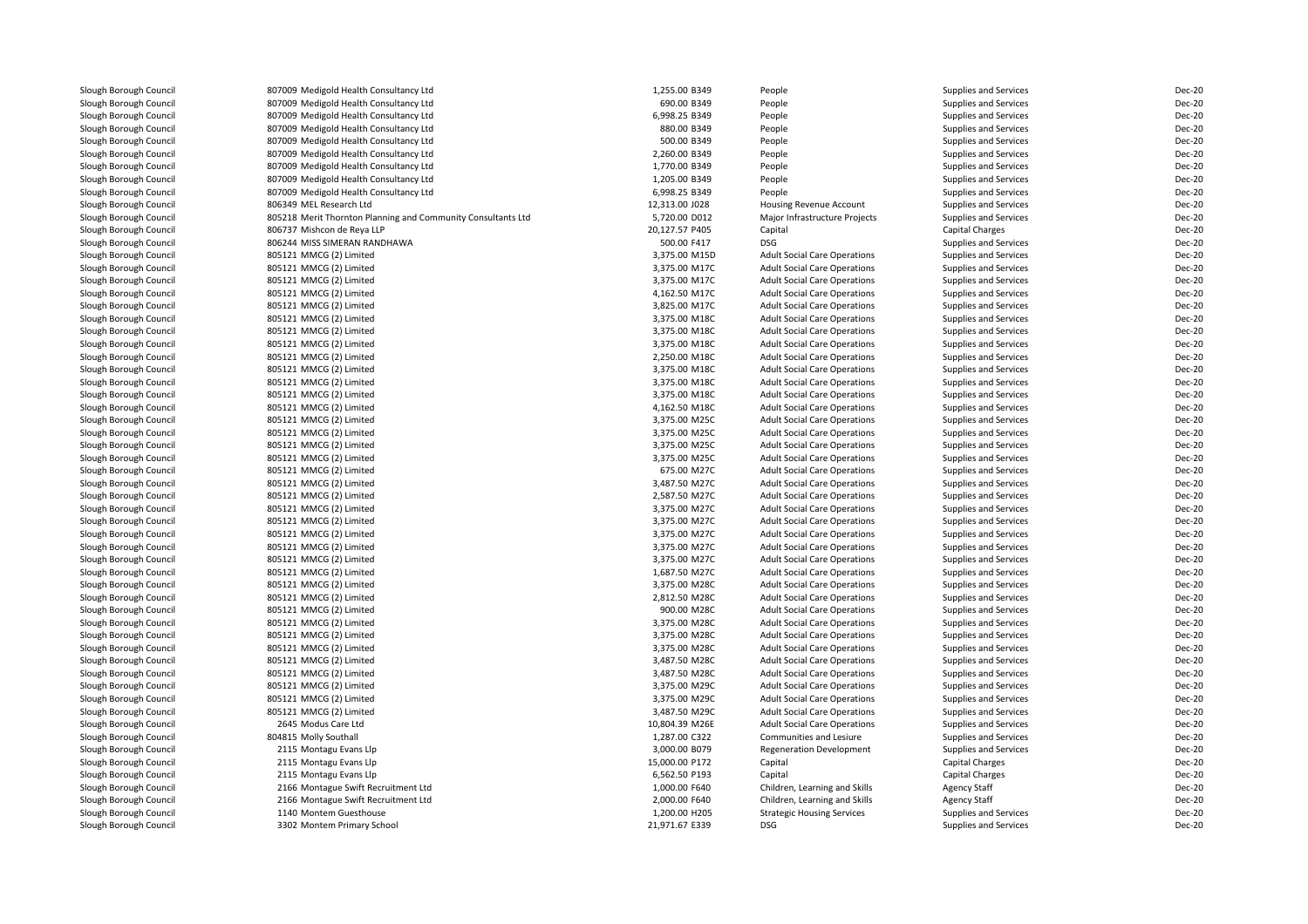| Slough Borough Council                           | 807160 Moot Hill Limited                | 4,500.00 B096  | Governance                                                                 | Supplies and Services      | Dec-20        |
|--------------------------------------------------|-----------------------------------------|----------------|----------------------------------------------------------------------------|----------------------------|---------------|
| Slough Borough Council                           | 805354 Morelock Signs Limited           | 4,423.05 P192  | Capital                                                                    | <b>Capital Charges</b>     | Dec-20        |
| Slough Borough Council                           | 807432 MPD FM Limited                   | 1,967.09 B170  | <b>Building Management</b>                                                 | Premises                   | Dec-20        |
| Slough Borough Council                           | 807432 MPD FM Limited                   | 5.517.39 H216  | <b>Strategic Housing Services</b>                                          | Supplies and Services      | Dec-20        |
| Slough Borough Council                           | 805053 Mr Thomas Graham                 | 8,500.00 B096  | Governance                                                                 | Supplies and Services      | Dec-20        |
| Slough Borough Council                           | 805053 Mr Thomas Graham                 | 1,700.00 B096  | Governance                                                                 | Supplies and Services      | Dec-20        |
| Slough Borough Council                           | 806484 Mrs Parwinder Kaur Bhandal       | 5,070.00 H205  | <b>Strategic Housing Services</b>                                          | Supplies and Services      | Dec-20        |
| Slough Borough Council                           | 805504 N A Brown Ltd                    | 827.70 D620    | Direct Service Organisation (DSO)                                          | Supplies and Services      | Dec-20        |
| Slough Borough Council                           | 805369 NAS Services Limited             | 8,442.54 M42E  | <b>Adult Social Care Operations</b>                                        | Supplies and Services      | Dec-20        |
| Slough Borough Council                           | 805369 NAS Services Limited             | 22,204.80 F462 | <b>DSG</b>                                                                 | Supplies and Services      | Dec-20        |
| Slough Borough Council                           | 805369 NAS Services Limited             | 14,025.84 F462 | <b>DSG</b>                                                                 | Supplies and Services      | Dec-20        |
| Slough Borough Council                           | 805369 NAS Services Limited             | 14,025.84 F462 | <b>DSG</b>                                                                 | Supplies and Services      | Dec-20        |
| Slough Borough Council                           | 805369 NAS Services Limited             | 15,288.00 F462 | <b>DSG</b>                                                                 | Supplies and Services      | Dec-20        |
| Slough Borough Council                           | 805369 NAS Services Limited             | 22,204.80 F462 | <b>DSG</b>                                                                 | Supplies and Services      | Dec-20        |
| Slough Borough Council                           | 805369 NAS Services Limited             | 15,287.92 F462 | <b>DSG</b>                                                                 | Supplies and Services      | Dec-20        |
| Slough Borough Council                           | 807459 NDTi                             | 875.00 F465    | <b>DSG</b>                                                                 | Indirect Employee Expenses | Dec-20        |
| Slough Borough Council                           | 804856 New Look Lawns                   | 563.15 F176    | <b>DSG</b>                                                                 | Premises                   | Dec-20        |
| Slough Borough Council                           | 805932 NHS East Berkshire CCG           | 13,333.00 A06C | <b>Adult Social Care Commissioning</b>                                     | Supplies and Services      | Dec-20        |
| Slough Borough Council                           | 805330 Norden Farm Centre Trust Limited | 1,480.00 B175  | <b>Building Management</b>                                                 | <b>External Receipts</b>   | Dec-20        |
| Slough Borough Council                           | 805330 Norden Farm Centre Trust Limited | 1,480.00 B175  | <b>Building Management</b>                                                 | <b>External Receipts</b>   | Dec-20        |
| Slough Borough Council                           | 1391 Northgate Public Services (Uk) Ltd | 2,500.00 A120  | <b>Customer and Communications</b>                                         | Supplies and Services      | Dec-20        |
| Slough Borough Council                           | 3717 Norwood Schools Limited            | 3,997.28 M26E  | <b>Adult Social Care Operations</b>                                        | Supplies and Services      | <b>Dec-20</b> |
| Slough Borough Council                           | 3717 Norwood Schools Limited            | -552.40 M26E   | <b>Adult Social Care Operations</b>                                        | <b>External Receipts</b>   | Dec-20        |
| Slough Borough Council                           | 803238 Oasis Care and Training Agency   | 1,443.96 M42C  | <b>Adult Social Care Operations</b>                                        | Supplies and Services      | Dec-20        |
| Slough Borough Council                           | 803238 Oasis Care and Training Agency   | 567.28 M44C    | <b>Adult Social Care Operations</b>                                        | Supplies and Services      | Dec-20        |
| Slough Borough Council                           | 803238 Oasis Care and Training Agency   | 842.32 M44C    | <b>Adult Social Care Operations</b>                                        | Supplies and Services      | Dec-20        |
| Slough Borough Council                           | 803238 Oasis Care and Training Agency   | 1,443.96 M44C  | <b>Adult Social Care Operations</b>                                        | Supplies and Services      | Dec-20        |
| Slough Borough Council                           | 803238 Oasis Care and Training Agency   | 2,595.69 M44C  | <b>Adult Social Care Operations</b>                                        | Supplies and Services      | Dec-20        |
| Slough Borough Council                           | 803238 Oasis Care and Training Agency   | 2,784.80 M44C  | <b>Adult Social Care Operations</b>                                        | Supplies and Services      | Dec-20        |
| Slough Borough Council                           | 803238 Oasis Care and Training Agency   | 2,647.28 M44C  | <b>Adult Social Care Operations</b>                                        | Supplies and Services      | Dec-20        |
| Slough Borough Council                           | 803238 Oasis Care and Training Agency   | 769.25 M44C    | <b>Adult Social Care Operations</b>                                        | Supplies and Services      | Dec-20        |
| Slough Borough Council                           | 803238 Oasis Care and Training Agency   | 997.01 M44C    | <b>Adult Social Care Operations</b>                                        | Supplies and Services      | Dec-20        |
| Slough Borough Council                           | 803238 Oasis Care and Training Agency   | 2,372.23 M44C  | <b>Adult Social Care Operations</b>                                        | Supplies and Services      | Dec-20        |
| Slough Borough Council                           | 803238 Oasis Care and Training Agency   | 730.59 M44C    | <b>Adult Social Care Operations</b>                                        | Supplies and Services      | Dec-20        |
| Slough Borough Council                           | 803238 Oasis Care and Training Agency   | 932.57 M44D    | <b>Adult Social Care Operations</b>                                        | Supplies and Services      | Dec-20        |
| Slough Borough Council                           | 803238 Oasis Care and Training Agency   | 1,340.84 M44D  | <b>Adult Social Care Operations</b>                                        | Supplies and Services      | Dec-20        |
| Slough Borough Council                           | 803238 Oasis Care and Training Agency   | 842.32 M44D    | <b>Adult Social Care Operations</b>                                        | Supplies and Services      | Dec-20        |
| Slough Borough Council                           | 803238 Oasis Care and Training Agency   | 679.01 M44D    | <b>Adult Social Care Operations</b>                                        | Supplies and Services      | Dec-20        |
| Slough Borough Council                           | 803238 Oasis Care and Training Agency   | 4,331.88 M44F  | <b>Adult Social Care Operations</b>                                        | Supplies and Services      | Dec-20        |
| Slough Borough Council                           |                                         | 1,005.62 M45C  |                                                                            |                            | Dec-20        |
|                                                  | 803238 Oasis Care and Training Agency   | 1,203.32 M48C  | <b>Adult Social Care Operations</b>                                        | Supplies and Services      | <b>Dec-20</b> |
| Slough Borough Council<br>Slough Borough Council | 803238 Oasis Care and Training Agency   | 4,788.00 M48C  | <b>Adult Social Care Operations</b><br><b>Adult Social Care Operations</b> | Supplies and Services      | Dec-20        |
|                                                  | 803238 Oasis Care and Training Agency   | 9,576.00 M48C  | <b>Adult Social Care Operations</b>                                        | Supplies and Services      | Dec-20        |
| Slough Borough Council<br>Slough Borough Council | 803238 Oasis Care and Training Agency   | 2,406.60 M48C  |                                                                            | Supplies and Services      | Dec-20        |
|                                                  | 803238 Oasis Care and Training Agency   |                | <b>Adult Social Care Operations</b>                                        | Supplies and Services      |               |
| Slough Borough Council                           | 282 Ocn Contract Services               | 2,630.00 H202  | <b>Strategic Housing Services</b>                                          | Supplies and Services      | Dec-20        |
| Slough Borough Council                           | 282 Ocn Contract Services               | 2,959.00 H202  | <b>Strategic Housing Services</b>                                          | Supplies and Services      | Dec-20        |
| Slough Borough Council                           | 1767 Olive Tree Montessori Ltd          | 660.00 F909    | <b>DSG</b>                                                                 | Supplies and Services      | Dec-20        |
| Slough Borough Council                           | 3603 Olympia Transport Limited          | 8,218.68 F123  | Children, Learning and Skills                                              | Supplies and Services      | Dec-20        |
| Slough Borough Council                           | 804401 Open Text UK Ltd                 | 38,477.91 B282 | Digital and Strategic IT                                                   | Supplies and Services      | Dec-20        |
| Slough Borough Council                           | 804687 Optalis Limited                  | 4,807.26 M42E  | <b>Adult Social Care Operations</b>                                        | Supplies and Services      | Dec-20        |
| Slough Borough Council                           | 1629 Opus Energy Limited                | 7,456.75 K526  | <b>Building Management</b>                                                 | Premises                   | Dec-20        |
| Slough Borough Council                           | 1629 Opus Energy Limited                | 20,136.65 K526 | <b>Building Management</b>                                                 | Premises                   | Dec-20        |
| Slough Borough Council                           | 806959 Oracle Corporation               | 66,392.70 B282 | Digital and Strategic IT                                                   | Supplies and Services      | Dec-20        |
| Slough Borough Council                           | 803960 Orchard Hill College             | 18,307.87 F558 | <b>DSG</b>                                                                 | Supplies and Services      | Dec-20        |
| Slough Borough Council                           | 803960 Orchard Hill College             | 17,803.87 F558 | <b>DSG</b>                                                                 | Supplies and Services      | Dec-20        |
| Slough Borough Council                           | 803960 Orchard Hill College             | 19,327.87 F558 | <b>DSG</b>                                                                 | Supplies and Services      | Dec-20        |
| Slough Borough Council                           | 803960 Orchard Hill College             | 8,294.13 F558  | <b>DSG</b>                                                                 | Supplies and Services      | Dec-20        |
| Slough Borough Council                           | 803960 Orchard Hill College             | 16,914.13 F558 | <b>DSG</b>                                                                 | Supplies and Services      | Dec-20        |
| Slough Borough Council                           | 803960 Orchard Hill College             | 18,307.87 F558 | <b>DSG</b>                                                                 | Supplies and Services      | Dec-20        |
|                                                  |                                         |                |                                                                            |                            |               |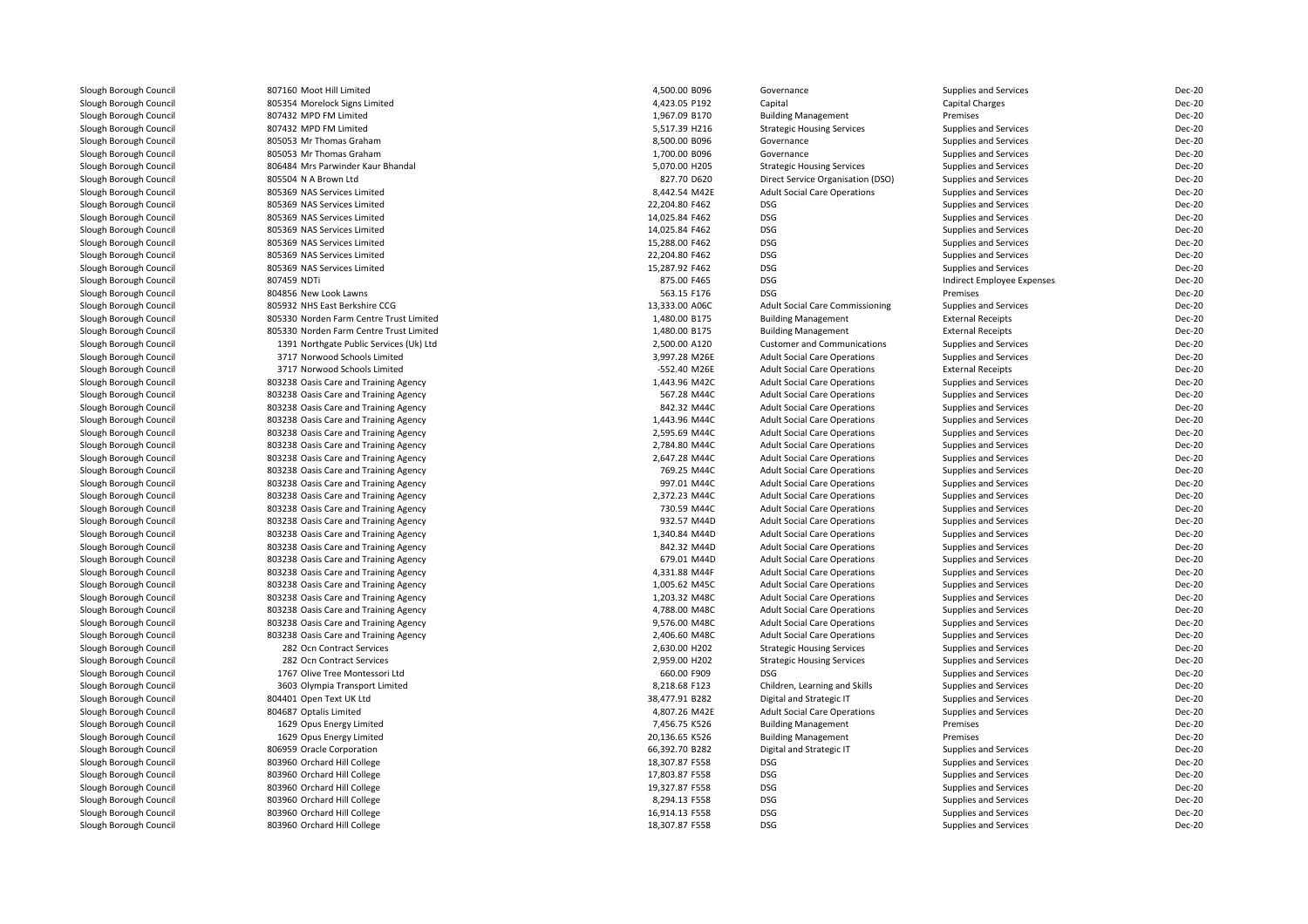| Slough Borough Council | 803960 Orchard Hill College                                | 18,063.80 F558   | <b>DSG</b>                                                                 | Supplies and Services        | <b>Dec-20</b> |
|------------------------|------------------------------------------------------------|------------------|----------------------------------------------------------------------------|------------------------------|---------------|
| Slough Borough Council | 805011 Osborne Property Services Limited                   | 74,273.37 J607   | Housing Revenue Account                                                    | Supplies and Services        | <b>Dec-20</b> |
| Slough Borough Council | 805011 Osborne Property Services Limited                   | 16,285.96 J607   | Housing Revenue Account                                                    | Supplies and Services        | <b>Dec-20</b> |
| Slough Borough Council | 805011 Osborne Property Services Limited                   | 20,844.42 P419   | Capital                                                                    | Supplies and Services        | <b>Dec-20</b> |
| Slough Borough Council | 805011 Osborne Property Services Limited                   | 47,229.37 P431   | Capital                                                                    | Supplies and Services        | <b>Dec-20</b> |
| Slough Borough Council | 805011 Osborne Property Services Limited                   | 143,159.04 J607  | Housing Revenue Account                                                    | Premises                     | <b>Dec-20</b> |
| Slough Borough Council | 805011 Osborne Property Services Limited                   | 272,362.50 J607  | Housing Revenue Account                                                    | Premises                     | <b>Dec-20</b> |
| Slough Borough Council | 805011 Osborne Property Services Limited                   | 46,517.26 J015   | <b>Housing Revenue Account</b>                                             | Premises                     | <b>Dec-20</b> |
| Slough Borough Council | 805011 Osborne Property Services Limited                   | 64,656.61 J015   | <b>Housing Revenue Account</b>                                             | Premises                     | <b>Dec-20</b> |
| Slough Borough Council | 805011 Osborne Property Services Limited                   | 44,912.34 J607   | <b>Housing Revenue Account</b>                                             | Supplies and Services        | <b>Dec-20</b> |
| Slough Borough Council | 805011 Osborne Property Services Limited                   | 121,259.72 J607  | Housing Revenue Account                                                    | Supplies and Services        | <b>Dec-20</b> |
| Slough Borough Council | 805011 Osborne Property Services Limited                   | 210,646.98 J607  | Housing Revenue Account                                                    | Supplies and Services        | <b>Dec-20</b> |
| Slough Borough Council | 805011 Osborne Property Services Limited                   | 239,105.00 J606  | Housing Revenue Account                                                    | Supplies and Services        | <b>Dec-20</b> |
| Slough Borough Council | 805011 Osborne Property Services Limited                   | 21,375.36 J606   | Housing Revenue Account                                                    | Supplies and Services        | <b>Dec-20</b> |
| Slough Borough Council | 805011 Osborne Property Services Limited                   | 708.12 J606      | Housing Revenue Account                                                    | Supplies and Services        | <b>Dec-20</b> |
|                        |                                                            | 10,640.39 J606   |                                                                            |                              | <b>Dec-20</b> |
| Slough Borough Council | 805011 Osborne Property Services Limited                   |                  | Housing Revenue Account                                                    | Supplies and Services        |               |
| Slough Borough Council | 807400 Osborne Thomas Ltd                                  | 16,150.00 B403   | People                                                                     | <b>Supplies and Services</b> | <b>Dec-20</b> |
| Slough Borough Council | 806996 OSG Architecture Limited                            | 3,000.00 P432    | Capital                                                                    | Capital Charges              | <b>Dec-20</b> |
| Slough Borough Council | 806996 OSG Architecture Limited                            | 1,000.00 P432    | Capital                                                                    | Capital Charges              | <b>Dec-20</b> |
| Slough Borough Council | 3371 Our Lady Of Peace Catholic Primary and Nursery School | 37,407.73 E349   | <b>DSG</b>                                                                 | Supplies and Services        | <b>Dec-20</b> |
| Slough Borough Council | 680 Oxford House Community Care                            | 2,306.18 M44C    | <b>Adult Social Care Operations</b>                                        | <b>Supplies and Services</b> | <b>Dec-20</b> |
| Slough Borough Council | 680 Oxford House Community Care                            | 629.20 M44C      | <b>Adult Social Care Operations</b>                                        | Supplies and Services        | <b>Dec-20</b> |
| Slough Borough Council | 680 Oxford House Community Care                            | 1,086.80 M44C    | <b>Adult Social Care Operations</b>                                        | Supplies and Services        | <b>Dec-20</b> |
| Slough Borough Council | 680 Oxford House Community Care                            | 1,232.00 M44C    | <b>Adult Social Care Operations</b>                                        | Supplies and Services        | <b>Dec-20</b> |
| Slough Borough Council | 680 Oxford House Community Care                            | 1,246.66 M44C    | <b>Adult Social Care Operations</b>                                        | <b>Supplies and Services</b> | <b>Dec-20</b> |
| Slough Borough Council | 680 Oxford House Community Care                            | 2,226.40 M44C    | <b>Adult Social Care Operations</b>                                        | <b>Supplies and Services</b> | <b>Dec-20</b> |
| Slough Borough Council | 680 Oxford House Community Care                            | 519.20 M44C      | <b>Adult Social Care Operations</b>                                        | Supplies and Services        | <b>Dec-20</b> |
| Slough Borough Council | 680 Oxford House Community Care                            | 2,388.31 M44C    | <b>Adult Social Care Operations</b>                                        | <b>Supplies and Services</b> | <b>Dec-20</b> |
| Slough Borough Council | 680 Oxford House Community Care                            | 2.444.06 M44C    | <b>Adult Social Care Operations</b>                                        | <b>Supplies and Services</b> | <b>Dec-20</b> |
| Slough Borough Council | 680 Oxford House Community Care                            | 730.41 M44C      | <b>Adult Social Care Operations</b>                                        | Supplies and Services        | Dec-20        |
| Slough Borough Council | 680 Oxford House Community Care                            | 701.07 M44C      | <b>Adult Social Care Operations</b>                                        | <b>Supplies and Services</b> | <b>Dec-20</b> |
| Slough Borough Council | 680 Oxford House Community Care                            | 1,056.91 M44C    | <b>Adult Social Care Operations</b>                                        | <b>Supplies and Services</b> | <b>Dec-20</b> |
| Slough Borough Council | 680 Oxford House Community Care                            | 967.72 M44C      | <b>Adult Social Care Operations</b>                                        | <b>Supplies and Services</b> | Dec-20        |
| Slough Borough Council | 680 Oxford House Community Care                            | 691.10 M44C      | <b>Adult Social Care Operations</b>                                        | Supplies and Services        | <b>Dec-20</b> |
| Slough Borough Council | 680 Oxford House Community Care                            | 1,178.04 M44C    | <b>Adult Social Care Operations</b>                                        | <b>Supplies and Services</b> | Dec-20        |
| Slough Borough Council | 680 Oxford House Community Care                            | 949.53 M44C      | <b>Adult Social Care Operations</b>                                        | Supplies and Services        | <b>Dec-20</b> |
| Slough Borough Council | 680 Oxford House Community Care                            | 703.43 M44C      | <b>Adult Social Care Operations</b>                                        | Supplies and Services        | <b>Dec-20</b> |
| Slough Borough Council | 680 Oxford House Community Care                            | 2,238.73 M44C    | <b>Adult Social Care Operations</b>                                        | Supplies and Services        | <b>Dec-20</b> |
| Slough Borough Council | 680 Oxford House Community Care                            | 1,086.23 M44C    | <b>Adult Social Care Operations</b>                                        | Supplies and Services        | <b>Dec-20</b> |
| Slough Borough Council | 680 Oxford House Community Care                            | 2,203.81 M44C    | <b>Adult Social Care Operations</b>                                        | Supplies and Services        | <b>Dec-20</b> |
| Slough Borough Council | 680 Oxford House Community Care                            | 529.18 M44C      |                                                                            | <b>Supplies and Services</b> | <b>Dec-20</b> |
| Slough Borough Council | 680 Oxford House Community Care                            | 836.59 M44C      | <b>Adult Social Care Operations</b><br><b>Adult Social Care Operations</b> | <b>Supplies and Services</b> | <b>Dec-20</b> |
| Slough Borough Council | 680 Oxford House Community Care                            | 532.40 M44C      |                                                                            |                              | <b>Dec-20</b> |
|                        |                                                            |                  | <b>Adult Social Care Operations</b>                                        | Supplies and Services        |               |
| Slough Borough Council | 680 Oxford House Community Care                            | 723.66 M44C      | <b>Adult Social Care Operations</b>                                        | <b>Supplies and Services</b> | <b>Dec-20</b> |
| Slough Borough Council | 680 Oxford House Community Care                            | 1,058.35 M44C    | <b>Adult Social Care Operations</b>                                        | Supplies and Services        | Dec-20        |
| Slough Borough Council | 680 Oxford House Community Care                            | 684.06 M44C      | <b>Adult Social Care Operations</b>                                        | <b>Supplies and Services</b> | <b>Dec-20</b> |
| Slough Borough Council | 680 Oxford House Community Care                            | 1,067.73 M44D    | <b>Adult Social Care Operations</b>                                        | <b>Supplies and Services</b> | <b>Dec-20</b> |
| Slough Borough Council | 680 Oxford House Community Care                            | 610.43 M44D      | <b>Adult Social Care Operations</b>                                        | <b>Supplies and Services</b> | <b>Dec-20</b> |
| Slough Borough Council | 680 Oxford House Community Care                            | 638.00 M47D      | <b>Adult Social Care Operations</b>                                        | Supplies and Services        | <b>Dec-20</b> |
| Slough Borough Council | 680 Oxford House Community Care                            | 621.86 M47D      | <b>Adult Social Care Operations</b>                                        | Supplies and Services        | <b>Dec-20</b> |
| Slough Borough Council | 680 Oxford House Community Care                            | 884.40 M48C      | <b>Adult Social Care Operations</b>                                        | Supplies and Services        | <b>Dec-20</b> |
| Slough Borough Council | 680 Oxford House Community Care                            | 739.86 M48C      | <b>Adult Social Care Operations</b>                                        | Supplies and Services        | <b>Dec-20</b> |
| Slough Borough Council | 680 Oxford House Community Care                            | 1,042.81 M48C    | <b>Adult Social Care Operations</b>                                        | Supplies and Services        | <b>Dec-20</b> |
| Slough Borough Council | 518 Oxford House Nursing Home                              | 3,005.12 M15D    | <b>Adult Social Care Operations</b>                                        | Supplies and Services        | <b>Dec-20</b> |
| Slough Borough Council | 518 Oxford House Nursing Home                              | -12,020.48 M18C  | <b>Adult Social Care Operations</b>                                        | <b>Supplies and Services</b> | <b>Dec-20</b> |
| Slough Borough Council | 518 Oxford House Nursing Home                              | 3,005.12 M18C    | <b>Adult Social Care Operations</b>                                        | Supplies and Services        | <b>Dec-20</b> |
| Slough Borough Council | 518 Oxford House Nursing Home                              | 3,005.12 M18C    | <b>Adult Social Care Operations</b>                                        | Supplies and Services        | <b>Dec-20</b> |
| Slough Borough Council | 518 Oxford House Nursing Home                              | 3,005.12 M18C    | <b>Adult Social Care Operations</b>                                        | <b>Supplies and Services</b> | <b>Dec-20</b> |
| Slough Borough Council | 518 Oxford House Nursing Home                              | $-1,073.26$ M18C | <b>Adult Social Care Operations</b>                                        | <b>Supplies and Services</b> | <b>Dec-20</b> |
|                        |                                                            |                  |                                                                            |                              |               |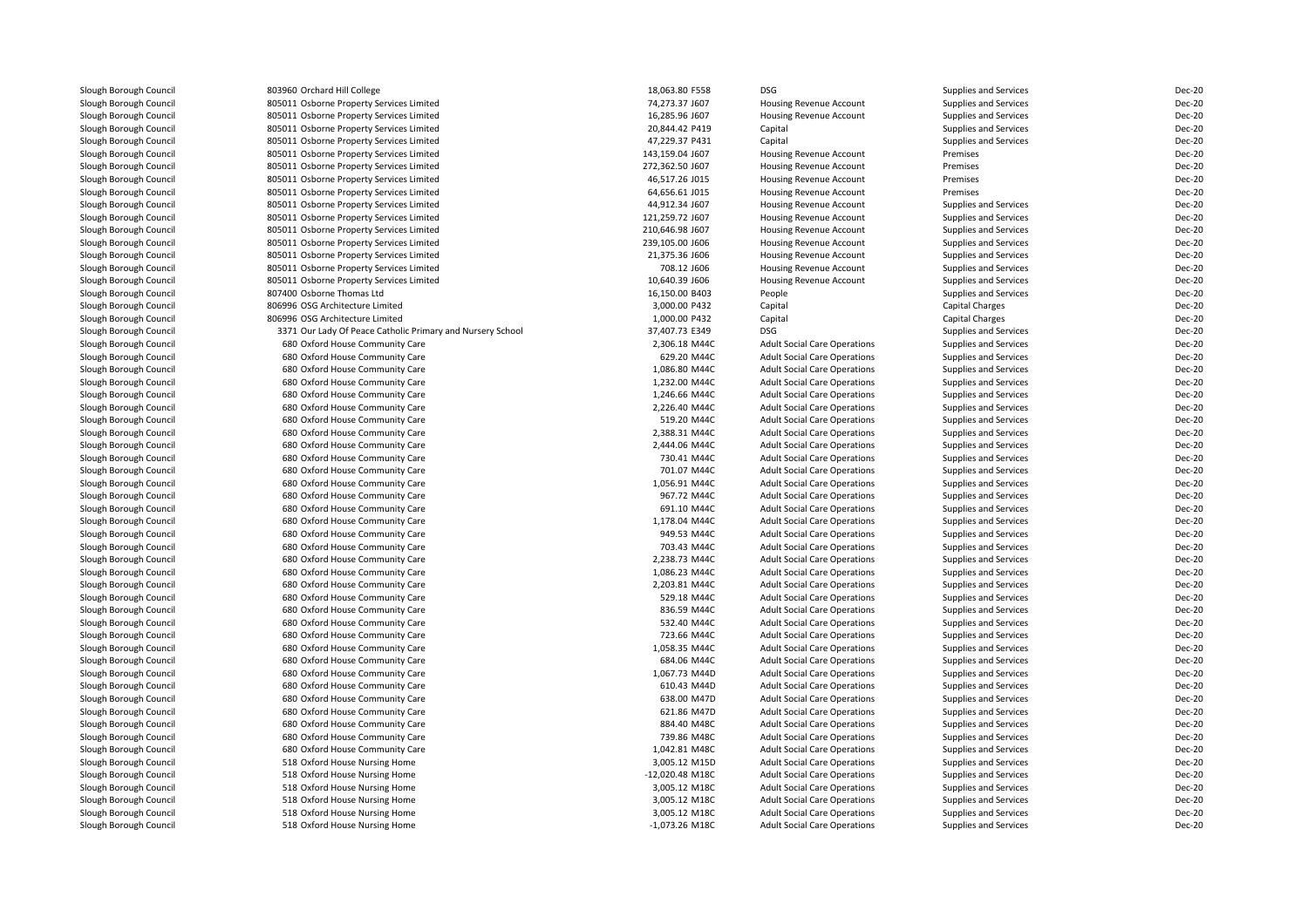| Slough Borough Council | 518 Oxford House Nursing Home            | 3,005.12 M28C              | <b>Adult Social Care Operations</b>    | Supplies and Services  | Dec-20        |
|------------------------|------------------------------------------|----------------------------|----------------------------------------|------------------------|---------------|
| Slough Borough Council | 518 Oxford House Nursing Home            | 3,005.12 M28C              | <b>Adult Social Care Operations</b>    | Supplies and Services  | Dec-20        |
| Slough Borough Council | 518 Oxford House Nursing Home            | 3,005.12 M28C              | <b>Adult Social Care Operations</b>    | Supplies and Services  | Dec-20        |
| Slough Borough Council | 518 Oxford House Nursing Home            | 3,005.12 M28C              | <b>Adult Social Care Operations</b>    | Supplies and Services  | Dec-20        |
| Slough Borough Council | 2626 P K Bhandal                         | 1,250.00 A04E              | <b>Adult Social Care Operations</b>    | Supplies and Services  | Dec-20        |
| Slough Borough Council | 333 P W Secure-It Ltd                    | 551.20 D610                | Direct Service Organisation (DSO)      | Supplies and Services  | Dec-20        |
| Slough Borough Council | 2520 Paradigm Housing Group Ltd          | 27,170.56 H205             | <b>Strategic Housing Services</b>      | Premises               | Dec-20        |
| Slough Borough Council | 2461 PARK NOW LIMITED                    | 1,801.37 D123              | Planning and Transport                 | Supplies and Services  | <b>Dec-20</b> |
| Slough Borough Council | 807561 Partners                          | 567.29 J015                | Housing Revenue Account                | Premises               | Dec-20        |
| Slough Borough Council | 2509 Parvaaz Project                     | 585.00 M44E                | <b>Adult Social Care Operations</b>    | Supplies and Services  | Dec-20        |
| Slough Borough Council | 2509 Parvaaz Project                     | 585.00 M44E                | <b>Adult Social Care Operations</b>    | Supplies and Services  | Dec-20        |
| Slough Borough Council | 2509 Parvaaz Project                     | 585.00 M44E                | <b>Adult Social Care Operations</b>    | Supplies and Services  | <b>Dec-20</b> |
| Slough Borough Council | 2509 Parvaaz Project                     | 585.00 M44E                | <b>Adult Social Care Operations</b>    | Supplies and Services  | Dec-20        |
| Slough Borough Council | 2509 Parvaaz Project                     | 736.00 M50E                | <b>Adult Social Care Operations</b>    | Supplies and Services  | <b>Dec-20</b> |
| Slough Borough Council | 2509 Parvaaz Project                     | 736.00 M50E                | <b>Adult Social Care Operations</b>    | Supplies and Services  | Dec-20        |
|                        | 2509 Parvaaz Project                     | 736.00 M50E                | <b>Adult Social Care Operations</b>    |                        | Dec-20        |
| Slough Borough Council |                                          |                            |                                        | Supplies and Services  |               |
| Slough Borough Council | 2509 Parvaaz Project                     | 736.00 M50E<br>720.00 F446 | <b>Adult Social Care Operations</b>    | Supplies and Services  | <b>Dec-20</b> |
| Slough Borough Council | 2509 Parvaaz Project                     |                            | <b>DSG</b>                             | Supplies and Services  | Dec-20        |
| Slough Borough Council | 804612 PatronBase (UK) Partners Ltd      | 5,994.09 C010              | Communities and Lesiure                | Supplies and Services  | <b>Dec-20</b> |
| Slough Borough Council | 807423 Paygate Solutions Ltd             | 8,500.00 B015              | Finance                                | Supplies and Services  | Dec-20        |
| Slough Borough Council | 805198 PDJ Imports Ltd                   | 1,254.00 D880              | Direct Service Organisation (DSO)      | Supplies and Services  | <b>Dec-20</b> |
| Slough Borough Council | 806879 Pearce Recycling Ltd              | 1,579.60 D342              | <b>Environmental Services</b>          | Supplies and Services  | Dec-20        |
| Slough Borough Council | 824 Penn Wood Primary and Nursery School | 291,458.57 E459            | <b>DSG</b>                             | Supplies and Services  | Dec-20        |
| Slough Borough Council | 807611 Peopletoo Ltd                     | 25,500.00 A01D             | <b>Adult Social Care Operations</b>    | Supplies and Services  | Dec-20        |
| Slough Borough Council | 807366 Perfect Circle JV Ltd             | 73,196.43 P432             | Capital                                | <b>Capital Charges</b> | <b>Dec-20</b> |
| Slough Borough Council | 1504 Permanent Futures Limited           | 1,350.00 F410              | <b>DSG</b>                             | <b>Agency Staff</b>    | Dec-20        |
| Slough Borough Council | 1504 Permanent Futures Limited           | 1,350.00 F410              | <b>DSG</b>                             | <b>Agency Staff</b>    | Dec-20        |
| Slough Borough Council | 1504 Permanent Futures Limited           | 1,230.00 F410              | <b>DSG</b>                             | <b>Agency Staff</b>    | Dec-20        |
| Slough Borough Council | 1504 Permanent Futures Limited           | 12,375.00 P331             | Capital                                | Supplies and Services  | Dec-20        |
| Slough Borough Council | 803498 Phoenix Software                  | 1,943.70 K059              | <b>Customer and Communications</b>     | Supplies and Services  | <b>Dec-20</b> |
| Slough Borough Council | 3359 Pippins School                      | 4,400.91 E379              | <b>DSG</b>                             | Supplies and Services  | Dec-20        |
| Slough Borough Council | 807120 PJ Care Limited                   | 9.831.65 M15D              | <b>Adult Social Care Operations</b>    | Supplies and Services  | Dec-20        |
| Slough Borough Council | 803565 POLBOOKS                          | 600.00 C104                | <b>Communities and Lesiure</b>         | Supplies and Services  | Dec-20        |
| Slough Borough Council | 807658 Policy in Practice LTD            | 28,990.00 B212             | <b>Customer and Communications</b>     | Supplies and Services  | <b>Dec-20</b> |
| Slough Borough Council | 803188 Pre Paid Financial Services Ltd   | 600.00 A01D                | <b>Adult Social Care Operations</b>    | Supplies and Services  | Dec-20        |
| Slough Borough Council | 803391 Premier People Solutions LTS      | 780.00 B409                | People                                 | Supplies and Services  | Dec-20        |
| Slough Borough Council | 2693 Pressbeau Ltd                       | 4,650.00 M18C              | <b>Adult Social Care Operations</b>    | Supplies and Services  | Dec-20        |
| Slough Borough Council | 2693 Pressbeau Ltd                       | 3,985.71 M18C              | <b>Adult Social Care Operations</b>    | Supplies and Services  | <b>Dec-20</b> |
| Slough Borough Council | 803790 Primula Care Limited              | 2,790.00 M25C              | <b>Adult Social Care Operations</b>    | Supplies and Services  | Dec-20        |
| Slough Borough Council | 805398 PRIORITEYES LTD                   | 12,540.00 A05C             | <b>Adult Social Care Commissioning</b> | Supplies and Services  | <b>Dec-20</b> |
| Slough Borough Council | 805398 PRIORITEYES LTD                   | 1,344.00 A05C              | <b>Adult Social Care Commissioning</b> | Supplies and Services  | Dec-20        |
| Slough Borough Council | 805398 PRIORITEYES LTD                   | 9,840.00 A05C              | Adult Social Care Commissioning        | Supplies and Services  | <b>Dec-20</b> |
| Slough Borough Council | 849 Priory Primary School                | 438,003.78 E389            | <b>DSG</b>                             | Supplies and Services  | Dec-20        |
| Slough Borough Council | 806931 Proclus Mediation Limited         | 4,062.50 B096              | Governance                             |                        | Dec-20        |
|                        |                                          |                            |                                        | Supplies and Services  |               |
| Slough Borough Council | 1138 Qed Slough Ltd                      | 3,249.65 F868              | Children, Learning and Skills          | Supplies and Services  | <b>Dec-20</b> |
| Slough Borough Council | 1138 Qed Slough Ltd                      | 4,099.50 F868              | Children, Learning and Skills          | Supplies and Services  | <b>Dec-20</b> |
| Slough Borough Council | 1138 Qed Slough Ltd                      | 3,616.88 F868              | Children, Learning and Skills          | Supplies and Services  | <b>Dec-20</b> |
| Slough Borough Council | 1138 Qed Slough Ltd                      | 5,889.43 F868              | Children, Learning and Skills          | Supplies and Services  | <b>Dec-20</b> |
| Slough Borough Council | 1138 Qed Slough Ltd                      | 4,332.48 F868              | Children, Learning and Skills          | Supplies and Services  | <b>Dec-20</b> |
| Slough Borough Council | 1138 Qed Slough Ltd                      | 573,736.11 F868            | Children, Learning and Skills          | Supplies and Services  | Dec-20        |
| Slough Borough Council | 1138 Qed Slough Ltd                      | 8,525.93 F868              | Children, Learning and Skills          | Supplies and Services  | Dec-20        |
| Slough Borough Council | 1138 Qed Slough Ltd                      | 573,736.11 F868            | Children, Learning and Skills          | Supplies and Services  | Dec-20        |
| Slough Borough Council | 805746 Qfree (Bristol) UK Ltd            | 2,056.74 D500              | Major Infrastructure Projects          | Premises               | Dec-20        |
| Slough Borough Council | 2376 Quality Care Homes Uk Ltd           | 1,795.00 M26E              | <b>Adult Social Care Operations</b>    | Supplies and Services  | Dec-20        |
| Slough Borough Council | 2376 Quality Care Homes Uk Ltd           | 1,795.00 M26E              | <b>Adult Social Care Operations</b>    | Supplies and Services  | Dec-20        |
| Slough Borough Council | 2376 Quality Care Homes Uk Ltd           | 1,795.00 M26E              | <b>Adult Social Care Operations</b>    | Supplies and Services  | Dec-20        |
| Slough Borough Council | 2376 Quality Care Homes Uk Ltd           | 1,795.00 M26E              | <b>Adult Social Care Operations</b>    | Supplies and Services  | Dec-20        |
| Slough Borough Council | 1884 Queensmead School                   | 34,012.00 F462             | <b>DSG</b>                             | Supplies and Services  | Dec-20        |
| Slough Borough Council | 1942 Quickson (South & West) Ltd         | 899,534.85 P180            | Capital                                | <b>Capital Charges</b> | Dec-20        |
|                        |                                          |                            |                                        |                        |               |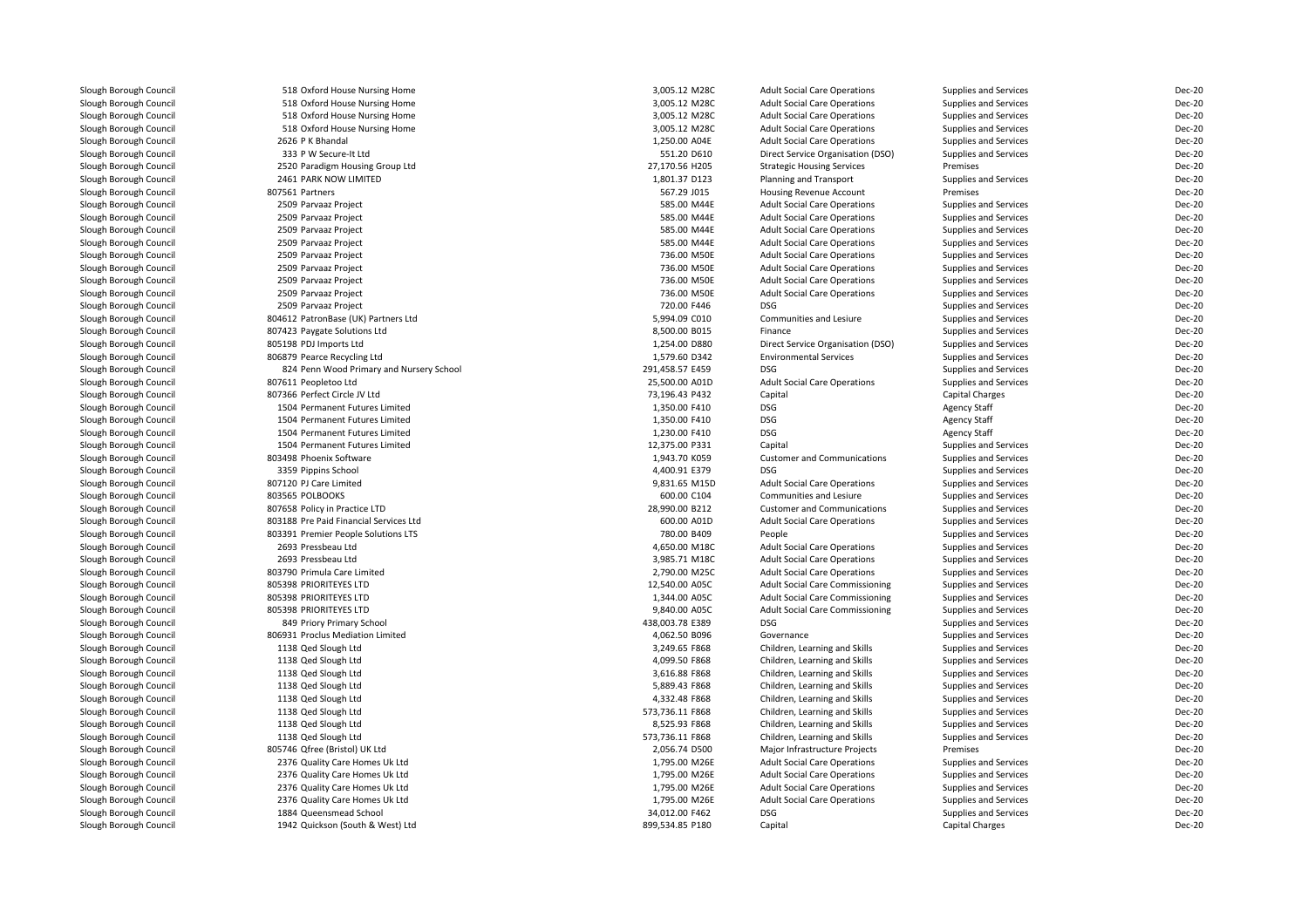| Slough Borough Council                           | 1942 Quickson (South & West) Ltd                             | 39,721.80 P228                 | Capital                                  | Capital Charges                          | Dec-20                         |
|--------------------------------------------------|--------------------------------------------------------------|--------------------------------|------------------------------------------|------------------------------------------|--------------------------------|
| Slough Borough Council                           | 1942 Quickson (South & West) Ltd                             | 62,357.41 P228                 | Capital                                  | Capital Charges                          | Dec-20                         |
| Slough Borough Council                           | 1872 R&D Contractors                                         | 8,201.90 P006                  | Capital                                  | Capital Charges                          | <b>Dec-20</b>                  |
| Slough Borough Council                           | 2685 R.E.A.C.H                                               | 6,670.60 M26E                  | <b>Adult Social Care Operations</b>      | <b>Supplies and Services</b>             | Dec-20                         |
| Slough Borough Council                           | 2685 R.E.A.C.H                                               | 6,592.00 M26E                  | <b>Adult Social Care Operations</b>      | <b>Supplies and Services</b>             | Dec-20                         |
| Slough Borough Council                           | 2685 R.E.A.C.H                                               | 5,755.36 M26E                  | <b>Adult Social Care Operations</b>      | Supplies and Services                    | Dec-20                         |
| Slough Borough Council                           | 2685 R.E.A.C.H                                               | 7,267.68 M26E                  | <b>Adult Social Care Operations</b>      | Supplies and Services                    | Dec-20                         |
| Slough Borough Council                           | 2685 R.E.A.C.H                                               | 5,108.20 M26E                  | <b>Adult Social Care Operations</b>      | Supplies and Services                    | Dec-20                         |
| Slough Borough Council                           | 2685 R.E.A.C.H                                               | -521.80 M26E                   | <b>Adult Social Care Operations</b>      | <b>External Receipts</b>                 | Dec-20                         |
| Slough Borough Council                           | 807104 R2P UK Systems Ltd                                    | 2,500.00 D512                  | Major Infrastructure Projects            | Premises                                 | <b>Dec-20</b>                  |
| Slough Borough Council                           | 806990 Rainmaker Solutions                                   | 1,050.00 B096                  | Governance                               | Supplies and Services                    | Dec-20                         |
| Slough Borough Council                           | 805444 Reading Transport Ltd                                 | 7,919.67 D512                  | Major Infrastructure Projects            | <b>Supplies and Services</b>             | Dec-20                         |
| Slough Borough Council                           | 806766 Red Brick Care Ltd                                    | 714.00 M44C                    | <b>Adult Social Care Operations</b>      | Supplies and Services                    | <b>Dec-20</b>                  |
| Slough Borough Council                           | 806766 Red Brick Care Ltd                                    | 1,071.00 M44C                  | <b>Adult Social Care Operations</b>      | <b>Supplies and Services</b>             | Dec-20                         |
| Slough Borough Council                           | 806766 Red Brick Care Ltd                                    | 1,020.00 M44C                  | <b>Adult Social Care Operations</b>      | Supplies and Services                    | Dec-20                         |
| Slough Borough Council                           | 806766 Red Brick Care Ltd                                    | 714.00 M44C                    | <b>Adult Social Care Operations</b>      | <b>Supplies and Services</b>             | Dec-20                         |
| Slough Borough Council                           | 806766 Red Brick Care Ltd                                    | 714.00 M44C                    | <b>Adult Social Care Operations</b>      | Supplies and Services                    | Dec-20                         |
| Slough Borough Council                           | 806766 Red Brick Care Ltd                                    | 1,764.00 M44C                  | <b>Adult Social Care Operations</b>      | Supplies and Services                    | Dec-20                         |
| Slough Borough Council                           | 806766 Red Brick Care Ltd                                    | 2,142.00 M44D                  | <b>Adult Social Care Operations</b>      | Supplies and Services                    | <b>Dec-20</b>                  |
| Slough Borough Council                           | 804359 Redacted                                              | 1,334.34 F123                  | Children, Learning and Skills            | Supplies and Services                    | Dec-20                         |
| Slough Borough Council                           | 807192 Redacted                                              | 585.90 F123                    | Children, Learning and Skills            | Supplies and Services                    | <b>Dec-20</b>                  |
| Slough Borough Council                           | 807630 Redacted                                              | 620.10 F123                    | Children, Learning and Skills            | Supplies and Services                    | <b>Dec-20</b>                  |
| Slough Borough Council                           | 806541 Redacted                                              | 690.00 F909                    | <b>DSG</b>                               | Supplies and Services                    | Dec-20                         |
| Slough Borough Council                           | 804597 Redline Buses Ltd                                     | 5,252.35 D512                  | Major Infrastructure Projects            | Supplies and Services                    | <b>Dec-20</b>                  |
| Slough Borough Council                           | 804597 Redline Buses Ltd                                     | 4,719.24 D512                  | Major Infrastructure Projects            | <b>Supplies and Services</b>             | Dec-20                         |
| Slough Borough Council                           | 806854 Reed Specialist Recruitment                           | 757.50 B348                    | People                                   | Salaries and Wages                       | Dec-20                         |
| Slough Borough Council                           | 806854 Reed Specialist Recruitment                           | 757.50 B348                    | People                                   | Salaries and Wages                       | Dec-20                         |
| Slough Borough Council                           | 806854 Reed Specialist Recruitment                           | 767.60 B348                    | People                                   | Salaries and Wages                       | <b>Dec-20</b>                  |
| Slough Borough Council                           | 6 Re-Format Llp                                              | 600.00 P095                    | Capital                                  | Capital Charges                          | Dec-20                         |
| Slough Borough Council                           | 6 Re-Format Llp                                              | 845.25 P153                    | Capital                                  | Capital Charges                          | Dec-20                         |
| Slough Borough Council                           | 6 Re-Format Llp                                              | 39,318.00 P153                 | Capital                                  | Capital Charges                          | <b>Dec-20</b>                  |
| Slough Borough Council                           | 805624 Rent Connect Housing ltd.                             | 6,725.00 H205                  | <b>Strategic Housing Services</b>        | Premises                                 | <b>Dec-20</b>                  |
| Slough Borough Council                           | 806612 Rentokil Initial K Ltd T/A Initial Washroom Hygiene   | 2,015.00 B064                  | <b>Building Management</b>               | Supplies and Services                    | Dec-20                         |
| Slough Borough Council                           | 3486 Response Organisation                                   | 1,818.60 M42F                  | <b>Adult Social Care Operations</b>      | <b>Supplies and Services</b>             | Dec-20                         |
| Slough Borough Council                           | 3486 Response Organisation                                   | 2,453.92 M42F                  | <b>Adult Social Care Operations</b>      | Supplies and Services                    | Dec-20                         |
| Slough Borough Council                           | 3486 Response Organisation                                   | 1,818.60 M42F                  | <b>Adult Social Care Operations</b>      | <b>Supplies and Services</b>             | Dec-20                         |
| Slough Borough Council                           | 3486 Response Organisation                                   | 2.453.92 M42F                  | <b>Adult Social Care Operations</b>      | <b>Supplies and Services</b>             | Dec-20                         |
|                                                  | 1893 Ricardo-Aea Limited                                     | 870.00 D308                    |                                          |                                          | Dec-20                         |
| Slough Borough Council<br>Slough Borough Council | 1893 Ricardo-Aea Limited                                     | 4,237.50 P155                  | Major Infrastructure Projects<br>Capital | Supplies and Services<br>Capital Charges | Dec-20                         |
|                                                  | 2529 Richmond Fellowship                                     | 2,307.57 M27F                  | <b>Adult Social Care Operations</b>      | <b>Supplies and Services</b>             | Dec-20                         |
| Slough Borough Council<br>Slough Borough Council | 687 Rics                                                     | 2,335.00 B081                  | <b>Regeneration Development</b>          |                                          | Dec-20                         |
|                                                  |                                                              |                                |                                          | Supplies and Services                    |                                |
| Slough Borough Council<br>Slough Borough Council | 805200 RJ Morgan Fencing Ltd<br>805200 RJ Morgan Fencing Ltd | 1,960.00 D880<br>1,290.00 D880 | Direct Service Organisation (DSO)        | Supplies and Services                    | <b>Dec-20</b><br><b>Dec-20</b> |
|                                                  |                                                              |                                | Direct Service Organisation (DSO)        | Supplies and Services                    |                                |
| Slough Borough Council                           | 805200 RJ Morgan Fencing Ltd                                 | 8,455.00 D880                  | Direct Service Organisation (DSO)        | Supplies and Services                    | <b>Dec-20</b>                  |
| Slough Borough Council                           | 805200 RJ Morgan Fencing Ltd                                 | 2,732.00 D880                  | Direct Service Organisation (DSO)        | Supplies and Services                    | <b>Dec-20</b>                  |
| Slough Borough Council                           | 1553 Robyn Baker                                             | 1,842.00 C322                  | Communities and Lesiure                  | Supplies and Services                    | <b>Dec-20</b>                  |
| Slough Borough Council                           | 806930 Roselight Healthcare Service Limited                  | 3,340.00 M42F                  | <b>Adult Social Care Operations</b>      | <b>Supplies and Services</b>             | Dec-20                         |
| Slough Borough Council                           | 806930 Roselight Healthcare Service Limited                  | 3,340.00 M42F                  | <b>Adult Social Care Operations</b>      | <b>Supplies and Services</b>             | Dec-20                         |
| Slough Borough Council                           | 806930 Roselight Healthcare Service Limited                  | 2,600.00 M44F                  | <b>Adult Social Care Operations</b>      | <b>Supplies and Services</b>             | <b>Dec-20</b>                  |
| Slough Borough Council                           | 806930 Roselight Healthcare Service Limited                  | 3,340.00 M44F                  | <b>Adult Social Care Operations</b>      | <b>Supplies and Services</b>             | Dec-20                         |
| Slough Borough Council                           | 806930 Roselight Healthcare Service Limited                  | 3,340.00 M44F                  | <b>Adult Social Care Operations</b>      | Supplies and Services                    | Dec-20                         |
| Slough Borough Council                           | 806930 Roselight Healthcare Service Limited                  | 2,600.00 M44F                  | <b>Adult Social Care Operations</b>      | Supplies and Services                    | <b>Dec-20</b>                  |
| Slough Borough Council                           | 2168 RSM Risk Assurance Services LLP                         | 21,613.00 B132                 | Finance                                  | Supplies and Services                    | <b>Dec-20</b>                  |
| Slough Borough Council                           | 2168 RSM Risk Assurance Services LLP                         | 30,900.00 B146                 | Governance                               | Supplies and Services                    | Dec-20                         |
| Slough Borough Council                           | 2168 RSM Risk Assurance Services LLP                         | 24,300.00 B146                 | Governance                               | <b>Supplies and Services</b>             | Dec-20                         |
| Slough Borough Council                           | 2168 RSM Risk Assurance Services LLP                         | 32,450.00 B146                 | Governance                               | Supplies and Services                    | Dec-20                         |
| Slough Borough Council                           | 2168 RSM Risk Assurance Services LLP                         | 17,000.00 P407                 | Capital                                  | Supplies and Services                    | Dec-20                         |
| Slough Borough Council                           | 2168 RSM Risk Assurance Services LLP                         | 11,150.00 P407                 | Capital                                  | Supplies and Services                    | <b>Dec-20</b>                  |
| Slough Borough Council                           | 2168 RSM Risk Assurance Services LLP                         | 15,100.00 P407                 | Capital                                  | Supplies and Services                    | Dec-20                         |
|                                                  |                                                              |                                |                                          |                                          |                                |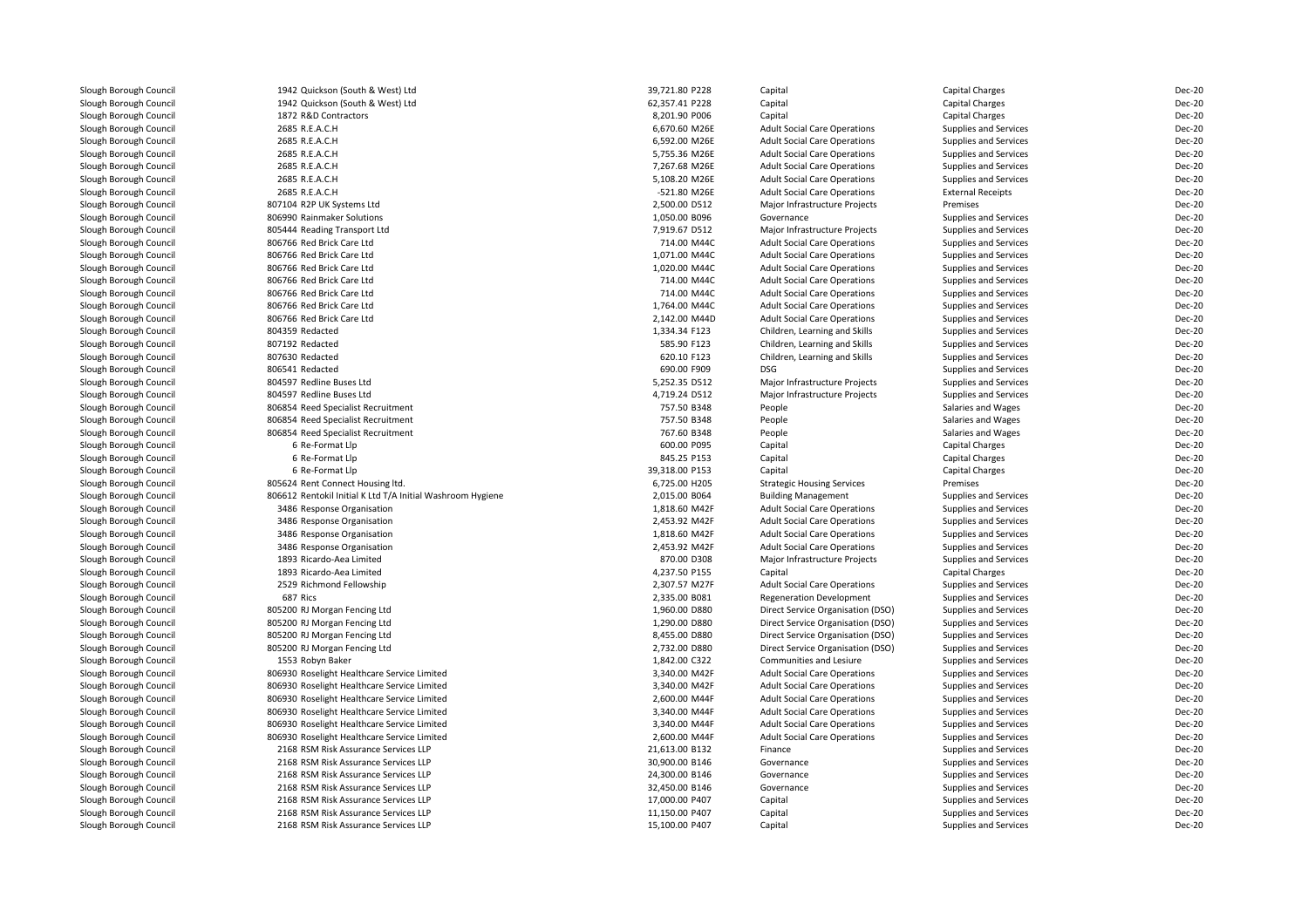| Slough Borough Council | 807425 Ruskin Mill Trust Ltd                                                 | 69,598.00 F462                | <b>DSG</b>                          | Supplies and Services        | Dec-20           |
|------------------------|------------------------------------------------------------------------------|-------------------------------|-------------------------------------|------------------------------|------------------|
| Slough Borough Council | 842 Ryvers Primary School                                                    | 28.968.34 E399                | <b>DSG</b>                          | Supplies and Services        | Dec-20           |
| Slough Borough Council | 806398 Saba Park UK Services Limited                                         | 20,644.19 D010                | Planning and Transport              | Supplies and Services        | Dec-20           |
|                        |                                                                              |                               |                                     |                              |                  |
| Slough Borough Council | 806398 Saba Park UK Services Limited<br>806398 Saba Park UK Services Limited | 12,951.48 D122<br>790.00 D123 | Planning and Transport              | Premises                     | Dec-20<br>Dec-20 |
| Slough Borough Council |                                                                              | 959.83 D123                   | Planning and Transport              | Supplies and Services        | Dec-20           |
| Slough Borough Council | 806398 Saba Park UK Services Limited                                         |                               | Planning and Transport              | Supplies and Services        |                  |
| Slough Borough Council | 806398 Saba Park UK Services Limited                                         | 95,576.75 D123                | Planning and Transport              | Supplies and Services        | Dec-20           |
| Slough Borough Council | 806398 Saba Park UK Services Limited                                         | 10,619.64 D122                | Planning and Transport              | Supplies and Services        | Dec-20           |
| Slough Borough Council | 806398 Saba Park UK Services Limited                                         | 1,568.14 D123                 | Planning and Transport              | <b>Supplies and Services</b> | Dec-20           |
| Slough Borough Council | 807058 Safelincs Ltd                                                         | 5,256.93 C032                 | Communities and Lesiure             | Supplies and Services        | Dec-20           |
| Slough Borough Council | 805875 Salutem LD Bidco IV Limited T/A Ambito Care                           | 3,619.25 M25D                 | <b>Adult Social Care Operations</b> | Supplies and Services        | Dec-20           |
| Slough Borough Council | 805875 Salutem LD Bidco IV Limited T/A Ambito Care                           | 4,504.56 M26E                 | <b>Adult Social Care Operations</b> | Supplies and Services        | Dec-20           |
| Slough Borough Council | 805875 Salutem LD Bidco IV Limited T/A Ambito Care                           | 4,348.97 M26E                 | <b>Adult Social Care Operations</b> | Supplies and Services        | Dec-20           |
| Slough Borough Council | 805875 Salutem LD Bidco IV Limited T/A Ambito Care                           | -611.59 M26E                  | <b>Adult Social Care Operations</b> | <b>External Receipts</b>     | Dec-20           |
| Slough Borough Council | 805875 Salutem LD Bidco IV Limited T/A Ambito Care                           | -591.86 M26E                  | <b>Adult Social Care Operations</b> | <b>External Receipts</b>     | Dec-20           |
| Slough Borough Council | 925 Sara Wood                                                                | 725.00 D320                   | <b>Regulatory Services</b>          | Supplies and Services        | Dec-20           |
| Slough Borough Council | 925 Sara Wood                                                                | 562.50 D320                   | <b>Regulatory Services</b>          | Supplies and Services        | Dec-20           |
| Slough Borough Council | 925 Sara Wood                                                                | 650.00 D320                   | <b>Regulatory Services</b>          | Supplies and Services        | Dec-20           |
| Slough Borough Council | 1580 Savills (UK) Ltd                                                        | 6,000.00 B080                 | <b>Regeneration Development</b>     | Supplies and Services        | Dec-20           |
| Slough Borough Council | 1580 Savills (UK) Ltd                                                        | 5,000.00 B080                 | <b>Regeneration Development</b>     | Supplies and Services        | Dec-20           |
| Slough Borough Council | 1580 Savills (UK) Ltd                                                        | 1,610.00 J150                 | <b>Housing Revenue Account</b>      | Supplies and Services        | Dec-20           |
| Slough Borough Council | 1580 Savills (UK) Ltd                                                        | 920.00 J150                   | Housing Revenue Account             | Supplies and Services        | Dec-20           |
| Slough Borough Council | 1580 Savills (UK) Ltd                                                        | 9,020.00 P405                 | Capital                             | Capital Charges              | Dec-20           |
| Slough Borough Council | 1580 Savills (UK) Ltd                                                        | 4,125.00 P405                 | Capital                             | <b>Capital Charges</b>       | Dec-20           |
| Slough Borough Council | 1580 Savills (UK) Ltd                                                        | 4.500.00 P405                 | Capital                             | <b>Capital Charges</b>       | Dec-20           |
| Slough Borough Council | 1580 Savills (UK) Ltd                                                        | 3,946.25 P405                 | Capital                             | <b>Capital Charges</b>       | Dec-20           |
| Slough Borough Council | 1580 Savills (UK) Ltd                                                        | 7,600.00 P405                 | Capital                             | Capital Charges              | Dec-20           |
| Slough Borough Council | 1580 Savills (UK) Ltd                                                        | 21,300.00 P431                | Capital                             | Capital Charges              | Dec-20           |
| Slough Borough Council | 1580 Savills (UK) Ltd                                                        | 18,050.00 P431                | Capital                             | <b>Capital Charges</b>       | Dec-20           |
| Slough Borough Council | 1580 Savills (UK) Ltd                                                        | 9,200.00 P431                 | Capital                             | Capital Charges              | Dec-20           |
| Slough Borough Council | 1580 Savills (UK) Ltd                                                        | 15,750.00 P431                | Capital                             | <b>Capital Charges</b>       | Dec-20           |
| Slough Borough Council | 1580 Savills (UK) Ltd                                                        | 7,900.00 P431                 | Capital                             | Capital Charges              | Dec-20           |
| Slough Borough Council | 1580 Savills (UK) Ltd                                                        | 7,450.00 P431                 | Capital                             | <b>Capital Charges</b>       | Dec-20           |
| Slough Borough Council | 1580 Savills (UK) Ltd                                                        | 39,360.00 P432                | Capital                             | <b>Capital Charges</b>       | Dec-20           |
| Slough Borough Council | 1580 Savills (UK) Ltd                                                        | 4,000.00 P432                 | Capital                             | <b>Capital Charges</b>       | Dec-20           |
| Slough Borough Council | 1580 Savills (UK) Ltd                                                        | 8,000.00 P432                 | Capital                             | <b>Capital Charges</b>       | Dec-20           |
| Slough Borough Council | 1580 Savills (UK) Ltd                                                        | 13,838.00 P432                | Capital                             | <b>Capital Charges</b>       | Dec-20           |
| Slough Borough Council | 1580 Savills (UK) Ltd                                                        | 4,551.00 P432                 | Capital                             | <b>Capital Charges</b>       | Dec-20           |
| Slough Borough Council | 1580 Savills (UK) Ltd                                                        | 2,009.00 P432                 | Capital                             | <b>Capital Charges</b>       | Dec-20           |
| Slough Borough Council | 1580 Savills (UK) Ltd                                                        | 6,216.25 P432                 | Capital                             | <b>Capital Charges</b>       | Dec-20           |
| Slough Borough Council | 1580 Savills (UK) Ltd                                                        | 1,250.00 J606                 | Housing Revenue Account             | Supplies and Services        | Dec-20           |
| Slough Borough Council | 1580 Savills (UK) Ltd                                                        | 27,000.00 J606                | Housing Revenue Account             | Supplies and Services        | Dec-20           |
| Slough Borough Council | 1580 Savills (UK) Ltd                                                        | 1,250.00 J606                 | Housing Revenue Account             | Supplies and Services        | Dec-20           |
| Slough Borough Council | 1580 Savills (UK) Ltd                                                        | 1,250.00 J606                 | Housing Revenue Account             | Supplies and Services        | Dec-20           |
| Slough Borough Council | 1580 Savills (UK) Ltd                                                        | 1,250.00 J606                 | Housing Revenue Account             | Supplies and Services        | Dec-20           |
| Slough Borough Council | 1580 Savills (UK) Ltd                                                        | 1,250.00 J606                 | Housing Revenue Account             | Supplies and Services        | Dec-20           |
| Slough Borough Council | 1022 Sdk Environmental Ltd                                                   | 5,745.33 H253                 | Neighbourhood Services              | Supplies and Services        | Dec-20           |
| Slough Borough Council | 1022 Sdk Environmental Ltd                                                   | 2,250.00 D412                 | Planning and Transport              | Supplies and Services        | Dec-20           |
| Slough Borough Council | 1265 Secure-It Ltd                                                           | 695.00 D750                   | Direct Service Organisation (DSO)   | Supplies and Services        | Dec-20           |
| Slough Borough Council | 1935 Selborne Chambers                                                       | 8,298.00 P128                 | Capital                             | <b>Capital Charges</b>       | Dec-20           |
| Slough Borough Council | 803999 Sequence Care Group                                                   | 12,018.48 M26E                | <b>Adult Social Care Operations</b> | Supplies and Services        | Dec-20           |
| Slough Borough Council | 803999 Sequence Care Group                                                   | 11,630.79 M26E                | <b>Adult Social Care Operations</b> | Supplies and Services        | Dec-20           |
| Slough Borough Council | 1853 Shamita Ray                                                             | 700.00 C322                   | Communities and Lesiure             | Supplies and Services        | Dec-20           |
| Slough Borough Council | 804905 SHB Hire Limited                                                      | 526.16 D610                   | Direct Service Organisation (DSO)   | Supplies and Services        | Dec-20           |
| Slough Borough Council | 804905 SHB Hire Limited                                                      | 526.16 D620                   | Direct Service Organisation (DSO)   | Supplies and Services        | Dec-20           |
| Slough Borough Council | 804905 SHB Hire Limited                                                      | 526.16 D630                   | Direct Service Organisation (DSO)   | Supplies and Services        | Dec-20           |
| Slough Borough Council | 804905 SHB Hire Limited                                                      | 526.16 D750                   | Direct Service Organisation (DSO)   | Supplies and Services        | Dec-20           |
| Slough Borough Council | 804905 SHB Hire Limited                                                      | 526.15 D880                   | Direct Service Organisation (DSO)   | Supplies and Services        | Dec-20           |
| Slough Borough Council | 805203 Shorts Agricultural Services Ltd                                      | 12,507.93 D342                | <b>Environmental Services</b>       | Supplies and Services        | Dec-20           |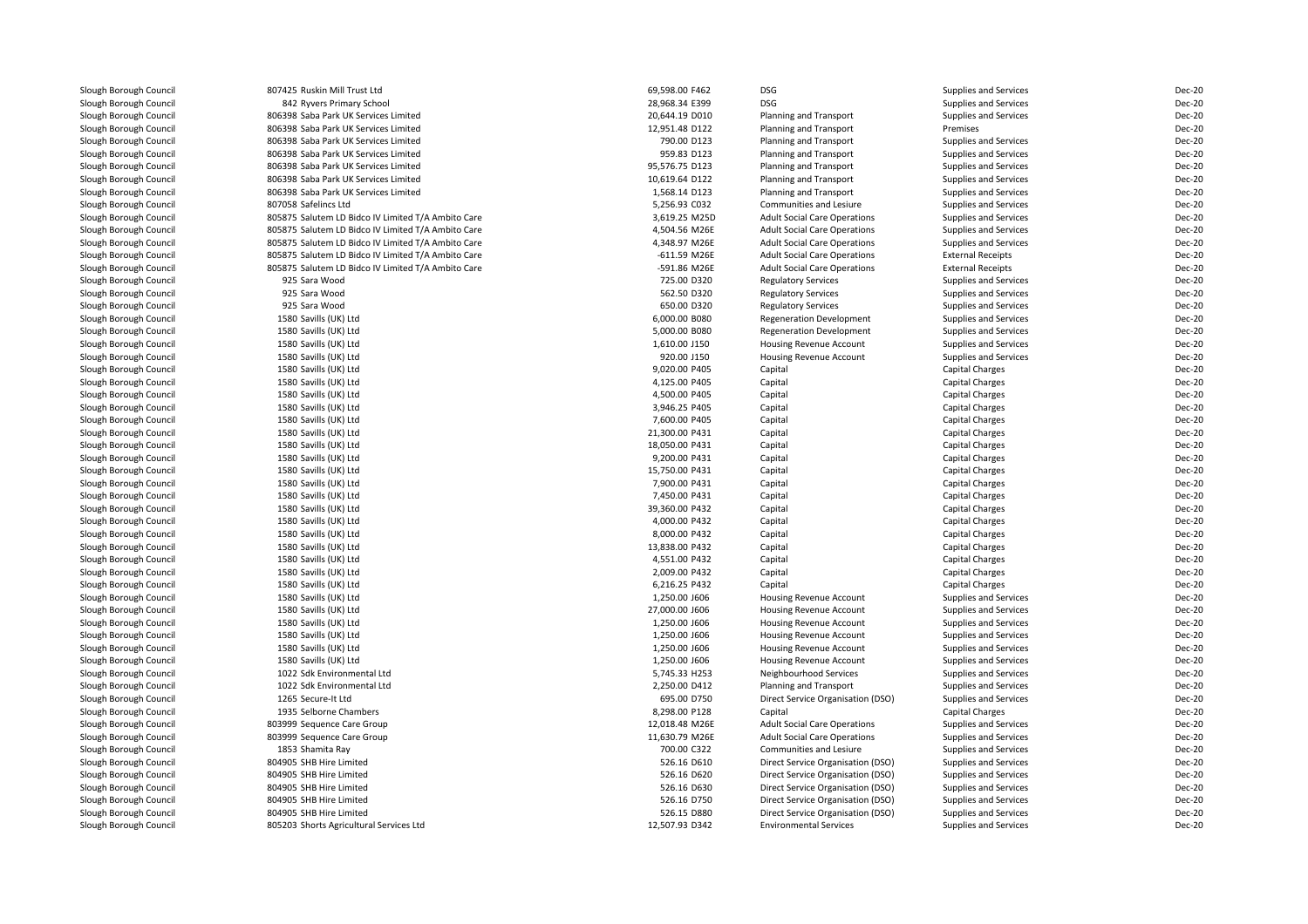| Slough Borough Council | 805203 Shorts Agricultural Services Ltd               | 13,226.37 D342                 | <b>Environmental Services</b>          | Supplies and Services                 | Dec-20 |
|------------------------|-------------------------------------------------------|--------------------------------|----------------------------------------|---------------------------------------|--------|
|                        |                                                       |                                |                                        | Premises                              | Dec-20 |
| Slough Borough Council | 805807 Siemens Mobility Limited                       | 7,069.09 D500                  | Major Infrastructure Projects          |                                       |        |
| Slough Borough Council | 1459 Slough And Eton C E School                       | 19,035.72 E769                 | <b>DSG</b>                             | Supplies and Services                 | Dec-20 |
| Slough Borough Council | 2466 Slough Childrens Services Trust Limited          | 62,445.00 M99C                 | Children, Learning and Skills          | Supplies and Services                 | Dec-20 |
| Slough Borough Council | 2466 Slough Childrens Services Trust Limited          | 2,333,252.00 M99C              | Children, Learning and Skills          | Supplies and Services                 | Dec-20 |
| Slough Borough Council | 276 Slough Community Transport & Shopmobility         | 21,741.00 F123                 | Children, Learning and Skills          | Supplies and Services                 | Dec-20 |
| Slough Borough Council | 1913 Slough Crossroads Caring For Carers              | 500.79 M44C                    | <b>Adult Social Care Operations</b>    | Supplies and Services                 | Dec-20 |
| Slough Borough Council | 1913 Slough Crossroads Caring For Carers              | 528.00 M44D                    | <b>Adult Social Care Operations</b>    | Supplies and Services                 | Dec-20 |
| Slough Borough Council | 1913 Slough Crossroads Caring For Carers              | 1,584.96 M44E                  | <b>Adult Social Care Operations</b>    | Supplies and Services                 | Dec-20 |
| Slough Borough Council | 1913 Slough Crossroads Caring For Carers              | 814.04 M44E                    | <b>Adult Social Care Operations</b>    | Supplies and Services                 | Dec-20 |
| Slough Borough Council | 1913 Slough Crossroads Caring For Carers              | 704.00 M44E                    | <b>Adult Social Care Operations</b>    | Supplies and Services                 | Dec-20 |
| Slough Borough Council | 1913 Slough Crossroads Caring For Carers              | 858.52 M44E                    | <b>Adult Social Care Operations</b>    | Supplies and Services                 | Dec-20 |
| Slough Borough Council | 1913 Slough Crossroads Caring For Carers              | 891.38 M44F                    | <b>Adult Social Care Operations</b>    | Supplies and Services                 | Dec-20 |
| Slough Borough Council | 1913 Slough Crossroads Caring For Carers              | 844.66 M44F                    | <b>Adult Social Care Operations</b>    | Supplies and Services                 | Dec-20 |
| Slough Borough Council | 807348 Slough Town Centre BID                         | 43,000.00 B012                 | Finance                                | Salaries and Wages-Employees Expenses | Dec-20 |
| Slough Borough Council | 3011 Slough Urban Renewal Community Projects LLP      | 77,543.36 P165                 | Capital                                | Capital Charges                       | Dec-20 |
| Slough Borough Council | 3011 Slough Urban Renewal Community Projects LLP      | 14,313.86 P229                 | Capital                                | <b>Capital Charges</b>                | Dec-20 |
| Slough Borough Council | 3011 Slough Urban Renewal Community Projects LLP      | 4,630.24 P229                  | Capital                                | Capital Charges                       | Dec-20 |
| Slough Borough Council | 3011 Slough Urban Renewal Community Projects LLP      | 120,000.00 P051                | Capital                                | <b>Capital Charges</b>                | Dec-20 |
| Slough Borough Council | 3011 Slough Urban Renewal Community Projects LLP      | 81,219.75 P575                 | Capital                                | Capital Charges                       | Dec-20 |
| Slough Borough Council | 3011 Slough Urban Renewal Community Projects LLP      | 310,000.00 P095                | Capital                                | <b>Capital Charges</b>                | Dec-20 |
| Slough Borough Council | 3011 Slough Urban Renewal Community Projects LLP      | 142,336.80 P575                | Capital                                | <b>Capital Charges</b>                | Dec-20 |
| Slough Borough Council | 3011 Slough Urban Renewal Community Projects LLP      | 37,511.60 P575                 | Capital                                | Capital Charges                       | Dec-20 |
| Slough Borough Council | 807639 Social Work Limtied                            | 750.00 B409                    | People                                 | Supplies and Services                 | Dec-20 |
| Slough Borough Council | 807639 Social Work Limtied                            | 750.00 B409                    | People                                 | Supplies and Services                 | Dec-20 |
| Slough Borough Council | 382 Softcat Plc                                       | 3,720.00 B282                  | Digital and Strategic IT               | Supplies and Services                 | Dec-20 |
|                        |                                                       |                                |                                        |                                       | Dec-20 |
| Slough Borough Council | 114 Solutions 4 Health Ltd                            | 15,015.83 A03C                 | <b>Adult Social Care Commissioning</b> | Supplies and Services                 |        |
| Slough Borough Council | 114 Solutions 4 Health Ltd                            | 2,841.50 A09C                  | <b>Adult Social Care Commissioning</b> | Supplies and Services                 | Dec-20 |
| Slough Borough Council | 114 Solutions 4 Health Ltd                            | 226,216.31 A09C                | <b>Adult Social Care Commissioning</b> | Supplies and Services                 | Dec-20 |
| Slough Borough Council | 114 Solutions 4 Health Ltd                            | 60,000.00 A09C                 | <b>Adult Social Care Commissioning</b> | Supplies and Services                 | Dec-20 |
| Slough Borough Council | 1598 Sorbon Estates Limited                           | 5,865.00 H205                  | <b>Strategic Housing Services</b>      | Premises                              | Dec-20 |
| Slough Borough Council | 79 South East Employers                               | 5,729.00 B408                  | People                                 | Supplies and Services                 | Dec-20 |
| Slough Borough Council | 79 South East Employers                               | 750.00 B408                    | People                                 | Supplies and Services                 | Dec-20 |
| Slough Borough Council | 79 South East Employers                               | 9,750.00 B408                  | People                                 | Supplies and Services                 | Dec-20 |
| Slough Borough Council | 79 South East Employers                               | 5,200.00 B408                  | People                                 | Supplies and Services                 | Dec-20 |
| Slough Borough Council | 807124 Spacecraft Limited                             | 18,246.58 P084                 | Capital                                | <b>Capital Charges</b>                | Dec-20 |
| Slough Borough Council | 805205 Spaldings Ltd                                  | 571.51 D750                    | Direct Service Organisation (DSO)      | Supplies and Services                 | Dec-20 |
| Slough Borough Council | 804781 Sports and Leisure Management Ltd              | 18,072.66 C025                 | Communities and Lesiure                | Supplies and Services                 | Dec-20 |
| Slough Borough Council | 804781 Sports and Leisure Management Ltd              | 108,499.08 C025                | Communities and Lesiure                | Supplies and Services                 | Dec-20 |
| Slough Borough Council | 804781 Sports and Leisure Management Ltd              | 5,885.00 P107                  | Capital                                | <b>Capital Charges</b>                | Dec-20 |
| Slough Borough Council | 804781 Sports and Leisure Management Ltd              | 8,000.00 C025                  | Communities and Lesiure                | Supplies and Services                 | Dec-20 |
| Slough Borough Council | 1875 Ss & Kk. Hothi                                   | 15,816.66 H205                 | <b>Strategic Housing Services</b>      | Premises                              | Dec-20 |
| Slough Borough Council | 1875 Ss & Kk. Hothi                                   | 11,771.25 H205                 | <b>Strategic Housing Services</b>      | Premises                              | Dec-20 |
| Slough Borough Council | 1875 Ss & Kk. Hothi                                   | 11,771.25 H205                 | <b>Strategic Housing Services</b>      | Premises                              | Dec-20 |
| Slough Borough Council | 1875 Ss & Kk. Hothi                                   | 15,816.66 H205                 | <b>Strategic Housing Services</b>      | Premises                              | Dec-20 |
| Slough Borough Council | 2019 Ssr General & Management Ltd                     | 1,100.00 F640                  | Children, Learning and Skills          | <b>Agency Staff</b>                   | Dec-20 |
| Slough Borough Council | 2019 Ssr General & Management Ltd                     | 1,100.00 F640                  | Children, Learning and Skills          | <b>Agency Staff</b>                   | Dec-20 |
| Slough Borough Council | 2019 Ssr General & Management Ltd                     | 1,100.00 F640                  | Children, Learning and Skills          | <b>Agency Staff</b>                   | Dec-20 |
| Slough Borough Council | 2019 Ssr General & Management Ltd                     | 1,100.00 F640                  | Children, Learning and Skills          | <b>Agency Staff</b>                   | Dec-20 |
| Slough Borough Council | 2019 Ssr General & Management Ltd                     | 1,100.00 F640                  | Children, Learning and Skills          | <b>Agency Staff</b>                   | Dec-20 |
| Slough Borough Council | 2019 Ssr General & Management Ltd                     | 1,100.00 F640                  | Children, Learning and Skills          | <b>Agency Staff</b>                   | Dec-20 |
| Slough Borough Council | 2019 Ssr General & Management Ltd                     | 550.00 F640                    | Children, Learning and Skills          | <b>Agency Staff</b>                   | Dec-20 |
| Slough Borough Council | 2019 Ssr General & Management Ltd                     | 550.00 F409                    | <b>DSG</b>                             | Supplies and Services                 | Dec-20 |
| Slough Borough Council |                                                       | 550.00 F409                    | <b>DSG</b>                             |                                       | Dec-20 |
|                        | 2019 Ssr General & Management Ltd                     |                                | <b>DSG</b>                             | Supplies and Services                 | Dec-20 |
| Slough Borough Council | 2019 Ssr General & Management Ltd                     | 1,100.00 F409<br>1,100.00 F409 |                                        | <b>Recharge Receipts</b>              |        |
| Slough Borough Council | 2019 Ssr General & Management Ltd                     |                                | <b>DSG</b>                             | <b>Recharge Receipts</b>              | Dec-20 |
| Slough Borough Council | 803165 St Anthony's Catholic Primary School & Nursery | 19,364.32 E409                 | <b>DSG</b>                             | Supplies and Services                 | Dec-20 |
| Slough Borough Council | 3383 St Bernards Catholic Grammar School              | 406,801.64 E559                | <b>DSG</b>                             | Supplies and Services                 | Dec-20 |
| Slough Borough Council | 805366 St Edmund Campion Catholic Primary School      | 2,834.00 F552                  | <b>DSG</b>                             | Supplies and Services                 | Dec-20 |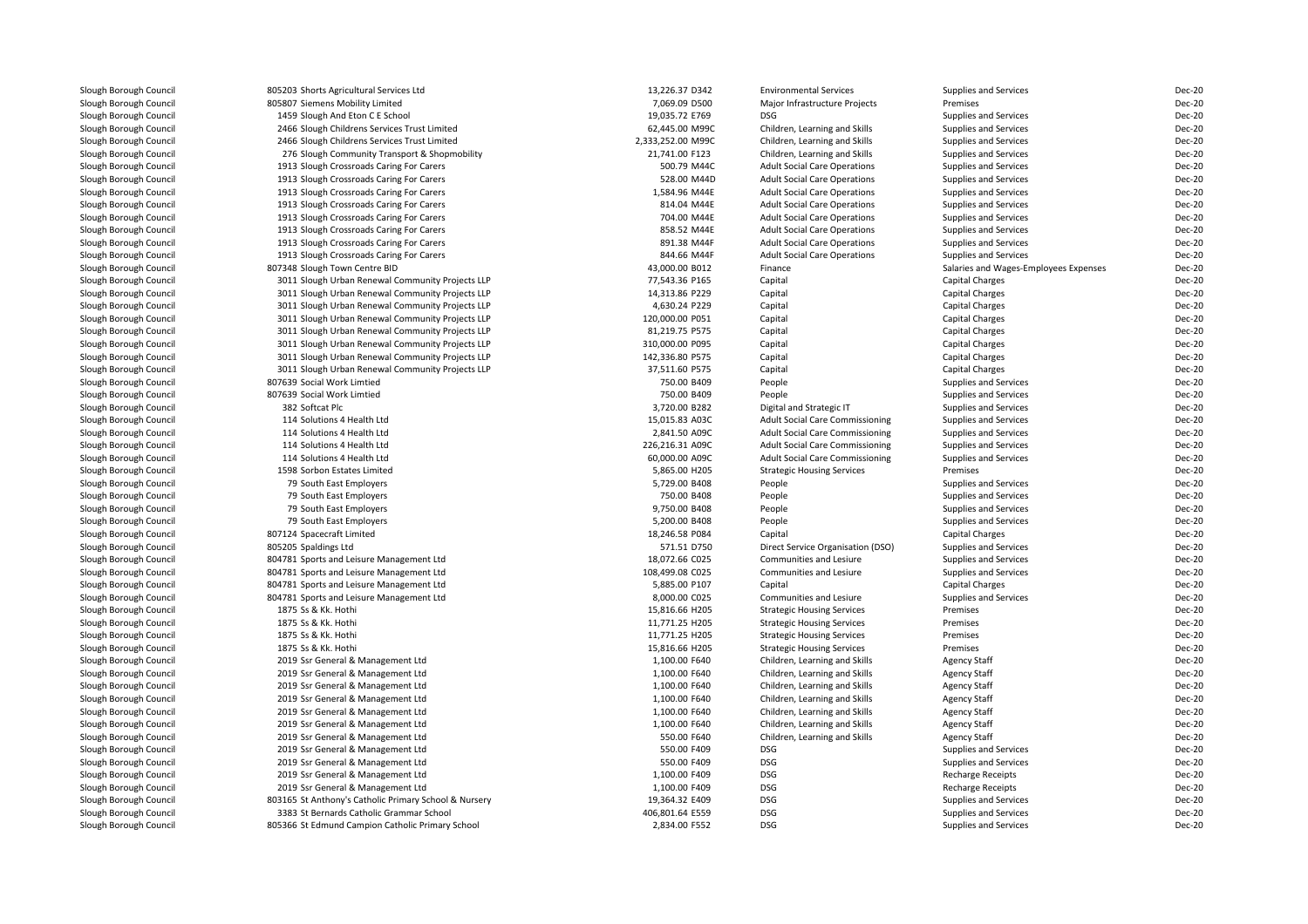| 1378 St Josephs Catholic High School<br>806584 St Mattews Ltd<br>1445 Stallcombe House<br>468 Stannah Lift Services Ltd<br>468 Stannah Lift Services Ltd<br>468 Stannah Lift Services Ltd<br>807118 Stantec Uk Limited<br>807118 Stantec Uk Limited | 13,416.67 E569<br>4,096.42 M15F<br>5,922.00 M26E<br>2,661.00 P547<br>2,785.00 P547<br>560.00 P006<br>6,500.00 P211                                                                                                                                                                                                                                                                                                                                                                                                                                                                                                                                                                                                                                                                                                                                                                                                                                                                                                                                                                                                                                                                                                                                | <b>DSG</b><br><b>Adult Social Care Operations</b><br><b>Adult Social Care Operations</b><br>Capital<br>Capital                                                                                                                                                                                                                                                                                                                                                                                                                                                                                                                                                                                                                                      | Supplies and Services<br>Supplies and Services<br>Supplies and Services<br><b>Capital Charges</b><br>Capital Charges                                                                                                                                                                                                                                                                                                                                                                                                                                                                                                                                                                                                                                                                                                                                                                                                                                                                                                                                                                                                                                                                                                                                                                                                                                                                                                                                                                                                                                 | Dec-20<br>Dec-20<br>Dec-20<br>Dec-20                                                                                                                                                                                                                                                                                                                                                                                                                                                                                                                                                                                                                                                                                                                                                                                                                                                                                                                                                                                                                                                                                                 |
|-----------------------------------------------------------------------------------------------------------------------------------------------------------------------------------------------------------------------------------------------------|---------------------------------------------------------------------------------------------------------------------------------------------------------------------------------------------------------------------------------------------------------------------------------------------------------------------------------------------------------------------------------------------------------------------------------------------------------------------------------------------------------------------------------------------------------------------------------------------------------------------------------------------------------------------------------------------------------------------------------------------------------------------------------------------------------------------------------------------------------------------------------------------------------------------------------------------------------------------------------------------------------------------------------------------------------------------------------------------------------------------------------------------------------------------------------------------------------------------------------------------------|-----------------------------------------------------------------------------------------------------------------------------------------------------------------------------------------------------------------------------------------------------------------------------------------------------------------------------------------------------------------------------------------------------------------------------------------------------------------------------------------------------------------------------------------------------------------------------------------------------------------------------------------------------------------------------------------------------------------------------------------------------|------------------------------------------------------------------------------------------------------------------------------------------------------------------------------------------------------------------------------------------------------------------------------------------------------------------------------------------------------------------------------------------------------------------------------------------------------------------------------------------------------------------------------------------------------------------------------------------------------------------------------------------------------------------------------------------------------------------------------------------------------------------------------------------------------------------------------------------------------------------------------------------------------------------------------------------------------------------------------------------------------------------------------------------------------------------------------------------------------------------------------------------------------------------------------------------------------------------------------------------------------------------------------------------------------------------------------------------------------------------------------------------------------------------------------------------------------------------------------------------------------------------------------------------------------|--------------------------------------------------------------------------------------------------------------------------------------------------------------------------------------------------------------------------------------------------------------------------------------------------------------------------------------------------------------------------------------------------------------------------------------------------------------------------------------------------------------------------------------------------------------------------------------------------------------------------------------------------------------------------------------------------------------------------------------------------------------------------------------------------------------------------------------------------------------------------------------------------------------------------------------------------------------------------------------------------------------------------------------------------------------------------------------------------------------------------------------|
|                                                                                                                                                                                                                                                     |                                                                                                                                                                                                                                                                                                                                                                                                                                                                                                                                                                                                                                                                                                                                                                                                                                                                                                                                                                                                                                                                                                                                                                                                                                                   |                                                                                                                                                                                                                                                                                                                                                                                                                                                                                                                                                                                                                                                                                                                                                     |                                                                                                                                                                                                                                                                                                                                                                                                                                                                                                                                                                                                                                                                                                                                                                                                                                                                                                                                                                                                                                                                                                                                                                                                                                                                                                                                                                                                                                                                                                                                                      |                                                                                                                                                                                                                                                                                                                                                                                                                                                                                                                                                                                                                                                                                                                                                                                                                                                                                                                                                                                                                                                                                                                                      |
|                                                                                                                                                                                                                                                     |                                                                                                                                                                                                                                                                                                                                                                                                                                                                                                                                                                                                                                                                                                                                                                                                                                                                                                                                                                                                                                                                                                                                                                                                                                                   |                                                                                                                                                                                                                                                                                                                                                                                                                                                                                                                                                                                                                                                                                                                                                     |                                                                                                                                                                                                                                                                                                                                                                                                                                                                                                                                                                                                                                                                                                                                                                                                                                                                                                                                                                                                                                                                                                                                                                                                                                                                                                                                                                                                                                                                                                                                                      |                                                                                                                                                                                                                                                                                                                                                                                                                                                                                                                                                                                                                                                                                                                                                                                                                                                                                                                                                                                                                                                                                                                                      |
|                                                                                                                                                                                                                                                     |                                                                                                                                                                                                                                                                                                                                                                                                                                                                                                                                                                                                                                                                                                                                                                                                                                                                                                                                                                                                                                                                                                                                                                                                                                                   |                                                                                                                                                                                                                                                                                                                                                                                                                                                                                                                                                                                                                                                                                                                                                     |                                                                                                                                                                                                                                                                                                                                                                                                                                                                                                                                                                                                                                                                                                                                                                                                                                                                                                                                                                                                                                                                                                                                                                                                                                                                                                                                                                                                                                                                                                                                                      |                                                                                                                                                                                                                                                                                                                                                                                                                                                                                                                                                                                                                                                                                                                                                                                                                                                                                                                                                                                                                                                                                                                                      |
|                                                                                                                                                                                                                                                     |                                                                                                                                                                                                                                                                                                                                                                                                                                                                                                                                                                                                                                                                                                                                                                                                                                                                                                                                                                                                                                                                                                                                                                                                                                                   |                                                                                                                                                                                                                                                                                                                                                                                                                                                                                                                                                                                                                                                                                                                                                     |                                                                                                                                                                                                                                                                                                                                                                                                                                                                                                                                                                                                                                                                                                                                                                                                                                                                                                                                                                                                                                                                                                                                                                                                                                                                                                                                                                                                                                                                                                                                                      |                                                                                                                                                                                                                                                                                                                                                                                                                                                                                                                                                                                                                                                                                                                                                                                                                                                                                                                                                                                                                                                                                                                                      |
|                                                                                                                                                                                                                                                     |                                                                                                                                                                                                                                                                                                                                                                                                                                                                                                                                                                                                                                                                                                                                                                                                                                                                                                                                                                                                                                                                                                                                                                                                                                                   |                                                                                                                                                                                                                                                                                                                                                                                                                                                                                                                                                                                                                                                                                                                                                     |                                                                                                                                                                                                                                                                                                                                                                                                                                                                                                                                                                                                                                                                                                                                                                                                                                                                                                                                                                                                                                                                                                                                                                                                                                                                                                                                                                                                                                                                                                                                                      | Dec-20                                                                                                                                                                                                                                                                                                                                                                                                                                                                                                                                                                                                                                                                                                                                                                                                                                                                                                                                                                                                                                                                                                                               |
|                                                                                                                                                                                                                                                     |                                                                                                                                                                                                                                                                                                                                                                                                                                                                                                                                                                                                                                                                                                                                                                                                                                                                                                                                                                                                                                                                                                                                                                                                                                                   | Capital                                                                                                                                                                                                                                                                                                                                                                                                                                                                                                                                                                                                                                                                                                                                             | <b>Capital Charges</b>                                                                                                                                                                                                                                                                                                                                                                                                                                                                                                                                                                                                                                                                                                                                                                                                                                                                                                                                                                                                                                                                                                                                                                                                                                                                                                                                                                                                                                                                                                                               | Dec-20                                                                                                                                                                                                                                                                                                                                                                                                                                                                                                                                                                                                                                                                                                                                                                                                                                                                                                                                                                                                                                                                                                                               |
|                                                                                                                                                                                                                                                     |                                                                                                                                                                                                                                                                                                                                                                                                                                                                                                                                                                                                                                                                                                                                                                                                                                                                                                                                                                                                                                                                                                                                                                                                                                                   | Capital                                                                                                                                                                                                                                                                                                                                                                                                                                                                                                                                                                                                                                                                                                                                             | Capital Charges                                                                                                                                                                                                                                                                                                                                                                                                                                                                                                                                                                                                                                                                                                                                                                                                                                                                                                                                                                                                                                                                                                                                                                                                                                                                                                                                                                                                                                                                                                                                      | Dec-20                                                                                                                                                                                                                                                                                                                                                                                                                                                                                                                                                                                                                                                                                                                                                                                                                                                                                                                                                                                                                                                                                                                               |
|                                                                                                                                                                                                                                                     | 4,450.00 P213                                                                                                                                                                                                                                                                                                                                                                                                                                                                                                                                                                                                                                                                                                                                                                                                                                                                                                                                                                                                                                                                                                                                                                                                                                     | Capital                                                                                                                                                                                                                                                                                                                                                                                                                                                                                                                                                                                                                                                                                                                                             | <b>Capital Charges</b>                                                                                                                                                                                                                                                                                                                                                                                                                                                                                                                                                                                                                                                                                                                                                                                                                                                                                                                                                                                                                                                                                                                                                                                                                                                                                                                                                                                                                                                                                                                               | Dec-20                                                                                                                                                                                                                                                                                                                                                                                                                                                                                                                                                                                                                                                                                                                                                                                                                                                                                                                                                                                                                                                                                                                               |
|                                                                                                                                                                                                                                                     | 3,500.00 P213                                                                                                                                                                                                                                                                                                                                                                                                                                                                                                                                                                                                                                                                                                                                                                                                                                                                                                                                                                                                                                                                                                                                                                                                                                     | Capital                                                                                                                                                                                                                                                                                                                                                                                                                                                                                                                                                                                                                                                                                                                                             | Capital Charges                                                                                                                                                                                                                                                                                                                                                                                                                                                                                                                                                                                                                                                                                                                                                                                                                                                                                                                                                                                                                                                                                                                                                                                                                                                                                                                                                                                                                                                                                                                                      | Dec-20                                                                                                                                                                                                                                                                                                                                                                                                                                                                                                                                                                                                                                                                                                                                                                                                                                                                                                                                                                                                                                                                                                                               |
| 807118 Stantec Uk Limited                                                                                                                                                                                                                           | 802.70 P213                                                                                                                                                                                                                                                                                                                                                                                                                                                                                                                                                                                                                                                                                                                                                                                                                                                                                                                                                                                                                                                                                                                                                                                                                                       | Capital                                                                                                                                                                                                                                                                                                                                                                                                                                                                                                                                                                                                                                                                                                                                             | <b>Capital Charges</b>                                                                                                                                                                                                                                                                                                                                                                                                                                                                                                                                                                                                                                                                                                                                                                                                                                                                                                                                                                                                                                                                                                                                                                                                                                                                                                                                                                                                                                                                                                                               | Dec-20                                                                                                                                                                                                                                                                                                                                                                                                                                                                                                                                                                                                                                                                                                                                                                                                                                                                                                                                                                                                                                                                                                                               |
| 807118 Stantec Uk Limited                                                                                                                                                                                                                           | 1,785.00 P213                                                                                                                                                                                                                                                                                                                                                                                                                                                                                                                                                                                                                                                                                                                                                                                                                                                                                                                                                                                                                                                                                                                                                                                                                                     | Capital                                                                                                                                                                                                                                                                                                                                                                                                                                                                                                                                                                                                                                                                                                                                             |                                                                                                                                                                                                                                                                                                                                                                                                                                                                                                                                                                                                                                                                                                                                                                                                                                                                                                                                                                                                                                                                                                                                                                                                                                                                                                                                                                                                                                                                                                                                                      | Dec-20                                                                                                                                                                                                                                                                                                                                                                                                                                                                                                                                                                                                                                                                                                                                                                                                                                                                                                                                                                                                                                                                                                                               |
|                                                                                                                                                                                                                                                     |                                                                                                                                                                                                                                                                                                                                                                                                                                                                                                                                                                                                                                                                                                                                                                                                                                                                                                                                                                                                                                                                                                                                                                                                                                                   |                                                                                                                                                                                                                                                                                                                                                                                                                                                                                                                                                                                                                                                                                                                                                     |                                                                                                                                                                                                                                                                                                                                                                                                                                                                                                                                                                                                                                                                                                                                                                                                                                                                                                                                                                                                                                                                                                                                                                                                                                                                                                                                                                                                                                                                                                                                                      | Dec-20                                                                                                                                                                                                                                                                                                                                                                                                                                                                                                                                                                                                                                                                                                                                                                                                                                                                                                                                                                                                                                                                                                                               |
| 807118 Stantec Uk Limited                                                                                                                                                                                                                           | 8,310.10 P213                                                                                                                                                                                                                                                                                                                                                                                                                                                                                                                                                                                                                                                                                                                                                                                                                                                                                                                                                                                                                                                                                                                                                                                                                                     |                                                                                                                                                                                                                                                                                                                                                                                                                                                                                                                                                                                                                                                                                                                                                     |                                                                                                                                                                                                                                                                                                                                                                                                                                                                                                                                                                                                                                                                                                                                                                                                                                                                                                                                                                                                                                                                                                                                                                                                                                                                                                                                                                                                                                                                                                                                                      | Dec-20                                                                                                                                                                                                                                                                                                                                                                                                                                                                                                                                                                                                                                                                                                                                                                                                                                                                                                                                                                                                                                                                                                                               |
|                                                                                                                                                                                                                                                     |                                                                                                                                                                                                                                                                                                                                                                                                                                                                                                                                                                                                                                                                                                                                                                                                                                                                                                                                                                                                                                                                                                                                                                                                                                                   |                                                                                                                                                                                                                                                                                                                                                                                                                                                                                                                                                                                                                                                                                                                                                     |                                                                                                                                                                                                                                                                                                                                                                                                                                                                                                                                                                                                                                                                                                                                                                                                                                                                                                                                                                                                                                                                                                                                                                                                                                                                                                                                                                                                                                                                                                                                                      | Dec-20                                                                                                                                                                                                                                                                                                                                                                                                                                                                                                                                                                                                                                                                                                                                                                                                                                                                                                                                                                                                                                                                                                                               |
|                                                                                                                                                                                                                                                     |                                                                                                                                                                                                                                                                                                                                                                                                                                                                                                                                                                                                                                                                                                                                                                                                                                                                                                                                                                                                                                                                                                                                                                                                                                                   |                                                                                                                                                                                                                                                                                                                                                                                                                                                                                                                                                                                                                                                                                                                                                     |                                                                                                                                                                                                                                                                                                                                                                                                                                                                                                                                                                                                                                                                                                                                                                                                                                                                                                                                                                                                                                                                                                                                                                                                                                                                                                                                                                                                                                                                                                                                                      | Dec-20                                                                                                                                                                                                                                                                                                                                                                                                                                                                                                                                                                                                                                                                                                                                                                                                                                                                                                                                                                                                                                                                                                                               |
|                                                                                                                                                                                                                                                     |                                                                                                                                                                                                                                                                                                                                                                                                                                                                                                                                                                                                                                                                                                                                                                                                                                                                                                                                                                                                                                                                                                                                                                                                                                                   |                                                                                                                                                                                                                                                                                                                                                                                                                                                                                                                                                                                                                                                                                                                                                     |                                                                                                                                                                                                                                                                                                                                                                                                                                                                                                                                                                                                                                                                                                                                                                                                                                                                                                                                                                                                                                                                                                                                                                                                                                                                                                                                                                                                                                                                                                                                                      | Dec-20                                                                                                                                                                                                                                                                                                                                                                                                                                                                                                                                                                                                                                                                                                                                                                                                                                                                                                                                                                                                                                                                                                                               |
|                                                                                                                                                                                                                                                     |                                                                                                                                                                                                                                                                                                                                                                                                                                                                                                                                                                                                                                                                                                                                                                                                                                                                                                                                                                                                                                                                                                                                                                                                                                                   |                                                                                                                                                                                                                                                                                                                                                                                                                                                                                                                                                                                                                                                                                                                                                     |                                                                                                                                                                                                                                                                                                                                                                                                                                                                                                                                                                                                                                                                                                                                                                                                                                                                                                                                                                                                                                                                                                                                                                                                                                                                                                                                                                                                                                                                                                                                                      | Dec-20                                                                                                                                                                                                                                                                                                                                                                                                                                                                                                                                                                                                                                                                                                                                                                                                                                                                                                                                                                                                                                                                                                                               |
|                                                                                                                                                                                                                                                     |                                                                                                                                                                                                                                                                                                                                                                                                                                                                                                                                                                                                                                                                                                                                                                                                                                                                                                                                                                                                                                                                                                                                                                                                                                                   |                                                                                                                                                                                                                                                                                                                                                                                                                                                                                                                                                                                                                                                                                                                                                     |                                                                                                                                                                                                                                                                                                                                                                                                                                                                                                                                                                                                                                                                                                                                                                                                                                                                                                                                                                                                                                                                                                                                                                                                                                                                                                                                                                                                                                                                                                                                                      | Dec-20                                                                                                                                                                                                                                                                                                                                                                                                                                                                                                                                                                                                                                                                                                                                                                                                                                                                                                                                                                                                                                                                                                                               |
|                                                                                                                                                                                                                                                     |                                                                                                                                                                                                                                                                                                                                                                                                                                                                                                                                                                                                                                                                                                                                                                                                                                                                                                                                                                                                                                                                                                                                                                                                                                                   |                                                                                                                                                                                                                                                                                                                                                                                                                                                                                                                                                                                                                                                                                                                                                     |                                                                                                                                                                                                                                                                                                                                                                                                                                                                                                                                                                                                                                                                                                                                                                                                                                                                                                                                                                                                                                                                                                                                                                                                                                                                                                                                                                                                                                                                                                                                                      | Dec-20                                                                                                                                                                                                                                                                                                                                                                                                                                                                                                                                                                                                                                                                                                                                                                                                                                                                                                                                                                                                                                                                                                                               |
|                                                                                                                                                                                                                                                     |                                                                                                                                                                                                                                                                                                                                                                                                                                                                                                                                                                                                                                                                                                                                                                                                                                                                                                                                                                                                                                                                                                                                                                                                                                                   |                                                                                                                                                                                                                                                                                                                                                                                                                                                                                                                                                                                                                                                                                                                                                     |                                                                                                                                                                                                                                                                                                                                                                                                                                                                                                                                                                                                                                                                                                                                                                                                                                                                                                                                                                                                                                                                                                                                                                                                                                                                                                                                                                                                                                                                                                                                                      | Dec-20                                                                                                                                                                                                                                                                                                                                                                                                                                                                                                                                                                                                                                                                                                                                                                                                                                                                                                                                                                                                                                                                                                                               |
|                                                                                                                                                                                                                                                     |                                                                                                                                                                                                                                                                                                                                                                                                                                                                                                                                                                                                                                                                                                                                                                                                                                                                                                                                                                                                                                                                                                                                                                                                                                                   |                                                                                                                                                                                                                                                                                                                                                                                                                                                                                                                                                                                                                                                                                                                                                     |                                                                                                                                                                                                                                                                                                                                                                                                                                                                                                                                                                                                                                                                                                                                                                                                                                                                                                                                                                                                                                                                                                                                                                                                                                                                                                                                                                                                                                                                                                                                                      | Dec-20                                                                                                                                                                                                                                                                                                                                                                                                                                                                                                                                                                                                                                                                                                                                                                                                                                                                                                                                                                                                                                                                                                                               |
|                                                                                                                                                                                                                                                     |                                                                                                                                                                                                                                                                                                                                                                                                                                                                                                                                                                                                                                                                                                                                                                                                                                                                                                                                                                                                                                                                                                                                                                                                                                                   |                                                                                                                                                                                                                                                                                                                                                                                                                                                                                                                                                                                                                                                                                                                                                     |                                                                                                                                                                                                                                                                                                                                                                                                                                                                                                                                                                                                                                                                                                                                                                                                                                                                                                                                                                                                                                                                                                                                                                                                                                                                                                                                                                                                                                                                                                                                                      | Dec-20                                                                                                                                                                                                                                                                                                                                                                                                                                                                                                                                                                                                                                                                                                                                                                                                                                                                                                                                                                                                                                                                                                                               |
|                                                                                                                                                                                                                                                     |                                                                                                                                                                                                                                                                                                                                                                                                                                                                                                                                                                                                                                                                                                                                                                                                                                                                                                                                                                                                                                                                                                                                                                                                                                                   |                                                                                                                                                                                                                                                                                                                                                                                                                                                                                                                                                                                                                                                                                                                                                     |                                                                                                                                                                                                                                                                                                                                                                                                                                                                                                                                                                                                                                                                                                                                                                                                                                                                                                                                                                                                                                                                                                                                                                                                                                                                                                                                                                                                                                                                                                                                                      | Dec-20                                                                                                                                                                                                                                                                                                                                                                                                                                                                                                                                                                                                                                                                                                                                                                                                                                                                                                                                                                                                                                                                                                                               |
|                                                                                                                                                                                                                                                     |                                                                                                                                                                                                                                                                                                                                                                                                                                                                                                                                                                                                                                                                                                                                                                                                                                                                                                                                                                                                                                                                                                                                                                                                                                                   |                                                                                                                                                                                                                                                                                                                                                                                                                                                                                                                                                                                                                                                                                                                                                     |                                                                                                                                                                                                                                                                                                                                                                                                                                                                                                                                                                                                                                                                                                                                                                                                                                                                                                                                                                                                                                                                                                                                                                                                                                                                                                                                                                                                                                                                                                                                                      | Dec-20                                                                                                                                                                                                                                                                                                                                                                                                                                                                                                                                                                                                                                                                                                                                                                                                                                                                                                                                                                                                                                                                                                                               |
|                                                                                                                                                                                                                                                     |                                                                                                                                                                                                                                                                                                                                                                                                                                                                                                                                                                                                                                                                                                                                                                                                                                                                                                                                                                                                                                                                                                                                                                                                                                                   |                                                                                                                                                                                                                                                                                                                                                                                                                                                                                                                                                                                                                                                                                                                                                     |                                                                                                                                                                                                                                                                                                                                                                                                                                                                                                                                                                                                                                                                                                                                                                                                                                                                                                                                                                                                                                                                                                                                                                                                                                                                                                                                                                                                                                                                                                                                                      | Dec-20                                                                                                                                                                                                                                                                                                                                                                                                                                                                                                                                                                                                                                                                                                                                                                                                                                                                                                                                                                                                                                                                                                                               |
|                                                                                                                                                                                                                                                     |                                                                                                                                                                                                                                                                                                                                                                                                                                                                                                                                                                                                                                                                                                                                                                                                                                                                                                                                                                                                                                                                                                                                                                                                                                                   |                                                                                                                                                                                                                                                                                                                                                                                                                                                                                                                                                                                                                                                                                                                                                     |                                                                                                                                                                                                                                                                                                                                                                                                                                                                                                                                                                                                                                                                                                                                                                                                                                                                                                                                                                                                                                                                                                                                                                                                                                                                                                                                                                                                                                                                                                                                                      | Dec-20                                                                                                                                                                                                                                                                                                                                                                                                                                                                                                                                                                                                                                                                                                                                                                                                                                                                                                                                                                                                                                                                                                                               |
|                                                                                                                                                                                                                                                     |                                                                                                                                                                                                                                                                                                                                                                                                                                                                                                                                                                                                                                                                                                                                                                                                                                                                                                                                                                                                                                                                                                                                                                                                                                                   |                                                                                                                                                                                                                                                                                                                                                                                                                                                                                                                                                                                                                                                                                                                                                     |                                                                                                                                                                                                                                                                                                                                                                                                                                                                                                                                                                                                                                                                                                                                                                                                                                                                                                                                                                                                                                                                                                                                                                                                                                                                                                                                                                                                                                                                                                                                                      | Dec-20                                                                                                                                                                                                                                                                                                                                                                                                                                                                                                                                                                                                                                                                                                                                                                                                                                                                                                                                                                                                                                                                                                                               |
|                                                                                                                                                                                                                                                     |                                                                                                                                                                                                                                                                                                                                                                                                                                                                                                                                                                                                                                                                                                                                                                                                                                                                                                                                                                                                                                                                                                                                                                                                                                                   |                                                                                                                                                                                                                                                                                                                                                                                                                                                                                                                                                                                                                                                                                                                                                     |                                                                                                                                                                                                                                                                                                                                                                                                                                                                                                                                                                                                                                                                                                                                                                                                                                                                                                                                                                                                                                                                                                                                                                                                                                                                                                                                                                                                                                                                                                                                                      | <b>Dec-20</b>                                                                                                                                                                                                                                                                                                                                                                                                                                                                                                                                                                                                                                                                                                                                                                                                                                                                                                                                                                                                                                                                                                                        |
|                                                                                                                                                                                                                                                     |                                                                                                                                                                                                                                                                                                                                                                                                                                                                                                                                                                                                                                                                                                                                                                                                                                                                                                                                                                                                                                                                                                                                                                                                                                                   |                                                                                                                                                                                                                                                                                                                                                                                                                                                                                                                                                                                                                                                                                                                                                     |                                                                                                                                                                                                                                                                                                                                                                                                                                                                                                                                                                                                                                                                                                                                                                                                                                                                                                                                                                                                                                                                                                                                                                                                                                                                                                                                                                                                                                                                                                                                                      | Dec-20                                                                                                                                                                                                                                                                                                                                                                                                                                                                                                                                                                                                                                                                                                                                                                                                                                                                                                                                                                                                                                                                                                                               |
|                                                                                                                                                                                                                                                     |                                                                                                                                                                                                                                                                                                                                                                                                                                                                                                                                                                                                                                                                                                                                                                                                                                                                                                                                                                                                                                                                                                                                                                                                                                                   |                                                                                                                                                                                                                                                                                                                                                                                                                                                                                                                                                                                                                                                                                                                                                     |                                                                                                                                                                                                                                                                                                                                                                                                                                                                                                                                                                                                                                                                                                                                                                                                                                                                                                                                                                                                                                                                                                                                                                                                                                                                                                                                                                                                                                                                                                                                                      | Dec-20                                                                                                                                                                                                                                                                                                                                                                                                                                                                                                                                                                                                                                                                                                                                                                                                                                                                                                                                                                                                                                                                                                                               |
|                                                                                                                                                                                                                                                     |                                                                                                                                                                                                                                                                                                                                                                                                                                                                                                                                                                                                                                                                                                                                                                                                                                                                                                                                                                                                                                                                                                                                                                                                                                                   |                                                                                                                                                                                                                                                                                                                                                                                                                                                                                                                                                                                                                                                                                                                                                     |                                                                                                                                                                                                                                                                                                                                                                                                                                                                                                                                                                                                                                                                                                                                                                                                                                                                                                                                                                                                                                                                                                                                                                                                                                                                                                                                                                                                                                                                                                                                                      | Dec-20                                                                                                                                                                                                                                                                                                                                                                                                                                                                                                                                                                                                                                                                                                                                                                                                                                                                                                                                                                                                                                                                                                                               |
|                                                                                                                                                                                                                                                     |                                                                                                                                                                                                                                                                                                                                                                                                                                                                                                                                                                                                                                                                                                                                                                                                                                                                                                                                                                                                                                                                                                                                                                                                                                                   |                                                                                                                                                                                                                                                                                                                                                                                                                                                                                                                                                                                                                                                                                                                                                     |                                                                                                                                                                                                                                                                                                                                                                                                                                                                                                                                                                                                                                                                                                                                                                                                                                                                                                                                                                                                                                                                                                                                                                                                                                                                                                                                                                                                                                                                                                                                                      | Dec-20                                                                                                                                                                                                                                                                                                                                                                                                                                                                                                                                                                                                                                                                                                                                                                                                                                                                                                                                                                                                                                                                                                                               |
|                                                                                                                                                                                                                                                     |                                                                                                                                                                                                                                                                                                                                                                                                                                                                                                                                                                                                                                                                                                                                                                                                                                                                                                                                                                                                                                                                                                                                                                                                                                                   |                                                                                                                                                                                                                                                                                                                                                                                                                                                                                                                                                                                                                                                                                                                                                     |                                                                                                                                                                                                                                                                                                                                                                                                                                                                                                                                                                                                                                                                                                                                                                                                                                                                                                                                                                                                                                                                                                                                                                                                                                                                                                                                                                                                                                                                                                                                                      | Dec-20                                                                                                                                                                                                                                                                                                                                                                                                                                                                                                                                                                                                                                                                                                                                                                                                                                                                                                                                                                                                                                                                                                                               |
|                                                                                                                                                                                                                                                     |                                                                                                                                                                                                                                                                                                                                                                                                                                                                                                                                                                                                                                                                                                                                                                                                                                                                                                                                                                                                                                                                                                                                                                                                                                                   |                                                                                                                                                                                                                                                                                                                                                                                                                                                                                                                                                                                                                                                                                                                                                     |                                                                                                                                                                                                                                                                                                                                                                                                                                                                                                                                                                                                                                                                                                                                                                                                                                                                                                                                                                                                                                                                                                                                                                                                                                                                                                                                                                                                                                                                                                                                                      | Dec-20                                                                                                                                                                                                                                                                                                                                                                                                                                                                                                                                                                                                                                                                                                                                                                                                                                                                                                                                                                                                                                                                                                                               |
|                                                                                                                                                                                                                                                     |                                                                                                                                                                                                                                                                                                                                                                                                                                                                                                                                                                                                                                                                                                                                                                                                                                                                                                                                                                                                                                                                                                                                                                                                                                                   |                                                                                                                                                                                                                                                                                                                                                                                                                                                                                                                                                                                                                                                                                                                                                     |                                                                                                                                                                                                                                                                                                                                                                                                                                                                                                                                                                                                                                                                                                                                                                                                                                                                                                                                                                                                                                                                                                                                                                                                                                                                                                                                                                                                                                                                                                                                                      | Dec-20                                                                                                                                                                                                                                                                                                                                                                                                                                                                                                                                                                                                                                                                                                                                                                                                                                                                                                                                                                                                                                                                                                                               |
|                                                                                                                                                                                                                                                     |                                                                                                                                                                                                                                                                                                                                                                                                                                                                                                                                                                                                                                                                                                                                                                                                                                                                                                                                                                                                                                                                                                                                                                                                                                                   |                                                                                                                                                                                                                                                                                                                                                                                                                                                                                                                                                                                                                                                                                                                                                     |                                                                                                                                                                                                                                                                                                                                                                                                                                                                                                                                                                                                                                                                                                                                                                                                                                                                                                                                                                                                                                                                                                                                                                                                                                                                                                                                                                                                                                                                                                                                                      | Dec-20                                                                                                                                                                                                                                                                                                                                                                                                                                                                                                                                                                                                                                                                                                                                                                                                                                                                                                                                                                                                                                                                                                                               |
|                                                                                                                                                                                                                                                     |                                                                                                                                                                                                                                                                                                                                                                                                                                                                                                                                                                                                                                                                                                                                                                                                                                                                                                                                                                                                                                                                                                                                                                                                                                                   |                                                                                                                                                                                                                                                                                                                                                                                                                                                                                                                                                                                                                                                                                                                                                     |                                                                                                                                                                                                                                                                                                                                                                                                                                                                                                                                                                                                                                                                                                                                                                                                                                                                                                                                                                                                                                                                                                                                                                                                                                                                                                                                                                                                                                                                                                                                                      | Dec-20                                                                                                                                                                                                                                                                                                                                                                                                                                                                                                                                                                                                                                                                                                                                                                                                                                                                                                                                                                                                                                                                                                                               |
|                                                                                                                                                                                                                                                     |                                                                                                                                                                                                                                                                                                                                                                                                                                                                                                                                                                                                                                                                                                                                                                                                                                                                                                                                                                                                                                                                                                                                                                                                                                                   |                                                                                                                                                                                                                                                                                                                                                                                                                                                                                                                                                                                                                                                                                                                                                     |                                                                                                                                                                                                                                                                                                                                                                                                                                                                                                                                                                                                                                                                                                                                                                                                                                                                                                                                                                                                                                                                                                                                                                                                                                                                                                                                                                                                                                                                                                                                                      | Dec-20                                                                                                                                                                                                                                                                                                                                                                                                                                                                                                                                                                                                                                                                                                                                                                                                                                                                                                                                                                                                                                                                                                                               |
|                                                                                                                                                                                                                                                     |                                                                                                                                                                                                                                                                                                                                                                                                                                                                                                                                                                                                                                                                                                                                                                                                                                                                                                                                                                                                                                                                                                                                                                                                                                                   |                                                                                                                                                                                                                                                                                                                                                                                                                                                                                                                                                                                                                                                                                                                                                     |                                                                                                                                                                                                                                                                                                                                                                                                                                                                                                                                                                                                                                                                                                                                                                                                                                                                                                                                                                                                                                                                                                                                                                                                                                                                                                                                                                                                                                                                                                                                                      | Dec-20                                                                                                                                                                                                                                                                                                                                                                                                                                                                                                                                                                                                                                                                                                                                                                                                                                                                                                                                                                                                                                                                                                                               |
|                                                                                                                                                                                                                                                     |                                                                                                                                                                                                                                                                                                                                                                                                                                                                                                                                                                                                                                                                                                                                                                                                                                                                                                                                                                                                                                                                                                                                                                                                                                                   |                                                                                                                                                                                                                                                                                                                                                                                                                                                                                                                                                                                                                                                                                                                                                     |                                                                                                                                                                                                                                                                                                                                                                                                                                                                                                                                                                                                                                                                                                                                                                                                                                                                                                                                                                                                                                                                                                                                                                                                                                                                                                                                                                                                                                                                                                                                                      |                                                                                                                                                                                                                                                                                                                                                                                                                                                                                                                                                                                                                                                                                                                                                                                                                                                                                                                                                                                                                                                                                                                                      |
|                                                                                                                                                                                                                                                     |                                                                                                                                                                                                                                                                                                                                                                                                                                                                                                                                                                                                                                                                                                                                                                                                                                                                                                                                                                                                                                                                                                                                                                                                                                                   |                                                                                                                                                                                                                                                                                                                                                                                                                                                                                                                                                                                                                                                                                                                                                     |                                                                                                                                                                                                                                                                                                                                                                                                                                                                                                                                                                                                                                                                                                                                                                                                                                                                                                                                                                                                                                                                                                                                                                                                                                                                                                                                                                                                                                                                                                                                                      | Dec-20                                                                                                                                                                                                                                                                                                                                                                                                                                                                                                                                                                                                                                                                                                                                                                                                                                                                                                                                                                                                                                                                                                                               |
|                                                                                                                                                                                                                                                     |                                                                                                                                                                                                                                                                                                                                                                                                                                                                                                                                                                                                                                                                                                                                                                                                                                                                                                                                                                                                                                                                                                                                                                                                                                                   |                                                                                                                                                                                                                                                                                                                                                                                                                                                                                                                                                                                                                                                                                                                                                     |                                                                                                                                                                                                                                                                                                                                                                                                                                                                                                                                                                                                                                                                                                                                                                                                                                                                                                                                                                                                                                                                                                                                                                                                                                                                                                                                                                                                                                                                                                                                                      | Dec-20<br>Dec-20                                                                                                                                                                                                                                                                                                                                                                                                                                                                                                                                                                                                                                                                                                                                                                                                                                                                                                                                                                                                                                                                                                                     |
|                                                                                                                                                                                                                                                     |                                                                                                                                                                                                                                                                                                                                                                                                                                                                                                                                                                                                                                                                                                                                                                                                                                                                                                                                                                                                                                                                                                                                                                                                                                                   |                                                                                                                                                                                                                                                                                                                                                                                                                                                                                                                                                                                                                                                                                                                                                     |                                                                                                                                                                                                                                                                                                                                                                                                                                                                                                                                                                                                                                                                                                                                                                                                                                                                                                                                                                                                                                                                                                                                                                                                                                                                                                                                                                                                                                                                                                                                                      | Dec-20                                                                                                                                                                                                                                                                                                                                                                                                                                                                                                                                                                                                                                                                                                                                                                                                                                                                                                                                                                                                                                                                                                                               |
|                                                                                                                                                                                                                                                     |                                                                                                                                                                                                                                                                                                                                                                                                                                                                                                                                                                                                                                                                                                                                                                                                                                                                                                                                                                                                                                                                                                                                                                                                                                                   |                                                                                                                                                                                                                                                                                                                                                                                                                                                                                                                                                                                                                                                                                                                                                     |                                                                                                                                                                                                                                                                                                                                                                                                                                                                                                                                                                                                                                                                                                                                                                                                                                                                                                                                                                                                                                                                                                                                                                                                                                                                                                                                                                                                                                                                                                                                                      |                                                                                                                                                                                                                                                                                                                                                                                                                                                                                                                                                                                                                                                                                                                                                                                                                                                                                                                                                                                                                                                                                                                                      |
|                                                                                                                                                                                                                                                     |                                                                                                                                                                                                                                                                                                                                                                                                                                                                                                                                                                                                                                                                                                                                                                                                                                                                                                                                                                                                                                                                                                                                                                                                                                                   |                                                                                                                                                                                                                                                                                                                                                                                                                                                                                                                                                                                                                                                                                                                                                     |                                                                                                                                                                                                                                                                                                                                                                                                                                                                                                                                                                                                                                                                                                                                                                                                                                                                                                                                                                                                                                                                                                                                                                                                                                                                                                                                                                                                                                                                                                                                                      | Dec-20                                                                                                                                                                                                                                                                                                                                                                                                                                                                                                                                                                                                                                                                                                                                                                                                                                                                                                                                                                                                                                                                                                                               |
|                                                                                                                                                                                                                                                     |                                                                                                                                                                                                                                                                                                                                                                                                                                                                                                                                                                                                                                                                                                                                                                                                                                                                                                                                                                                                                                                                                                                                                                                                                                                   |                                                                                                                                                                                                                                                                                                                                                                                                                                                                                                                                                                                                                                                                                                                                                     |                                                                                                                                                                                                                                                                                                                                                                                                                                                                                                                                                                                                                                                                                                                                                                                                                                                                                                                                                                                                                                                                                                                                                                                                                                                                                                                                                                                                                                                                                                                                                      | Dec-20                                                                                                                                                                                                                                                                                                                                                                                                                                                                                                                                                                                                                                                                                                                                                                                                                                                                                                                                                                                                                                                                                                                               |
|                                                                                                                                                                                                                                                     |                                                                                                                                                                                                                                                                                                                                                                                                                                                                                                                                                                                                                                                                                                                                                                                                                                                                                                                                                                                                                                                                                                                                                                                                                                                   |                                                                                                                                                                                                                                                                                                                                                                                                                                                                                                                                                                                                                                                                                                                                                     |                                                                                                                                                                                                                                                                                                                                                                                                                                                                                                                                                                                                                                                                                                                                                                                                                                                                                                                                                                                                                                                                                                                                                                                                                                                                                                                                                                                                                                                                                                                                                      | Dec-20                                                                                                                                                                                                                                                                                                                                                                                                                                                                                                                                                                                                                                                                                                                                                                                                                                                                                                                                                                                                                                                                                                                               |
|                                                                                                                                                                                                                                                     |                                                                                                                                                                                                                                                                                                                                                                                                                                                                                                                                                                                                                                                                                                                                                                                                                                                                                                                                                                                                                                                                                                                                                                                                                                                   |                                                                                                                                                                                                                                                                                                                                                                                                                                                                                                                                                                                                                                                                                                                                                     |                                                                                                                                                                                                                                                                                                                                                                                                                                                                                                                                                                                                                                                                                                                                                                                                                                                                                                                                                                                                                                                                                                                                                                                                                                                                                                                                                                                                                                                                                                                                                      | Dec-20                                                                                                                                                                                                                                                                                                                                                                                                                                                                                                                                                                                                                                                                                                                                                                                                                                                                                                                                                                                                                                                                                                                               |
|                                                                                                                                                                                                                                                     |                                                                                                                                                                                                                                                                                                                                                                                                                                                                                                                                                                                                                                                                                                                                                                                                                                                                                                                                                                                                                                                                                                                                                                                                                                                   |                                                                                                                                                                                                                                                                                                                                                                                                                                                                                                                                                                                                                                                                                                                                                     |                                                                                                                                                                                                                                                                                                                                                                                                                                                                                                                                                                                                                                                                                                                                                                                                                                                                                                                                                                                                                                                                                                                                                                                                                                                                                                                                                                                                                                                                                                                                                      | Dec-20                                                                                                                                                                                                                                                                                                                                                                                                                                                                                                                                                                                                                                                                                                                                                                                                                                                                                                                                                                                                                                                                                                                               |
|                                                                                                                                                                                                                                                     |                                                                                                                                                                                                                                                                                                                                                                                                                                                                                                                                                                                                                                                                                                                                                                                                                                                                                                                                                                                                                                                                                                                                                                                                                                                   |                                                                                                                                                                                                                                                                                                                                                                                                                                                                                                                                                                                                                                                                                                                                                     |                                                                                                                                                                                                                                                                                                                                                                                                                                                                                                                                                                                                                                                                                                                                                                                                                                                                                                                                                                                                                                                                                                                                                                                                                                                                                                                                                                                                                                                                                                                                                      | Dec-20                                                                                                                                                                                                                                                                                                                                                                                                                                                                                                                                                                                                                                                                                                                                                                                                                                                                                                                                                                                                                                                                                                                               |
|                                                                                                                                                                                                                                                     |                                                                                                                                                                                                                                                                                                                                                                                                                                                                                                                                                                                                                                                                                                                                                                                                                                                                                                                                                                                                                                                                                                                                                                                                                                                   |                                                                                                                                                                                                                                                                                                                                                                                                                                                                                                                                                                                                                                                                                                                                                     |                                                                                                                                                                                                                                                                                                                                                                                                                                                                                                                                                                                                                                                                                                                                                                                                                                                                                                                                                                                                                                                                                                                                                                                                                                                                                                                                                                                                                                                                                                                                                      | Dec-20                                                                                                                                                                                                                                                                                                                                                                                                                                                                                                                                                                                                                                                                                                                                                                                                                                                                                                                                                                                                                                                                                                                               |
|                                                                                                                                                                                                                                                     |                                                                                                                                                                                                                                                                                                                                                                                                                                                                                                                                                                                                                                                                                                                                                                                                                                                                                                                                                                                                                                                                                                                                                                                                                                                   |                                                                                                                                                                                                                                                                                                                                                                                                                                                                                                                                                                                                                                                                                                                                                     |                                                                                                                                                                                                                                                                                                                                                                                                                                                                                                                                                                                                                                                                                                                                                                                                                                                                                                                                                                                                                                                                                                                                                                                                                                                                                                                                                                                                                                                                                                                                                      | Dec-20                                                                                                                                                                                                                                                                                                                                                                                                                                                                                                                                                                                                                                                                                                                                                                                                                                                                                                                                                                                                                                                                                                                               |
|                                                                                                                                                                                                                                                     |                                                                                                                                                                                                                                                                                                                                                                                                                                                                                                                                                                                                                                                                                                                                                                                                                                                                                                                                                                                                                                                                                                                                                                                                                                                   |                                                                                                                                                                                                                                                                                                                                                                                                                                                                                                                                                                                                                                                                                                                                                     |                                                                                                                                                                                                                                                                                                                                                                                                                                                                                                                                                                                                                                                                                                                                                                                                                                                                                                                                                                                                                                                                                                                                                                                                                                                                                                                                                                                                                                                                                                                                                      | Dec-20                                                                                                                                                                                                                                                                                                                                                                                                                                                                                                                                                                                                                                                                                                                                                                                                                                                                                                                                                                                                                                                                                                                               |
|                                                                                                                                                                                                                                                     |                                                                                                                                                                                                                                                                                                                                                                                                                                                                                                                                                                                                                                                                                                                                                                                                                                                                                                                                                                                                                                                                                                                                                                                                                                                   |                                                                                                                                                                                                                                                                                                                                                                                                                                                                                                                                                                                                                                                                                                                                                     |                                                                                                                                                                                                                                                                                                                                                                                                                                                                                                                                                                                                                                                                                                                                                                                                                                                                                                                                                                                                                                                                                                                                                                                                                                                                                                                                                                                                                                                                                                                                                      | Dec-20                                                                                                                                                                                                                                                                                                                                                                                                                                                                                                                                                                                                                                                                                                                                                                                                                                                                                                                                                                                                                                                                                                                               |
|                                                                                                                                                                                                                                                     |                                                                                                                                                                                                                                                                                                                                                                                                                                                                                                                                                                                                                                                                                                                                                                                                                                                                                                                                                                                                                                                                                                                                                                                                                                                   |                                                                                                                                                                                                                                                                                                                                                                                                                                                                                                                                                                                                                                                                                                                                                     |                                                                                                                                                                                                                                                                                                                                                                                                                                                                                                                                                                                                                                                                                                                                                                                                                                                                                                                                                                                                                                                                                                                                                                                                                                                                                                                                                                                                                                                                                                                                                      | Dec-20                                                                                                                                                                                                                                                                                                                                                                                                                                                                                                                                                                                                                                                                                                                                                                                                                                                                                                                                                                                                                                                                                                                               |
|                                                                                                                                                                                                                                                     |                                                                                                                                                                                                                                                                                                                                                                                                                                                                                                                                                                                                                                                                                                                                                                                                                                                                                                                                                                                                                                                                                                                                                                                                                                                   | <b>Adult Social Care Operations</b>                                                                                                                                                                                                                                                                                                                                                                                                                                                                                                                                                                                                                                                                                                                 | Supplies and Services                                                                                                                                                                                                                                                                                                                                                                                                                                                                                                                                                                                                                                                                                                                                                                                                                                                                                                                                                                                                                                                                                                                                                                                                                                                                                                                                                                                                                                                                                                                                | Dec-20                                                                                                                                                                                                                                                                                                                                                                                                                                                                                                                                                                                                                                                                                                                                                                                                                                                                                                                                                                                                                                                                                                                               |
|                                                                                                                                                                                                                                                     |                                                                                                                                                                                                                                                                                                                                                                                                                                                                                                                                                                                                                                                                                                                                                                                                                                                                                                                                                                                                                                                                                                                                                                                                                                                   | <b>Adult Social Care Operations</b>                                                                                                                                                                                                                                                                                                                                                                                                                                                                                                                                                                                                                                                                                                                 | Supplies and Services                                                                                                                                                                                                                                                                                                                                                                                                                                                                                                                                                                                                                                                                                                                                                                                                                                                                                                                                                                                                                                                                                                                                                                                                                                                                                                                                                                                                                                                                                                                                | Dec-20                                                                                                                                                                                                                                                                                                                                                                                                                                                                                                                                                                                                                                                                                                                                                                                                                                                                                                                                                                                                                                                                                                                               |
| 293 Surecare Slough                                                                                                                                                                                                                                 | 1,060.05 M44C                                                                                                                                                                                                                                                                                                                                                                                                                                                                                                                                                                                                                                                                                                                                                                                                                                                                                                                                                                                                                                                                                                                                                                                                                                     | <b>Adult Social Care Operations</b>                                                                                                                                                                                                                                                                                                                                                                                                                                                                                                                                                                                                                                                                                                                 | Supplies and Services                                                                                                                                                                                                                                                                                                                                                                                                                                                                                                                                                                                                                                                                                                                                                                                                                                                                                                                                                                                                                                                                                                                                                                                                                                                                                                                                                                                                                                                                                                                                | Dec-20                                                                                                                                                                                                                                                                                                                                                                                                                                                                                                                                                                                                                                                                                                                                                                                                                                                                                                                                                                                                                                                                                                                               |
| 293 Surecare Slough                                                                                                                                                                                                                                 | 2,139.20 M44C                                                                                                                                                                                                                                                                                                                                                                                                                                                                                                                                                                                                                                                                                                                                                                                                                                                                                                                                                                                                                                                                                                                                                                                                                                     | <b>Adult Social Care Operations</b>                                                                                                                                                                                                                                                                                                                                                                                                                                                                                                                                                                                                                                                                                                                 | Supplies and Services                                                                                                                                                                                                                                                                                                                                                                                                                                                                                                                                                                                                                                                                                                                                                                                                                                                                                                                                                                                                                                                                                                                                                                                                                                                                                                                                                                                                                                                                                                                                | Dec-20                                                                                                                                                                                                                                                                                                                                                                                                                                                                                                                                                                                                                                                                                                                                                                                                                                                                                                                                                                                                                                                                                                                               |
|                                                                                                                                                                                                                                                     | 807118 Stantec Uk Limited<br>807118 Stantec Uk Limited<br>807118 Stantec Uk Limited<br>807118 Stantec Uk Limited<br>807118 Stantec Uk Limited<br>805206 Staysure Tyres Ltd<br>805206 Staysure Tyres Ltd<br>804910 Stennetts Limited<br>804910 Stennetts Limited<br>804910 Stennetts Limited<br>2687 Stepping Stones<br>2687 Stepping Stones<br>2687 Stepping Stones<br>2687 Stepping Stones<br>805181 Street Furnishings Ltd<br>805181 Street Furnishings Ltd<br>805181 Street Furnishings Ltd<br>805181 Street Furnishings Ltd<br>805181 Street Furnishings Ltd<br>805181 Street Furnishings Ltd<br>803291 Stroke Association<br>803291 Stroke Association<br>803291 Stroke Association<br>2688 Sunnyside Nursing Home<br>2688 Sunnyside Nursing Home<br>805898 SUR Old Library (Hotel) LLP<br>293 Surecare Slough<br>293 Surecare Slough<br>293 Surecare Slough<br>293 Surecare Slough<br>293 Surecare Slough<br>293 Surecare Slough<br>293 Surecare Slough<br>293 Surecare Slough<br>293 Surecare Slough<br>293 Surecare Slough<br>293 Surecare Slough<br>293 Surecare Slough<br>293 Surecare Slough<br>293 Surecare Slough<br>293 Surecare Slough<br>293 Surecare Slough<br>293 Surecare Slough<br>293 Surecare Slough<br>293 Surecare Slough | 4,450.00 P213<br>3,500.00 P213<br>3,540.00 P213<br>4,990.00 P213<br>916.90 D750<br>914.40 D750<br>5,070.00 D630<br>1,000.00 D750<br>1,365.00 D880<br>5,133.24 M26E<br>5,133.24 M26E<br>8,005.12 M27F<br>8,005.12 M27F<br>762.40 D880<br>3,886.20 D880<br>592.50 D880<br>800.00 D880<br>3,250.00 D880<br>670.00 D880<br>39,733.00 A06C<br>39,733.00 A06C<br>39,733.00 A06C<br>2,991.76 M15D<br>2,979.80 M17C<br>1,642,507.04 P159<br>2,406.60 M44C<br>761.60 M44C<br>802.20 M44C<br>668.50 M44C<br>2,445.04 M44C<br>537.71 M44C<br>529.76 M44C<br>1,633.12 M44C<br>1,185.60 M44C<br>668.64 M44C<br>800.29 M44C<br>1.070.16 M44C<br>1,235.92 M44C<br>2,392.24 M44C<br>2,387.78 M44C<br>799.51 M44C<br>2,744.51 M44C<br>2,139.20 M44C<br>2,931.37 M44C | Capital<br>Capital<br>Capital<br>Capital<br>Capital<br>Direct Service Organisation (DSO)<br>Direct Service Organisation (DSO)<br>Direct Service Organisation (DSO)<br>Direct Service Organisation (DSO)<br>Direct Service Organisation (DSO)<br><b>Adult Social Care Operations</b><br><b>Adult Social Care Operations</b><br><b>Adult Social Care Operations</b><br><b>Adult Social Care Operations</b><br>Direct Service Organisation (DSO)<br>Direct Service Organisation (DSO)<br>Direct Service Organisation (DSO)<br>Direct Service Organisation (DSO)<br>Direct Service Organisation (DSO)<br>Direct Service Organisation (DSO)<br><b>Adult Social Care Commissioning</b><br><b>Adult Social Care Commissioning</b><br><b>Adult Social Care Commissioning</b><br><b>Adult Social Care Operations</b><br><b>Adult Social Care Operations</b><br>Capital<br><b>Adult Social Care Operations</b><br><b>Adult Social Care Operations</b><br><b>Adult Social Care Operations</b><br><b>Adult Social Care Operations</b><br><b>Adult Social Care Operations</b><br><b>Adult Social Care Operations</b><br><b>Adult Social Care Operations</b><br><b>Adult Social Care Operations</b><br><b>Adult Social Care Operations</b><br><b>Adult Social Care Operations</b><br><b>Adult Social Care Operations</b><br><b>Adult Social Care Operations</b><br><b>Adult Social Care Operations</b><br><b>Adult Social Care Operations</b><br><b>Adult Social Care Operations</b><br><b>Adult Social Care Operations</b><br><b>Adult Social Care Operations</b> | <b>Capital Charges</b><br><b>Capital Charges</b><br><b>Capital Charges</b><br><b>Capital Charges</b><br><b>Capital Charges</b><br><b>Capital Charges</b><br>Transport<br>Transport<br>Supplies and Services<br>Supplies and Services<br>Supplies and Services<br>Supplies and Services<br>Supplies and Services<br>Supplies and Services<br>Supplies and Services<br><b>TP-Joint Authorities</b><br>Supplies and Services<br>Supplies and Services<br>Supplies and Services<br>Supplies and Services<br>Supplies and Services<br>Supplies and Services<br>Supplies and Services<br>Supplies and Services<br><b>Supplies and Services</b><br>Supplies and Services<br><b>Capital Charges</b><br>Supplies and Services<br>Supplies and Services<br>Supplies and Services<br>Supplies and Services<br>Supplies and Services<br>Supplies and Services<br>Supplies and Services<br>Supplies and Services<br>Supplies and Services<br>Supplies and Services<br>Supplies and Services<br>Supplies and Services<br>Supplies and Services<br>Supplies and Services<br>Supplies and Services<br>Supplies and Services<br>Supplies and Services |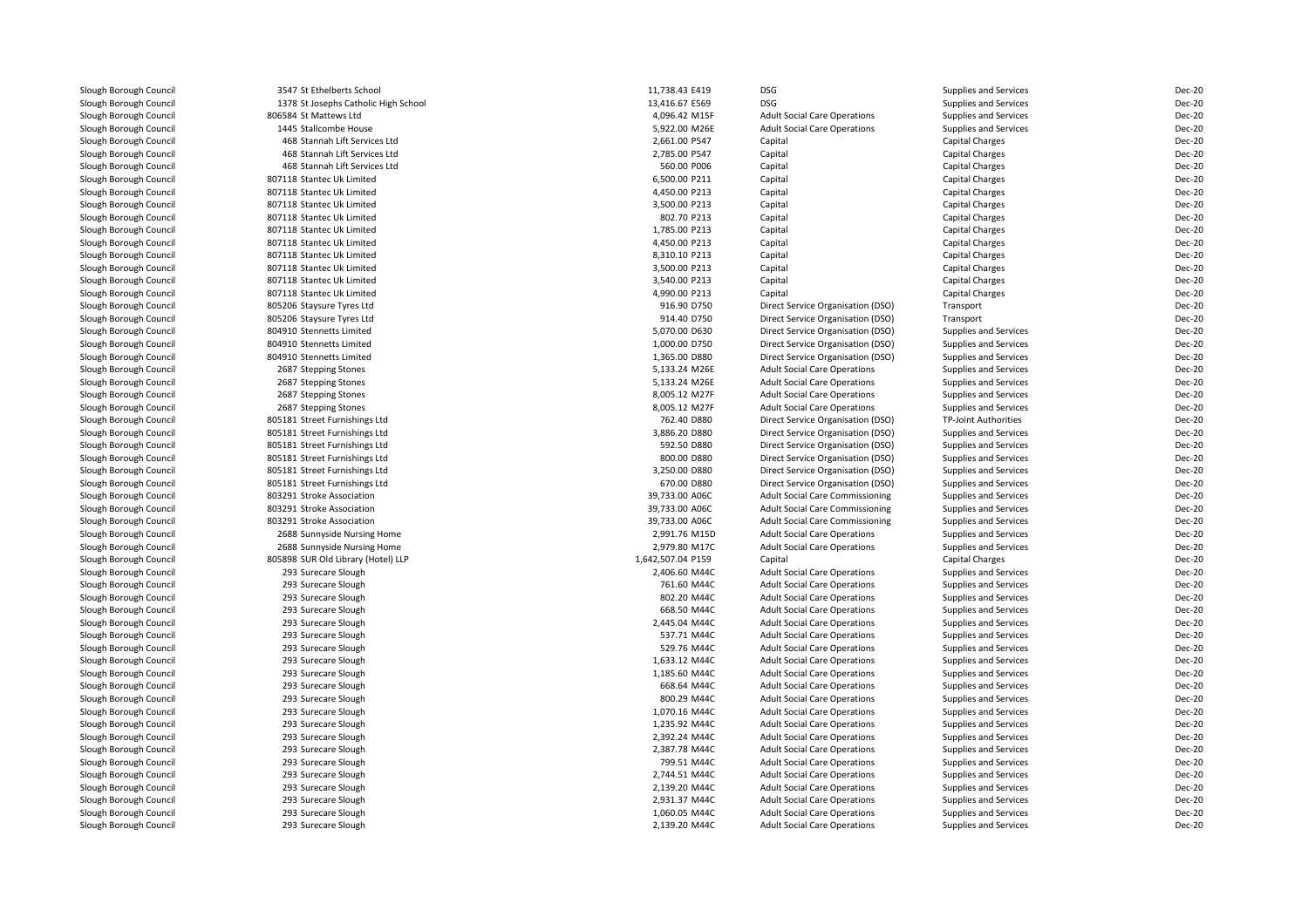Slough Borough Council **293 Surecare Slough Council** 2014 293 Surecare Slough Slough Borough Council <sup>293</sup> Surecare SloughSlough Borough Council 293 Surecare Slough<br>
Slough Borough Council 293 Surecare Slough Slough Borough Council 293 Surecare Slough<br>
Slough Borough Council 293 Surecare Slough Slough Borough Council 293 Surecare Slough<br>
Slough Borough Council 293 Surecare Slough Slough Borough Council 293 Surecare Slough<br>
Slough Borough Council 293 Surecare Slough Slough Borough Council **293 Surecare Slough Council** 2018 Surecare Slough Slough Borough Council **293 Surecare Slough Council** 2018 Surecare Slough Slough Slough Borough Council 293 Surecare Slough<br>
293 Surecare Slough Council 293 Surecare Slough Slough Borough Council<br>Slough Borough Council Slough Borough Council 293 Surecare Slough<br>
Slough Borough Council 293 Surecare Slough Slough Borough Council **293 Surecare Slough Council** 2018 203 Surecare Slough Slough Borough Council **293 Surecare Slough Council** 2014 293 Surecare Slough Slough Borough Council 293 Surecare Slough<br>
Slough Borough Council 293 Surecare Slough Slough Borough Council 293 Surecare Slough<br>
293 Surecare Slough Council 293 Surecare Slough Slough Borough Council 293 Surecare Slough<br>
293 Surecare Slough Council 293 Surecare Slough Slough Borough Council 293 Surecare Slough<br>
293 Surecare Slough Council 293 Surecare Slough Slough Borough Council <sup>293</sup> Surecare SloughSlough Borough Council **293 Surecare Slough Council** 2018 Surecare Slough Slough Borough Council 293 Surecare Slough<br>
Slough Borough Council 293 Surecare Slough Slough Borough Council 293 Surecare Slough<br>
293 Surecare Slough Council 293 Surecare Slough Slough Borough Council **293 Surecare Slough Council** 2014 293 Surecare Slough Slough Borough Council **293 Surecare Slough Council** 2018 Surecare Slough Slough Borough Council 293 Surecare Slough<br>
293 Surecare Slough Council 293 Surecare Slough Slough Borough Council 293 Surecare Slough<br>
293 Surecare Slough Council 293 Surecare Slough Slough Borough Council 293 Surecare Slough<br>
293 Surecare Slough Council 293 Surecare Slough Slough Borough Council 293 Surecare Slough<br>
Slough Borough Council 293 Surecare Slough Slough Borough Council **293 Surecare Slough Council** 2018 203 Surecare Slough Slough Borough Council 293 Surecare Slough<br>
293 Surecare Slough Council 293 Surecare Slough Slough Borough Council 293 Surecare Slough<br>
293 Surecare Slough Council 293 Surecare Slough Slough Borough Council **293 Surecare Slough Council** 2014 293 Surecare Slough Slough Borough Council **293 Surecare Slough Council** 2018 Surecare Slough Slough Borough Council 293 Surecare Slough<br>
293 Surecare Slough Council 293 Surecare Slough Slough Borough Council 293 Surecare Slough<br>
293 Surecare Slough Council 293 Surecare Slough Slough Borough Council 293 Surecare Slough<br>
293 Surecare Slough Council 293 Surecare Slough Slough Borough Council 293 Surecare Slough Borough Council 2008 2014 2015 Slough Borough Council<br>1724 Slough Borough Council Slough Borough Council 1833 Swarco Traffic Limited<br>1833 Swarco Traffic Limited<br>1947 Symology Limited Slough Borough Council <sup>2947</sup> Symology LimitedSlough Borough Council **804906 TH White Limited**<br>Slough Borough Council **807256 Targeted Provision** Slough Borough Council **807256 Targeted Provision Ltd**<br>Slough Borough Council **807256 Targeted Provision Ltd** Slough Borough Council **807256 Targeted Provision Ltd**<br>Slough Borough Council **807256 Targeted Provision Ltd** Slough Borough Council **807256 Targeted Provision Ltd**<br>Slough Borough Council **807256 Targeted Provision Ltd** Slough Borough Council **807256** Targeted Provision Ltd<br>Slough Borough Council **805683** Team Carita DCS Limite Slough Borough Council **806335** Tennyson Finn Ltd<br>Slough Borough Council **803712** Thames Valley Tra

Slough Borough Council 293 Surecare Slough<br>
293 Surecare Slough Council 293 Surecare Slough -<br>
293 Surecare Slough<br>
293 Surecare Slough Slough Borough Council <sup>805683</sup> Team Carita DCS LimitedSlough Borough Council **805683** Team Carita DCS Limited<br>Slough Borough Council **805683** Team Carita DCS Limited Slough Borough Council **805683** Team Carita DCS Limited<br>Slough Borough Council **805 Teleshore (Uk) Limited** Slough Borough Council 1596 Teleshore (Uk) Limited<br>
1596 Teleshore (Uk) Limited<br>
1596 Teleshore (Uk) Limited Slough Borough Council 1596 Teleshore (Uk) Limited<br>
1596 Teleshore (Uk) Limited<br>
206335 Tennyson Finn Ltd Slough Borough Council **803712 Thames Valley Transport Services LTD**<br>1907 Slough Borough Council **803712 Thames Valley Transport Services LTD** Slough Borough Council **803712 Thames Valley Transport Services LTD**<br>Slough Borough Council **1998** 717 Thames Water Utilities Limited Slough Borough Council 11 12 Thames Water Utilities Limited<br>1717 Thames Water Utilities Limited Slough Borough Council **717 Thames Water Utilities Limited**<br>303774 The Abbeyfield Maidenhead So Slough Borough Council 803774 The Abbeyfield Maidenhead Society Ltd<br>803774 The Abbeyfield Maidenhead Society Ltd<br>653 The Godolphin Junior Academy Slough Borough Council 653 The Godolphin Junior Academy 7, 653 The Godolphin Junior Academy 7,666.67 EXT966.67<br>804942 The Key Support Services Limite 804942 The Key Support Services Limited

| ilough                       | 639.96 M44C     | <b>Adult Social Care Operations</b> | Supplies and Services        | Dec-20                         |
|------------------------------|-----------------|-------------------------------------|------------------------------|--------------------------------|
| ilough                       | 2,398.60 M44C   | <b>Adult Social Care Operations</b> | <b>Supplies and Services</b> | <b>Dec-20</b>                  |
| ilough                       | 763.68 M44C     | <b>Adult Social Care Operations</b> | Supplies and Services        | <b>Dec-20</b>                  |
| ilough                       | 1.195.15 M44C   | <b>Adult Social Care Operations</b> | <b>Supplies and Services</b> | <b>Dec-20</b>                  |
| ilough                       | 2,934.36 M44C   | <b>Adult Social Care Operations</b> | <b>Supplies and Services</b> | <b>Dec-20</b>                  |
| ilough                       | 1,337.28 M44C   | <b>Adult Social Care Operations</b> | <b>Supplies and Services</b> | <b>Dec-20</b>                  |
| ilough                       | 2,521.20 M44C   | <b>Adult Social Care Operations</b> | Supplies and Services        | <b>Dec-20</b>                  |
| ilough                       | 1,200.89 M44C   | <b>Adult Social Care Operations</b> | Supplies and Services        | <b>Dec-20</b>                  |
| ilough                       | 767.52 M44C     | <b>Adult Social Care Operations</b> | Supplies and Services        | <b>Dec-20</b>                  |
| ilough                       | 668.50 M44C     | <b>Adult Social Care Operations</b> | Supplies and Services        | Dec-20                         |
| ilough                       | 2,478.55 M44C   | <b>Adult Social Care Operations</b> | <b>Supplies and Services</b> | <b>Dec-20</b>                  |
| ilough                       | 802.20 M44C     | <b>Adult Social Care Operations</b> | Supplies and Services        | <b>Dec-20</b>                  |
| ilough                       | 1,203.30 M44C   | <b>Adult Social Care Operations</b> | <b>Supplies and Services</b> | <b>Dec-20</b>                  |
| ilough                       | 2,406.60 M44C   | <b>Adult Social Care Operations</b> | Supplies and Services        | <b>Dec-20</b>                  |
| ilough                       | 533.21 M44C     | <b>Adult Social Care Operations</b> | Supplies and Services        | <b>Dec-20</b>                  |
| ilough                       | 1,146.00 M44C   | <b>Adult Social Care Operations</b> | <b>Supplies and Services</b> | <b>Dec-20</b>                  |
| ilough                       | 2,497.30 M44C   | <b>Adult Social Care Operations</b> | Supplies and Services        | <b>Dec-20</b>                  |
| ilough                       | 3,400.36 M44C   | <b>Adult Social Care Operations</b> | Supplies and Services        | <b>Dec-20</b>                  |
| ilough                       | 1,241.64 M44C   | <b>Adult Social Care Operations</b> | <b>Supplies and Services</b> | <b>Dec-20</b>                  |
| ilough                       | 916.99 M44C     | <b>Adult Social Care Operations</b> | Supplies and Services        | <b>Dec-20</b>                  |
| ilough                       | 1,214.05 M44D   | <b>Adult Social Care Operations</b> | <b>Supplies and Services</b> | <b>Dec-20</b>                  |
| ilough                       | 2,406.60 M44D   | <b>Adult Social Care Operations</b> | <b>Supplies and Services</b> | <b>Dec-20</b>                  |
| ilough                       | 2,406.60 M44D   | <b>Adult Social Care Operations</b> | <b>Supplies and Services</b> | <b>Dec-20</b>                  |
| ilough                       | 2,521.20 M44D   | <b>Adult Social Care Operations</b> | Supplies and Services        | <b>Dec-20</b>                  |
| ilough                       | 2,139.20 M44D   | <b>Adult Social Care Operations</b> | Supplies and Services        | <b>Dec-20</b>                  |
| ilough                       | 2,674.00 M44D   | <b>Adult Social Care Operations</b> | Supplies and Services        | <b>Dec-20</b>                  |
| ilough                       | 2,930.64 M44D   | <b>Adult Social Care Operations</b> | <b>Supplies and Services</b> | <b>Dec-20</b>                  |
| ilough                       | 1,069.60 M44E   | <b>Adult Social Care Operations</b> | <b>Supplies and Services</b> | <b>Dec-20</b>                  |
| ilough                       | 1,337.00 M44E   | <b>Adult Social Care Operations</b> | Supplies and Services        | <b>Dec-20</b>                  |
| ilough                       | 687.84 M44E     | <b>Adult Social Care Operations</b> | Supplies and Services        | <b>Dec-20</b>                  |
| ilough                       | 564.78 M45C     | <b>Adult Social Care Operations</b> | Supplies and Services        | <b>Dec-20</b>                  |
| ilough                       | 2,406.60 M47D   | <b>Adult Social Care Operations</b> | <b>Supplies and Services</b> | <b>Dec-20</b>                  |
|                              | 2,406.88 M48C   | <b>Adult Social Care Operations</b> | Supplies and Services        | <b>Dec-20</b>                  |
| ilough<br>ilough             | 1,870.80 M48C   | <b>Adult Social Care Operations</b> | Supplies and Services        | <b>Dec-20</b>                  |
|                              | 2,938.50 M48C   | <b>Adult Social Care Operations</b> | Supplies and Services        | <b>Dec-20</b>                  |
| ilough                       | 2,635.17 M48C   |                                     |                              | <b>Dec-20</b>                  |
| ilough                       | 840.40 M48C     | <b>Adult Social Care Operations</b> | <b>Supplies and Services</b> | <b>Dec-20</b>                  |
| ilough                       |                 | <b>Adult Social Care Operations</b> | Supplies and Services        |                                |
| ilough                       | 2,674.00 M48C   | <b>Adult Social Care Operations</b> | <b>Supplies and Services</b> | <b>Dec-20</b><br><b>Dec-20</b> |
|                              | 1,031.25 C322   | Communities and Lesiure             | Supplies and Services        |                                |
| affic Limited                | 2,476.72 D500   | Major Infrastructure Projects       | Supplies and Services        | <b>Dec-20</b>                  |
| Limited                      | 2,512.50 D015   | Planning and Transport              | <b>Supplies and Services</b> | <b>Dec-20</b>                  |
| Limited                      | 594.26 D750     | Direct Service Organisation (DSO)   | Supplies and Services        | <b>Dec-20</b>                  |
| Provision Ltd                | 1,100.00 F446   | <b>DSG</b>                          | Supplies and Services        | <b>Dec-20</b>                  |
| Provision Ltd                | 1,980.00 F446   | <b>DSG</b>                          | Supplies and Services        | <b>Dec-20</b>                  |
| Provision Ltd                | 2,805.00 F446   | DSG                                 | Supplies and Services        | Dec-20                         |
| Provision Ltd                | 1,182.50 F462   | <b>DSG</b>                          | Supplies and Services        | <b>Dec-20</b>                  |
| ta DCS Limited               | 868.00 M42C     | <b>Adult Social Care Operations</b> | Supplies and Services        | <b>Dec-20</b>                  |
| ta DCS Limited               | 1,193.64 M44C   | <b>Adult Social Care Operations</b> | <b>Supplies and Services</b> | <b>Dec-20</b>                  |
| ta DCS Limited               | 1,038.64 M44C   | <b>Adult Social Care Operations</b> | <b>Supplies and Services</b> | <b>Dec-20</b>                  |
| (Uk) Limited                 | 3,673.00 D320   | <b>Regulatory Services</b>          | Supplies and Services        | <b>Dec-20</b>                  |
| (Uk) Limited                 | 1,836.50 D320   | <b>Regulatory Services</b>          | Supplies and Services        | <b>Dec-20</b>                  |
| Finn Ltd                     | 2,205.00 C322   | Communities and Lesiure             | <b>Supplies and Services</b> | <b>Dec-20</b>                  |
| alley Transport Services LTD | 68,669.00 F123  | Children, Learning and Skills       | Supplies and Services        | <b>Dec-20</b>                  |
| alley Transport Services LTD | 105,178.00 F123 | Children, Learning and Skills       | Supplies and Services        | <b>Dec-20</b>                  |
| ater Utilities Limited       | 1,487.54 J015   | Housing Revenue Account             | Premises                     | <b>Dec-20</b>                  |
| ater Utilities Limited       | 1,244.05 J015   | Housing Revenue Account             | Premises                     | <b>Dec-20</b>                  |
| field Maidenhead Society Ltd | 3,321.43 M27C   | <b>Adult Social Care Operations</b> | <b>Supplies and Services</b> | <b>Dec-20</b>                  |
| phin Junior Academy          | 7,666.67 E779   | <b>DSG</b>                          | Supplies and Services        | <b>Dec-20</b>                  |
| upport Services Limited      | 32,403.00 F200  | Children, Learning and Skills       | <b>Supplies and Services</b> | <b>Dec-20</b>                  |
|                              |                 |                                     |                              |                                |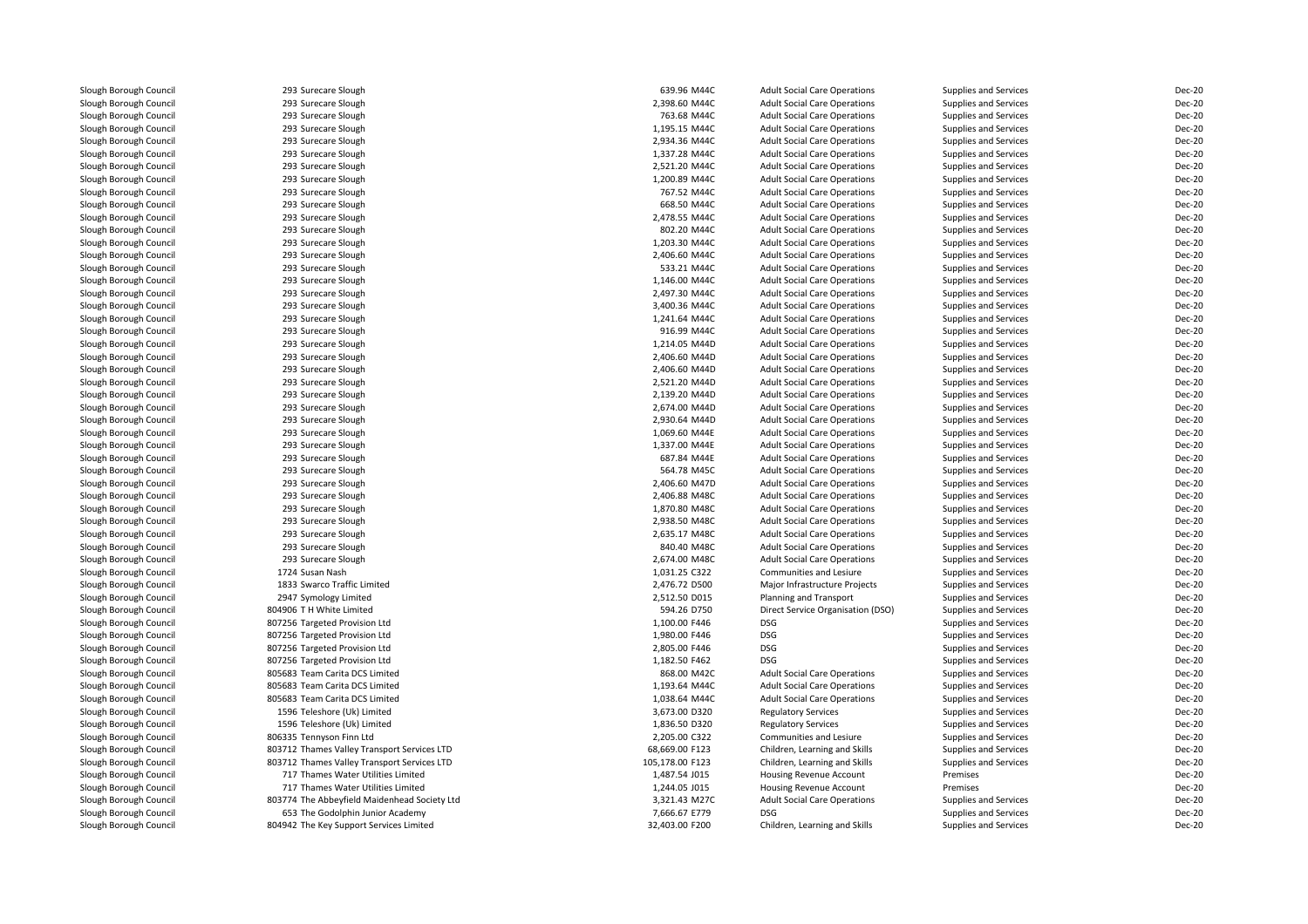| Slough Borough Council | 1385 The Langley Academy                          | 8,822.20 E719  | <b>DSG</b>                          | Supplies and Services        | <b>Dec-20</b> |
|------------------------|---------------------------------------------------|----------------|-------------------------------------|------------------------------|---------------|
| Slough Borough Council | 803300 The Langley Academy Primary                | 23,673.33 E469 | <b>DSG</b>                          | Supplies and Services        | <b>Dec-20</b> |
| Slough Borough Council | 806847 The Langley Heritage Primary Academy       | 14,848.33 E369 | <b>DSG</b>                          | Supplies and Services        | <b>Dec-20</b> |
| Slough Borough Council | 805400 The Leading Care Company                   | 1,765.50 A07R  | <b>Adult Social Care Operations</b> | Supplies and Services        | <b>Dec-20</b> |
| Slough Borough Council | 805400 The Leading Care Company                   | 1,138.66 M44C  | <b>Adult Social Care Operations</b> | <b>Supplies and Services</b> | <b>Dec-20</b> |
| Slough Borough Council | 805400 The Leading Care Company                   | 577.64 M44C    | <b>Adult Social Care Operations</b> | Supplies and Services        | <b>Dec-20</b> |
| Slough Borough Council | 805400 The Leading Care Company                   | 1,171.64 M44C  | <b>Adult Social Care Operations</b> | Supplies and Services        | <b>Dec-20</b> |
| Slough Borough Council | 805400 The Leading Care Company                   | 1,105.64 M44C  | <b>Adult Social Care Operations</b> | <b>Supplies and Services</b> | <b>Dec-20</b> |
| Slough Borough Council | 805400 The Leading Care Company                   | 544.72 M44C    | <b>Adult Social Care Operations</b> | Supplies and Services        | <b>Dec-20</b> |
| Slough Borough Council | 805400 The Leading Care Company                   | 618.78 M44C    | <b>Adult Social Care Operations</b> | Supplies and Services        | <b>Dec-20</b> |
| Slough Borough Council | 805400 The Leading Care Company                   | 924.00 M44C    | <b>Adult Social Care Operations</b> | <b>Supplies and Services</b> | <b>Dec-20</b> |
| Slough Borough Council | 805400 The Leading Care Company                   | 594.08 M44C    | <b>Adult Social Care Operations</b> | <b>Supplies and Services</b> | <b>Dec-20</b> |
| Slough Borough Council | 805400 The Leading Care Company                   | 808.64 M44C    | <b>Adult Social Care Operations</b> | Supplies and Services        | <b>Dec-20</b> |
| Slough Borough Council | 805400 The Leading Care Company                   | 1,138.92 M44C  | <b>Adult Social Care Operations</b> | Supplies and Services        | <b>Dec-20</b> |
| Slough Borough Council | 805400 The Leading Care Company                   | 1,386.00 M44C  | <b>Adult Social Care Operations</b> | <b>Supplies and Services</b> | <b>Dec-20</b> |
| Slough Borough Council | 805400 The Leading Care Company                   | 817.08 M44C    | <b>Adult Social Care Operations</b> | Supplies and Services        | <b>Dec-20</b> |
| Slough Borough Council | 805400 The Leading Care Company                   | 1.155.00 M44C  | <b>Adult Social Care Operations</b> | <b>Supplies and Services</b> | <b>Dec-20</b> |
| Slough Borough Council | 805400 The Leading Care Company                   | 808.64 M44D    | <b>Adult Social Care Operations</b> | Supplies and Services        | <b>Dec-20</b> |
| Slough Borough Council | 805400 The Leading Care Company                   | 2,310.56 M44D  | <b>Adult Social Care Operations</b> | <b>Supplies and Services</b> | <b>Dec-20</b> |
| Slough Borough Council | 805400 The Leading Care Company                   | 2,079.28 M45C  | <b>Adult Social Care Operations</b> | <b>Supplies and Services</b> | <b>Dec-20</b> |
|                        |                                                   | 1,353.18 M45C  |                                     |                              | <b>Dec-20</b> |
| Slough Borough Council | 805400 The Leading Care Company                   | 808.64 M48C    | <b>Adult Social Care Operations</b> | Supplies and Services        | <b>Dec-20</b> |
| Slough Borough Council | 805400 The Leading Care Company                   |                | <b>Adult Social Care Operations</b> | Supplies and Services        |               |
| Slough Borough Council | 807578 The National Appropriate Adult Network Itd | 799.00 B409    | People                              | Supplies and Services        | <b>Dec-20</b> |
| Slough Borough Council | 807516 The Queen Anne Royal Free CE First School  | 2,500.00 F552  | <b>DSG</b>                          | Supplies and Services        | <b>Dec-20</b> |
| Slough Borough Council | 2898 The Regard Partnership Ltd                   | 7,021.15 M26E  | <b>Adult Social Care Operations</b> | Supplies and Services        | <b>Dec-20</b> |
| Slough Borough Council | 2898 The Regard Partnership Ltd                   | 5,757.14 M26E  | <b>Adult Social Care Operations</b> | Supplies and Services        | <b>Dec-20</b> |
| Slough Borough Council | 2898 The Regard Partnership Ltd                   | 4,887.11 M42E  | <b>Adult Social Care Operations</b> | Supplies and Services        | <b>Dec-20</b> |
| Slough Borough Council | 2898 The Regard Partnership Ltd                   | 5,197.24 M42E  | <b>Adult Social Care Operations</b> | Supplies and Services        | <b>Dec-20</b> |
| Slough Borough Council | 2898 The Regard Partnership Ltd                   | 4,979.93 M42E  | <b>Adult Social Care Operations</b> | Supplies and Services        | <b>Dec-20</b> |
| Slough Borough Council | 2898 The Regard Partnership Ltd                   | 3,169.04 M42E  | <b>Adult Social Care Operations</b> | Supplies and Services        | <b>Dec-20</b> |
| Slough Borough Council | 2898 The Regard Partnership Ltd                   | 6,330.73 M42E  | <b>Adult Social Care Operations</b> | <b>Supplies and Services</b> | <b>Dec-20</b> |
| Slough Borough Council | 2898 The Regard Partnership Ltd                   | 6,547.24 M42E  | <b>Adult Social Care Operations</b> | Supplies and Services        | <b>Dec-20</b> |
| Slough Borough Council | 2898 The Regard Partnership Ltd                   | 4,387.52 M44D  | <b>Adult Social Care Operations</b> | Supplies and Services        | <b>Dec-20</b> |
| Slough Borough Council | 2898 The Regard Partnership Ltd                   | 5,431.73 M44E  | <b>Adult Social Care Operations</b> | <b>Supplies and Services</b> | <b>Dec-20</b> |
| Slough Borough Council | 2245 The Specialist Education Trust - Sebd        | 18,667.00 F235 | <b>DSG</b>                          | Supplies and Services        | <b>Dec-20</b> |
| Slough Borough Council | 806236 The Traditional Company (Ironwork) Ltd.    | 5,250.00 B417  | <b>Economic Development</b>         | Supplies and Services        | <b>Dec-20</b> |
| Slough Borough Council | 806236 The Traditional Company (Ironwork) Ltd.    | 600.00 B417    | <b>Economic Development</b>         | Supplies and Services        | <b>Dec-20</b> |
| Slough Borough Council | 821 The Westgate School                           | 22,172.93 E789 | <b>DSG</b>                          | Supplies and Services        | <b>Dec-20</b> |
| Slough Borough Council | 807128 The Willows School Academy Trust           | 8,333.33 F551  | <b>DSG</b>                          | Supplies and Services        | <b>Dec-20</b> |
| Slough Borough Council | 807243 This is Focus Ltd                          | 7,275.00 F148  | Children, Learning and Skills       | <b>Supplies and Services</b> | <b>Dec-20</b> |
| Slough Borough Council | 807030 Thrive365 Ltd                              | 3,600.00 F210  | Communities and Lesiure             | Supplies and Services        | <b>Dec-20</b> |
| Slough Borough Council | 805915 Time 4 U Limited                           | 1,949.08 M42F  | <b>Adult Social Care Operations</b> | Supplies and Services        | <b>Dec-20</b> |
| Slough Borough Council | 805915 Time 4 U Limited                           | 3,122.10 M42F  | <b>Adult Social Care Operations</b> | Supplies and Services        | <b>Dec-20</b> |
| Slough Borough Council | 805915 Time 4 U Limited                           | 1,570.64 M44F  | <b>Adult Social Care Operations</b> | Supplies and Services        | <b>Dec-20</b> |
| Slough Borough Council | 806360 Tiny Turtles Daycare Nursery Ltd           | 660.00 F909    | <b>DSG</b>                          | Supplies and Services        | <b>Dec-20</b> |
| Slough Borough Council | 803194 TMP Worldwide                              | 765.60 B348    | People                              | Supplies and Services        | <b>Dec-20</b> |
| Slough Borough Council | 803194 TMP Worldwide                              | 1,064.10 B348  | People                              | Supplies and Services        | <b>Dec-20</b> |
| Slough Borough Council | 803194 TMP Worldwide                              | 1,050.00 B348  | People                              | Supplies and Services        | <b>Dec-20</b> |
| Slough Borough Council | 1782 Top Mill Ltd                                 | 4,200.00 H216  | <b>Strategic Housing Services</b>   | Supplies and Services        | <b>Dec-20</b> |
| Slough Borough Council | 1782 Top Mill Ltd                                 | 4,200.00 H216  | <b>Strategic Housing Services</b>   | Supplies and Services        | <b>Dec-20</b> |
| Slough Borough Council | 805950 Treloar College                            | 28,940.17 F462 | <b>DSG</b>                          | <b>Supplies and Services</b> | <b>Dec-20</b> |
| Slough Borough Council | 805950 Treloar College                            | 27,782.08 F462 | <b>DSG</b>                          | Supplies and Services        | <b>Dec-20</b> |
| Slough Borough Council | 803437 Trinova Systems Ltd                        | 895.00 D750    | Direct Service Organisation (DSO)   | Indirect Employee Expenses   | <b>Dec-20</b> |
|                        |                                                   |                |                                     |                              |               |
| Slough Borough Council | 2288 Trowers & Hamlins                            | 1,000.00 P432  | Capital                             | Capital Charges              | <b>Dec-20</b> |
| Slough Borough Council | 309 Trustmarque Solutions Ltd                     | 17,817.00 B342 | Digital and Strategic IT            | Supplies and Services        | <b>Dec-20</b> |
| Slough Borough Council | 805771 TTS Group Ltd                              | 566.01 C104    | Communities and Lesiure             | <b>Supplies and Services</b> | <b>Dec-20</b> |
| Slough Borough Council | 2889 Tudor (UK) Ltd t/a Tudor Environmental       | 620.00 D750    | Direct Service Organisation (DSO)   | Supplies and Services        | <b>Dec-20</b> |
| Slough Borough Council | 807414 Uniq Health Care                           | 1,228.00 A05L  | <b>Adult Social Care Operations</b> | Supplies and Services        | <b>Dec-20</b> |
| Slough Borough Council | 807414 Uniq Health Care                           | 1.228.00 A05L  | <b>Adult Social Care Operations</b> | Supplies and Services        | <b>Dec-20</b> |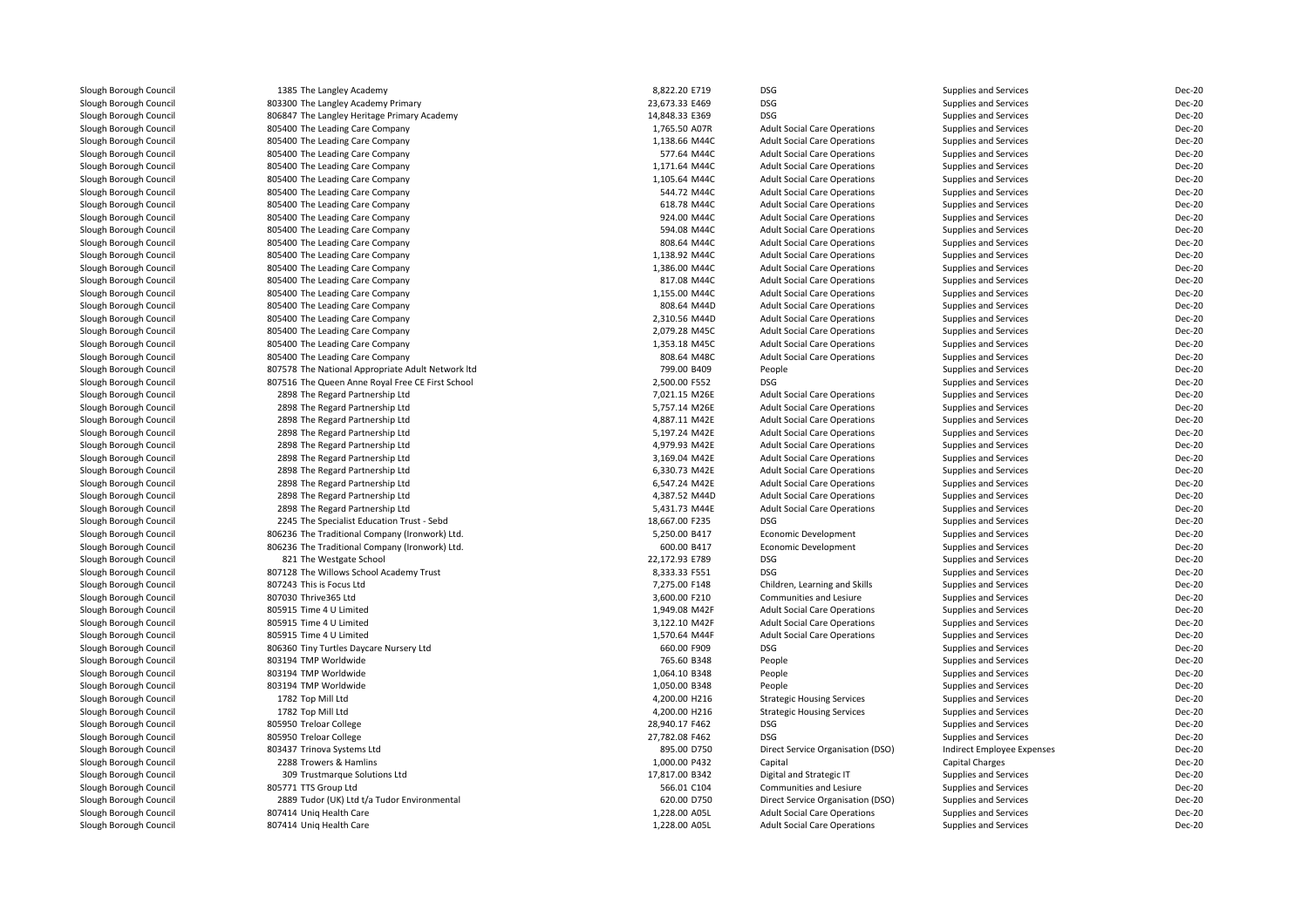| Slough Borough Council | 807414 Unig Health Care              | 1,228.00 A05L   | <b>Adult Social Care Operations</b> | Supplies and Services        | <b>Dec-20</b> |
|------------------------|--------------------------------------|-----------------|-------------------------------------|------------------------------|---------------|
| Slough Borough Council | 807414 Uniq Health Care              | 1,228.00 A05L   | <b>Adult Social Care Operations</b> | Supplies and Services        | <b>Dec-20</b> |
| Slough Borough Council | 807414 Uniq Health Care              | 1,228.00 A05L   | <b>Adult Social Care Operations</b> | <b>Supplies and Services</b> | <b>Dec-20</b> |
| Slough Borough Council | 807414 Uniq Health Care              | 1,228.00 A05L   | <b>Adult Social Care Operations</b> | Supplies and Services        | <b>Dec-20</b> |
| Slough Borough Council | 807414 Uniq Health Care              | 1,228.00 A05L   | <b>Adult Social Care Operations</b> | Supplies and Services        | <b>Dec-20</b> |
| Slough Borough Council | 3098 Unit4 Business Software Limited | 143,234.61 B015 | Finance                             | Supplies and Services        | Dec-20        |
| Slough Borough Council | 3953 Upton Court Grammar School      | 2,000.00 E799   | <b>DSG</b>                          | Supplies and Services        | <b>Dec-20</b> |
| Slough Borough Council | 577 Upton Park Hotel                 | 2,475.00 J018   | Housing Revenue Account             | Supplies and Services        | <b>Dec-20</b> |
| Slough Borough Council | 807236 Urban Initiatives Studio Ltd  | 7,775.00 D206   | Planning and Transport              | <b>Supplies and Services</b> | Dec-20        |
| Slough Borough Council | 807236 Urban Initiatives Studio Ltd  | 5,899.21 D002   | Regeneration                        | Supplies and Services        | <b>Dec-20</b> |
| Slough Borough Council | 804834 UXBRIDGE COLLEGE              | 45,201.00 F558  | <b>DSG</b>                          | Supplies and Services        | Dec-20        |
| Slough Borough Council | 803251 Vail Williams LLP             | 3,000.00 B079   | <b>Regeneration Development</b>     | Supplies and Services        | <b>Dec-20</b> |
| Slough Borough Council | 803251 Vail Williams LLP             | 3,460.00 B079   | <b>Regeneration Development</b>     | <b>Capital Charges</b>       | <b>Dec-20</b> |
| Slough Borough Council | 803251 Vail Williams LLP             | 3,000.00 P156   | Capital                             | Capital Charges              | <b>Dec-20</b> |
| Slough Borough Council | 803251 Vail Williams LLP             | 2,600.00 B079   | <b>Regeneration Development</b>     | Supplies and Services        | <b>Dec-20</b> |
| Slough Borough Council | 803251 Vail Williams LLP             | 7.000.00 P156   | Capital                             | <b>Capital Charges</b>       | <b>Dec-20</b> |
| Slough Borough Council | 803251 Vail Williams LLP             | 2,600.00 P156   | Capital                             | Capital Charges              | <b>Dec-20</b> |
| Slough Borough Council | 803251 Vail Williams LLP             | 5,700.00 P156   | Capital                             | Capital Charges              | <b>Dec-20</b> |
| Slough Borough Council | 725 Valuation Office Agency          | 1,248.87 P128   | Capital                             | Capital Charges              | <b>Dec-20</b> |
|                        | 803172 Victoria Sweeney              | 900.00 A07M     | <b>Adult Social Care Operations</b> | Supplies and Services        | <b>Dec-20</b> |
| Slough Borough Council | 1212 Virgin Media Ltd                | -3,979.28 B282  | Digital and Strategic IT            | <b>Supplies and Services</b> | <b>Dec-20</b> |
| Slough Borough Council | 1212 Virgin Media Ltd                | 8,292.86 B282   |                                     |                              | <b>Dec-20</b> |
| Slough Borough Council |                                      |                 | Digital and Strategic IT            | Supplies and Services        |               |
| Slough Borough Council | 1212 Virgin Media Ltd                | 302,825.02 B282 | Digital and Strategic IT            | Supplies and Services        | <b>Dec-20</b> |
| Slough Borough Council | 1212 Virgin Media Ltd                | 2,064.12 B023   | Finance                             | Supplies and Services        | <b>Dec-20</b> |
| Slough Borough Council | 1212 Virgin Media Ltd                | 1,912.94 B023   | Finance                             | Supplies and Services        | Dec-20        |
| Slough Borough Council | 1212 Virgin Media Ltd                | 27,877.41 B023  | Finance                             | Supplies and Services        | <b>Dec-20</b> |
| Slough Borough Council | 807178 Vitro Global LTD              | 4,060.00 B408   | People                              | Indirect Employee Expenses   | <b>Dec-20</b> |
| Slough Borough Council | 803163 Volker Highways               | 52,576.49 D413  | Major Infrastructure Projects       | <b>Supplies and Services</b> | <b>Dec-20</b> |
| Slough Borough Council | 803163 Volker Highways               | 13,913.75 D413  | Major Infrastructure Projects       | Supplies and Services        | <b>Dec-20</b> |
| Slough Borough Council | 803163 Volker Highways               | 13,414.01 D413  | Major Infrastructure Projects       | Supplies and Services        | <b>Dec-20</b> |
| Slough Borough Council | 803163 Volker Highways               | 10,587.34 D413  | Major Infrastructure Projects       | Supplies and Services        | <b>Dec-20</b> |
| Slough Borough Council | 2682 Voyage 1 Limited                | 5,477.92 M26E   | <b>Adult Social Care Operations</b> | Supplies and Services        | Dec-20        |
| Slough Borough Council | 2682 Voyage 1 Limited                | 5,057.01 M26E   | <b>Adult Social Care Operations</b> | Supplies and Services        | <b>Dec-20</b> |
| Slough Borough Council | 2682 Voyage 1 Limited                | 7,146.32 M26E   | <b>Adult Social Care Operations</b> | Supplies and Services        | <b>Dec-20</b> |
| Slough Borough Council | 2682 Voyage 1 Limited                | 607.11 M26E     | <b>Adult Social Care Operations</b> | <b>Supplies and Services</b> | <b>Dec-20</b> |
| Slough Borough Council | 2682 Voyage 1 Limited                | 6,466.01 M26E   | <b>Adult Social Care Operations</b> | Supplies and Services        | <b>Dec-20</b> |
| Slough Borough Council | 2682 Voyage 1 Limited                | 5.016.97 M27F   | <b>Adult Social Care Operations</b> | <b>Supplies and Services</b> | <b>Dec-20</b> |
| Slough Borough Council | 2682 Voyage 1 Limited                | 6,451.44 M26E   | <b>Adult Social Care Operations</b> | Supplies and Services        | <b>Dec-20</b> |
| Slough Borough Council | 2682 Voyage 1 Limited                | -617.65 M26E    | <b>Adult Social Care Operations</b> | <b>External Receipts</b>     | <b>Dec-20</b> |
| Slough Borough Council | 3436 Voyage Ltd                      | 1,054.92 A05C   | Adult Social Care Commissioning     | <b>Supplies and Services</b> | <b>Dec-20</b> |
| Slough Borough Council | 3436 Voyage Ltd                      | 5,723.62 M26E   | <b>Adult Social Care Operations</b> | Supplies and Services        | <b>Dec-20</b> |
| Slough Borough Council | 3436 Voyage Ltd                      | 3,575.98 M26E   | <b>Adult Social Care Operations</b> | <b>Supplies and Services</b> | <b>Dec-20</b> |
| Slough Borough Council | 3436 Voyage Ltd                      | 6,251.35 M42E   | <b>Adult Social Care Operations</b> | Supplies and Services        | <b>Dec-20</b> |
| Slough Borough Council | 3436 Voyage Ltd                      | 4,405.05 M42E   | <b>Adult Social Care Operations</b> | Supplies and Services        | <b>Dec-20</b> |
| Slough Borough Council | 3436 Voyage Ltd                      | 5,338.80 M42E   | <b>Adult Social Care Operations</b> | Supplies and Services        | <b>Dec-20</b> |
| Slough Borough Council | 3436 Voyage Ltd                      | 5,007.50 M42E   | <b>Adult Social Care Operations</b> | <b>Supplies and Services</b> | <b>Dec-20</b> |
| Slough Borough Council | 3436 Voyage Ltd                      | 6,272.55 M42E   | <b>Adult Social Care Operations</b> | Supplies and Services        | <b>Dec-20</b> |
| Slough Borough Council | 3436 Voyage Ltd                      | 4,643.75 M42E   | <b>Adult Social Care Operations</b> | Supplies and Services        | <b>Dec-20</b> |
| Slough Borough Council | 3436 Voyage Ltd                      | 4,157.70 M44C   | <b>Adult Social Care Operations</b> | Supplies and Services        | <b>Dec-20</b> |
| Slough Borough Council | 807180 Ware247                       | 1,992.00 P084   | Capital                             | <b>Capital Charges</b>       | <b>Dec-20</b> |
| Slough Borough Council | 1649 Western House Primary School    | 20,286.66 E439  | <b>DSG</b>                          | <b>Supplies and Services</b> | <b>Dec-20</b> |
| Slough Borough Council | 803677 Wheelie Bin Direct Limited    | 689.80 D610     | Direct Service Organisation (DSO)   | Supplies and Services        | <b>Dec-20</b> |
| Slough Borough Council | 807073 Whistl UK Limited             | 589.95 B175     | <b>Building Management</b>          | <b>Supplies and Services</b> | <b>Dec-20</b> |
| Slough Borough Council | 805207 Whitby Partnership Ltd        | 3,877.64 C001   | Communities and Lesiure             | Premises                     | <b>Dec-20</b> |
| Slough Borough Council | 805207 Whitby Partnership Ltd        | 810.72 D320     | <b>Regulatory Services</b>          | Premises                     | <b>Dec-20</b> |
| Slough Borough Council | 805207 Whitby Partnership Ltd        | 529.93 D347     | <b>Environmental Services</b>       | Premises                     | <b>Dec-20</b> |
| Slough Borough Council | 2095 White Horse Contractors Ltd     | 175,359.01 P083 | Capital                             | Capital Charges              | <b>Dec-20</b> |
| Slough Borough Council | 3628 White Leaf Care Ltd             | 4,198.28 M26E   | <b>Adult Social Care Operations</b> | Supplies and Services        | <b>Dec-20</b> |
| Slough Borough Council | 1753 Willow Primary School           | 11,071.67 E499  | <b>DSG</b>                          | Supplies and Services        | <b>Dec-20</b> |
|                        |                                      |                 |                                     |                              |               |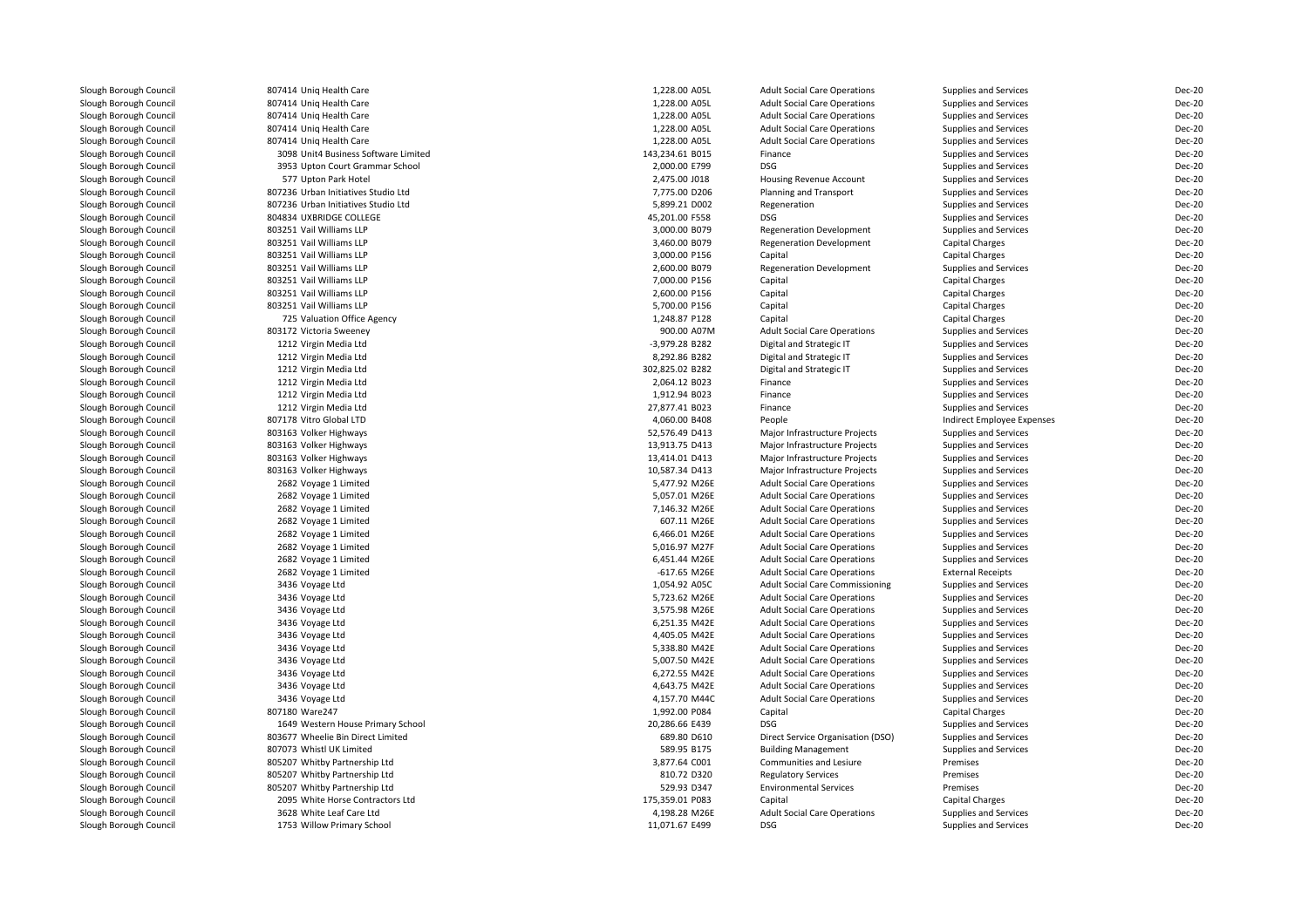Slough Borough Council<br>1475 Slough Borough Council Slough Borough Council<br>Slough Borough Council Slough Borough Council

Slough Borough Council **805208** Wilson & Scott (Highways) Ltd 805208 Wilson & Scott (Highways) Ltd Slough Borough Slough Borough Council 1475 Windowflowers Ltd<br>
1475 Windowflowers Ltd<br>
1475 Windowflowers Ltd Slough Borough Council 1475 Windowflowers Ltd<br>
1475 Windowflowers Ltd<br>
1475 Windowflowers Ltd Slough Borough Council 1475 Windowflowers Ltd<br>
Slough Borough Council 1475 Windowflowers Ltd Slough Borough Council 1475 Windowflowers Ltd<br>
1475 Windowflowers Ltd<br>
1475 Windowflowers Ltd Slough Borough Council 1475 Windowflowers Ltd<br>
Slough Borough Council 1500 200549 Windsar Care (UK) L Slough Borough Council **807549** Windsar Care (UK) LLP<br>Slough Borough Council **804807** Windsar Care Centre L Slough Borough Council **804807** Windsar Care Centre Ltd<br>Slough Borough Council **804807** Windsar Care Centre Ltd Slough Borough Council **804807** Windsar Care Centre Ltd<br>Slough Borough Council **804807** Windsar Care Centre Ltd Slough Borough Council <sup>804807</sup> Windsar Care Centre LtdSlough Borough Council **804807** Windsar Care Centre Ltd<br>Slough Borough Council **804807** Windsar Care Centre Ltd Slough Borough Council **804807** Windsar Care Centre Ltd<br>Slough Borough Council **804807** Windsar Care Centre Ltd Slough Borough Council **804807** Windsar Care Centre Ltd<br>804807 Windsar Care Centre Ltd Slough Borough Council <sup>804807</sup> Windsar Care Centre LtdSlough Borough Council **804807** Windsar Care Centre Ltd<br>804807 Windsar Care Centre Ltd Slough Borough Council **804807** Windsar Care Centre Ltd<br>804807 Windsar Care Centre Ltd Slough Borough Council **804807** Windsar Care Centre Ltd<br>Slough Borough Council **804807** Windsar Care Centre Ltd Slough Borough Council **804807** Windsar Care Centre Ltd<br>Slough Borough Council **804807** Windsar Care Centre Ltd Slough Borough Council <sup>804807</sup> Windsar Care Centre LtdSlough Borough Council <sup>804807</sup> Windsar Care Centre LtdSlough Borough Council <sup>804807</sup> Windsar Care Centre LtdSlough Borough Council <sup>804807</sup> Windsar Care Centre LtdSlough Borough Council <sup>804807</sup> Windsar Care Centre LtdSlough Borough Council <sup>804807</sup> Windsar Care Centre LtdSlough Borough Council <sup>804807</sup> Windsar Care Centre LtdSlough Borough Council **804807** Windsar Care Centre Ltd<br>Slough Borough Council **804807** Windsar Care Centre Ltd Slough Borough Council **804807** Windsar Care Centre Ltd<br>Slough Borough Council **804807** Windsar Care Centre Ltd Slough Borough Council <sup>804807</sup> Windsar Care Centre LtdSlough Borough Council **804807** Windsar Care Centre Ltd<br>Slough Borough Council **804807** Windsar Care Centre Ltd Slough Borough Council **804807** Windsar Care Centre Ltd<br>804807 Windsar Care Centre Ltd Slough Borough Council **804807** Windsar Care Centre Ltd<br>804807 Windsar Care Centre Ltd Slough Borough Council <sup>804807</sup> Windsar Care Centre LtdSlough Borough Council <sup>804807</sup> Windsar Care Centre LtdSlough Borough Council **804807** Windsar Care Centre Ltd<br>Slough Borough Council **804807** Windsar Care Centre Ltd Slough Borough Council **804807** Windsar Care Centre Ltd<br>Slough Borough Council **804807** Windsar Care Centre Ltd Slough Borough Council **804807** Windsar Care Centre Ltd<br>Slough Borough Council **804807** Windsar Care Centre Ltd Slough Borough Council <sup>804807</sup> Windsar Care Centre LtdSlough Borough Council **804807** Windsar Care Centre Ltd<br>Slough Borough Council **804807** Windsar Care Centre Ltd Slough Borough Council <sup>804807</sup> Windsar Care Centre LtdSlough Borough Council <sup>804807</sup> Windsar Care Centre LtdSlough Borough Council <sup>804807</sup> Windsar Care Centre LtdSlough Borough Council **804807** Windsar Care Centre Ltd<br>Slough Borough Council **804807** Windsar Care Centre Ltd Slough Borough Council **804807** Windsar Care Centre Ltd<br>Slough Borough Council **804807** Windsar Care Centre Ltd Slough Borough Council **804807** Windsar Care Centre Ltd<br>Slough Borough Council **804807** Windsar Care Centre Ltd Slough Borough Council **804807** Windsar Care Centre Ltd<br>804807 Windsar Care Centre Ltd Slough Borough Council <sup>804807</sup> Windsar Care Centre LtdSlough Borough Council **804807** Windsar Care Centre Ltd<br>804807 Windsar Care Centre Ltd Slough Borough Council <sup>804807</sup> Windsar Care Centre LtdSlough Borough Council <sup>804807</sup> Windsar Care Centre LtdSlough Borough Council **804807** Windsar Care Centre Ltd<br>804807 Windsar Care Centre Ltd Slough Borough Council **804807** Windsar Care Centre Ltd<br>Slough Borough Council **804807** Windsar Care Centre Ltd Slough Borough Council **804807** Windsar Care Centre Ltd<br>Slough Borough Council **804807** Windsar Care Centre Ltd Slough Borough Council **804807** Windsar Care Centre Ltd<br>Slough Borough Council **804807** Windsar Care Centre Ltd 804807 Windsar Care Centre Ltd<br>3604 Windsar Care Ltd 3604 Windsar Care Ltd<br>3604 Windsar Care Ltd Slough Borough Council 1980 1804 Windsar Care Ltd<br>1960 1804 Windsar Care Ltd

| Highways) Ltd | 4,616.92 D880  | Direct Service Organisation (DSO)      | Supplies and Services        | <b>Dec-20</b> |
|---------------|----------------|----------------------------------------|------------------------------|---------------|
| Ltd           | 1,680.00 B009  | Finance                                | Capital Charges              | <b>Dec-20</b> |
| Ltd           | 720.00 P871    | Capital                                | Capital Charges              | <b>Dec-20</b> |
| Ltd           | 1,020.00 P871  | Capital                                | <b>Capital Charges</b>       | <b>Dec-20</b> |
| Ltd           | 1,530.00 P871  | Capital                                | Capital Charges              | <b>Dec-20</b> |
| Ltd           | 1,530.00 P871  | Capital                                | Capital Charges              | <b>Dec-20</b> |
| Ltd           | 1,530.00 P871  | Capital                                | Capital Charges              | <b>Dec-20</b> |
| IK) LLP       | 3,985.71 M18C  | <b>Adult Social Care Operations</b>    | Supplies and Services        | <b>Dec-20</b> |
| entre Ltd     | 9,600.00 A05C  | <b>Adult Social Care Commissioning</b> | Supplies and Services        | <b>Dec-20</b> |
| entre Ltd     | 21,257.15 A05C | <b>Adult Social Care Commissioning</b> | Supplies and Services        | <b>Dec-20</b> |
| entre Ltd     | 3,642.86 M15D  | <b>Adult Social Care Operations</b>    | Supplies and Services        | <b>Dec-20</b> |
| entre Ltd     | 3,214.29 M15D  | <b>Adult Social Care Operations</b>    | Supplies and Services        | <b>Dec-20</b> |
| entre Ltd     | 3,764.29 M15D  | <b>Adult Social Care Operations</b>    | Supplies and Services        | <b>Dec-20</b> |
| entre Ltd     | 6,428.57 M15D  | <b>Adult Social Care Operations</b>    | Supplies and Services        | <b>Dec-20</b> |
| entre Ltd     | 3,227.14 M15F  | <b>Adult Social Care Operations</b>    | Supplies and Services        | <b>Dec-20</b> |
| entre Ltd     | 3,171.43 M15F  | <b>Adult Social Care Operations</b>    | Supplies and Services        | <b>Dec-20</b> |
| entre Ltd     | 3,542.86 M17C  | <b>Adult Social Care Operations</b>    | Supplies and Services        | <b>Dec-20</b> |
| entre Ltd     | 3,432.14 M17C  | <b>Adult Social Care Operations</b>    | Supplies and Services        | <b>Dec-20</b> |
| entre Ltd     | 3,432.14 M17C  | <b>Adult Social Care Operations</b>    | Supplies and Services        | <b>Dec-20</b> |
| entre Ltd     | 3,321.43 M17C  | <b>Adult Social Care Operations</b>    | Supplies and Services        | <b>Dec-20</b> |
| entre Ltd     | 3,321.43 M17C  | <b>Adult Social Care Operations</b>    | Supplies and Services        | <b>Dec-20</b> |
| entre Ltd     | 3,428.57 M17C  | <b>Adult Social Care Operations</b>    | Supplies and Services        | <b>Dec-20</b> |
| entre Ltd     | 1,157.14 M18C  | <b>Adult Social Care Operations</b>    | Supplies and Services        | <b>Dec-20</b> |
| entre Ltd     | 3,857.14 M18C  | <b>Adult Social Care Operations</b>    | Supplies and Services        | <b>Dec-20</b> |
| entre Ltd     | 4,071.43 M18C  | <b>Adult Social Care Operations</b>    | Supplies and Services        | <b>Dec-20</b> |
| entre Ltd     | 4,071.43 M18C  | <b>Adult Social Care Operations</b>    | Supplies and Services        | <b>Dec-20</b> |
| entre Ltd     | 3,857.14 M18C  | <b>Adult Social Care Operations</b>    | <b>Supplies and Services</b> | <b>Dec-20</b> |
| entre Ltd     | 3,857.14 M18C  | <b>Adult Social Care Operations</b>    | Supplies and Services        | <b>Dec-20</b> |
| entre Ltd     | 3,214.29 M18C  | <b>Adult Social Care Operations</b>    | Supplies and Services        | <b>Dec-20</b> |
| entre Ltd     | 3,985.71 M18C  | <b>Adult Social Care Operations</b>    | Supplies and Services        | <b>Dec-20</b> |
| entre Ltd     | 3,321.43 M18C  | <b>Adult Social Care Operations</b>    | Supplies and Services        | <b>Dec-20</b> |
| entre Ltd     | 3,321.43 M18C  | <b>Adult Social Care Operations</b>    | Supplies and Services        | <b>Dec-20</b> |
|               |                |                                        |                              | <b>Dec-20</b> |
| entre Ltd     | 3,432.14 M18C  | <b>Adult Social Care Operations</b>    | <b>Supplies and Services</b> |               |
| entre Ltd     | 3,321.43 M18C  | <b>Adult Social Care Operations</b>    | Supplies and Services        | <b>Dec-20</b> |
| entre Ltd     | 3,432.14 M18C  | <b>Adult Social Care Operations</b>    | Supplies and Services        | <b>Dec-20</b> |
| entre Ltd     | 3,432.14 M18C  | <b>Adult Social Care Operations</b>    | Supplies and Services        | <b>Dec-20</b> |
| entre Ltd     | 3,985.71 M18C  | <b>Adult Social Care Operations</b>    | Supplies and Services        | <b>Dec-20</b> |
| entre Ltd     | 4,207.14 M18C  | <b>Adult Social Care Operations</b>    | Supplies and Services        | <b>Dec-20</b> |
| entre Ltd     | 4,207.14 M18C  | <b>Adult Social Care Operations</b>    | Supplies and Services        | <b>Dec-20</b> |
| entre Ltd     | 3,321.43 M18C  | <b>Adult Social Care Operations</b>    | Supplies and Services        | <b>Dec-20</b> |
| entre Ltd     | 3,321.43 M18C  | <b>Adult Social Care Operations</b>    | Supplies and Services        | <b>Dec-20</b> |
| entre Ltd     | 3,214.29 M18C  | <b>Adult Social Care Operations</b>    | Supplies and Services        | <b>Dec-20</b> |
| entre Ltd     | 3,764.29 M25C  | <b>Adult Social Care Operations</b>    | Supplies and Services        | <b>Dec-20</b> |
| entre Ltd     | 3,214.29 M25C  | <b>Adult Social Care Operations</b>    | Supplies and Services        | <b>Dec-20</b> |
| entre Ltd     | 3,642.86 M25C  | <b>Adult Social Care Operations</b>    | Supplies and Services        | <b>Dec-20</b> |
| entre Ltd     | 3,321.43 M25C  | <b>Adult Social Care Operations</b>    | Supplies and Services        | <b>Dec-20</b> |
| entre Ltd     | 3,642.86 M27C  | <b>Adult Social Care Operations</b>    | Supplies and Services        | <b>Dec-20</b> |
| entre Ltd     | 5,314.29 M28C  | <b>Adult Social Care Operations</b>    | Supplies and Services        | <b>Dec-20</b> |
| entre Ltd     | 3,985.71 M28C  | <b>Adult Social Care Operations</b>    | Supplies and Services        | <b>Dec-20</b> |
| entre Ltd     | 2,057.14 M28C  | <b>Adult Social Care Operations</b>    | Supplies and Services        | <b>Dec-20</b> |
| entre Ltd     | 3,985.71 M28C  | <b>Adult Social Care Operations</b>    | Supplies and Services        | <b>Dec-20</b> |
| entre Ltd     | 2,700.00 M28C  | <b>Adult Social Care Operations</b>    | Supplies and Services        | Dec-20        |
| entre Ltd     | 5,314.29 M28C  | <b>Adult Social Care Operations</b>    | Supplies and Services        | <b>Dec-20</b> |
| entre Ltd     | 3,432.14 M29C  | <b>Adult Social Care Operations</b>    | Supplies and Services        | Dec-20        |
| entre Ltd     | 3,321.43 M29C  | <b>Adult Social Care Operations</b>    | Supplies and Services        | <b>Dec-20</b> |
| d             | 3,432.14 M15D  | <b>Adult Social Care Operations</b>    | Supplies and Services        | <b>Dec-20</b> |
| d             | 4,207.14 M15F  | <b>Adult Social Care Operations</b>    | Supplies and Services        | <b>Dec-20</b> |
| d             | 3,432.14 M15F  | <b>Adult Social Care Operations</b>    | Supplies and Services        | <b>Dec-20</b> |
|               | 3,321.43 M15F  | <b>Adult Social Care Operations</b>    | <b>Supplies and Services</b> | <b>Dec-20</b> |
|               |                |                                        |                              |               |